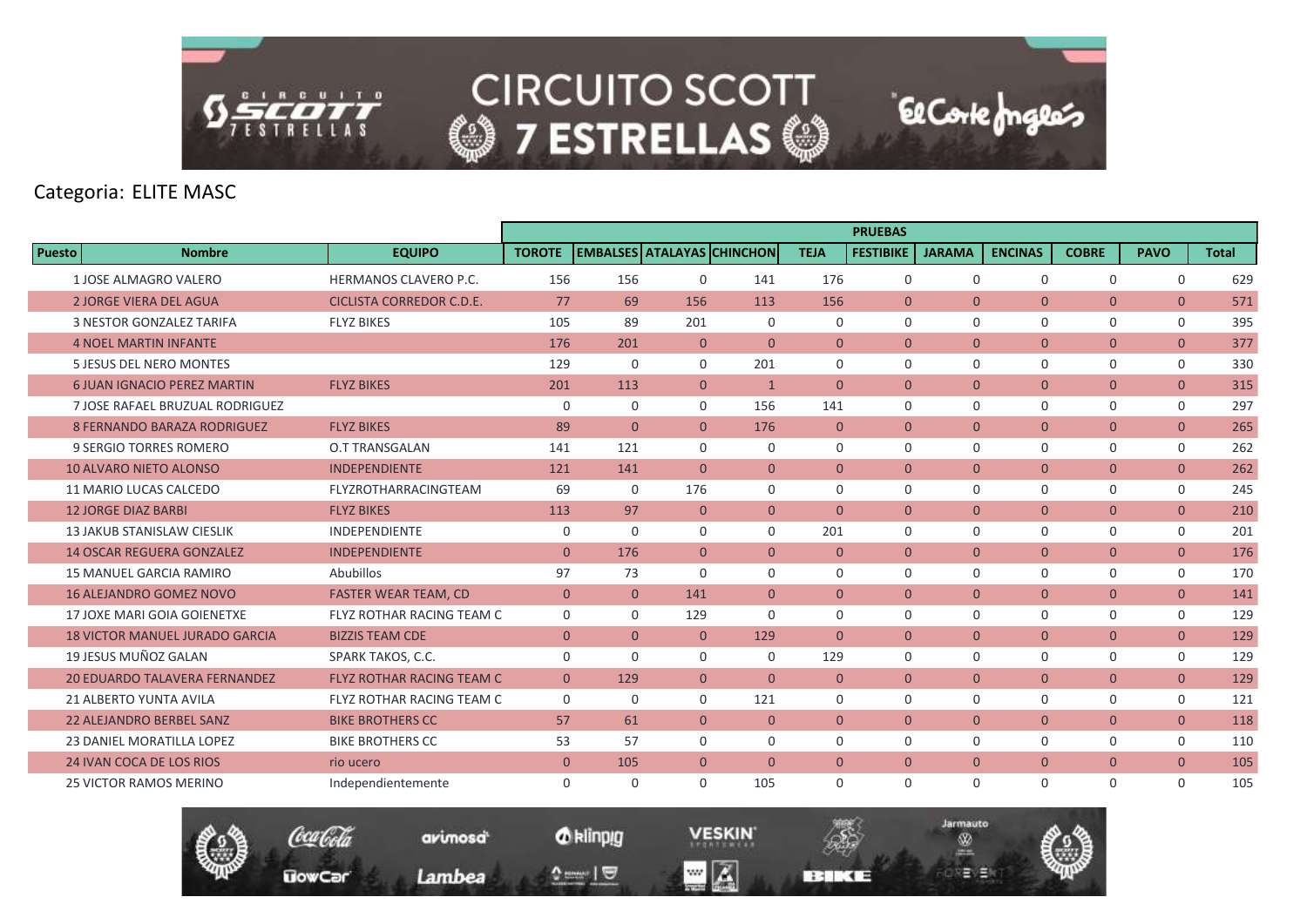

Categoria: ELITE MASC

|        |                                   |                             |               |                                   |                |              |                | <b>PRUEBAS</b>   |               |                |                |                |              |
|--------|-----------------------------------|-----------------------------|---------------|-----------------------------------|----------------|--------------|----------------|------------------|---------------|----------------|----------------|----------------|--------------|
| Puesto | <b>Nombre</b>                     | <b>EQUIPO</b>               | <b>TOROTE</b> | <b>EMBALSES ATALAYAS CHINCHON</b> |                |              | <b>TEJA</b>    | <b>FESTIBIKE</b> | <b>JARAMA</b> | <b>ENCINAS</b> | <b>COBRE</b>   | <b>PAVO</b>    | <b>Total</b> |
|        | <b>26 SAMUEL SAAVEDRA BONET</b>   | <b>TEAM CICLOS FLORIDA</b>  | $\mathbf{0}$  | $\Omega$                          |                | 97           | $\mathbf{0}$   | $\Omega$         | $\mathbf{0}$  | $\overline{0}$ | $\mathbf{0}$   | $\overline{0}$ | 97           |
|        | 27 ANTONIO ALONSO RODRIGUEZ       | <b>KENZA LAP CC</b>         | $\mathbf 0$   | $\Omega$                          | O              | 89           | 0              | 0                | $\Omega$      |                | 0              | 0              | 89           |
|        | <b>28 CESAR MATO ALONSO</b>       | <b>INDEPENDIENTE</b>        | 81            | $\overline{0}$                    | $\Omega$       | $\mathbf{0}$ | $\mathbf{0}$   | $\mathbf{0}$     | $\mathbf{0}$  | $\overline{0}$ | $\mathbf{0}$   | $\mathbf{0}$   | 81           |
|        | 29 BORJA ALFONSO GOMEZ            | KAPELMUUR-HERMITAGE C.D     | $\mathbf 0$   | 81                                | 0              | $\Omega$     | $\Omega$       | 0                | $\Omega$      |                | 0              | 0              | 81           |
|        | <b>30 JORGE CANTALICIO CALERO</b> | <b>MOUNTAIN BIKE MADRID</b> | $\mathbf{0}$  | 77                                | $\overline{0}$ | $\mathbf{0}$ | $\overline{0}$ | $\mathbf{0}$     | $\mathbf{0}$  | $\overline{0}$ | $\overline{0}$ | $\overline{0}$ | 77           |
|        | 31 FERNANDO MANUEL AMORIM DIEZ    | C.D. MTB RACE TORREJON      | 73            |                                   | O              | $\Omega$     | $\Omega$       | 0                | $\Omega$      | $\Omega$       | 0              | 0              | 73           |
|        | 32 PABLO ARMESTO LLAMAS           | <b>CLUB MAMMOTH MTB</b>     | 65            | $\Omega$                          | $\Omega$       | $\Omega$     | $\Omega$       | $\Omega$         | $\Omega$      | $\Omega$       | $\Omega$       | $\Omega$       | 65           |
|        | 33 JESÚS GARCÍA MUÑOZ             | BIKINEROS, C.D.E.           | $\mathbf 0$   | 65                                | 0              | $\Omega$     |                | $\Omega$         | $\Omega$      |                | $\Omega$       | $\Omega$       | 65           |
|        | <b>34 DAVID GALAN MATARRUBIA</b>  | PETA-Z CDE                  | 61            | $\mathbf{0}$                      | $\Omega$       | $\Omega$     | $\overline{0}$ | $\mathbf{0}$     | $\Omega$      | $\overline{0}$ | $\mathbf{0}$   | $\mathbf{0}$   | 61           |
|        | 35 ANTONIO GARCÍA MUÑOZ           | BIKINEROS, C.D.E.           | $\mathbf 0$   | 53                                | <sup>0</sup>   | $\Omega$     | 0              | 0                | $\Omega$      |                | $\Omega$       | 0              | 53           |
|        | 36 FRANCISCO JAVIER MUÑOZ MATEOS  | <b>BIKE BROTHERS CC</b>     | 49            | $\Omega$                          | $\Omega$       | $\Omega$     | $\overline{0}$ | $\mathbf{0}$     | $\mathbf{0}$  | $\Omega$       | $\Omega$       | $\overline{0}$ | 49           |
|        | 37 JOSE LUIS SANCHEZ CAMPOS       | <b>INDEPENDIENTE</b>        |               |                                   | <sup>0</sup>   | $\Omega$     |                | $\Omega$         | $\Omega$      |                | $\Omega$       |                |              |

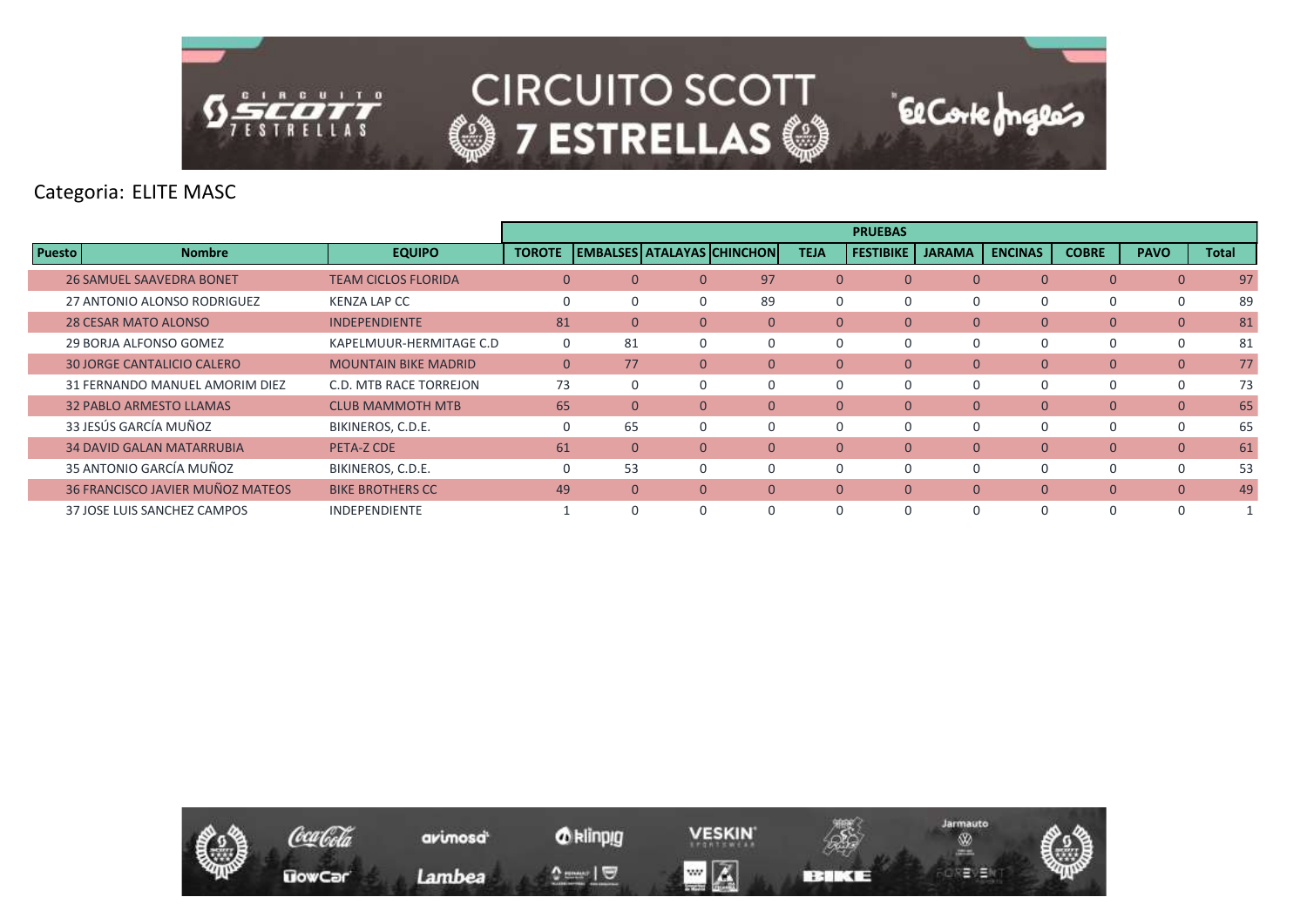

# Categoria: ELITE FEM

|               |                                    |                                 |               |     |     |                                |             | <b>PRUEBAS</b>   |               |                |              |             |              |
|---------------|------------------------------------|---------------------------------|---------------|-----|-----|--------------------------------|-------------|------------------|---------------|----------------|--------------|-------------|--------------|
| <b>Puesto</b> | <b>Nombre</b>                      | <b>EQUIPO</b>                   | <b>TOROTE</b> |     |     | EMBALSES   ATALAYAS   CHINCHON | <b>TEJA</b> | <b>FESTIBIKE</b> | <b>JARAMA</b> | <b>ENCINAS</b> | <b>COBRE</b> | <b>PAVO</b> | <b>Total</b> |
|               | 1 BELINDA GONZALEZ MORENO          | <b>FLYZ BIKES</b>               | 176           | 201 | 201 |                                |             |                  |               |                |              |             | 578          |
|               | 2 YESSICA CRUZ                     |                                 | 201           |     |     | $\bigcup$                      | $\Omega$    |                  |               | $\Omega$       |              |             | 201          |
|               | 3 ELISA CALDAS CAMACHO             | <b>BUHOBIKE CONTRA EL CANCE</b> |               | 176 |     |                                |             |                  |               |                |              |             | 177          |
|               | <b>4 LAURA RODRIGUEZ FERNANDEZ</b> | <b>BUHOBIKE CONTRA EL CANCE</b> | ∩             |     | 0   |                                | $\Omega$    |                  |               | $\Omega$       | 0.           |             |              |

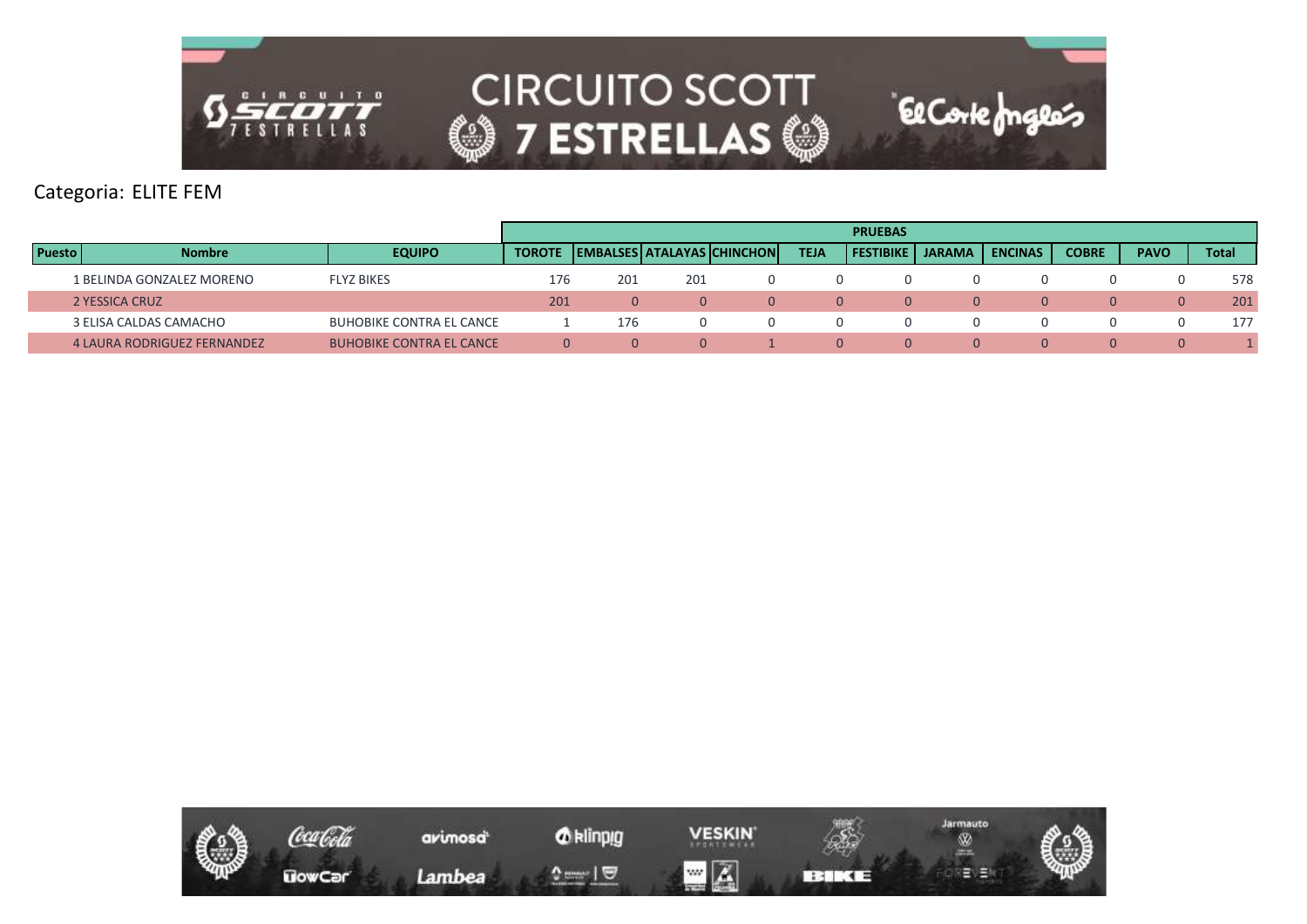

Categoria: SUB23 MASC

|               |                            |                  |               |     |     |                            |             | <b>PRUEBAS</b>   |               |                  |              |             |              |
|---------------|----------------------------|------------------|---------------|-----|-----|----------------------------|-------------|------------------|---------------|------------------|--------------|-------------|--------------|
| <b>Puesto</b> | <b>Nombre</b>              | <b>EQUIPO</b>    | <b>TOROTE</b> |     |     | EMBALSES ATALAYAS CHINCHON | <b>TEJA</b> | <b>FESTIBIKE</b> | <b>JARAMA</b> | <b>I ENCINAS</b> | <b>COBRE</b> | <b>PAVO</b> | <b>Total</b> |
|               | 1 JOSE CATENA TORREGROSA   | CLUB MAMMOTH MTB |               | 176 | 201 | 176                        |             |                  |               |                  |              |             | 553          |
|               | 2 RAUL RODRIGUEZ JIMENEZ   | LA ATALAYA, C.C. |               | 201 |     |                            |             |                  |               |                  |              |             | 201          |
|               | 3 SERGIO ESTEBANEZ SANCHEZ | UVES BIKES C.C.  |               |     |     | 201                        |             |                  |               |                  |              |             | 201          |

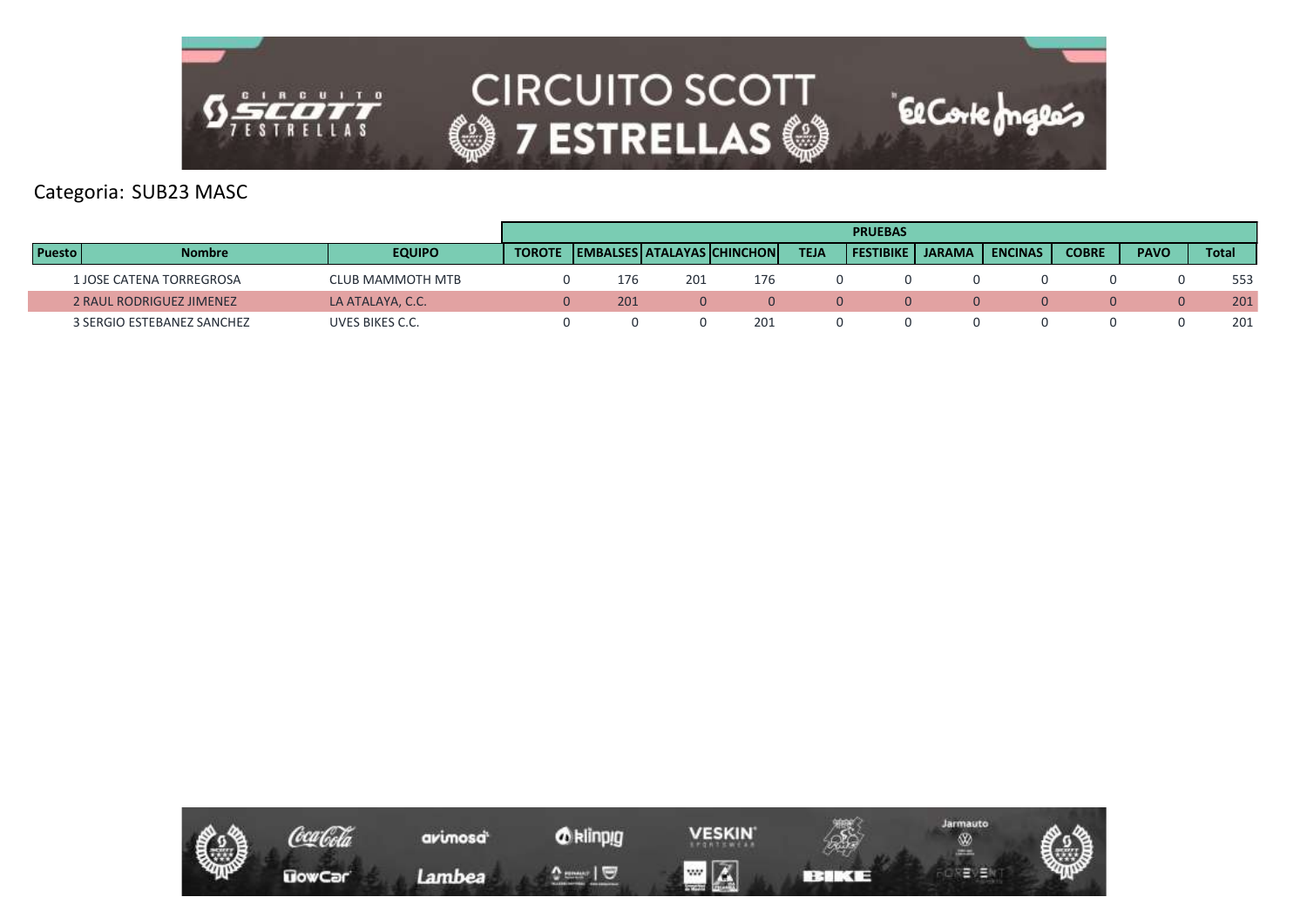

# Categoria: SUB23 FEM

|               |                            |               |               |     |                                   |             | <b>PRUEBAS</b> |                    |                |              |             |              |
|---------------|----------------------------|---------------|---------------|-----|-----------------------------------|-------------|----------------|--------------------|----------------|--------------|-------------|--------------|
| <b>Puesto</b> | <b>Nombre</b>              | <b>EQUIPO</b> | <b>TOROTE</b> |     | <b>EMBALSES ATALAYAS CHINCHON</b> | <b>TEJA</b> |                | FESTIBIKE   JARAMA | <b>ENCINAS</b> | <b>COBRE</b> | <b>PAVO</b> | <b>Total</b> |
|               | 1 ALBA CORRALEJO           | mito xsauce   |               | 201 |                                   |             |                |                    |                |              |             | 201          |
|               | <b>2 PAULA SIMON</b>       |               |               |     |                                   | 201         |                |                    |                |              |             | 201          |
|               | 3 YANIRA CAZORLA PAULSBURG | ALUCHE C.C.   |               | 176 |                                   |             |                |                    |                |              |             | 176          |

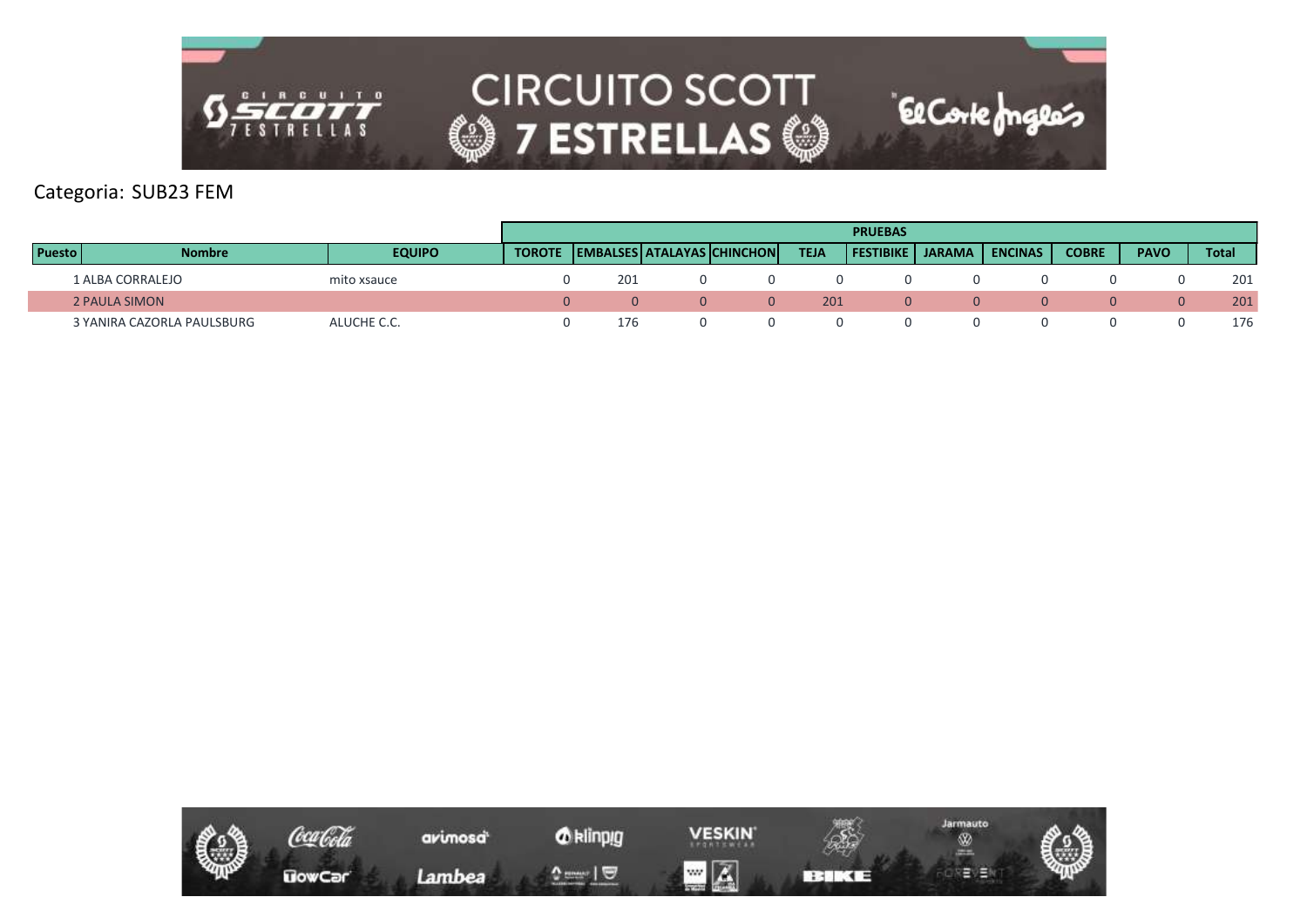

Categoria: MASTER 30 MASC

|               |                                        |                                  |                |                                   |                |                |                | <b>PRUEBAS</b>   |                |                |                |                |              |
|---------------|----------------------------------------|----------------------------------|----------------|-----------------------------------|----------------|----------------|----------------|------------------|----------------|----------------|----------------|----------------|--------------|
| <b>Puesto</b> | <b>Nombre</b>                          | <b>EQUIPO</b>                    | <b>TOROTE</b>  | <b>EMBALSES ATALAYAS CHINCHON</b> |                |                | <b>TEJA</b>    | <b>FESTIBIKE</b> | <b>JARAMA</b>  | <b>ENCINAS</b> | <b>COBRE</b>   | <b>PAVO</b>    | <b>Total</b> |
|               | 1 RAUL BERMEJO GARCIA                  | <b>FLYZ BIKES</b>                | 201            | 201                               | 201            | 129            | 201            | $\mathbf 0$      | $\mathbf 0$    | $\Omega$       | $\mathbf 0$    | $\mathbf 0$    | 933          |
|               | <b>2 LUIS HERNANZ RUIZ</b>             |                                  | 121            | 73                                | 129            | 105            | $\mathbf{0}$   | $\mathbf{0}$     | $\overline{0}$ | $\overline{0}$ | $\mathbf{0}$   | $\mathbf{0}$   | 428          |
|               | 3 ALVARO SANTACRUZ DEL VALLE           | X-SAUCE                          | 176            | 176                               | 0              | 0              | $\mathbf 0$    | $\mathbf 0$      | $\Omega$       | $\Omega$       | 0              | $\mathbf{0}$   | 352          |
|               | <b>4 YERAY TOQUERO RUFAS</b>           | <b>SPORTPLA</b>                  | $\mathbf{1}$   | 141                               | $\Omega$       | 201            | $\Omega$       | $\Omega$         | $\overline{0}$ | $\overline{0}$ | $\overline{0}$ | $\overline{0}$ | 343          |
|               | 5 AITOR PEREZ CASAÑA                   | <b>C.D. CINCUENTA Y TRES</b>     | 156            | $\mathbf 0$                       | 176            | 1              | $\Omega$       | $\Omega$         | $\mathbf 0$    | $\Omega$       | $\mathbf 0$    | $\mathbf 0$    | 333          |
|               | <b>6 AMADOR NIETO DE LA COBA</b>       | <b>BIKE BROTHERS CC</b>          | $\mathbf{0}$   | 156                               | $\overline{0}$ | 121            | $\mathbf{0}$   | $\mathbf{0}$     | $\overline{0}$ | $\overline{0}$ | $\overline{0}$ | $\overline{0}$ | 277          |
|               | 7 MARIO GOMEZ MONTESINOS               | <b>PANTER BIKE</b>               | $\mathbf 0$    | 113                               | 156            | $\mathbf 0$    | $\mathbf 0$    | $\mathbf 0$      | $\mathbf 0$    | $\mathbf 0$    | 0              | $\mathsf{O}$   | 269          |
|               | 8 FERNANDO SANZ ARRIAZU                |                                  | 141            | $\overline{0}$                    | 121            | $\overline{0}$ | $\Omega$       | $\Omega$         | $\overline{0}$ | $\overline{0}$ | $\overline{0}$ | $\overline{0}$ | 262          |
|               | 9 IVAN COLAO ALARCON                   | <b>INDEPENDIENTE</b>             | 105            | 57                                | 97             | $\Omega$       | $\Omega$       | $\Omega$         | $\mathbf 0$    | $\Omega$       | $\mathbf 0$    | $\mathbf 0$    | 259          |
|               | <b>10 DAVID ARIJA GONZALEZ</b>         | <b>GALAPAGAR C.C.</b>            | $\mathbf{0}$   | 97                                | 141            | $\overline{0}$ | $\Omega$       | $\Omega$         | $\overline{0}$ | $\overline{0}$ | $\overline{0}$ | $\overline{0}$ | 238          |
|               | 11 ALBERTO SACRISTAN GARRIDO           | FLYZ ROTHAR RACING TEAM C        | $\mathbf 0$    | $\mathbf 0$                       | $\Omega$       | 176            | $\Omega$       | 0                | $\mathbf 0$    | $\Omega$       | 0              | $\mathbf 0$    | 176          |
|               | <b>12 CARLOS PELAYO BLAS</b>           | <b>SPORTPLA</b>                  | $\overline{0}$ | $\overline{0}$                    | $\overline{0}$ | $\overline{0}$ | 176            | $\overline{0}$   | $\overline{0}$ | $\overline{0}$ | $\overline{0}$ | $\overline{0}$ | 176          |
|               | <b>13 JESUS MERINO CRIADO</b>          | <b>O.T TRANSGALAN</b>            | $\mathbf 0$    | $\Omega$                          | $\Omega$       | 156            | $\mathbf 0$    | $\mathbf 0$      | $\mathbf 0$    | $\Omega$       | 0              | $\mathsf{O}$   | 156          |
|               | <b>14 GONZALO ZAMBRANO CALDERON</b>    | <b>SALCHI-MATRIX FITNESS</b>     | $\overline{0}$ | $\overline{0}$                    | $\Omega$       | 141            | $\overline{0}$ | $\overline{0}$   | $\overline{0}$ | $\overline{0}$ | $\mathbf{0}$   | $\overline{0}$ | 141          |
|               | <b>15 CESAR JUAN SERRANO</b>           | <b>CLUB MAMMOTH MTB</b>          | 129            | $\Omega$                          | 0              | 0              | $\mathbf 0$    | 0                | $\mathbf 0$    | $\mathbf 0$    | 0              | $\mathsf{O}$   | 129          |
|               | <b>16 EDUARDO GARCIA SALGADO</b>       |                                  | $\Omega$       | 129                               | $\Omega$       | $\Omega$       | $\Omega$       | $\Omega$         | $\Omega$       | $\Omega$       | $\mathbf{0}$   | $\overline{0}$ | 129          |
|               | 17 CARLOS DOMINGUEZ GIL                | MONTEHERMOSO, C.C.               | $\mathbf 0$    | 121                               | $\Omega$       | $\mathbf 0$    | $\Omega$       | $\mathbf 0$      | $\mathbf 0$    | $\mathbf 0$    | $\mathbf 0$    | $\mathbf 0$    | 121          |
|               | <b>18 ALEJANDRO MATA ESCUREDO</b>      |                                  | $\overline{0}$ | $\overline{0}$                    | $\overline{0}$ | 113            | $\overline{0}$ | $\overline{0}$   | $\overline{0}$ | $\overline{0}$ | $\mathbf{0}$   | $\overline{0}$ | 113          |
|               | <b>19 EDUARDO GOMEZ TORRE</b>          | LOS ALCAZARES C.C.               | 113            | 0                                 | $\Omega$       | $\mathbf 0$    | $\mathbf 0$    | $\mathbf 0$      | $\mathbf 0$    | $\mathbf 0$    | 0              | $\mathsf{O}$   | 113          |
|               | <b>20 MARIO GALLEGO PONCE</b>          | <b>GETAFE C.C.</b>               | $\mathbf{0}$   | $\Omega$                          | 113            | $\Omega$       | $\Omega$       | $\Omega$         | $\Omega$       | $\Omega$       | $\mathbf{0}$   | $\overline{0}$ | 113          |
|               | 21 JESUS YUSTE FERNANDEZ               | CADALSO MTB C.D.E.               | $\Omega$       | $\Omega$                          | 105            | $\Omega$       | $\Omega$       | $\Omega$         | $\Omega$       | $\Omega$       | $\mathbf 0$    | $\mathbf 0$    | 105          |
|               | <b>22 OLIVER MEDINA MORENO</b>         | <b>CLUB CICLISTA DORATIL MOY</b> | $\overline{0}$ | 105                               | $\mathbf{0}$   | $\overline{0}$ | $\mathbf{0}$   | $\overline{0}$   | $\overline{0}$ | $\overline{0}$ | $\overline{0}$ | $\overline{0}$ | 105          |
|               | <b>23 LUIS ALBERTO LOPEZ VILLODRES</b> | EL BICHO BICICLETAS C.D.         | 97             | 0                                 | 0              | $\mathbf 0$    | $\mathbf 0$    | 0                | $\mathbf 0$    | $\mathbf 0$    | 0              | $\mathsf{O}$   | 97           |
|               | <b>24 IVAN HERNANDEZ MARTIN</b>        |                                  | $\mathbf{0}$   | $\overline{0}$                    | $\overline{0}$ | 97             | $\overline{0}$ | $\Omega$         | $\overline{0}$ | $\overline{0}$ | $\overline{0}$ | $\overline{0}$ | 97           |
|               | 25 DANIEL RUESGA IBAÑEZ                | <b>BIKES 101 C.D.E.</b>          | $\Omega$       | 89                                | $\Omega$       | $\Omega$       | $\Omega$       | $\Omega$         | $\Omega$       | $\Omega$       | $\mathbf 0$    | $\Omega$       | 89           |





**BERKEE**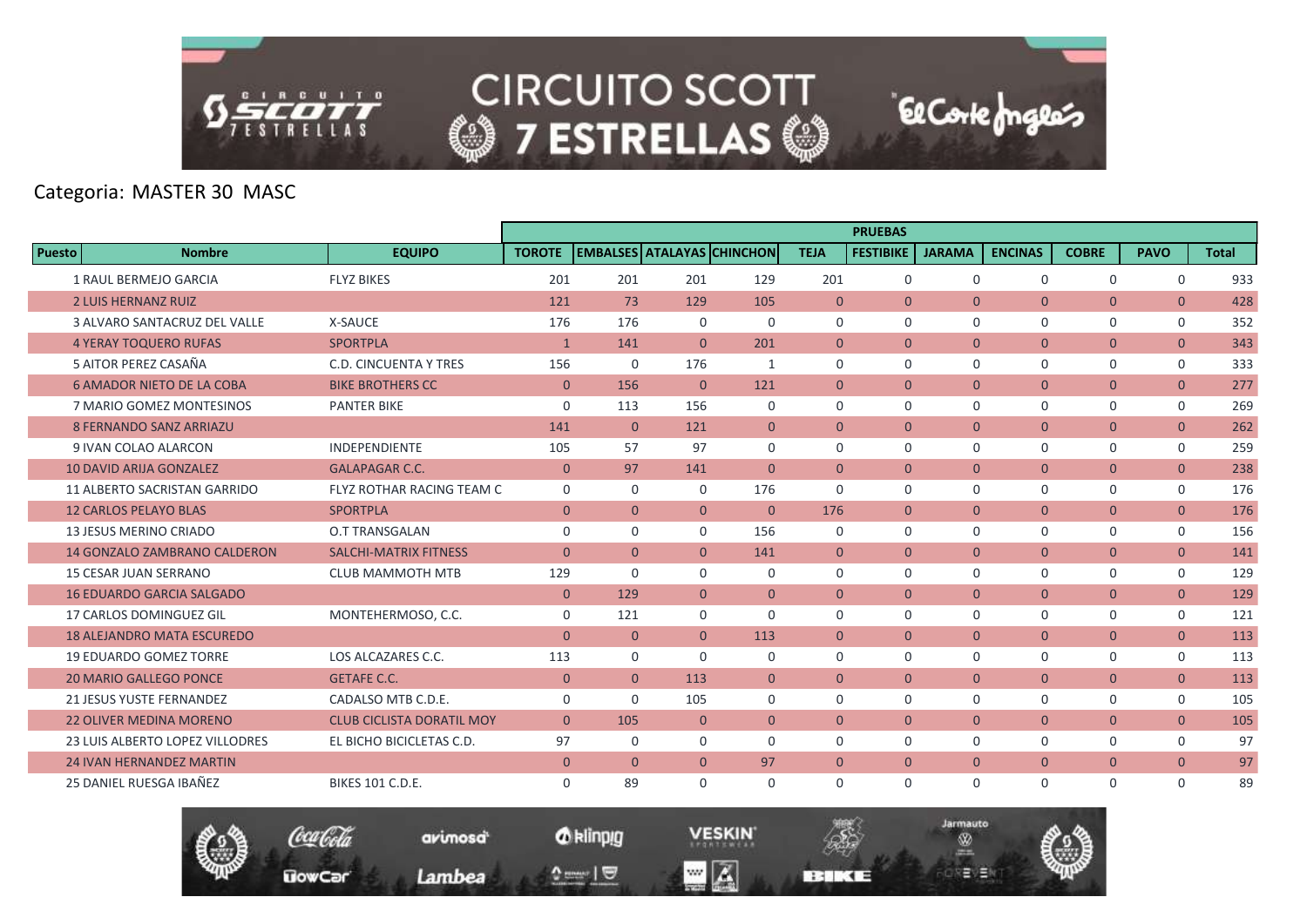

Categoria: MASTER 30 MASC

|               |                                         |                                  |               |          |              |                            |                | <b>PRUEBAS</b>   |               |                |                |                |              |
|---------------|-----------------------------------------|----------------------------------|---------------|----------|--------------|----------------------------|----------------|------------------|---------------|----------------|----------------|----------------|--------------|
| <b>Puesto</b> | <b>Nombre</b>                           | <b>EQUIPO</b>                    | <b>TOROTE</b> |          |              | EMBALSES ATALAYAS CHINCHON | <b>TEJA</b>    | <b>FESTIBIKE</b> | <b>JARAMA</b> | <b>ENCINAS</b> | <b>COBRE</b>   | <b>PAVO</b>    | <b>Total</b> |
|               | 26 ALFONSO COSTILLA GAMAZA              | <b>INDEPENDIENTE</b>             | $\Omega$      | $\Omega$ | $\Omega$     | 89                         | $\overline{0}$ | $\Omega$         | $\Omega$      | $\Omega$       | $\mathbf{0}$   | $\overline{0}$ | 89           |
|               | 27 JORGE LOPERA                         |                                  | $\Omega$      |          | $\Omega$     | 81                         | $\Omega$       | 0                | 0             |                | 0              | $\mathbf 0$    | 81           |
|               | <b>28 SERGIO MARTINEZ MERINO</b>        | <b>FLYZ ROTHAR RACING TEAM C</b> | $\mathbf{0}$  | 81       | $\mathbf{0}$ | $\mathbf{0}$               | $\overline{0}$ | $\mathbf{0}$     | $\mathbf{0}$  | $\overline{0}$ | $\overline{0}$ | $\mathbf{0}$   | 81           |
|               | 29 PABLO LUIS CALVO GARCIA              | UVES BIKES C.C.                  | $\Omega$      |          | $\Omega$     | 77                         | $\Omega$       | $\Omega$         | $\Omega$      | $\Omega$       | 0              | $\mathbf 0$    | 77           |
|               | <b>30 HUGO GARCIA AVILA</b>             | <b>FLYZ BIKES</b>                | $\Omega$      | 77       | $\Omega$     | $\Omega$                   | $\Omega$       | $\Omega$         | $\mathbf{0}$  | $\Omega$       | $\mathbf{0}$   | $\mathbf{0}$   | 77           |
|               | 31 ABEL CANTARERO FERNANDEZ             | C.D. TRAINING ZONE TARANC        | $\mathbf 0$   |          | $\Omega$     | 73                         | $\Omega$       | $\Omega$         | $\Omega$      |                | 0              | $\mathbf 0$    | 73           |
|               | <b>32 ANTONIO JESUS BENITEZ ROMAN</b>   | <b>BENIBIKES.COM</b>             | $\mathbf{0}$  | 69       | $\Omega$     | $\Omega$                   | $\Omega$       | $\Omega$         | $\mathbf{0}$  | $\overline{0}$ | $\mathbf{0}$   | $\mathbf{0}$   | 69           |
|               | 33 ROBERTO PRIETO CARBAJO               |                                  | $\Omega$      | 65       | $\Omega$     | $\Omega$                   | $\Omega$       | $\Omega$         | $\Omega$      | $\Omega$       | 0              | $\mathbf 0$    | 65           |
|               | <b>34 PEDRO FERNANDEZ DIAZ</b>          | <b>RECAMBIOS ANTOLIN, G.C.</b>   | $\mathbf{0}$  | 61       | $\mathbf{0}$ | $\mathbf{0}$               | $\mathbf{0}$   | $\mathbf{0}$     | $\mathbf{0}$  | $\overline{0}$ | $\mathbf{0}$   | $\mathbf{0}$   | 61           |
|               | 35 JESUS NATAL QUINTANILLA              | TRIPORTER-ONCAR C.D.E.           | $\Omega$      | 53       | $\Omega$     | $\Omega$                   | $\Omega$       | $\Omega$         | $\Omega$      | $\Omega$       | 0              | $\mathbf 0$    | 53           |
|               | <b>36 LUIS MARTIN BOAL</b>              |                                  | $\Omega$      | 49       | $\Omega$     | $\Omega$                   | $\overline{0}$ | $\mathbf{0}$     | $\mathbf{0}$  | $\overline{0}$ | $\overline{0}$ | $\overline{0}$ | 49           |
|               | 37 RAFAEL MARQUEZ RAIGON                |                                  |               |          | $\Omega$     |                            |                | 0                | $\Omega$      |                | 0              | $\mathbf 0$    |              |
|               | <b>38 VICTOR MANUEL SERRANO JIMENEZ</b> | <b>INDEPENDIENTE</b>             | $\mathbf{0}$  | $\Omega$ |              | $\Omega$                   | $\overline{0}$ | $\mathbf{0}$     | $\mathbf{0}$  | $\overline{0}$ | $\mathbf{0}$   | $\mathbf{0}$   |              |
|               | 39 JUAN CARLOS FERNANDEZ MORA           |                                  | $\Omega$      |          | $\Omega$     |                            | $\Omega$       | $\Omega$         | $\Omega$      | $\Omega$       | 0              | $\Omega$       |              |
|               | <b>40 VICTOR TABORCIA GUTIERREZ</b>     | <b>BICICLETAS MAROTO BLUB CI</b> | $\Omega$      | $\Omega$ | $\Omega$     | $\Omega$                   |                | $\Omega$         | $\Omega$      | $\Omega$       | $\Omega$       | $\Omega$       |              |

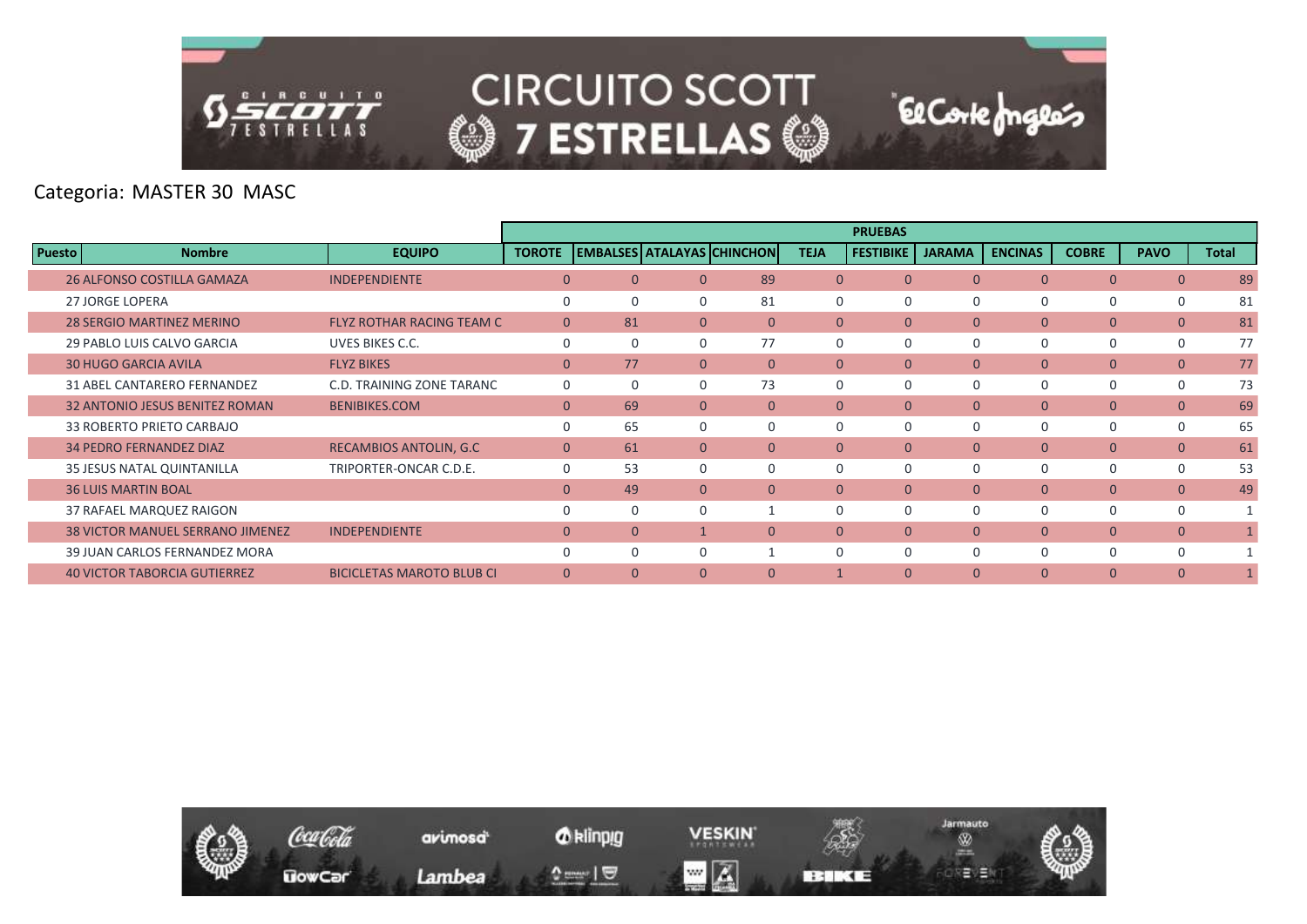

#### Categoria: MASTER 30 FEM

|               |                                                         |                          |                |          |     |                                     |             | <b>PRUEBAS</b>   |               |                |              |                |              |
|---------------|---------------------------------------------------------|--------------------------|----------------|----------|-----|-------------------------------------|-------------|------------------|---------------|----------------|--------------|----------------|--------------|
| <b>Puesto</b> | <b>Nombre</b>                                           | <b>EQUIPO</b>            | <b>TOROTE</b>  |          |     | <b>EMBALSES   ATALAYAS CHINCHON</b> | <b>TEJA</b> | <b>FESTIBIKE</b> | <b>JARAMA</b> | <b>ENCINAS</b> | <b>COBRE</b> | <b>PAVO</b>    | <b>Total</b> |
|               | 1 LORENA GARCIA CABREJAS                                | CLUB DEPORTIVO SAGRABIKE | 141            | 176      | 176 | 201                                 | 201         |                  | O             |                |              |                | 895          |
|               | 2 MARIA DEL PILAR FERNANDEZ HERNANDE MITTO X-SAUCE TEAM |                          | 176            | 201      | 201 | $\overline{0}$                      | $\Omega$    | $\Omega$         |               | $\Omega$       | 0            | $\overline{0}$ | 578          |
|               | 3 GEMA GARCIA CALDERON LOZANO                           |                          | 201            |          |     |                                     |             |                  | $\Omega$      | 0              | O.           | $\Omega$       | 202          |
|               | <b>4 LILIANA SEREN</b>                                  | ENTRENAMIENTOCICLISMO.C  | 156            | $\Omega$ |     | $\overline{0}$                      | $\Omega$    | $\Omega$         |               | $\Omega$       | 0            | $\overline{0}$ | 156          |
|               | 5 SHEILA GALLARDO RODRIGUEZ                             | <b>PANTER BIKE</b>       | $\overline{0}$ | 156      |     |                                     |             |                  | $\Omega$      |                | O.           | $\Omega$       | 156          |
|               | <b>6 VIOLETA SIGRID SANCHEZ CANALS</b>                  | LA VILA JOIOSA, CC       | $\overline{0}$ | 141      | 0   | $\Omega$                            | $\Omega$    | $\Omega$         |               | $\Omega$       | 0            | $\Omega$       | 141          |
|               | 7 MARTA ALVAREZ FERNANDEZ                               | <b>INDEPENDIENTE</b>     | $\Omega$       | 129      |     |                                     |             |                  | $\Omega$      |                |              |                | 129          |

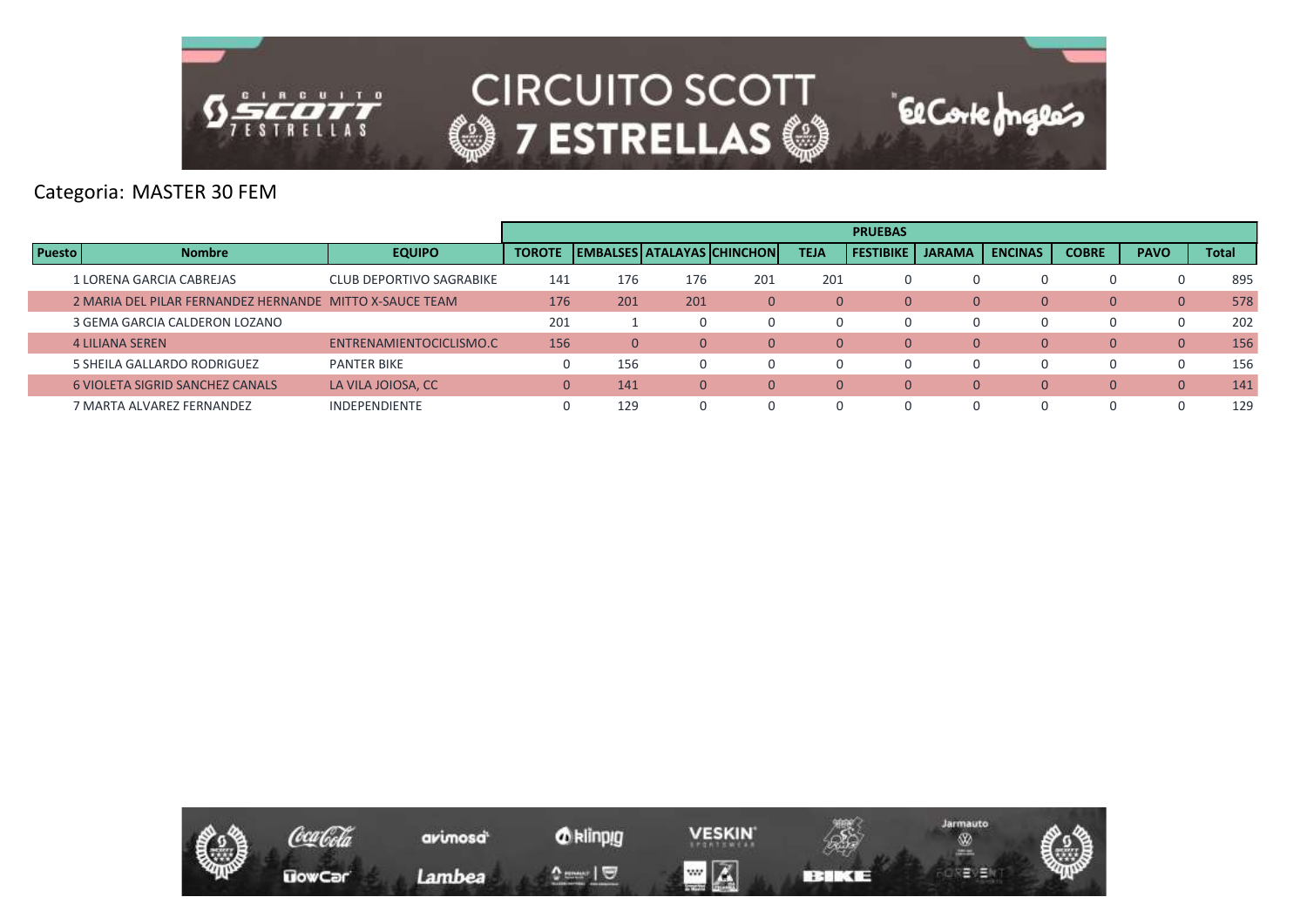

# Categoria: MASTER 40 MASC

|                                                            |                                   |                |                |                |                                   |                | <b>PRUEBAS</b>   |                |                |                |                |              |
|------------------------------------------------------------|-----------------------------------|----------------|----------------|----------------|-----------------------------------|----------------|------------------|----------------|----------------|----------------|----------------|--------------|
| Puesto<br><b>Nombre</b>                                    | <b>EQUIPO</b>                     | <b>TOROTE</b>  |                |                | <b>EMBALSES ATALAYAS CHINCHON</b> | <b>TEJA</b>    | <b>FESTIBIKE</b> | <b>JARAMA</b>  | <b>ENCINAS</b> | <b>COBRE</b>   | <b>PAVO</b>    | <b>Total</b> |
| <b>1 OSCAR GAMO FERMOSEL</b>                               | <b>BICICLETAS RIVAS C.C.</b>      | 201            | 201            | 176            | 156                               | 201            | $\mathbf 0$      | $\mathbf 0$    | $\Omega$       | $\mathbf 0$    | $\mathbf 0$    | 935          |
| <b>2 JACOB LUND AGGER</b>                                  | COSLADA C.E.C.                    | 156            | 156            | 129            | 176                               | $\overline{0}$ | $\Omega$         | $\mathbf{0}$   | $\overline{0}$ | $\overline{0}$ | $\overline{0}$ | 617          |
| 3 SERGIO DEL REY CHOMON                                    | <b>MOSKITO BIKERS C.D.E.</b>      | 141            | 141            | 156            | 1                                 | 176            | $\Omega$         | $\Omega$       | $\Omega$       | 0              | $\mathbf{0}$   | 615          |
| <b>4 FERNANDO CUENLLAS PARDO</b>                           | <b>KAPELMUUR-HERMITAGE C.D</b>    | $\overline{0}$ | 121            | 121            | 129                               | 129            | $\overline{0}$   | $\overline{0}$ | $\overline{0}$ | $\overline{0}$ | $\overline{0}$ | 500          |
| 5 JULIO CESAR CALICCHIO PEREIRA                            | No                                | 105            | 97             | 113            | 97                                | 1              | $\Omega$         | $\Omega$       | $\Omega$       | $\mathbf 0$    | $\mathbf 0$    | 413          |
| 6 FRANCISCO ANDRES FERNANDEZ TARJUEL SALCHI-MATRIX FITNESS |                                   | 113            | 89             | 89             | 113                               | $\Omega$       | $\Omega$         | $\mathbf{0}$   | $\overline{0}$ | $\overline{0}$ | $\overline{0}$ | 404          |
| 7 FRANCISCO JAVIER GUERRA MARTINEZ                         | <b>EKUON BRD RACING TEAM</b>      | 129            | 129            | 141            | 0                                 | $\mathbf 0$    | $\mathbf 0$      | $\mathbf 0$    | $\Omega$       | 0              | $\mathbf 0$    | 399          |
| <b>8 PEDRO BERNA ROQUETA</b>                               | <b>BOBRUC OIL</b>                 | 176            | $\overline{0}$ | 201            | $\mathbf{1}$                      | $\overline{0}$ | $\mathbf{0}$     | $\overline{0}$ | $\overline{0}$ | $\overline{0}$ | $\overline{0}$ | 378          |
| 9 FRANCISCO NOGUEIRA COSTA FILHO                           |                                   | 43             | 43             | 53             | 77                                | 113            | $\Omega$         | $\mathbf 0$    | $\Omega$       | 0              | $\mathbf 0$    | 329          |
| <b>10 DAVID YAGÜE RODRIGUEZ</b>                            | ENTRENAMIENTOCICLISMO.C           | 69             | 65             | 61             | 73                                | $\overline{0}$ | $\Omega$         | $\mathbf{0}$   | $\overline{0}$ | $\mathbf{0}$   | $\overline{0}$ | 268          |
| 11 ANGEL RIEIRO VELO                                       | EASTERN WATTS, C.D.E.             | 121            | $\Omega$       | 105            | $\Omega$                          | $\mathbf 0$    | $\mathbf 0$      | $\mathbf 0$    | $\Omega$       | $\mathbf 0$    | $\mathbf 0$    | 226          |
| <b>12 NEREO DEL NERO MONTES</b>                            |                                   | $\mathbf{0}$   | $\overline{0}$ | $\Omega$       | 201                               | $\Omega$       | $\Omega$         | $\overline{0}$ | $\overline{0}$ | $\overline{0}$ | $\overline{0}$ | 201          |
| <b>13 JESUS LOPEZ BUSCATO</b>                              | CLUB DEPORTIVO SAGRABIKE          | $\mathbf 0$    | $\Omega$       | 97             | $\Omega$                          | 89             | $\Omega$         | $\Omega$       | $\Omega$       | $\mathbf 0$    | $\mathbf 0$    | 186          |
| <b>14 PABLO NOBLEJAS ARROYO</b>                            | <b>GETAFE C.C.</b>                | $\mathbf{0}$   | 176            | $\Omega$       | $\Omega$                          | $\Omega$       | $\overline{0}$   | $\mathbf{0}$   | $\overline{0}$ | $\mathbf{0}$   | $\overline{0}$ | 176          |
| 15 ALEXANDER DOMINGUEZ FERNANDEZ                           | ENTRENAMIENTOCICLISMO.C           | $\mathbf 0$    | 0              | 81             | 89                                | $\mathbf 0$    | $\mathbf 0$      | $\mathbf 0$    | 0              | $\mathbf 0$    | $\mathbf 0$    | 170          |
| <b>16 OSCAR BARTOLOME GONZALEZ</b>                         | <b>CLUB DEPORTIVO SAGRABIKE</b>   | $\mathbf{0}$   | $\Omega$       | $\Omega$       | $\Omega$                          | 156            | $\Omega$         | $\Omega$       | $\Omega$       | $\overline{0}$ | $\overline{0}$ | 156          |
| 17 JOSE MANUEL VENTURA SANCHEZ                             | <b>BIZZIS TEAM CDE</b>            | 0              | $\Omega$       | $\Omega$       | 141                               | $\Omega$       | $\Omega$         | $\mathbf 0$    | $\Omega$       | 0              | 0              | 141          |
| <b>18 DAVID GARCIA PUERTA</b>                              | <b>Maroto Team</b>                | $\mathbf{0}$   | $\Omega$       | $\Omega$       | $\overline{0}$                    | 141            | $\overline{0}$   | $\mathbf{0}$   | $\overline{0}$ | $\mathbf{0}$   | $\overline{0}$ | 141          |
| <b>19 IVAN GOMEZ MARTIN</b>                                | COSLADA C.E.C.                    | 41             | 41             | 57             | $\mathbf 0$                       | $\mathbf 0$    | $\mathbf 0$      | $\mathbf 0$    | 0              | $\mathbf 0$    | $\mathbf 0$    | 139          |
| <b>20 JUAN BATICON NIETO</b>                               | <b>INDEPENDIENTE</b>              | 65             | 69             | $\Omega$       | $\Omega$                          | $\mathbf{0}$   | $\Omega$         | $\mathbf{0}$   | $\overline{0}$ | $\overline{0}$ | $\overline{0}$ | 134          |
| 21 DAVID DE ANDRES MIGUEL                                  | <b>BIKETRAINING CLUB CICLISTA</b> | 0              | 57             | $\Omega$       | 69                                | $\Omega$       | $\Omega$         | $\Omega$       | $\Omega$       | 0              | $\mathbf{0}$   | 126          |
| <b>22 IVAN HUECAS CABALLERO</b>                            | <b>MARIANO BIKES CD</b>           | $\mathbf{0}$   | $\Omega$       | $\overline{0}$ | $\Omega$                          | 121            | $\mathbf{0}$     | $\mathbf{0}$   | $\overline{0}$ | $\mathbf{0}$   | $\overline{0}$ | 121          |
| 23 DAMIAN ARAGON DE LA FUENTE                              | CAMINANDO CON AITANA C.           | $\mathbf 0$    | $\mathbf 0$    | $\mathbf 0$    | 121                               | $\mathbf 0$    | $\mathbf 0$      | $\mathbf 0$    | 0              | 0              | 0              | 121          |
| 24 DOMINGO QUEVEDO CARRASCO                                | <b>CICLISTA CORREDOR C.D.E.</b>   | 53             | 61             | $\overline{0}$ | $\mathbf{1}$                      | $\mathbf{0}$   | $\mathbf{0}$     | $\mathbf{0}$   | $\overline{0}$ | $\overline{0}$ | $\overline{0}$ | 115          |
| <b>25 OSCAR BERROCAL PEREZ</b>                             | DUO BIKE C.D.E.                   | $\Omega$       | 113            | $\Omega$       | $\Omega$                          | $\Omega$       | $\Omega$         | $\mathbf 0$    | $\Omega$       | $\mathbf 0$    | $\Omega$       | 113          |

Jarmauto

®

**BERKE** 

역달방울장

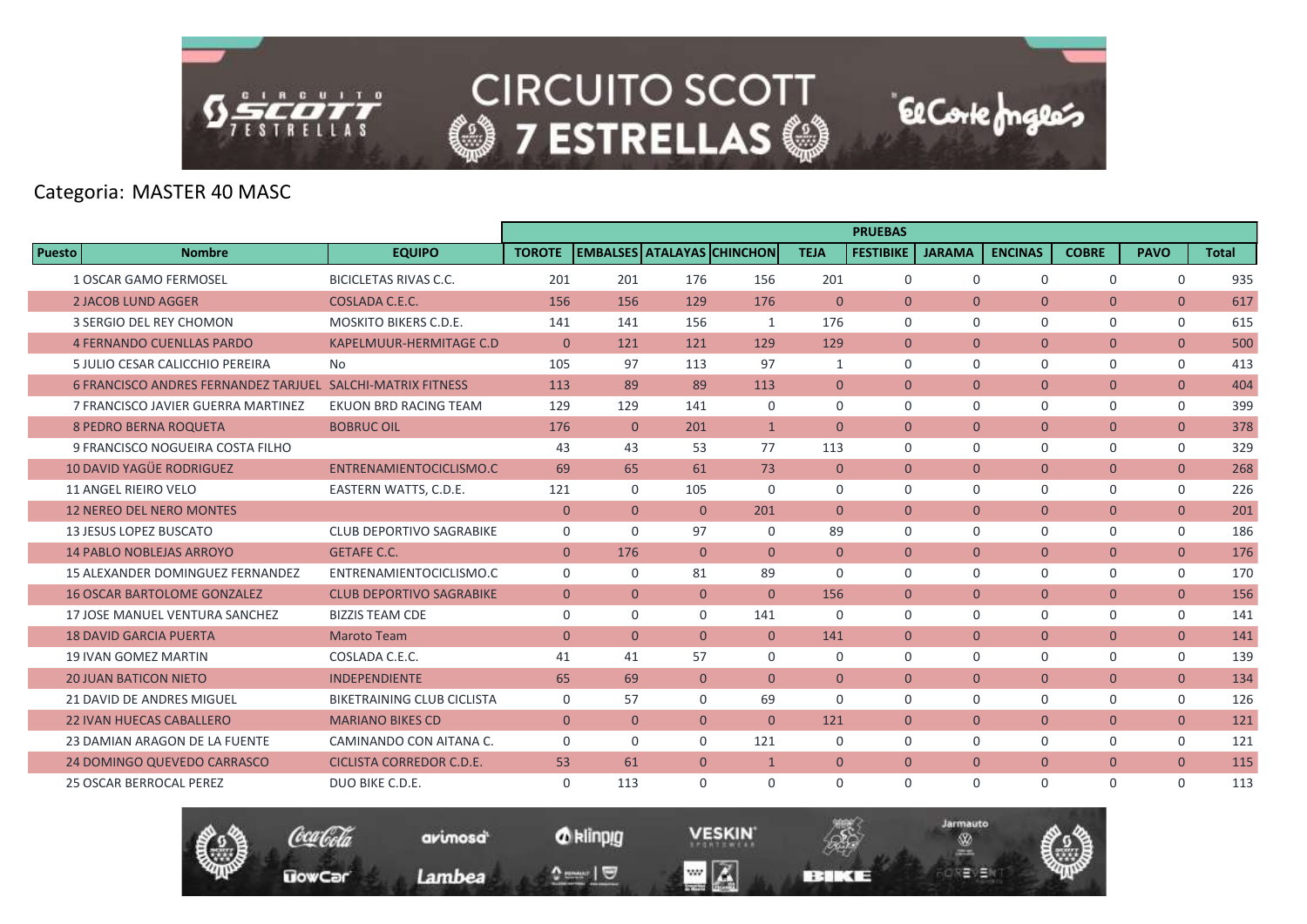

Categoria: MASTER 40 MASC

|                                        |                                  |                |                |                |                                   |                | <b>PRUEBAS</b>   |                |                |                |                |              |
|----------------------------------------|----------------------------------|----------------|----------------|----------------|-----------------------------------|----------------|------------------|----------------|----------------|----------------|----------------|--------------|
| <b>Puesto</b><br><b>Nombre</b>         | <b>EQUIPO</b>                    | <b>TOROTE</b>  |                |                | <b>EMBALSES ATALAYAS CHINCHON</b> | <b>TEJA</b>    | <b>FESTIBIKE</b> | <b>JARAMA</b>  | <b>ENCINAS</b> | <b>COBRE</b>   | <b>PAVO</b>    | <b>Total</b> |
| <b>26 CARLOS MORALES MENA</b>          | <b>CLUB ALCARRIA RACING BIKE</b> | 45             | $\Omega$       | 65             | $\overline{0}$                    | $\Omega$       | $\Omega$         | $\Omega$       | $\Omega$       | $\overline{0}$ | $\overline{0}$ | 110          |
| 27 FRANCISCO JOSE BURDALO GARCIA       | <b>FUENLABIKE C.D.E.</b>         | $\Omega$       | $\Omega$       | $\Omega$       | $\Omega$                          | 105            | $\Omega$         | $\Omega$       | $\Omega$       | 0              | $\Omega$       | 105          |
| <b>28 MIGUEL ROS MARTINEZ</b>          | <b>TEAM LA GRAJUELA.</b>         | $\mathbf{0}$   | $\Omega$       | $\Omega$       | 105                               | $\overline{0}$ | $\mathbf{0}$     | $\overline{0}$ | $\overline{0}$ | $\mathbf{0}$   | $\overline{0}$ | 105          |
| 29 JULIO-LUIS PRIVADO MORENO           | COLMENAR VIEJO C.C.              | $\mathbf 0$    | 105            | $\Omega$       | $\mathbf 0$                       | $\Omega$       | $\mathbf 0$      | $\mathbf 0$    | $\Omega$       | 0              | $\mathbf 0$    | 105          |
| <b>30 JOSE LUIS MARTINEZ LOPEZ</b>     | <b>FLOP-CMC</b>                  | 49             | 49             | $\overline{0}$ | $\mathbf{0}$                      | $\Omega$       | $\Omega$         | $\mathbf{0}$   | $\overline{0}$ | $\mathbf{0}$   | $\overline{0}$ | 98           |
| 31 SANTIAGO GARCIA LOPEZ               | <b>SANAGUS TEAM CDE</b>          | 97             | $\Omega$       | $\Omega$       | $\Omega$                          | $\Omega$       | $\Omega$         | $\Omega$       | $\Omega$       | $\mathbf 0$    | $\mathbf 0$    | 97           |
| <b>32 ANDRES JESUS BECERRA CABEZAS</b> |                                  | $\mathbf{0}$   | $\mathbf{0}$   | $\Omega$       | $\mathbf{0}$                      | 97             | $\mathbf{0}$     | $\overline{0}$ | $\overline{0}$ | $\mathbf{0}$   | $\overline{0}$ | 97           |
| 33 ALFONSO ANDINO RUIZ                 |                                  | 89             | $\Omega$       | 0              | $\mathbf 0$                       | $\Omega$       | $\mathbf 0$      | $\mathbf 0$    | $\mathbf 0$    | $\mathbf 0$    | $\mathbf 0$    | 89           |
| <b>34 JOSE MIGUEL MARTI CALABUIG</b>   | <b>INDEPENDIENTE</b>             | $\mathbf{1}$   | 81             | $\Omega$       | $\overline{0}$                    | $\Omega$       | $\Omega$         | $\overline{0}$ | $\overline{0}$ | $\mathbf{0}$   | $\overline{0}$ | 82           |
| 35 JUAN ANTONIO CRISTOBAL ALVAREZ      | <b>CLUB MAMMOTH MTB</b>          | $\mathbf 0$    | $\Omega$       | 0              | $\mathbf 0$                       | 81             | $\mathbf 0$      | $\mathbf 0$    | $\Omega$       | $\mathbf 0$    | $\mathbf 0$    | 81           |
| <b>36 HIBAN PALACIOS PALACIOS</b>      | ALUCHE C.C.                      | 81             | $\overline{0}$ | $\overline{0}$ | $\overline{0}$                    | $\overline{0}$ | $\mathbf{0}$     | $\overline{0}$ | $\overline{0}$ | $\overline{0}$ | $\overline{0}$ | 81           |
| 37 ALFONSO FERNANDEZ PELAYO            | <b>BUHOBIKE CONTRA EL CANCE</b>  | $\mathbf 0$    | $\Omega$       | $\Omega$       | 81                                | $\Omega$       | $\Omega$         | $\mathbf 0$    | $\Omega$       | $\mathbf 0$    | $\mathbf 0$    | 81           |
| <b>38 ANGEL FELIX CARRETERO TREJO</b>  | <b>CLUB MAMMOTH MTB</b>          | $\overline{0}$ | $\overline{0}$ | 77             | $\overline{0}$                    | $\overline{0}$ | $\mathbf{0}$     | $\overline{0}$ | $\overline{0}$ | $\overline{0}$ | $\overline{0}$ | 77           |
| 39 VICTOR MANSO CRESPO                 | CROSSBIKER TEAM C.D.E.           | 77             | $\Omega$       | $\Omega$       | $\Omega$                          | $\Omega$       | $\Omega$         | $\Omega$       | $\Omega$       | 0              | $\mathbf 0$    | 77           |
| <b>40 JUAN VIDEGAIN JIMENEZ</b>        | <b>REAL SITIO ARANJUEZ C.</b>    | $\mathbf{0}$   | 77             | $\overline{0}$ | $\overline{0}$                    | $\mathbf{0}$   | $\overline{0}$   | $\overline{0}$ | $\overline{0}$ | $\overline{0}$ | $\overline{0}$ | 77           |
| <b>41 VICTOR LANDROVE PARRA</b>        | CENTRO BTT BAJO TIETAR, C.       | $\Omega$       | $\Omega$       | 73             | $\Omega$                          | $\Omega$       | $\Omega$         | $\Omega$       | $\Omega$       | $\mathbf 0$    | $\mathbf 0$    | 73           |
| <b>42 ALEJO GIRON GONZALEZ</b>         | ENTRENAMIENTOCICLISMO.C          | 73             | $\Omega$       | $\Omega$       | $\Omega$                          | $\Omega$       | $\Omega$         | $\overline{0}$ | $\overline{0}$ | $\mathbf{0}$   | $\overline{0}$ | 73           |
| <b>43 DANIEL PLA AGUILAR</b>           | SALCHI-MATRIX FITNESS            | $\mathbf 0$    | 73             | 0              | $\mathbf 0$                       | $\mathbf 0$    | $\mathbf 0$      | $\mathbf 0$    | $\mathbf 0$    | 0              | $\mathbf 0$    | 73           |
| <b>44 JORGE MARTIN SANCHEZ</b>         | <b>SANAGUS TEAM CDE</b>          | $\mathbf{0}$   | $\Omega$       | 69             | $\Omega$                          | $\Omega$       | $\Omega$         | $\Omega$       | $\Omega$       | $\mathbf{0}$   | $\mathbf{0}$   | 69           |
| <b>45 OSCAR GARCIA FERNANDEZ</b>       | <b>EVOLUTION BIKE</b>            | $\mathbf 0$    | $\Omega$       | $\Omega$       | 65                                | $\Omega$       | $\mathbf 0$      | $\mathbf 0$    | $\mathbf 0$    | $\mathbf 0$    | $\mathbf 0$    | 65           |
| <b>46 LUIS RODRIGO ROBLES FERRERAS</b> | <b>FLOP-CMC</b>                  | 61             | $\overline{0}$ | $\overline{0}$ | $\overline{0}$                    | $\overline{0}$ | $\overline{0}$   | $\overline{0}$ | $\overline{0}$ | $\overline{0}$ | $\mathbf{0}$   | 61           |
| 47 JUAN JOAQUIN AGUILELLA SUCH         |                                  | 57             | $\Omega$       | $\Omega$       | $\mathbf 0$                       | $\Omega$       | $\Omega$         | $\mathbf 0$    | $\Omega$       | 0              | $\mathbf 0$    | 57           |
| <b>48 TOMAS TODOLI HERRANZ</b>         | <b>ESCURIALENSE C.C.</b>         | $\mathbf{0}$   | 53             | $\Omega$       | $\overline{0}$                    | $\Omega$       | $\Omega$         | $\overline{0}$ | $\overline{0}$ | $\mathbf{0}$   | $\mathbf{0}$   | 53           |
| <b>49 JAVIER FORNIES DIAZ</b>          | SALCHI-MATRIX FITNESS            | $\Omega$       | 45             | $\Omega$       | $\Omega$                          | $\Omega$       | $\Omega$         | $\Omega$       | $\Omega$       | 0              | $\mathbf 0$    | 45           |
| 50 JESÚS GIMENO MORÁN                  |                                  | $\mathbf{0}$   | 39             | $\Omega$       | $\mathbf{1}$                      | $\mathbf{0}$   | $\mathbf{0}$     | $\overline{0}$ | $\overline{0}$ | $\mathbf{0}$   | $\mathbf{0}$   | 40           |



*O* klinpig

 $\begin{array}{c} \texttt{m} = \texttt{m} \\ \texttt{m} = \texttt{m} \end{array}$ 

avimosa

Lambea

**VESKIN**  $\blacksquare$   $\blacksquare$ 

**BERKE** 

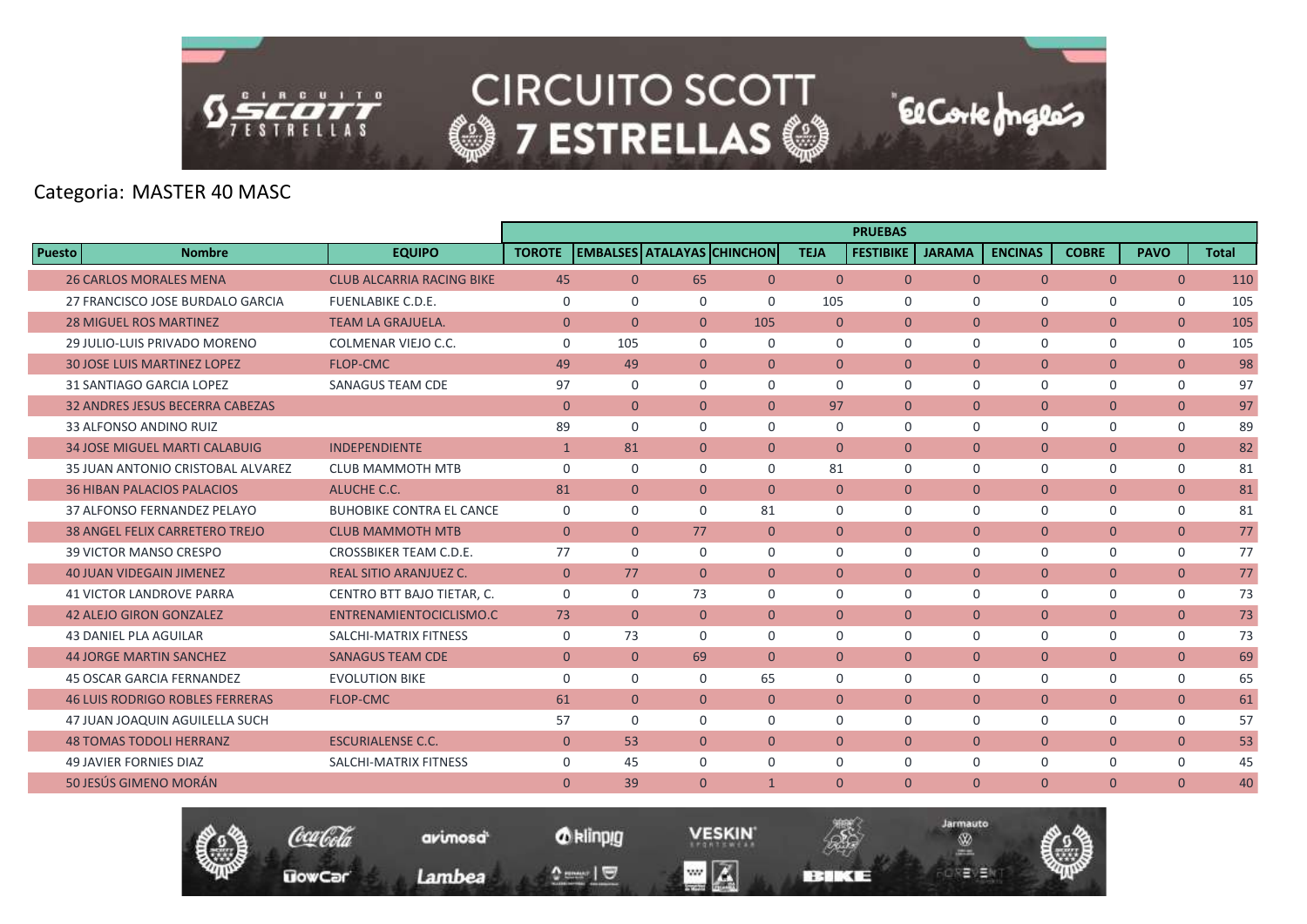

Categoria: MASTER 40 MASC

|               |                                       |                              |               |              |              |                            |                | <b>PRUEBAS</b>   |               |                |              |                |              |
|---------------|---------------------------------------|------------------------------|---------------|--------------|--------------|----------------------------|----------------|------------------|---------------|----------------|--------------|----------------|--------------|
| <b>Puesto</b> | <b>Nombre</b>                         | <b>EQUIPO</b>                | <b>TOROTE</b> |              |              | EMBALSES ATALAYAS CHINCHON | <b>TEJA</b>    | <b>FESTIBIKE</b> | <b>JARAMA</b> | <b>ENCINAS</b> | <b>COBRE</b> | <b>PAVO</b>    | <b>Total</b> |
|               | 51 FRANCISCO JAVIER DEL CAMPO CABEZUD |                              | 39            |              |              | 0                          |                |                  |               |                |              |                | 39           |
|               | <b>52 TONY ROSA GALVEZ</b>            |                              | 37            | $\mathbf{0}$ | $\Omega$     | $\mathbf{0}$               | $\overline{0}$ | $\Omega$         | $\mathbf{0}$  | 0              | $\mathbf{0}$ | $\mathbf{0}$   | 37           |
|               | 53 ANTONIO CARBALLO ANTON             | <b>CLUB MAMMOTH MTB</b>      | 0             | 37           |              | $\Omega$                   | 0              | O                |               | 0              | <sup>0</sup> | 0              | 37           |
|               | 54 FERNANDO GARZON CAMBON             | PEDALADAS POR EL TOURETT     |               | 35           | $\mathbf{0}$ | $\mathbf{0}$               | 0              | $\Omega$         | $\mathbf{0}$  | 0              | $\mathbf{0}$ | $\mathbf{0}$   | 36           |
|               | 55 ALBERTO PERONA DIEZ                | SALCHI-MATRIX FITNESS        | 35            |              |              | 0                          | 0              |                  |               | 0              |              | 0              | 35           |
|               | 56 SERGIO ZAMORA FLORIDO              | BIKERY C.D.E.                | 33            | 0            | $\Omega$     | $\Omega$                   | $\mathbf{0}$   | $\Omega$         | $\Omega$      | $\overline{0}$ | $\mathbf{0}$ | $\mathbf{0}$   | 33           |
|               | 57 LUIS ALFREDO GUERRA MARTINEZ       | EKUON BRD RACING TEAM        | 0             |              |              | 0                          | 0              | $\Omega$         |               | 0              | $\Omega$     | 0              |              |
|               | <b>58 JAVIER HERVAS JIMENEZ</b>       | <b>INDEPENDIENTE</b>         |               | 0            | $\Omega$     | $\Omega$                   | $\overline{0}$ | $\Omega$         | $\Omega$      | 0              | $\mathbf{0}$ | $\overline{0}$ |              |
|               | 59 MARIO SANCHEZ GARCIA               | <b>MOSKITO BIKERS C.D.E.</b> |               |              |              |                            |                |                  |               |                |              |                |              |

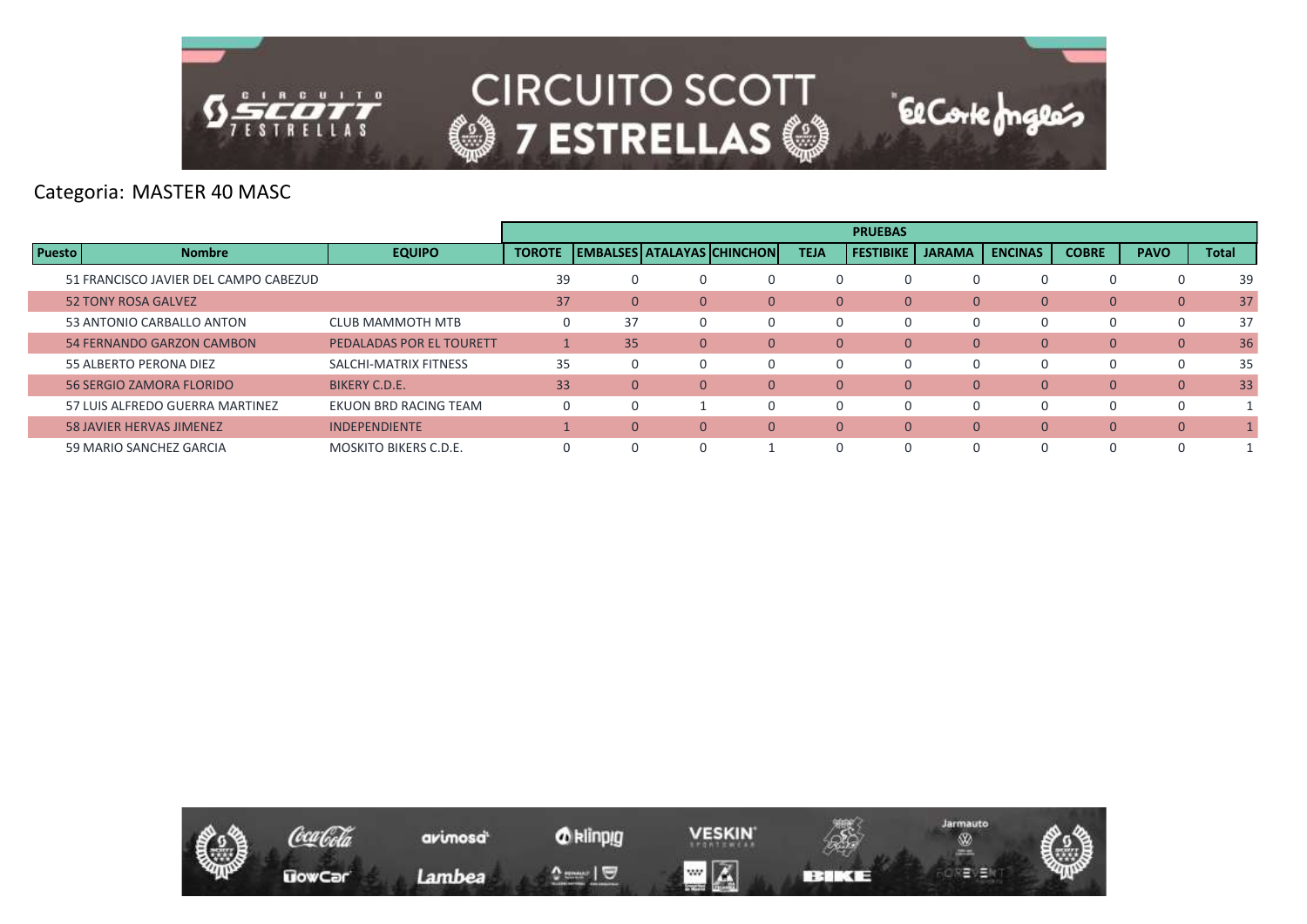

#### Categoria: MASTER 40 FEM

|               |                           |                          |     |     |     |                                                |             | <b>PRUEBAS</b>   |        |                |              |             |              |
|---------------|---------------------------|--------------------------|-----|-----|-----|------------------------------------------------|-------------|------------------|--------|----------------|--------------|-------------|--------------|
| <b>Puesto</b> | <b>Nombre</b>             | <b>EQUIPO</b>            |     |     |     | <b>TOROTE</b>   EMBALSES   ATALAYAS   CHINCHON | <b>TEJA</b> | <b>FESTIBIKE</b> | JARAMA | <b>ENCINAS</b> | <b>COBRE</b> | <b>PAVO</b> | <b>Total</b> |
|               | 1 SAELMA COELHO DE SOUZA  | SPORTSDEALER RACING TEAM |     |     | 201 | 201                                            | 201         |                  |        |                |              |             | 603          |
|               | 2 MANUELA SANCHEZ GARRIDO | <b>U.C. FUENLABRADA</b>  | 201 |     |     |                                                | $\Omega$    |                  |        |                |              |             | 202          |
|               | 3 SARAH GOSDEN            |                          |     | 201 |     |                                                |             |                  |        |                |              |             | 201          |

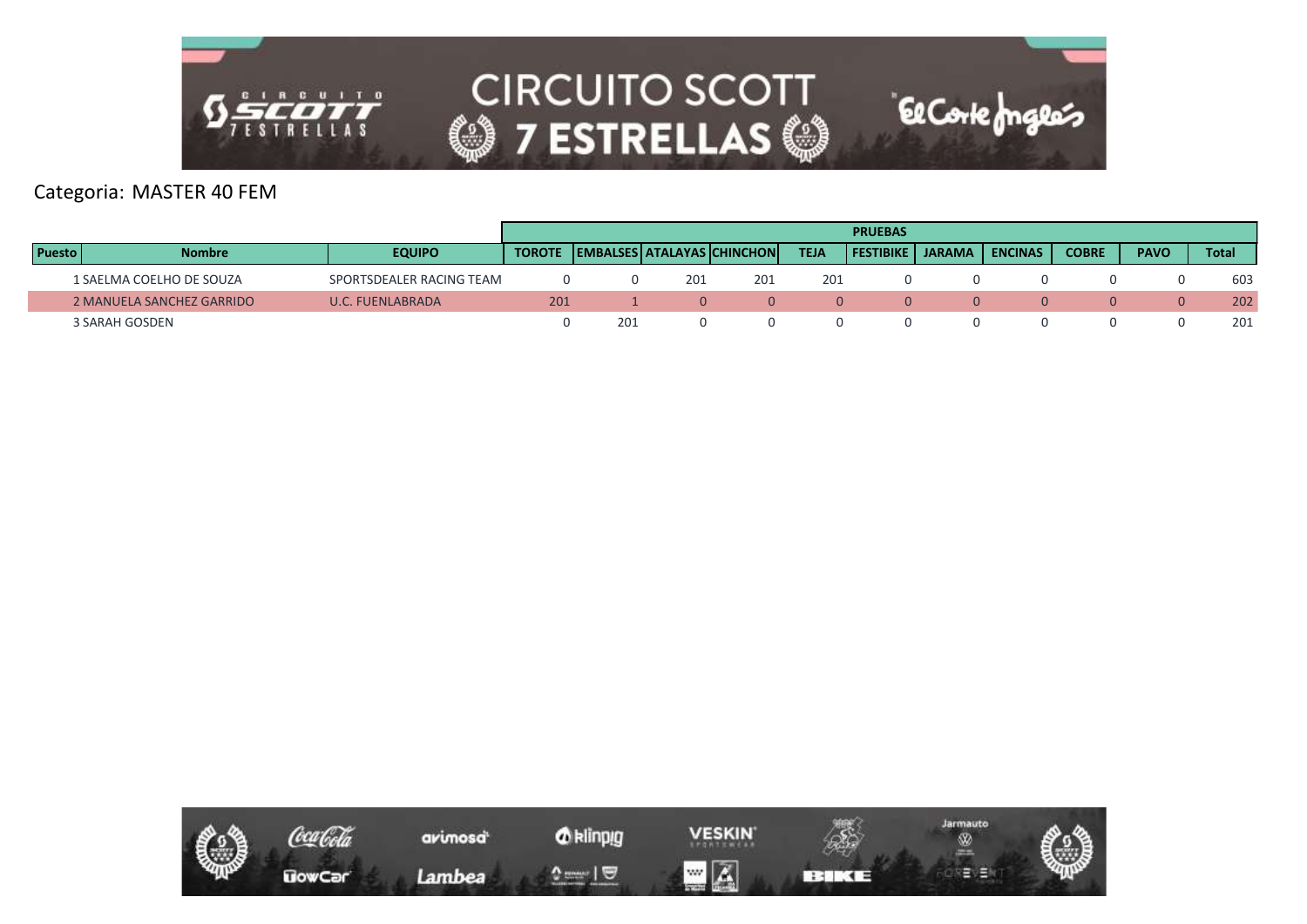

Categoria: MASTER 50 MASC

|               |                                          |                                 |                |                |                |                                |                | <b>PRUEBAS</b>   |                |                |                |                |              |
|---------------|------------------------------------------|---------------------------------|----------------|----------------|----------------|--------------------------------|----------------|------------------|----------------|----------------|----------------|----------------|--------------|
| <b>Puesto</b> | <b>Nombre</b>                            | <b>EQUIPO</b>                   | <b>TOROTE</b>  |                |                | EMBALSES   ATALAYAS   CHINCHON | <b>TEJA</b>    | <b>FESTIBIKE</b> | <b>JARAMA</b>  | <b>ENCINAS</b> | <b>COBRE</b>   | <b>PAVO</b>    | <b>Total</b> |
|               | 1 JUAN CARLOS TOLEDO FERNANDEZ           | SPORTPLA                        | 141            | 129            | 156            | 156                            | 141            | $\mathbf 0$      | $\mathbf 0$    | $\mathbf 0$    | $\mathbf 0$    | $\mathbf 0$    | 723          |
|               | <b>2 JOSE RAMON RICO HERNANDEZ</b>       | <b>BICICLETAS PINA, C.C.</b>    | 156            | 156            | 176            | $\overline{0}$                 | $\overline{0}$ | $\mathbf{0}$     | $\mathbf{0}$   | $\overline{0}$ | $\overline{0}$ | $\overline{0}$ | 488          |
|               | 3 JOSE ANTONIO DE LA TORRE GAMEZ         | SERAL BIKE C.D.E.               | 201            | 176            | $\Omega$       | $\Omega$                       | $\Omega$       | $\Omega$         | $\Omega$       | $\Omega$       | $\mathbf 0$    | 0              | 377          |
|               | <b>4 RAUL MADRIGAL PASTOR</b>            | <b>BOBRUC OIL</b>               | 113            | $\mathbf{0}$   | 141            | 121                            | $\mathbf{0}$   | $\mathbf{0}$     | $\mathbf{0}$   | $\overline{0}$ | $\mathbf{0}$   | $\overline{0}$ | 375          |
|               | 5 WILMER ARCE GARCIA                     | CASTILLA LA MANCHA EN BICI      | $\Omega$       | 97             | 129            | $\Omega$                       | $\Omega$       | $\Omega$         | $\Omega$       | $\Omega$       | $\Omega$       | $\mathbf 0$    | 226          |
|               | <b>6 VICENTE HIGUERAS GONZALEZ</b>       | <b>SPORTPLA</b>                 | 121            | 89             | $\overline{0}$ | $\Omega$                       | $\Omega$       | $\Omega$         | $\mathbf{0}$   | $\overline{0}$ | $\overline{0}$ | $\overline{0}$ | 210          |
|               | 7 JOSE ANTONIO CALVO RAMOS               | <b>CROSSBIKER PINA TEAM</b>     | 0              | $\mathbf 0$    | 0              | 201                            | $\mathbf 0$    | $\mathbf 0$      | $\mathbf 0$    | $\mathbf 0$    | $\mathbf 0$    | 0              | 201          |
|               | 8 JORGE MAYO SOLIS                       | <b>ROSELIN C.C.</b>             | $\overline{0}$ | $\overline{0}$ | $\overline{0}$ | $\overline{0}$                 | 201            | $\mathbf{0}$     | $\mathbf{0}$   | $\overline{0}$ | $\mathbf{0}$   | $\overline{0}$ | 201          |
|               | 9 JESUS ALVAREZ GUTIERREZ                |                                 | $\mathbf 0$    | $\Omega$       | 201            | $\Omega$                       | $\Omega$       | $\Omega$         | $\Omega$       | $\Omega$       | $\mathbf 0$    | 0              | 201          |
|               | <b>10 JOSE VICENTE GISBERT CABALLERO</b> | <b>AGORA BIKES</b>              | $\mathbf{0}$   | 201            | $\overline{0}$ | $\overline{0}$                 | $\Omega$       | $\Omega$         | $\mathbf{0}$   | $\overline{0}$ | $\overline{0}$ | $\overline{0}$ | 201          |
|               | <b>11 SERGIO LOPEZ RIVERA</b>            | SERAL BIKE C.D.E.               | 176            | $\mathbf 0$    | 0              | $\mathbf 0$                    | $\mathbf 0$    | $\mathbf 0$      | $\mathbf 0$    | $\mathbf 0$    | $\mathbf 0$    | 0              | 176          |
|               | <b>12 ANTONIO JOSE RAMIREZ MOLINA</b>    |                                 | $\mathbf{0}$   | $\overline{0}$ | $\overline{0}$ | 176                            | $\overline{0}$ | $\mathbf{0}$     | $\mathbf{0}$   | $\overline{0}$ | $\mathbf{0}$   | $\overline{0}$ | 176          |
|               | <b>13 ANDRES ALISES DE SOUSA</b>         | <b>CLUB DEPORTIVO ILLESBIKE</b> | $\Omega$       | $\Omega$       | $\Omega$       | $\Omega$                       | 176            | $\Omega$         | $\Omega$       | $\Omega$       | 0              | 0              | 176          |
|               | <b>14 LUIS MIGUEL SANCHEZ GARCIA</b>     |                                 | $\mathbf{0}$   | $\Omega$       | $\overline{0}$ | $\Omega$                       | 156            | $\mathbf{0}$     | $\mathbf{0}$   | $\overline{0}$ | $\mathbf{0}$   | $\overline{0}$ | 156          |
|               | <b>15 MIGUEL ANGEL CATALAN SAEZ</b>      | K 21 TEAM C.C.                  | $\mathbf 0$    | $\Omega$       | 0              | 141                            | 0              | $\mathbf 0$      | $\mathbf 0$    | $\mathbf 0$    | $\mathbf 0$    | 0              | 141          |
|               | <b>16 JAVIER PUENTE</b>                  | <b>Tuning Homologaciones</b>    | $\mathbf{0}$   | 141            | $\overline{0}$ | $\mathbf{0}$                   | $\overline{0}$ | $\overline{0}$   | $\overline{0}$ | $\overline{0}$ | $\mathbf{0}$   | $\overline{0}$ | 141          |
|               | <b>17 CARLOS RIVERO FUENTES</b>          |                                 | $\mathbf 0$    | $\Omega$       | $\Omega$       | 129                            | $\Omega$       | $\Omega$         | $\Omega$       | $\mathbf 0$    | $\mathbf 0$    | 0              | 129          |
|               | <b>18 ALFONSO GALLEGO ALCONERO</b>       | <b>STECCHINO MTB</b>            | $\mathbf{0}$   | $\overline{0}$ | $\overline{0}$ | $\overline{0}$                 | 129            | $\mathbf{0}$     | $\mathbf{0}$   | $\overline{0}$ | $\overline{0}$ | $\overline{0}$ | 129          |
|               | 19 JUAN ANGEL GUTIERREZ GUERRERO         | TEAM MOSKITO C.D.B.             | 129            | $\Omega$       | $\Omega$       | $\mathbf 0$                    | $\Omega$       | $\Omega$         | $\Omega$       | $\mathbf 0$    | $\mathbf 0$    | 0              | 129          |
|               | <b>20 LUIS MANUEL SANTOS ORTIZ</b>       | <b>ROSELIN C.C.</b>             | $\mathbf{0}$   | $\Omega$       | $\overline{0}$ | $\overline{0}$                 | 121            | $\mathbf{0}$     | $\overline{0}$ | $\overline{0}$ | $\mathbf{0}$   | $\overline{0}$ | 121          |
|               | 21 JOSE CARLOS PELAYO RUBIO              | SPORTPLA                        | $\mathbf 0$    | 121            | $\Omega$       | $\Omega$                       | $\Omega$       | $\Omega$         | $\Omega$       | $\mathbf 0$    | $\mathbf 0$    | 0              | 121          |
|               | <b>22 ANGEL GAYOSO PARDO</b>             | <b>COLMENAR VIEJO C.C.</b>      | $\overline{0}$ | $\mathbf{0}$   | 121            | $\overline{0}$                 | $\overline{0}$ | $\mathbf{0}$     | $\mathbf{0}$   | $\overline{0}$ | $\mathbf{0}$   | $\overline{0}$ | 121          |
|               | 23 OSCAR CARMENADO ROCH                  | <b>BIKES 101 C.D.E.</b>         | $\mathbf 0$    | 113            | 0              | $\mathbf 0$                    | $\mathbf 0$    | $\mathbf 0$      | $\mathbf 0$    | $\mathbf 0$    | $\mathbf 0$    | 0              | 113          |
|               | <b>24 MIGUEL LORENZO VILA</b>            | <b>Bici Verde</b>               | $\mathbf{0}$   | $\overline{0}$ | $\Omega$       | 113                            | $\mathbf{0}$   | $\Omega$         | $\mathbf{0}$   | $\overline{0}$ | $\overline{0}$ | $\overline{0}$ | 113          |
|               | 25 CONRADO COLAO NUÑEZ                   | sagrabike                       | $\mathbf 0$    | $\Omega$       | 113            | $\mathbf 0$                    | $\Omega$       | $\Omega$         | $\Omega$       | $\Omega$       | $\mathbf 0$    | 0              | 113          |

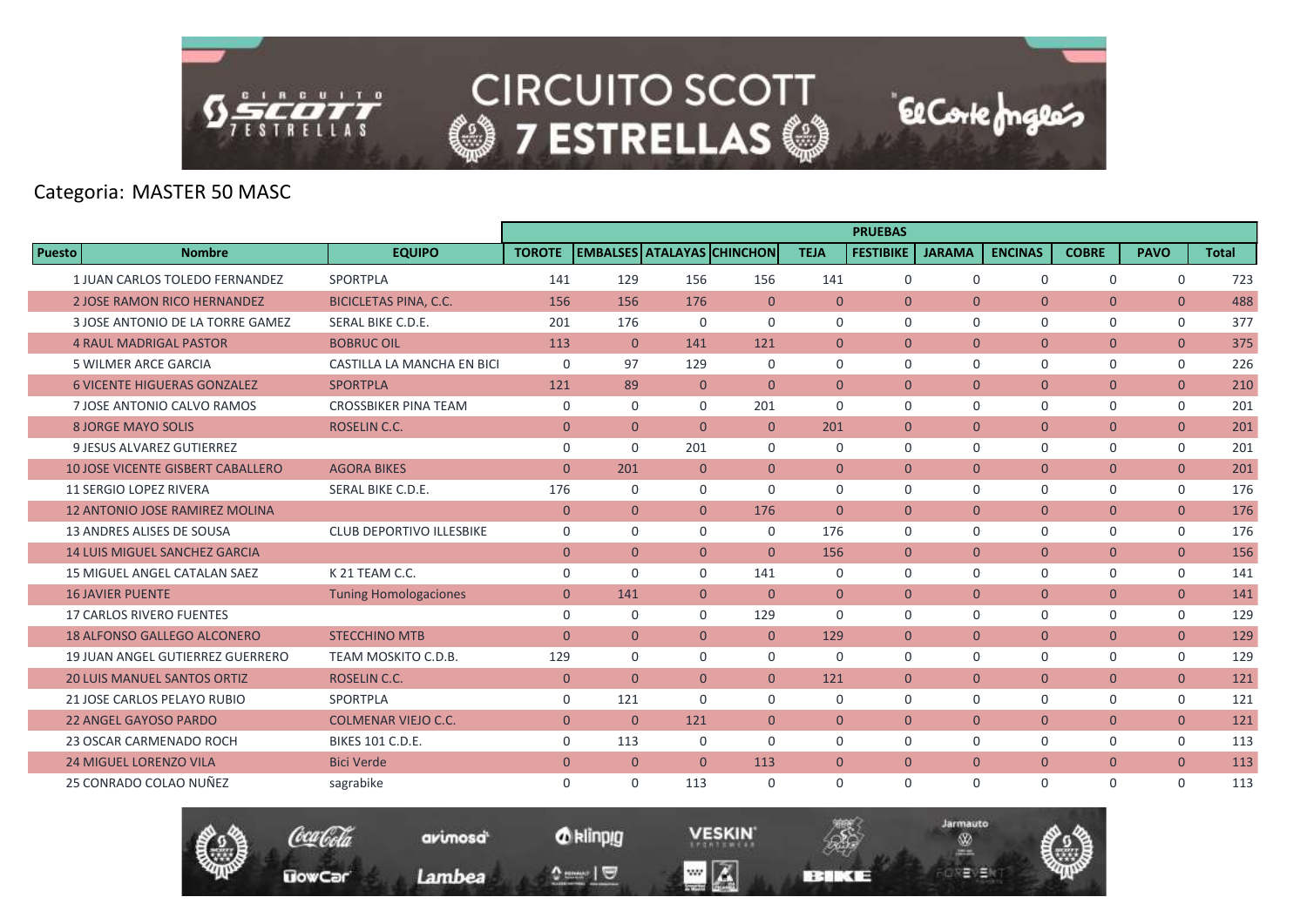

Categoria: MASTER 50 MASC

|               |                                           |                                  |                |     |          |                                     |             | <b>PRUEBAS</b>   |               |                |              |                |              |
|---------------|-------------------------------------------|----------------------------------|----------------|-----|----------|-------------------------------------|-------------|------------------|---------------|----------------|--------------|----------------|--------------|
| <b>Puesto</b> | <b>Nombre</b>                             | <b>EQUIPO</b>                    | <b>TOROTE</b>  |     |          | <b>IEMBALSES ATALAYAS CHINCHONI</b> | <b>TEJA</b> | <b>FESTIBIKE</b> | <b>JARAMA</b> | <b>ENCINAS</b> | <b>COBRE</b> | <b>PAVO</b>    | <b>Total</b> |
|               | <b>26 DAVID LOPEZ AGUDO</b>               | <b>GEO NUTRICION FASTER, CC.</b> | $\overline{0}$ |     | $\Omega$ | 0                                   | 113         | $\Omega$         | 0             |                | $\mathbf{0}$ | $\overline{0}$ | 113          |
|               | 27 JOSE MARIA ORDEJON RONTOME             | ALG FISIO - ECIJA ABOGADOS       | $\Omega$       | 105 |          |                                     | $\Omega$    | 0                |               |                | 0            |                | 105          |
|               | <b>28 PEDRO ANTONIO RODRIGUEZ ALVAREZ</b> | <b>AGORA BIKES</b>               | 105            | 0   | $\Omega$ | 0                                   | $\Omega$    | $\Omega$         | $\Omega$      |                | $\mathbf{0}$ | $\mathbf{0}$   | 105          |
|               | 29 ANGEL MUÑOZ MIRANDA                    |                                  | 97             |     |          |                                     | $\Omega$    | 0                |               |                | 0            | $\Omega$       | 97           |
|               | 30 VICENTE P. CASADO ARGÜESO              |                                  | $\mathbf{0}$   | 81  | $\Omega$ | $\Omega$                            | $\Omega$    | $\Omega$         | $\Omega$      |                | $\mathbf{0}$ | $\mathbf{0}$   | 81           |
|               | 31 ANDRES FRANCISCO MARTINEZ MATILLA      | COSLADA C.E.C.                   |                |     |          |                                     | $\Omega$    | 0                |               |                | 0            | $\Omega$       |              |
|               | <b>32 JOSE MANUEL ALVAREZ FERNANDEZ</b>   | <b>BICIDEVALDE CDE</b>           |                |     |          | $\Omega$                            |             | $\Omega$         | $\Omega$      |                | $\Omega$     | $\Omega$       |              |

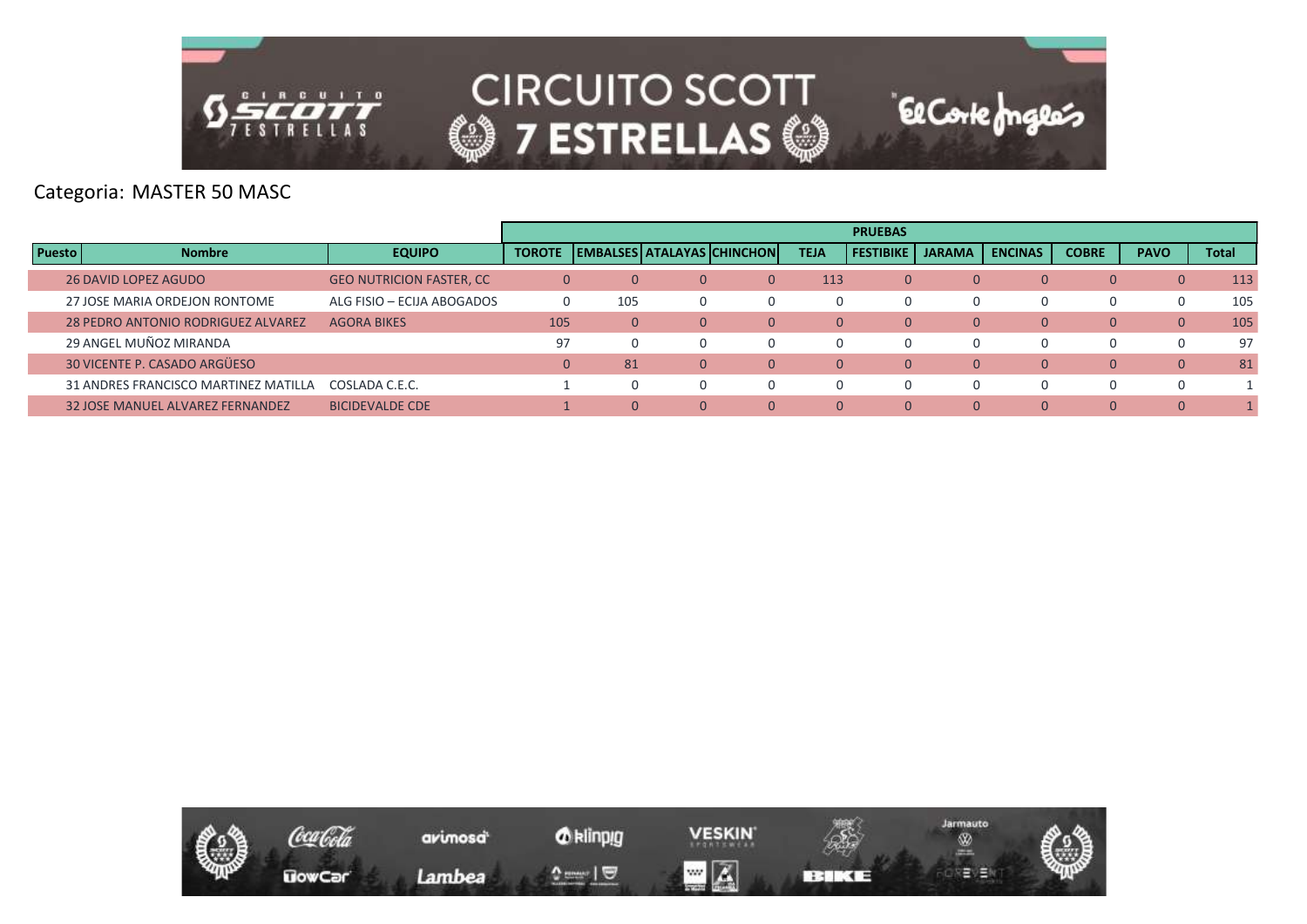

Categoria: MASTER 50 FEM

|               |                                  |                       |     |                                            |     |     |             | <b>PRUEBAS</b> |               |                |              |             |       |
|---------------|----------------------------------|-----------------------|-----|--------------------------------------------|-----|-----|-------------|----------------|---------------|----------------|--------------|-------------|-------|
| <b>Puesto</b> | <b>Nombre</b>                    | <b>EQUIPO</b>         |     | <b>TOROTE LEMBALSES ATALAYAS CHINCHONI</b> |     |     | <b>TEJA</b> | i Festibike i  | <b>JARAMA</b> | <b>ENCINAS</b> | <b>COBRE</b> | <b>PAVO</b> | Total |
|               | 1 MARIA DOLORES GRANADOS BRUNTON | SALCHI-MATRIX FITNESS | 201 |                                            | 201 | 201 |             |                |               |                |              |             | 603   |
|               | 2 TERESA INFANTE FAMILIAR        | EDUARDO CHOZAS P.C.   |     | 201                                        |     |     |             |                |               | 0              | $\Omega$     |             | 201   |
|               | 3 NEREA MARTINEZ URRUZOLA        | SALCHI-MATRIX FITNESS |     | 176                                        |     |     |             |                |               |                |              |             | 176   |
|               | 4 TEBA GINESTAL NEGRO            | SERAL BIKE C.D.E.     |     | 156                                        |     |     |             |                |               | 0              | $\Omega$     |             | 156   |

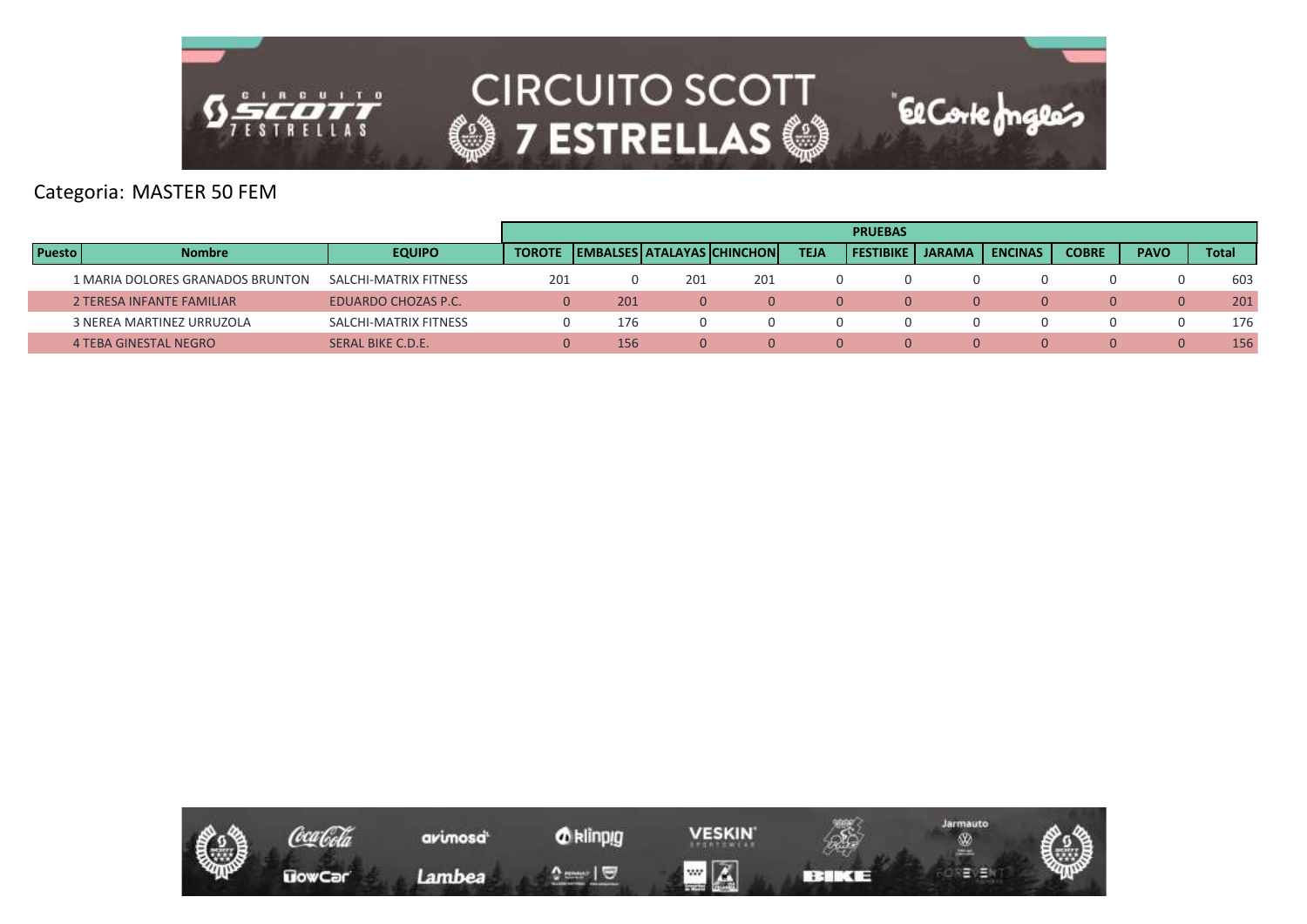

Categoria: MASTER 60 MASC

|               |                                        |                            |                |                                   |                |              |                | <b>PRUEBAS</b>   |                |                |                |                |              |
|---------------|----------------------------------------|----------------------------|----------------|-----------------------------------|----------------|--------------|----------------|------------------|----------------|----------------|----------------|----------------|--------------|
| <b>Puesto</b> | <b>Nombre</b>                          | <b>EQUIPO</b>              | <b>TOROTE</b>  | <b>EMBALSES ATALAYAS CHINCHON</b> |                |              | <b>TEJA</b>    | <b>FESTIBIKE</b> | <b>JARAMA</b>  | <b>ENCINAS</b> | <b>COBRE</b>   | <b>PAVO</b>    | <b>Total</b> |
|               | 1 JUAN MIGUEL GARCIA MARTIN            | MORALEJA DE ENMEDIO U.C.   | 201            | 156                               | O              | 201          | 156            | 0                | $\Omega$       |                | $\Omega$       | $\Omega$       | 714          |
|               | 2 MANUEL BRAVO VAZQUEZ                 |                            | $\overline{0}$ | $\overline{0}$                    | 201            | 156          | 176            | $\mathbf{0}$     | $\mathbf{0}$   | $\overline{0}$ | $\overline{0}$ | $\overline{0}$ | 533          |
|               | 3 DOMINGO RUANO CONTRERAS              |                            |                |                                   | $\Omega$       | 176          | 201            | $\Omega$         | $\Omega$       | $\Omega$       | 0              | $\mathbf 0$    | 378          |
|               | <b>4 MANUEL FERNANDEZ ZARATE</b>       |                            |                | 201                               | $\Omega$       | $\Omega$     | $\Omega$       | $\Omega$         | $\Omega$       | $\overline{0}$ | $\overline{0}$ | $\overline{0}$ | 202          |
|               | 5 JUAN CARLOS GARCIA GORDILLO          | ENTRENAMIENTOCICLISMO.C    | 176            |                                   | 0              | $\Omega$     |                | $\Omega$         | $\Omega$       |                | 0              | $\mathbf 0$    | 176          |
|               | 6 JAVIER GARCIA DE ENTERRIA LORENZO V. | <b>BOBRUC OIL</b>          | $\overline{0}$ | 176                               | $\overline{0}$ | $\Omega$     | $\overline{0}$ | $\Omega$         | $\Omega$       | $\overline{0}$ | $\overline{0}$ | $\overline{0}$ | 176          |
|               | 7 LUIS MARIN GARCIA                    | ENTRENAMIENTOCICLISMO.C    | 156            |                                   | 0              | $\Omega$     | $\Omega$       | 0                | 0              |                | 0              | $\mathbf 0$    | 156          |
|               | 8 JUAN LUIS LLAMAS ÁLVAREZ             | Club Atletismo león        | $\overline{0}$ | 141                               | $\Omega$       | $\mathbf{0}$ | $\mathbf{0}$   | $\mathbf{0}$     | $\mathbf{0}$   | $\overline{0}$ | $\overline{0}$ | $\overline{0}$ | 141          |
|               | 9 ABILIO SILVA SEVILLA                 | ROSELIN C.C.               | $\mathbf 0$    |                                   | 0              | $\Omega$     | 141            | 0                | $\mathbf 0$    |                | 0              | $\mathbf 0$    | 141          |
|               | <b>10 FORTUNATO GRECIANO GRECIANO</b>  |                            | $\Omega$       | 129                               | $\Omega$       | $\Omega$     | $\Omega$       | $\Omega$         | $\Omega$       | $\Omega$       | $\overline{0}$ | $\overline{0}$ | 129          |
|               | 11 FERNANDO FRANCISCO DEL VILLAR       | BICICLETAS RIVAS C.C.      | $\Omega$       | 121                               | $\Omega$       | $\Omega$     | $\Omega$       | $\Omega$         | $\Omega$       |                | 0              | $\mathbf 0$    | 121          |
|               | <b>12 LUIS OSCAR AGUADO YAGUE</b>      | <b>COLMENAR VIEJO C.C.</b> | $\overline{0}$ | 113                               | $\mathbf{0}$   | $\mathbf{0}$ | $\mathbf{0}$   | $\mathbf{0}$     | $\overline{0}$ | $\overline{0}$ | $\overline{0}$ | $\overline{0}$ | 113          |
|               | 13 ALVARO VALLES VILA                  | COLMENAR VIEJO C.C.        | $\Omega$       | 105                               | $\Omega$       | $\Omega$     | $\Omega$       | $\Omega$         | $\Omega$       | $\Omega$       | 0              | $\Omega$       | 105          |
|               | <b>14 ANDRES DE LAS HERAS GONZALEZ</b> | KM, 69 C.A.D.              |                | $\Omega$                          | $\Omega$       | $\Omega$     | $\mathbf{0}$   | $\Omega$         | $\mathbf{0}$   | $\Omega$       | $\overline{0}$ | $\overline{0}$ |              |

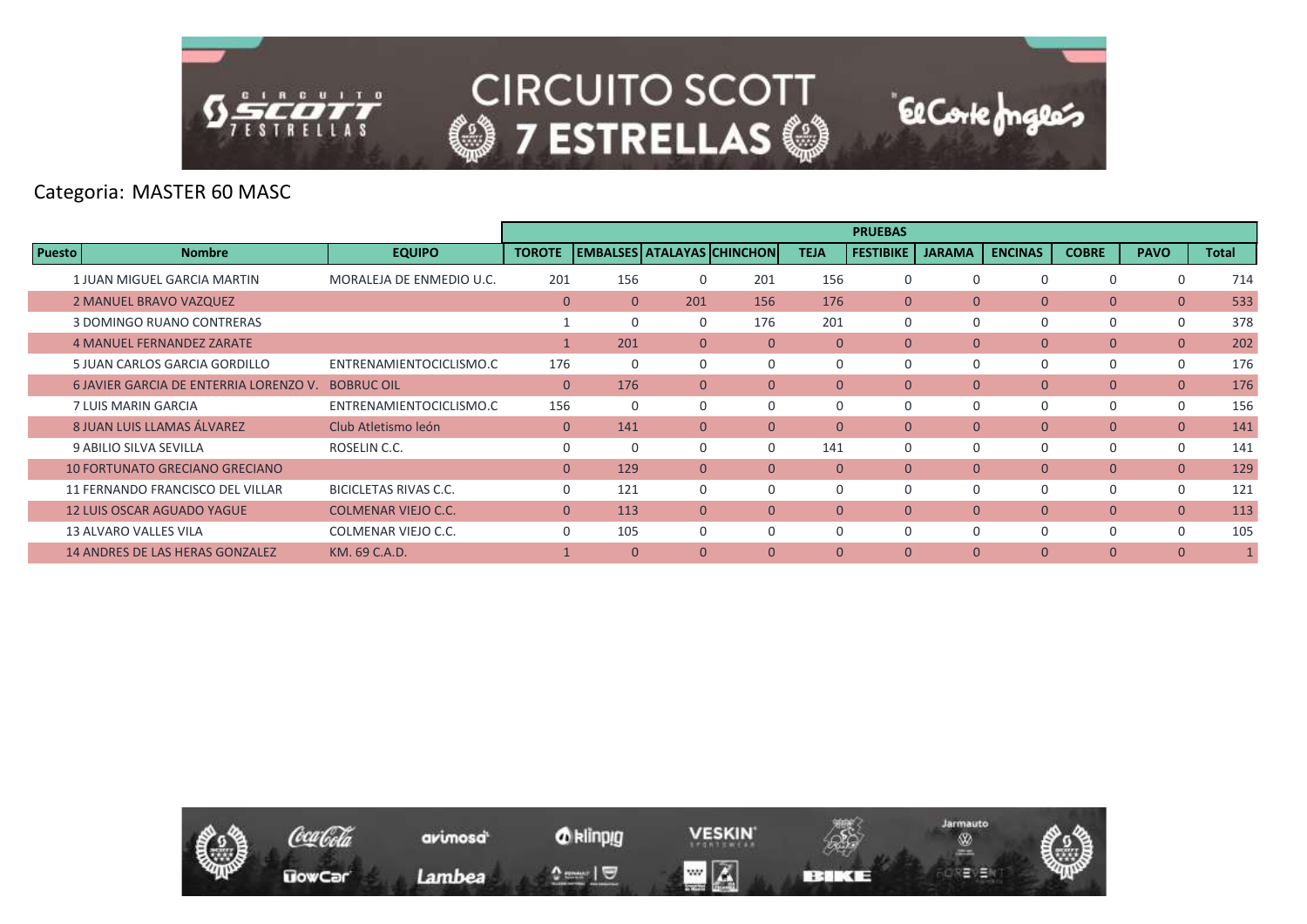

# Categoria: SENIOR POPULAR MASC

|               |                                    |                           |                |                |                |                                   |                | <b>PRUEBAS</b>   |                |                |                |                |              |
|---------------|------------------------------------|---------------------------|----------------|----------------|----------------|-----------------------------------|----------------|------------------|----------------|----------------|----------------|----------------|--------------|
| <b>Puesto</b> | <b>Nombre</b>                      | <b>EQUIPO</b>             | <b>TOROTE</b>  |                |                | <b>EMBALSES ATALAYAS CHINCHON</b> | <b>TEJA</b>    | <b>FESTIBIKE</b> | <b>JARAMA</b>  | <b>ENCINAS</b> | <b>COBRE</b>   | <b>PAVO</b>    | <b>Total</b> |
|               | 1 IÑIGO MADINA VADILLO             |                           | 129            | 141            | 129            | 129                               | 176            | $\mathbf 0$      | $\Omega$       | $\Omega$       | $\mathbf 0$    | $\mathbf 0$    | 704          |
|               | 2 RAÚL FERNÁNDEZ MUÑOZ             |                           | 156            | 156            | 156            | $\overline{0}$                    | 156            | $\overline{0}$   | $\mathbf{0}$   | $\overline{0}$ | $\overline{0}$ | $\overline{0}$ | 624          |
|               | 3 DAVID GALLO                      | <b>ESCARABAJOS TEAM</b>   | 141            | $\mathbf 0$    | 176            | $\Omega$                          | $\mathbf 0$    | $\mathbf 0$      | $\Omega$       | $\mathbf 0$    | 0              | $\mathbf 0$    | 317          |
|               | 4 RODRIGO BERNABÉ SARDINERO        |                           | $\mathbf{0}$   | $\mathbf{0}$   | 141            | 176                               | $\mathbf{0}$   | $\overline{0}$   | $\overline{0}$ | $\overline{0}$ | $\overline{0}$ | $\overline{0}$ | 317          |
|               | 5 JOSÉ MANUEL GÓMEZ UBEDA          |                           | 121            | $\mathbf 0$    | $\mathbf 0$    | $\mathbf 0$                       | 121            | $\mathbf 0$      | $\Omega$       | 0              | 0              | 0              | 242          |
|               | <b>6 GONZALO BLAZQUEZ GARCIA</b>   |                           | $\mathbf{0}$   | $\overline{0}$ | 201            | $\overline{0}$                    | $\overline{0}$ | $\overline{0}$   | $\mathbf{0}$   | $\overline{0}$ | $\overline{0}$ | $\overline{0}$ | 201          |
|               | 7 DIEGO FERNANDEZ HERVIAS          |                           | $\mathbf 0$    | $\Omega$       | $\mathbf 0$    | 201                               | 0              | $\mathbf 0$      | $\Omega$       | 0              | 0              | 0              | 201          |
|               | <b>8 DAVID COLMENARES RUIZ</b>     | <b>NO</b>                 | $\mathbf{0}$   | 201            | $\overline{0}$ | $\mathbf{0}$                      | $\overline{0}$ | $\overline{0}$   | $\overline{0}$ | $\overline{0}$ | $\overline{0}$ | $\overline{0}$ | 201          |
|               | 9 SERGIO LÓPEZ ARIAS               |                           | 201            | $\Omega$       | $\Omega$       | $\Omega$                          | $\Omega$       | $\mathbf 0$      | $\Omega$       | 0              | 0              | $\mathbf 0$    | 201          |
|               | <b>10 EMILIO MUDARRA FERNANDEZ</b> | Independiente             | $\mathbf{0}$   | $\overline{0}$ | $\overline{0}$ | $\overline{0}$                    | 201            | $\overline{0}$   | $\overline{0}$ | $\overline{0}$ | $\overline{0}$ | $\overline{0}$ | 201          |
|               | <b>11 VICTOR RAMOS MERINO</b>      | Independientemente        | $\mathbf 0$    | 176            | $\mathbf 0$    | $\mathbf 0$                       | 0              | $\mathbf 0$      | $\mathbf 0$    | 0              | 0              | 0              | 176          |
|               | <b>12 JAVIER MIMBRERO LENCERO</b>  | Kazajoz Team              | 176            | $\overline{0}$ | $\overline{0}$ | $\overline{0}$                    | $\Omega$       | $\Omega$         | $\Omega$       | $\overline{0}$ | $\overline{0}$ | $\overline{0}$ | 176          |
|               | <b>13 DAVID MONTES RINCON</b>      |                           | $\mathbf 0$    | 73             | $\mathbf 0$    | $\Omega$                          | 97             | $\mathbf 0$      | $\Omega$       | 0              | 0              | 0              | 170          |
|               | <b>14 PABLO RECIO GUIJARRO</b>     | Kamagra team              | $\mathbf{0}$   | $\mathbf{0}$   | $\mathbf{0}$   | 156                               | $\mathbf{0}$   | $\overline{0}$   | $\overline{0}$ | $\overline{0}$ | $\overline{0}$ | $\overline{0}$ | 156          |
|               | <b>15 ALBERTO SANZ CALLE</b>       |                           | $\mathbf 0$    | $\mathbf 0$    | $\mathbf 0$    | 141                               | 0              | $\mathbf 0$      | $\Omega$       | 0              | 0              | $\mathbf 0$    | 141          |
|               | <b>16 ALEJANDRO SUAREZ RUIZ</b>    |                           | $\mathbf{0}$   | $\overline{0}$ | $\overline{0}$ | $\overline{0}$                    | 141            | $\overline{0}$   | $\mathbf{0}$   | $\overline{0}$ | $\overline{0}$ | $\overline{0}$ | 141          |
|               | 17 PABLO GOMIS MORENO              |                           | $\mathbf 0$    | $\Omega$       | $\Omega$       | $\Omega$                          | 129            | $\Omega$         | $\Omega$       | 0              | $\mathbf 0$    | $\mathbf 0$    | 129          |
|               | <b>18 MIGUEL AGUDO SÁNCHEZ</b>     |                           | $\mathbf{0}$   | 129            | $\overline{0}$ | $\overline{0}$                    | $\mathbf{0}$   | $\overline{0}$   | $\mathbf{0}$   | $\overline{0}$ | $\overline{0}$ | $\overline{0}$ | 129          |
|               | 19 JAVIER ÁLVAREZ LÓPEZ            |                           | $\mathbf 0$    | 121            | $\Omega$       | $\Omega$                          | $\Omega$       | $\Omega$         | $\Omega$       | 0              | 0              | 0              | 121          |
|               | <b>20 CARLOS RENTERO</b>           | Coslada CEC               | $\overline{0}$ | $\mathbf{0}$   | 121            | $\overline{0}$                    | $\overline{0}$ | $\overline{0}$   | $\mathbf{0}$   | $\overline{0}$ | $\overline{0}$ | $\overline{0}$ | 121          |
|               | 21 ALBERTO CAMACHO GORDALIZA       | Independiente             | $\mathbf 0$    | $\mathbf 0$    | $\mathbf 0$    | 121                               | 0              | $\mathbf 0$      | $\Omega$       | 0              | 0              | 0              | 121          |
|               | <b>22 MANUEL ASLA AZPIROZ</b>      |                           | $\overline{0}$ | $\mathbf{0}$   | $\mathbf{1}$   | $\mathbf{1}$                      | 113            | $\overline{0}$   | $\overline{0}$ | $\overline{0}$ | $\overline{0}$ | $\overline{0}$ | 115          |
|               | 23 PABLO HERNÁNDEZ CARRANZA        |                           | $\mathbf 0$    | 113            | $\Omega$       | $\Omega$                          | 0              | $\mathbf 0$      | $\Omega$       | $\mathbf 0$    | $\mathsf{O}$   | 0              | 113          |
|               | <b>24 JORGE LÓPEZ RUEDA</b>        |                           | 113            | $\mathbf{0}$   | $\overline{0}$ | $\overline{0}$                    | $\overline{0}$ | $\overline{0}$   | $\mathbf{0}$   | $\overline{0}$ | $\overline{0}$ | $\overline{0}$ | 113          |
|               | <b>25 JORGE MARCOS ISLA</b>        | Grupeta Ciclista Guadalix | $\mathbf 0$    | $\mathbf 0$    | $\mathbf 0$    | 113                               | 0              | $\mathbf 0$      | $\mathbf 0$    | 0              | 0              | $\mathbf 0$    | 113          |



*O* klinpig  $\begin{array}{c} \texttt{m} = \texttt{m} \\ \texttt{m} = \texttt{m} \end{array}$ 

**VESKIN**  $\blacksquare$   $\blacksquare$ 

**BERKE** 

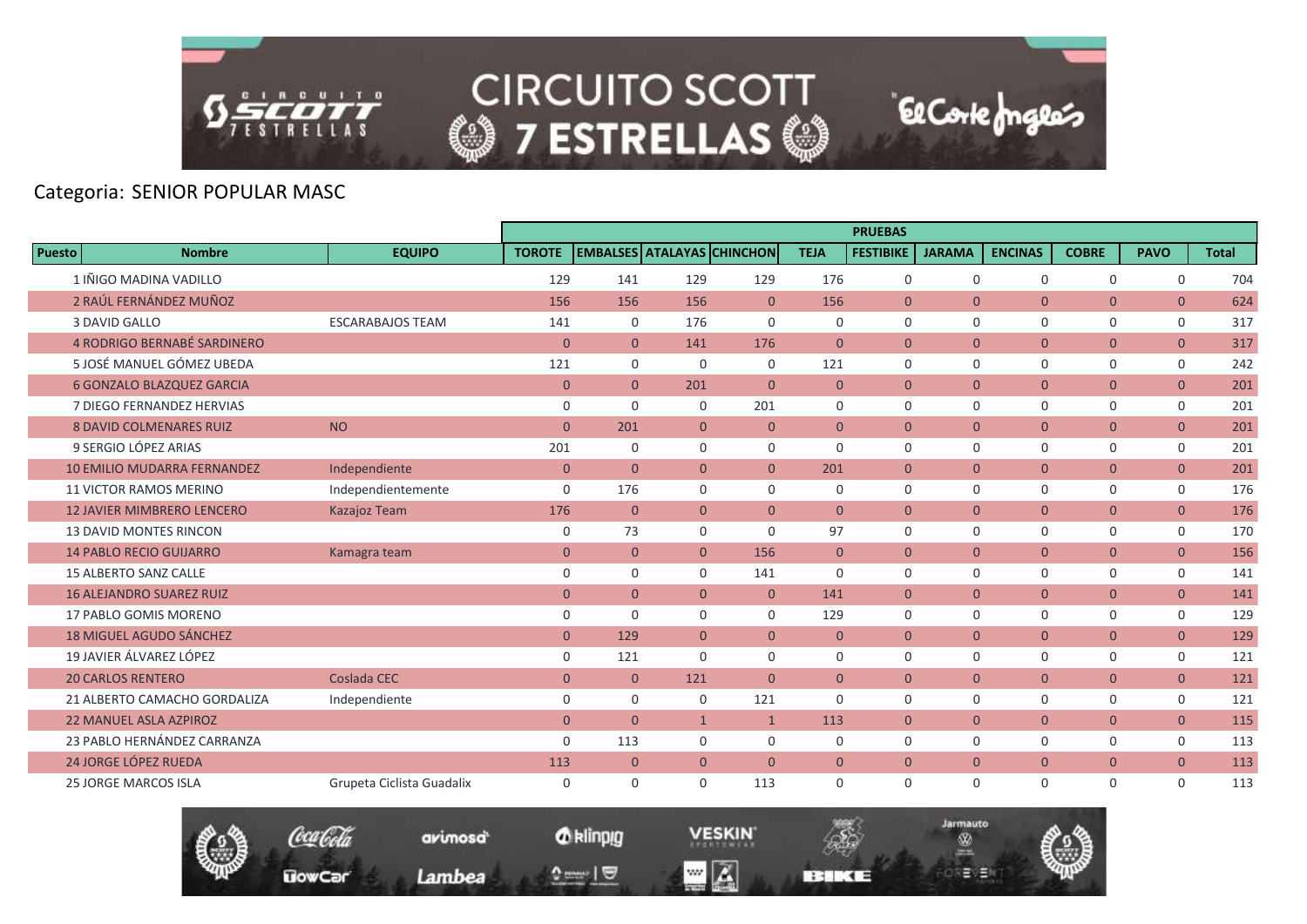

#### Categoria: SENIOR POPULAR MASC

|               |                                    |                      |                |          |                |                                   |                | <b>PRUEBAS</b>   |               |                |                |                |              |
|---------------|------------------------------------|----------------------|----------------|----------|----------------|-----------------------------------|----------------|------------------|---------------|----------------|----------------|----------------|--------------|
| <b>Puesto</b> | <b>Nombre</b>                      | <b>EQUIPO</b>        | <b>TOROTE</b>  |          |                | <b>EMBALSES ATALAYAS CHINCHON</b> | <b>TEJA</b>    | <b>FESTIBIKE</b> | <b>JARAMA</b> | <b>ENCINAS</b> | <b>COBRE</b>   | <b>PAVO</b>    | <b>Total</b> |
|               | <b>26 DIEGO MASEDO NAVARRETE</b>   |                      | $\overline{0}$ | 105      | $\overline{0}$ | $\Omega$                          | $\Omega$       | $\overline{0}$   | $\mathbf{0}$  | $\mathbf{0}$   | $\overline{0}$ | $\overline{0}$ | 105          |
|               | 27 MIGUEL ÁNGEL JIMÉNEZ CÓRDOBA    | ma_cycling           | 105            | 0        | $\Omega$       | 0                                 | $\Omega$       | 0                | $\Omega$      | $\Omega$       | 0              | $\mathbf 0$    | 105          |
|               | 28 ADRIÁN JIMÉNEZ JIMÉNEZ          |                      | $\overline{0}$ | $\Omega$ | $\Omega$       | $\Omega$                          | 105            | $\Omega$         | $\Omega$      | $\Omega$       | $\overline{0}$ | $\overline{0}$ | 105          |
|               | <b>29 SAMUEL CECA ILLAN</b>        |                      | $\Omega$       | 97       | $\Omega$       | $\Omega$                          | $\Omega$       | $\Omega$         | $\Omega$      | $\Omega$       | 0              | 0              | 97           |
|               | <b>30 BRYAN PAZOS GACITUA</b>      | <b>ECU593</b>        | $\overline{0}$ | $\Omega$ | $\Omega$       | $\Omega$                          | 89             | $\mathbf{0}$     | $\mathbf{0}$  | $\mathbf{0}$   | $\overline{0}$ | $\overline{0}$ | 89           |
|               | 31 JOSÉ RICARDO CASILLAS           |                      | $\mathbf 0$    | 89       | $\Omega$       | $\Omega$                          | 0              | $\Omega$         | 0             | 0              | 0              | $\mathbf 0$    | 89           |
|               | <b>32 DAVID GUDIÑO FONTE</b>       |                      | $\mathbf{0}$   | 81       | $\overline{0}$ | $\overline{0}$                    | $\mathbf{0}$   | $\mathbf{0}$     | $\mathbf{0}$  | $\overline{0}$ | $\overline{0}$ | $\overline{0}$ | 81           |
|               | 33 JOSE MARÍA MUÑÓZ CEBALLOS       | Tritones del Pardo   | $\Omega$       | 77       | $\Omega$       | $\Omega$                          | $\Omega$       | $\Omega$         | $\Omega$      | $\Omega$       | 0              | $\mathbf 0$    | 77           |
|               | <b>34 CARLOS PALAU POOLE</b>       |                      | $\mathbf{0}$   | 69       | $\overline{0}$ | $\overline{0}$                    | $\overline{0}$ | $\mathbf{0}$     | $\mathbf{0}$  | $\overline{0}$ | $\overline{0}$ | $\overline{0}$ | 69           |
|               | 35 DARÍO JIMÉNEZ BARAJAS           |                      | $\Omega$       | 65       | 0              | $\Omega$                          | $\Omega$       | $\Omega$         | $\Omega$      | $\Omega$       | 0              | $\mathbf 0$    | 65           |
|               | 36 PABLO DÍAZ SÁNCHEZ              |                      | $\mathbf{0}$   | 61       | $\Omega$       | $\Omega$                          | $\Omega$       | $\overline{0}$   | $\mathbf{0}$  | $\overline{0}$ | $\overline{0}$ | $\overline{0}$ | 61           |
|               | <b>37 RAUL RUBIO LOPEZ</b>         | Neumáticos Carbonero |                | $\Omega$ | O              | $\Omega$                          | $\Omega$       | 0                | $\Omega$      | 0              | 0              | 0              |              |
|               | <b>38 MIGUEL CAMACHO GORDALIZA</b> | Independiente        | $\Omega$       | $\Omega$ | $\Omega$       |                                   | $\Omega$       | $\Omega$         | $\Omega$      | $\Omega$       | $\overline{0}$ | $\overline{0}$ |              |
|               | <b>39 MIGUEL ANGEL MORENO</b>      |                      |                | $\Omega$ | $\Omega$       |                                   | $\Omega$       | $\mathbf 0$      | $\Omega$      | $\Omega$       | 0              | $\Omega$       |              |

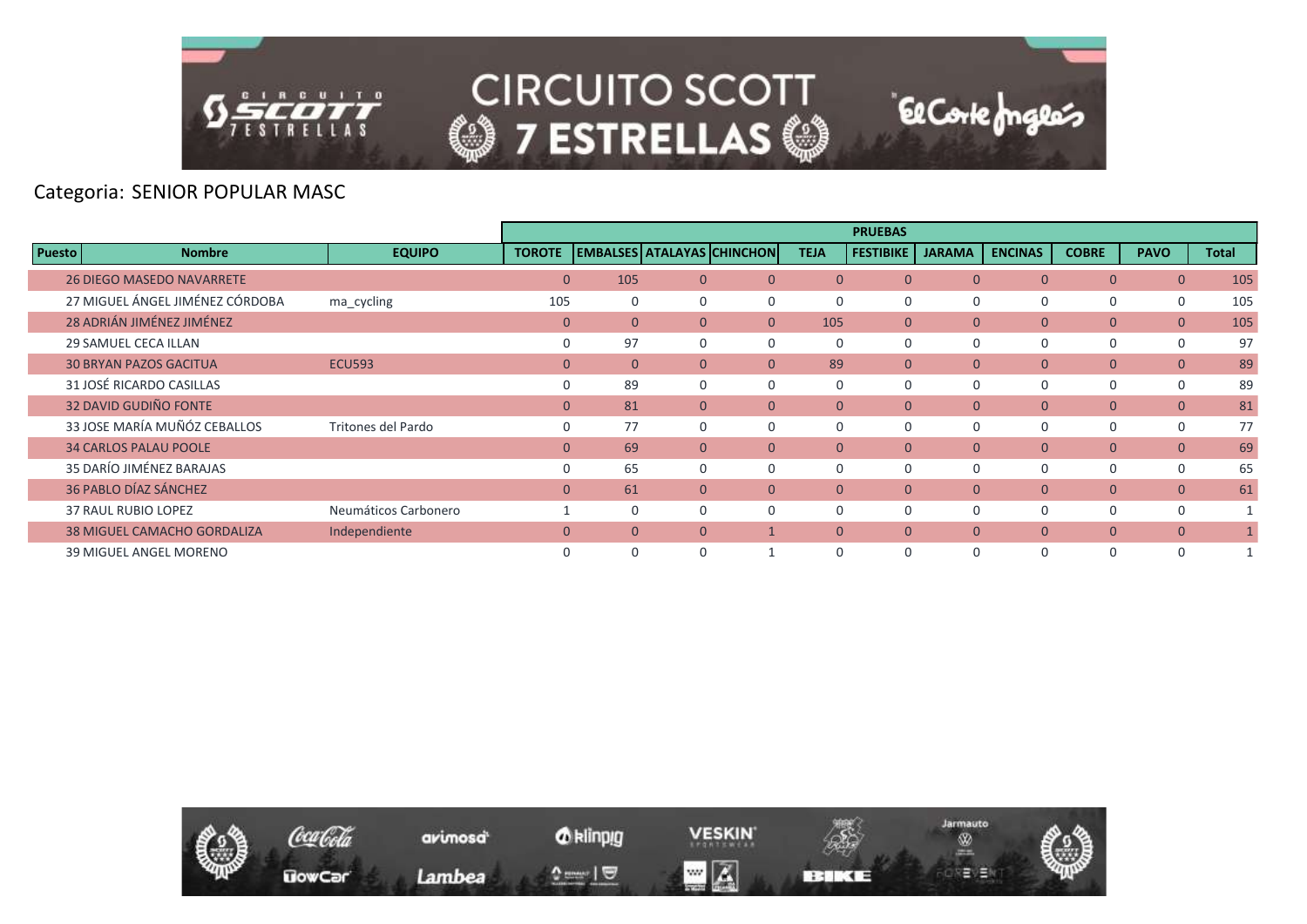

# Categoria: SENIOR POPULAR FEM

|               |                                 |                                 |                |              |                |                                   |                | <b>PRUEBAS</b>   |               |                |              |                |       |
|---------------|---------------------------------|---------------------------------|----------------|--------------|----------------|-----------------------------------|----------------|------------------|---------------|----------------|--------------|----------------|-------|
| <b>Puesto</b> | <b>Nombre</b>                   | <b>EQUIPO</b>                   | <b>TOROTE</b>  |              |                | <b>EMBALSES ATALAYAS CHINCHON</b> | <b>TEJA</b>    | <b>FESTIBIKE</b> | <b>JARAMA</b> | <b>ENCINAS</b> | <b>COBRE</b> | <b>PAVO</b>    | Total |
|               | 1 VALLE VENTERO DE LA PEÑA      | SPORTSDEALER RACING TEAM        | 176            | 129          |                | 156                               | 176            | 0                | $\Omega$      | 0              | 0            | $\Omega$       | 637   |
|               | <b>2 DANIELA ARAUZ JIMENEZ</b>  | Golpe de Pedal                  | $\mathbf{0}$   | $\Omega$     | $\Omega$       | 201                               | $\mathbf{0}$   | $\mathbf{0}$     | $\mathbf{0}$  | $\mathbf{0}$   | 0            | $\overline{0}$ | 201   |
|               | 3 SUSANA SANZ MORENO            | Triatlón Sierra Oeste 3         | 0              |              |                |                                   | 201            | 0                | $\Omega$      |                | 0            | $\Omega$       | 201   |
|               | <b>4 ELI CALDAS</b>             | <b>BUHOBIKE CONTRA EL CÁNCE</b> | $\mathbf{0}$   | $\mathbf{0}$ | 201            | $\mathbf{0}$                      | $\overline{0}$ | $\mathbf{0}$     | $\mathbf{0}$  | $\mathbf{0}$   | 0            | $\mathbf{0}$   | 201   |
|               | 5 REBECA VENTERO PÉREZ          | Personal Running Triatlón       | 0              | 201          |                | $\Omega$                          | 0              | 0                | $\Omega$      | 0              | 0            | $\Omega$       | 201   |
|               | 6 SARA NORÉN                    | <b>Ohana Tritorre</b>           | $\mathbf{0}$   | $\Omega$     | $\Omega$       | 176                               | $\Omega$       | $\mathbf{0}$     | $\Omega$      | $\mathbf{0}$   | 0            | $\overline{0}$ | 176   |
|               | 7 SONIA SÁNCHEZ MOLITERNI       | Mammoth                         | 0              | 176          | $\Omega$       | $\Omega$                          | $\Omega$       | 0                | $\Omega$      | $\Omega$       | 0            | $\Omega$       | 176   |
|               | 8 LUCÍA FIDALGO MARRON          |                                 | $\overline{0}$ | 156          | $\overline{0}$ | $\mathbf{0}$                      | $\mathbf{0}$   | $\mathbf{0}$     | $\Omega$      | $\mathbf{0}$   | 0            | $\mathbf{0}$   | 156   |
|               | 9 ANA ORTEGA FERNÁNDEZ          |                                 | $\Omega$       | 141          |                |                                   | 0              | $\Omega$         | $\Omega$      | $\Omega$       | 0            | $\Omega$       | 141   |
|               | <b>10 ISABEL ARNAIZ RODRIGO</b> | <b>Ovejas Negras</b>            | $\mathbf{0}$   | $\mathbf{0}$ | $\overline{0}$ |                                   | $\mathbf{0}$   | $\mathbf{0}$     | $\mathbf{0}$  | $\mathbf{0}$   | 0            | $\mathbf{0}$   |       |
|               | 11 PATRICIA URBINA GARCÍA       |                                 | $\Omega$       |              |                |                                   | 0              | $\Omega$         | $\Omega$      | $\Omega$       | 0            | $\Omega$       |       |

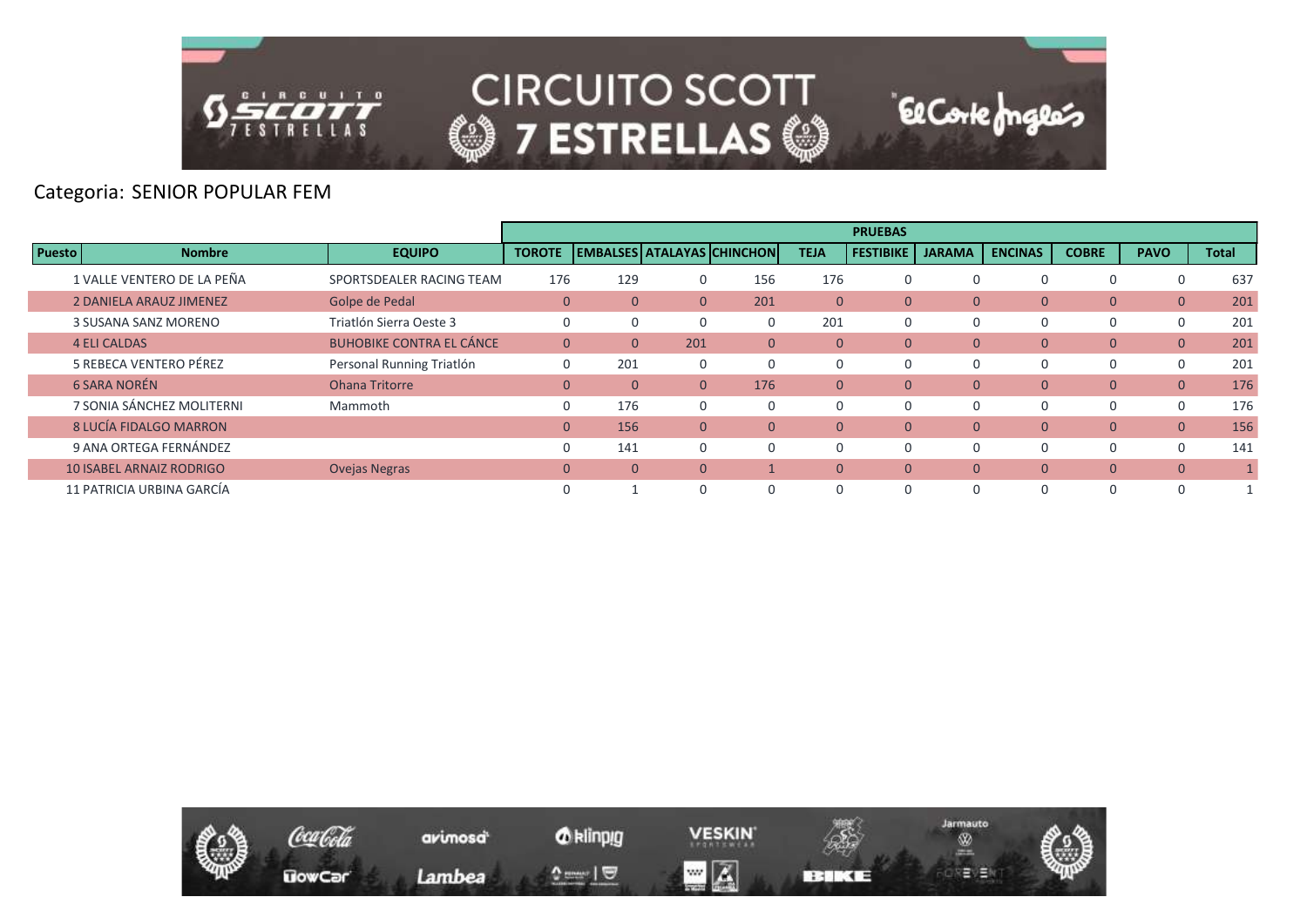

#### Categoria: SUB23 POPULAR MASC

|               |                                       |                             |               |                |                                   |              |              | <b>PRUEBAS</b>   |               |                |                |                |              |
|---------------|---------------------------------------|-----------------------------|---------------|----------------|-----------------------------------|--------------|--------------|------------------|---------------|----------------|----------------|----------------|--------------|
| <b>Puesto</b> | <b>Nombre</b>                         | <b>EQUIPO</b>               | <b>TOROTE</b> |                | <b>EMBALSES ATALAYAS CHINCHON</b> |              | <b>TEJA</b>  | <b>FESTIBIKE</b> | <b>JARAMA</b> | <b>ENCINAS</b> | <b>COBRE</b>   | <b>PAVO</b>    | <b>Total</b> |
|               | <b>1 ADRIAN TOLEDO BLANCO</b>         | Sportpla                    | 201           | 113            | 201                               | 176          | 176          | $\mathbf 0$      | $\Omega$      | 0              | 0              | $\Omega$       | 867          |
|               | 2 DANIEL PÉREZ RAMÍREZ                | El Bicho                    | $\Omega$      | 176            | 176                               | $\Omega$     | 141          | $\Omega$         | $\Omega$      | $\mathbf{0}$   | $\overline{0}$ | $\overline{0}$ | 493          |
|               | 3 CARLOS FERNÁNDEZ JURADO             | El bicho bicicletas         | 0             | 141            | 0                                 | 129          | 156          | 0                | $\Omega$      | 0              | 0              | $\mathbf 0$    | 426          |
|               | <b>4 ALEJANDRO FERNANDEZ SALABERT</b> | RMR C.D.E.                  | $\mathbf{0}$  | $\overline{0}$ | $\overline{0}$                    | 201          | 201          | $\overline{0}$   | $\mathbf{0}$  | $\mathbf{0}$   | $\overline{0}$ | $\overline{0}$ | 402          |
|               | 5 ASIER JUSTO TURUELO                 | VP bikers                   | 176           | 201            | $\Omega$                          | $\Omega$     | $\Omega$     | $\Omega$         | $\Omega$      | $\Omega$       | 0              | $\mathbf 0$    | 377          |
|               | <b>6 SERGIO GUTIERREZ REDONDO</b>     | <b>LOS JABATOS</b>          | $\mathbf{0}$  | $\overline{0}$ | 156                               | 141          | $\Omega$     | $\overline{0}$   | $\mathbf{0}$  | $\mathbf{0}$   | $\overline{0}$ | $\overline{0}$ | 297          |
|               | 7 EDUARDO GONZALO COLMENAR            | Electro mercantil GR100     | $\mathbf 0$   | $\Omega$       | $\Omega$                          | 156          | $\Omega$     | $\mathbf 0$      | $\Omega$      | $\Omega$       | 0              | $\mathbf 0$    | 156          |
|               | 8 ASHISH MANUEL SÁINZ SÁNCHEZ         | <b>CC ESCURIALENSE</b>      | $\mathbf{0}$  | 156            | $\Omega$                          | $\Omega$     | $\Omega$     | $\Omega$         | $\Omega$      | $\mathbf{0}$   | $\overline{0}$ | $\overline{0}$ | 156          |
|               | 9 ADRIAN ESTIN RENDO                  |                             | $\mathbf{1}$  | $\Omega$       | $\Omega$                          | $\Omega$     | 129          | $\mathbf 0$      | $\Omega$      | 0              | 0              | $\mathbf 0$    | 130          |
|               | 10 VÍCTOR MELAR LÓPEZ-REY             | <b>MTB ILARCURIS</b>        | $\mathbf{0}$  | 129            | $\Omega$                          | $\Omega$     | $\theta$     | $\overline{0}$   | $\mathbf{0}$  | $\overline{0}$ | $\overline{0}$ | $\overline{0}$ | 129          |
|               | 11 IKER RODRÍGUEZ GRECIANO            |                             | 0             | 121            | $\Omega$                          | $\Omega$     | 0            | 0                | $\Omega$      | 0              | 0              | $\mathbf 0$    | 121          |
|               | <b>12 IGNACIO SANZ ILLESCAS</b>       | Cinnamount cirugía cardiaca | $\mathbf{0}$  | $\mathbf{0}$   | $\overline{0}$                    | $\mathbf{0}$ | 121          | $\overline{0}$   | $\mathbf{0}$  | $\mathbf{0}$   | $\overline{0}$ | $\overline{0}$ | 121          |
|               | 13 MAURO IBAÑEZ LOPEZ                 | <b>RMR</b>                  | 0             | 105            | 0                                 | 0            | 0            | 0                | $\Omega$      | 0              | 0              | $\mathbf 0$    | 105          |
|               | <b>14 ANGEL SANCHEZ HERNANZ</b>       |                             | $\mathbf{0}$  | 97             | $\overline{0}$                    | $\Omega$     | $\mathbf{0}$ | $\overline{0}$   | $\mathbf{0}$  | $\overline{0}$ | $\overline{0}$ | $\overline{0}$ | 97           |
|               | 15 JOSÉ FRAILE LORENZO                |                             | 0             | 89             | $\Omega$                          | $\Omega$     | 0            | 0                | $\Omega$      | 0              | 0              | $\mathbf 0$    | 89           |
|               | <b>16 JERONIMO ENCABO FERNANDEZ</b>   | C.D.E. RMR                  | $\mathbf{0}$  | 81             | $\Omega$                          | $\mathbf{0}$ | $\Omega$     | $\overline{0}$   | $\mathbf{0}$  | $\overline{0}$ | $\overline{0}$ | $\overline{0}$ | 81           |
|               | 17 CARLOS GARCÍA BARAHONA             | SPORTSDEALER RACING TEAM    | $\mathbf{1}$  | $\Omega$       | $\Omega$                          | $\Omega$     | 0            | $\Omega$         | $\Omega$      | $\Omega$       | 0              | $\Omega$       | $\mathbf{1}$ |

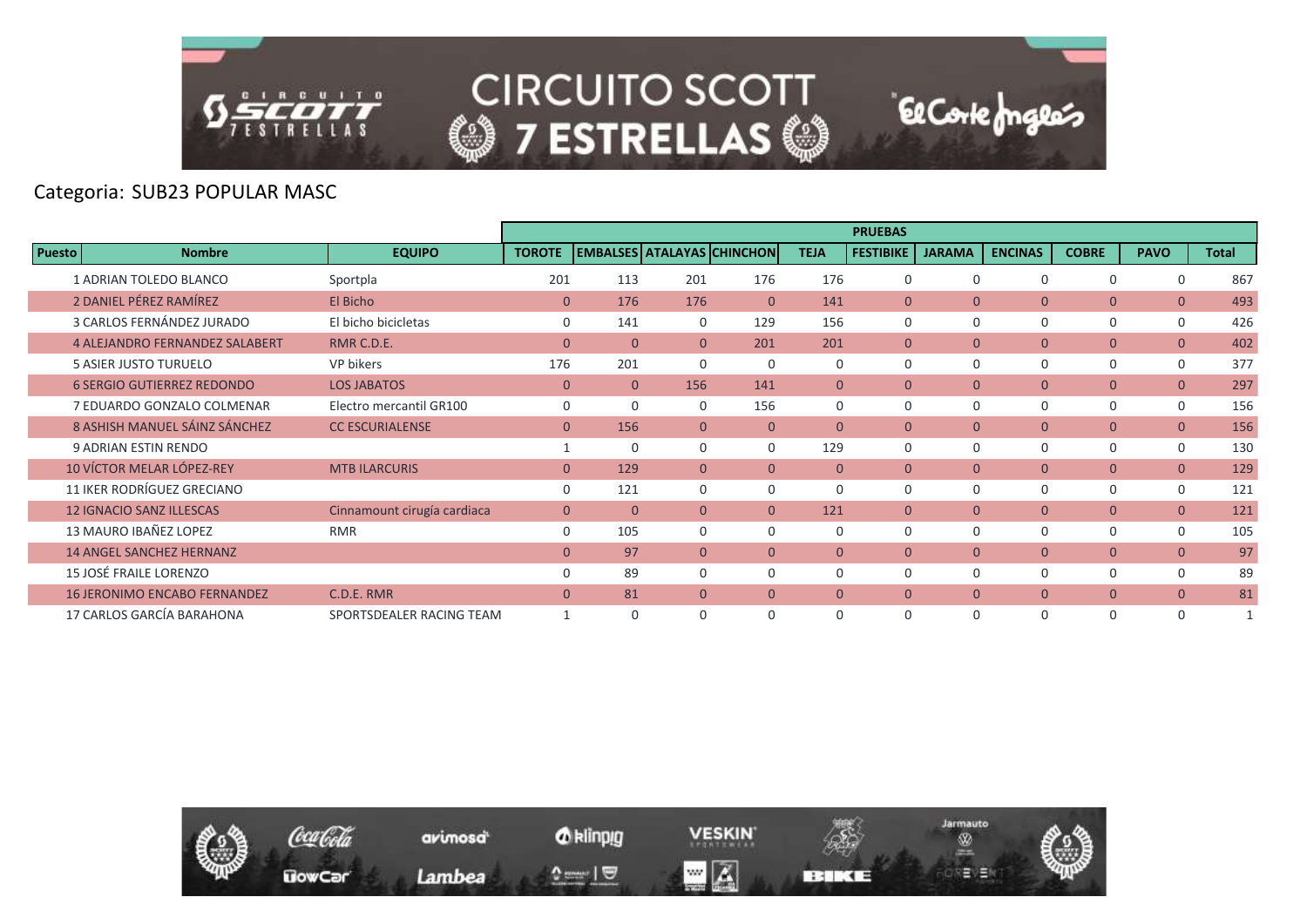

**UowCar** 

**CIRCUITO SCOTT @7 ESTRELLAS @** 

**El Corte fongles** 

Jarmauto

Ŵ

モリヨ

# Categoria: MASTER 30 POPULAR MASC

|               |                                      |                                |                |                |                |                                   |                | <b>PRUEBAS</b>   |               |                |                |                |              |
|---------------|--------------------------------------|--------------------------------|----------------|----------------|----------------|-----------------------------------|----------------|------------------|---------------|----------------|----------------|----------------|--------------|
| <b>Puesto</b> | <b>Nombre</b>                        | <b>EQUIPO</b>                  | <b>TOROTE</b>  |                |                | <b>EMBALSES ATALAYAS CHINCHON</b> | <b>TEJA</b>    | <b>FESTIBIKE</b> | <b>JARAMA</b> | <b>ENCINAS</b> | <b>COBRE</b>   | <b>PAVO</b>    | <b>Total</b> |
|               | 1 CARLOS SÁNCHEZ MORÁN               |                                | $\mathbf 0$    | $\mathbf 0$    | 156            | 156                               | 176            | $\mathbf 0$      | $\mathbf 0$   | $\mathbf 0$    | $\mathbf 0$    | $\mathbf 0$    | 488          |
|               | <b>2 CARLOS JORGE PEREZ LEON</b>     |                                | 97             | 81             | 97             | $\Omega$                          | 105            | $\overline{0}$   | $\Omega$      | $\mathbf{0}$   | $\overline{0}$ | $\overline{0}$ | 380          |
|               | 3 SAMUEL MUÑOZ MARTÍN                | La Negra Oveja Cycling Club    | $\mathbf 0$    | 176            | 201            | $\Omega$                          | $\Omega$       | $\Omega$         | $\mathbf 0$   | $\mathbf 0$    | $\mathbf 0$    | $\mathbf 0$    | 377          |
|               | 4 ADRIÁN MARTÍNEZ SOMOLINOS          |                                | $\mathbf{0}$   | $\mathbf{0}$   | $\mathbf{0}$   | 201                               | 141            | $\overline{0}$   | $\mathbf{0}$  | $\mathbf{0}$   | $\overline{0}$ | $\overline{0}$ | 342          |
|               | 5 ADRIAN TORREJON HERNANDEZ          | AL-SAQRA XC RACING TEAM        | 129            | $\mathbf 0$    | $\mathbf 0$    | $\mathbf 0$                       | 201            | $\mathbf 0$      | $\mathbf 0$   | $\mathbf 0$    | $\mathsf{O}$   | 0              | 330          |
|               | <b>6 STEFANO LEONINO</b>             |                                | 176            | 129            | $\overline{0}$ | $\Omega$                          | $\Omega$       | $\Omega$         | $\Omega$      | $\overline{0}$ | $\overline{0}$ | $\overline{0}$ | 305          |
|               | 7 ALBERTO ARANDA ARRANZ              |                                | 57             | 43             | $\Omega$       | 97                                | 97             | $\mathbf 0$      | $\mathbf 0$   | $\mathbf 0$    | $\mathbf 0$    | $\mathbf 0$    | 294          |
|               | 8 ABRAHAM LAGUNO MORÓN               | AL-SAQRA XC RACING TEAM        | $\mathbf{0}$   | 121            | $\overline{0}$ | $\Omega$                          | 156            | $\mathbf{0}$     | $\mathbf{0}$  | $\mathbf{0}$   | $\overline{0}$ | $\mathbf{0}$   | 277          |
|               | 9 JUAN MANUEL PAÑERO LÓPEZ           | The Wolfpack Galapagar         | 156            | $\mathbf 0$    | $\mathbf{1}$   | 113                               | $\mathbf 0$    | $\Omega$         | $\mathbf 0$   | $\mathbf 0$    | $\mathsf{O}$   | $\mathbf 0$    | 270          |
|               | <b>10 HIGINIO MARTÍN CARBALLEDO</b>  | <b>Musitec Racing Team</b>     | 121            | $\overline{0}$ | $\overline{0}$ | $\overline{0}$                    | 121            | $\overline{0}$   | $\Omega$      | $\overline{0}$ | $\overline{0}$ | $\overline{0}$ | 242          |
|               | 11 ADRIAN ROMERO PEÑA                |                                | 105            | $\mathsf{O}$   | $\Omega$       | 121                               | $\mathbf 0$    | $\mathbf 0$      | $\mathbf 0$   | $\mathbf 0$    | $\mathbf 0$    | $\mathbf 0$    | 226          |
|               | 12 ENRIQUE CAMPILLO MUÑOZ            |                                | $\mathbf{0}$   | 77             | 129            | $\overline{0}$                    | $\overline{0}$ | $\overline{0}$   | $\mathbf{0}$  | $\overline{0}$ | $\overline{0}$ | $\overline{0}$ | 206          |
|               | <b>13 CARLOS RUBIO LOPEZ</b>         | Neumáticos Carbonero           | 201            | $\Omega$       | $\Omega$       | $\Omega$                          | $\Omega$       | $\Omega$         | $\Omega$      | $\Omega$       | $\mathbf 0$    | $\mathbf 0$    | 201          |
|               | <b>14 DAVID SANTOS MARTÍN</b>        | Club Piedrahíta Mtb            | $\overline{0}$ | 201            | $\Omega$       | $\Omega$                          | $\Omega$       | $\Omega$         | $\Omega$      | $\mathbf{0}$   | $\overline{0}$ | $\overline{0}$ | 201          |
|               | 15 JUAN CARLOS RODRÍGUEZ HERANZ      | VALDEBIKE                      | 81             | $\mathbf 0$    | 113            | $\mathbf 0$                       | $\mathbf 0$    | $\mathbf 0$      | $\mathbf 0$   | $\mathbf 0$    | $\mathbf 0$    | 0              | 194          |
|               | <b>16 FERNANDO GUERRERO GONZÁLEZ</b> |                                | $\overline{0}$ | $\overline{0}$ | $\Omega$       | 176                               | $\overline{0}$ | $\mathbf{0}$     | $\mathbf{0}$  | $\overline{0}$ | $\overline{0}$ | $\overline{0}$ | 176          |
|               | <b>17 MIGUEL CARABEL MARTIN</b>      | FitStudio                      | $\mathbf 0$    | $\mathbf 0$    | 176            | $\Omega$                          | $\Omega$       | $\Omega$         | $\Omega$      | $\mathbf 0$    | $\mathbf 0$    | $\mathbf 0$    | 176          |
|               | <b>18 RAUL ROJAS VELASQUEZ</b>       |                                | $\overline{0}$ | $\overline{0}$ | 89             | 81                                | $\overline{0}$ | $\overline{0}$   | $\mathbf{0}$  | $\mathbf{0}$   | $\overline{0}$ | $\overline{0}$ | 170          |
|               | <b>19 JOSE MANUEL SANCHEZ FLORES</b> | <b>UESCAR</b>                  | 0              | 156            | $\mathbf 0$    | $\mathbf 0$                       | $\Omega$       | $\Omega$         | $\mathbf 0$   | $\mathbf 0$    | $\mathbf 0$    | 0              | 156          |
|               | <b>20 DAVID CAMPOS MARTIN</b>        |                                | $\overline{0}$ | $\overline{0}$ | $\Omega$       | 77                                | 73             | $\overline{0}$   | $\mathbf{0}$  | $\overline{0}$ | $\overline{0}$ | $\overline{0}$ | 150          |
|               | 21 SAMUEL MORENO AGUIRRE             | <b>TJBIKERS</b>                | $\mathbf 0$    | $\mathbf 0$    | 141            | $\Omega$                          | $\Omega$       | $\Omega$         | $\Omega$      | $\Omega$       | $\mathbf 0$    | $\mathbf 0$    | 141          |
|               | <b>22 CARLOS NIETO SIMON</b>         | <b>SALTAMONTES RACING TEAM</b> | $\overline{0}$ | 141            | $\overline{0}$ | $\overline{0}$                    | $\overline{0}$ | $\mathbf{0}$     | $\mathbf{0}$  | $\mathbf{0}$   | $\overline{0}$ | $\overline{0}$ | 141          |
|               | 23 BORJA JIMÉNEZ MOTA                |                                | $\Omega$       | $\mathbf 0$    | $\Omega$       | 141                               | $\Omega$       | $\Omega$         | $\Omega$      | $\mathbf 0$    | $\mathbf 0$    | $\mathbf 0$    | 141          |
|               | 24 PABLO LOPEZ-CEPERO SIERRA         |                                | 141            | $\overline{0}$ | $\overline{0}$ | $\overline{0}$                    | $\overline{0}$ | $\mathbf{0}$     | $\mathbf{0}$  | $\overline{0}$ | $\overline{0}$ | $\overline{0}$ | 141          |
|               | <b>25 JOSE GARCIA DE ALBA</b>        |                                | 77             | 57             | $\Omega$       | $\Omega$                          | $\Omega$       | $\Omega$         | $\Omega$      | $\Omega$       | $\Omega$       | $\Omega$       | 134          |

*O* klinpig

 $\begin{array}{c} \texttt{m} = \texttt{m} \\ \texttt{m} = \texttt{m} \end{array}$ 

avimosa

Lambea

**VESKIN** 

**BERKEE** 

 $\blacksquare$   $\blacksquare$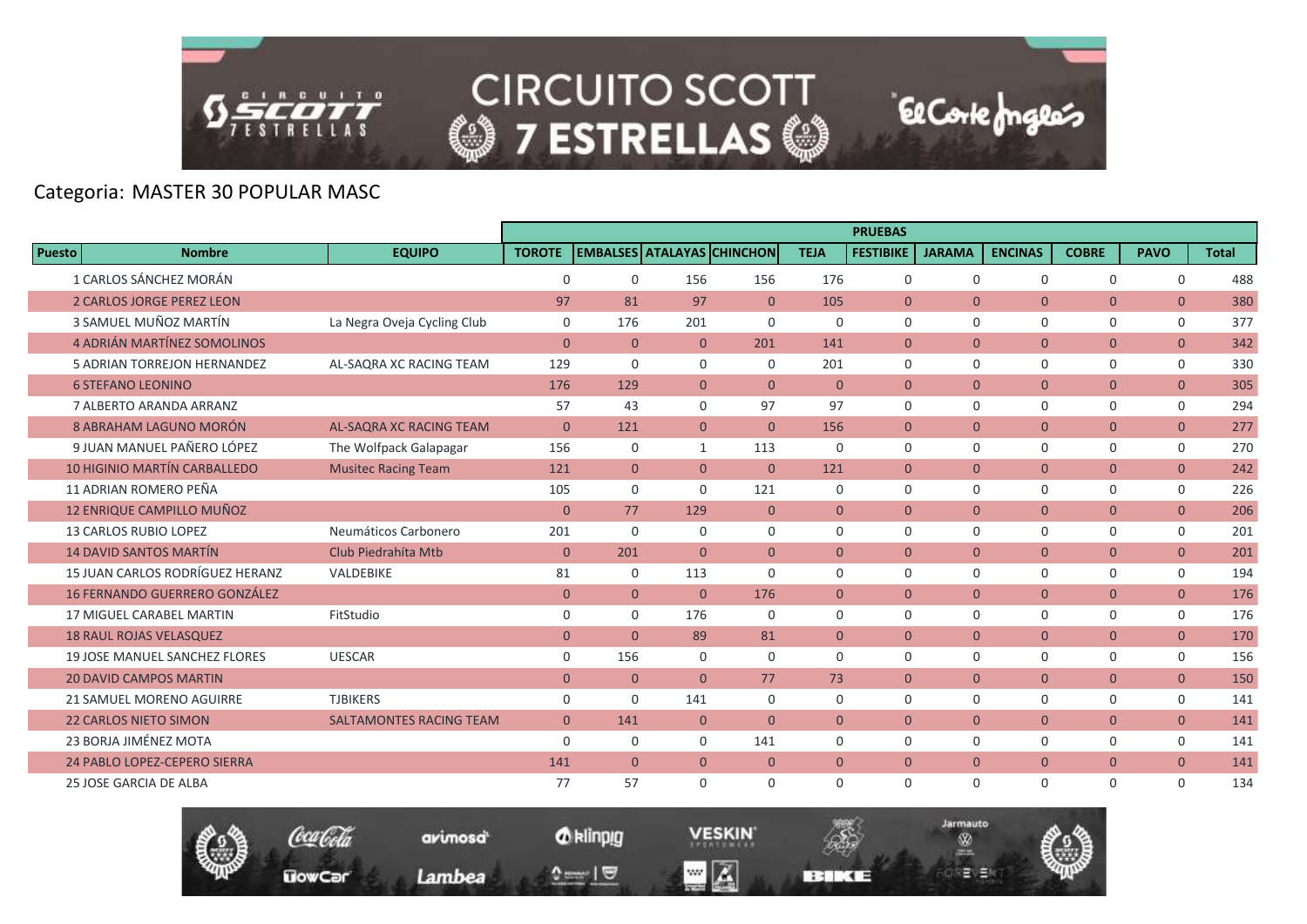

|                                       |                             |                |                |                |                                   |                | <b>PRUEBAS</b>   |               |                |                |                |              |
|---------------------------------------|-----------------------------|----------------|----------------|----------------|-----------------------------------|----------------|------------------|---------------|----------------|----------------|----------------|--------------|
| <b>Puesto</b><br><b>Nombre</b>        | <b>EQUIPO</b>               | <b>TOROTE</b>  |                |                | <b>EMBALSES ATALAYAS CHINCHON</b> | <b>TEJA</b>    | <b>FESTIBIKE</b> | <b>JARAMA</b> | <b>ENCINAS</b> | <b>COBRE</b>   | <b>PAVO</b>    | <b>Total</b> |
| <b>26 FERNANDO CALVO SANZ</b>         |                             | 61             | 69             | $\overline{0}$ | $\overline{0}$                    | $\overline{0}$ | $\mathbf{0}$     | $\mathbf{0}$  | $\overline{0}$ | $\mathbf{0}$   | $\mathbf{0}$   | 130          |
| <b>27 JAMES GALINDO</b>               | Escarabajosteam             | $\Omega$       | $\Omega$       | $\Omega$       | 129                               | $\Omega$       | $\Omega$         | $\Omega$      | $\Omega$       | $\Omega$       | $\Omega$       | 129          |
| 28 ANTONIO JOSÉ LINDE GALLEGO         |                             | $\mathbf{0}$   | $\overline{0}$ | $\overline{0}$ | $\mathbf{0}$                      | 129            | $\overline{0}$   | $\mathbf{0}$  | $\mathbf{0}$   | $\overline{0}$ | $\overline{0}$ | 129          |
| 29 ROBERTO MAZARIO BELLO              |                             | 45             | $\mathbf 0$    | 81             | $\mathbf 0$                       | $\mathbf 0$    | $\mathbf 0$      | $\mathbf 0$   | $\mathbf 0$    | $\mathbf 0$    | 0              | 126          |
| <b>30 ADRIAN LOPEZ PANIAGUA</b>       | SPORTSDEALER RACING TEAM    | $\mathbf{0}$   | $\overline{0}$ | 121            | $\overline{0}$                    | $\Omega$       | $\Omega$         | $\Omega$      | $\theta$       | $\overline{0}$ | $\overline{0}$ | 121          |
| <b>31 JORGE TORRES PAINO</b>          | <b>BIKE BROTHERS MADRID</b> | 113            | $\Omega$       | $\Omega$       | $\Omega$                          | $\Omega$       | $\mathbf 0$      | $\mathbf 0$   | $\mathbf 0$    | 0              | 0              | 113          |
| <b>32 RODRIGO MEDRANO LOPEZ</b>       | Villadiego mtb              | $\mathbf{0}$   | 113            | $\overline{0}$ | $\overline{0}$                    | $\mathbf{0}$   | $\overline{0}$   | $\mathbf{0}$  | $\mathbf{0}$   | $\overline{0}$ | $\overline{0}$ | 113          |
| <b>33 RAFAEL MURILLO RUBIO</b>        |                             | $\mathbf 0$    | $\mathbf 0$    | $\mathbf 0$    | $\Omega$                          | 113            | $\Omega$         | $\mathbf 0$   | $\mathbf 0$    | $\mathbf 0$    | 0              | 113          |
| <b>34 EDUARDO RÍO ARAQUE</b>          |                             | $\mathbf{0}$   | $\Omega$       | $\Omega$       | 105                               | $\Omega$       | $\overline{0}$   | $\Omega$      | $\overline{0}$ | $\overline{0}$ | $\overline{0}$ | 105          |
| 35 GUILLERMO DORADO                   |                             | $\mathbf 0$    | 105            | $\Omega$       | $\Omega$                          | $\mathbf 0$    | $\Omega$         | $\mathbf 0$   | $\Omega$       | $\mathbf 0$    | 0              | 105          |
| <b>36 ALBERTO DE LA CRUZ VICENTE</b>  |                             | $\overline{0}$ | $\overline{0}$ | 105            | $\overline{0}$                    | $\overline{0}$ | $\overline{0}$   | $\mathbf{0}$  | $\overline{0}$ | $\overline{0}$ | $\overline{0}$ | 105          |
| 37 SERGIO ARROYO CANCELA              | <b>Balas Verdes</b>         | 49             | 53             | $\Omega$       | $\mathbf{1}$                      | $\Omega$       | $\Omega$         | $\Omega$      | $\Omega$       | $\mathbf 0$    | $\mathbf 0$    | 103          |
| 38 IGNACIO FERNÁNDEZ MUÑOZ            | Diablillos de Rivas         | $\mathbf{0}$   | 97             | $\overline{0}$ | $\overline{0}$                    | $\overline{0}$ | $\overline{0}$   | $\mathbf{0}$  | $\mathbf{0}$   | $\overline{0}$ | $\overline{0}$ | 97           |
| 39 ÁNGEL SÁNCHEZ GUTIÉRREZ            |                             | $\mathbf 0$    | 33             | $\mathbf 0$    | $\mathbf 0$                       | 61             | $\mathbf 0$      | $\mathbf 0$   | $\mathbf 0$    | $\mathbf 0$    | 0              | 94           |
| <b>40 HUGO GARCIA AVILA</b>           | <b>FLYZ BIKES</b>           | 89             | $\Omega$       | $\Omega$       | $\Omega$                          | $\Omega$       | $\Omega$         | $\Omega$      | $\theta$       | $\overline{0}$ | $\overline{0}$ | 89           |
| <b>41 PABLO JARAMILLO</b>             | CÓNDORES                    | $\mathbf 0$    | $\Omega$       | $\Omega$       | $\Omega$                          | 89             | $\Omega$         | $\Omega$      | $\Omega$       | $\Omega$       | $\mathbf 0$    | 89           |
| <b>42 CONSTANTINO ROMERALO PASTOR</b> |                             | $\overline{0}$ | $\overline{0}$ | $\overline{0}$ | 89                                | $\overline{0}$ | $\overline{0}$   | $\mathbf{0}$  | $\mathbf{0}$   | $\overline{0}$ | $\overline{0}$ | 89           |
| 43 CARLOS GONZÁLEZ-CELA MATEO         |                             | $\mathbf 0$    | 89             | $\Omega$       | $\Omega$                          | $\Omega$       | $\Omega$         | $\Omega$      | $\mathbf 0$    | $\mathbf 0$    | 0              | 89           |
| 44 IGNACIO DÍAZ-TEJEIRO RODRÍGUEZ     |                             | $\overline{0}$ | $\overline{0}$ | $\overline{0}$ | $\overline{0}$                    | 81             | $\overline{0}$   | $\mathbf{0}$  | $\overline{0}$ | $\overline{0}$ | $\overline{0}$ | 81           |
| <b>45 ADRIAN MARQUINA BRAVO</b>       | Zona de meta                | 0              | $\mathbf 0$    | $\Omega$       | $\Omega$                          | 77             | $\mathbf 0$      | $\mathbf 0$   | $\mathbf 0$    | $\mathbf 0$    | 0              | 77           |
| <b>46 ANGEL AYLLON</b>                | <b>WOLVES RIVAS</b>         | $\overline{0}$ | 73             | $\overline{0}$ | $\overline{0}$                    | $\overline{0}$ | $\overline{0}$   | $\mathbf{0}$  | $\overline{0}$ | $\overline{0}$ | $\overline{0}$ | 73           |
| <b>47 SERGIO VERON LOPEZ</b>          |                             | 73             | $\Omega$       | $\Omega$       | $\Omega$                          | $\Omega$       | $\Omega$         | $\Omega$      | $\Omega$       | $\Omega$       | 0              | 73           |
| <b>48 ALBERTO MELLADO CEBALLO</b>     | <b>DCabrerizos</b>          | 69             | $\overline{0}$ | $\Omega$       | $\overline{0}$                    | $\mathbf{0}$   | $\overline{0}$   | $\mathbf{0}$  | $\mathbf{0}$   | $\overline{0}$ | $\mathbf{0}$   | 69           |
| <b>49 CRISTIAN LAGUNA CRUZ</b>        | 7E-JARAMEÑAS                | $\mathbf 0$    | $\mathbf 0$    | $\mathbf 0$    | $\mathbf 0$                       | 69             | $\mathbf 0$      | $\mathbf 0$   | $\mathbf 0$    | $\mathbf 0$    | 0              | 69           |
| <b>50 DIEGO BERNAL COBO</b>           | Pelon's Club                | $\Omega$       | $\Omega$       | $\Omega$       | $\Omega$                          | 65             | $\Omega$         | $\Omega$      | $\theta$       | $\overline{0}$ | $\overline{0}$ | 65           |

Coca Cola **UowCar** 

*O* klinpig

 $\begin{array}{c} \texttt{0} & \texttt{0} \\ \texttt{0} & \texttt{0} \end{array}$ 

avimosa

Lambea

**VESKIN**  $\blacksquare$   $\blacksquare$ 

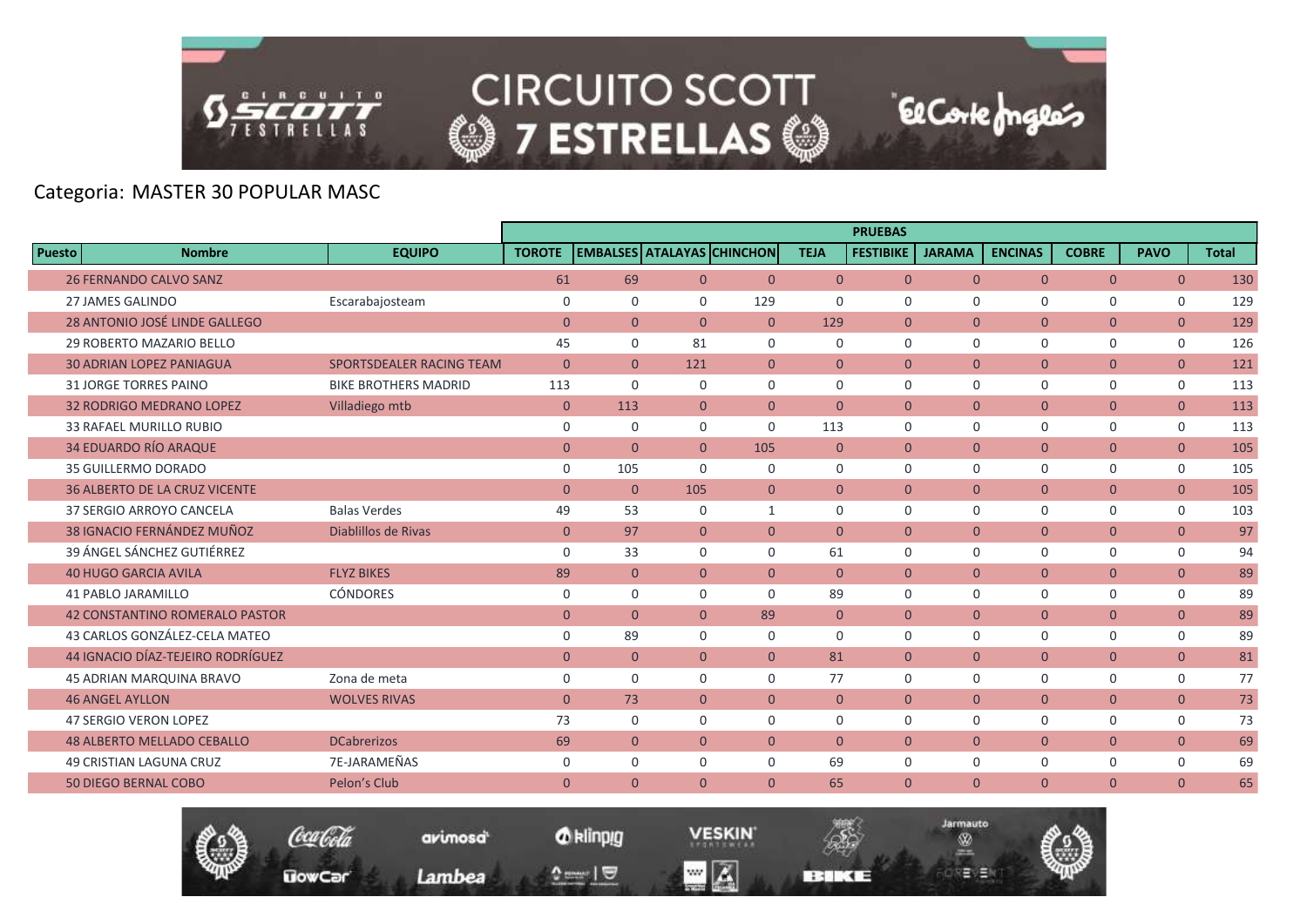

|               |                                   |                                 |                |                |                |                                   |                | <b>PRUEBAS</b>   |                |                |                |                |              |
|---------------|-----------------------------------|---------------------------------|----------------|----------------|----------------|-----------------------------------|----------------|------------------|----------------|----------------|----------------|----------------|--------------|
| <b>Puesto</b> | <b>Nombre</b>                     | <b>EQUIPO</b>                   | <b>TOROTE</b>  |                |                | <b>EMBALSES ATALAYAS CHINCHON</b> | <b>TEJA</b>    | <b>FESTIBIKE</b> | <b>JARAMA</b>  | <b>ENCINAS</b> | <b>COBRE</b>   | <b>PAVO</b>    | <b>Total</b> |
|               | 51 ALVARO GIL MORADILLO           |                                 | 65             | $\Omega$       | 0              | $\mathbf 0$                       | $\mathbf 0$    | 0                | $\mathbf 0$    | $\mathbf 0$    | $\mathbf 0$    | $\mathbf 0$    | 65           |
|               | 52 IGNACIO LÓPEZ FERNANDEZ        |                                 | $\mathbf{0}$   | 65             | $\Omega$       | $\overline{0}$                    | $\Omega$       | $\Omega$         | $\Omega$       | $\overline{0}$ | $\overline{0}$ | $\overline{0}$ | 65           |
|               | 53 CARLOS SAN MIGUEL GONZALO      |                                 | $\mathbf 0$    | 61             | $\Omega$       | $\Omega$                          | $\Omega$       | $\Omega$         | $\Omega$       | $\Omega$       | $\mathbf 0$    | $\mathbf 0$    | 61           |
|               | 54 SEBASTIÁN CASTILLO RODRÍGUEZ   |                                 | $\mathbf{0}$   | $\mathbf{0}$   | $\overline{0}$ | $\overline{0}$                    | 57             | $\mathbf{0}$     | $\overline{0}$ | $\overline{0}$ | $\mathbf{0}$   | $\overline{0}$ | 57           |
|               | 55 IVAN GONZALO RAMOS             |                                 | 53             | $\Omega$       | $\Omega$       | $\mathbf 0$                       | $\Omega$       | $\Omega$         | $\mathbf 0$    | $\Omega$       | $\mathbf 0$    | 0              | 53           |
|               | <b>56 SERGIO FERNÁNDEZ MARTÍN</b> |                                 | $\overline{0}$ | $\Omega$       | $\Omega$       | $\Omega$                          | 53             | $\Omega$         | $\overline{0}$ | $\overline{0}$ | $\overline{0}$ | $\overline{0}$ | 53           |
|               | 57 JAVIER BENITO DÍAZ             | <b>Moskito Bikers</b>           | $\mathbf 0$    | 49             | $\Omega$       | $\mathbf 0$                       | $\Omega$       | $\mathbf 0$      | $\mathbf 0$    | $\mathbf 0$    | $\mathbf 0$    | $\mathbf 0$    | 49           |
|               | 58 LUIS BARROSO VÁZQUEZ           |                                 | $\mathbf{0}$   | $\overline{0}$ | $\overline{0}$ | $\overline{0}$                    | 49             | $\overline{0}$   | $\mathbf{0}$   | $\overline{0}$ | $\mathbf{0}$   | $\mathbf{0}$   | 49           |
|               | 59 JAVIER REYES DAVID             | COCA COLA                       | $\mathbf 0$    | 45             | $\Omega$       | $\Omega$                          | $\Omega$       | $\mathbf 0$      | $\mathbf 0$    | $\mathbf 0$    | 0              | $\mathbf 0$    | 45           |
|               | <b>60 JOSE JUAN LOPEZ VALERA</b>  | <b>CD. ALMANZORA</b>            | 43             | $\mathbf{0}$   | $\overline{0}$ | $\overline{0}$                    | $\overline{0}$ | $\overline{0}$   | $\overline{0}$ | $\overline{0}$ | $\overline{0}$ | $\overline{0}$ | 43           |
|               | 61 DAVID GALLEGO TERCERO          |                                 | $\mathbf 0$    | 41             | 0              | $\mathbf 0$                       | $\Omega$       | $\Omega$         | $\mathbf 0$    | $\mathbf 0$    | 0              | 0              | 41           |
|               | <b>62 TIAGO COSTA VAZ</b>         |                                 | $\mathbf{0}$   | 39             | $\Omega$       | $\Omega$                          | $\Omega$       | $\Omega$         | $\Omega$       | $\overline{0}$ | $\overline{0}$ | $\overline{0}$ | 39           |
|               | 63 CARLOS MEDINA JUÁREZ           |                                 | $\mathbf 0$    | 37             | $\Omega$       | $\mathbf 0$                       | $\Omega$       | $\mathbf 0$      | $\mathbf 0$    | $\mathbf 0$    | 0              | $\mathbf 0$    | 37           |
|               | 64 PEDRO MUÑOZ COLLADO            |                                 | $\mathbf{0}$   | 35             | $\overline{0}$ | $\overline{0}$                    | $\overline{0}$ | $\mathbf{0}$     | $\overline{0}$ | $\overline{0}$ | $\mathbf{0}$   | $\mathbf{0}$   | 35           |
|               | 65 CARLOS NÚÑEZ MONTERO           | Canal de Isabel II              | $\mathbf 0$    | 31             | $\mathbf 0$    | $\mathbf 0$                       | $\mathbf 0$    | 0                | $\mathbf 0$    | $\mathbf 0$    | $\mathbf 0$    | $\mathbf 0$    | 31           |
|               | <b>66 JUAN CARLOS DÍEZ</b>        | <b>CRONOS TRIATLÓN SOTO DEL</b> | $\overline{0}$ | 29             | $\overline{0}$ | $\overline{0}$                    | $\Omega$       | $\Omega$         | $\overline{0}$ | $\overline{0}$ | $\overline{0}$ | $\mathbf{0}$   | 29           |
|               | 67 JESUS CEZON GARCIA             |                                 | $\Omega$       | 27             | $\Omega$       | $\Omega$                          | $\Omega$       | $\Omega$         | $\mathbf 0$    | $\mathbf 0$    | $\mathbf 0$    | $\mathbf 0$    | 27           |
|               | 68 ÁLVARO GONZÁLEZ ESPEJO         | <b>CC Lightning Bike</b>        | $\mathbf{0}$   | 26             | $\overline{0}$ | $\overline{0}$                    | $\overline{0}$ | $\overline{0}$   | $\overline{0}$ | $\overline{0}$ | $\mathbf{0}$   | $\mathbf{0}$   | 26           |
|               | 69 JAVIER GUTIÉRREZ RODRÍGUEZ     | Mad rider's                     | $\mathbf 0$    | 25             | $\Omega$       | $\Omega$                          | $\Omega$       | $\Omega$         | $\mathbf 0$    | $\Omega$       | $\mathbf 0$    | $\mathbf 0$    | 25           |
|               | 70 RUBÉN ORTEGA GÓMEZ             |                                 | $\mathbf{0}$   | 25             | $\overline{0}$ | $\overline{0}$                    | $\overline{0}$ | $\mathbf{0}$     | $\overline{0}$ | $\overline{0}$ | $\overline{0}$ | $\overline{0}$ | 25           |
|               | 71 RAUL RIVERA NAVARRO            | Mad'riders                      | $\mathbf 0$    | 25             | $\Omega$       | $\mathbf 0$                       | $\Omega$       | $\Omega$         | $\mathbf 0$    | $\mathbf 0$    | 0              | $\mathbf 0$    | 25           |
|               | 72 RAFAEL MÁRQUEZ RAIGON          | <b>Mavic Cycling Team</b>       | $\overline{0}$ | $\Omega$       | $\Omega$       | $\mathbf{1}$                      | $\Omega$       | $\Omega$         | $\Omega$       | $\overline{0}$ | $\overline{0}$ | $\overline{0}$ | $\mathbf{1}$ |
|               | 73 JOSE MARIA VIEITEZ FLOREZ      |                                 | $\Omega$       | $\Omega$       | $\Omega$       | 1                                 | $\Omega$       | $\Omega$         | $\mathbf 0$    | $\mathbf 0$    | 0              | $\mathbf 0$    | 1            |
|               | <b>74 ROGELIO TORO PEREDA</b>     |                                 | $\overline{0}$ | $\overline{0}$ | $\overline{0}$ | $\mathbf{1}$                      | $\mathbf{0}$   | $\mathbf{0}$     | $\overline{0}$ | $\overline{0}$ | $\mathbf{0}$   | $\overline{0}$ | $\mathbf{1}$ |
|               | <b>75 JORGE RUIZ</b>              | Club Triatlon cuarto segmento   | $\mathbf 0$    | $\mathbf{1}$   | 0              | $\mathbf 0$                       | $\Omega$       | $\Omega$         | $\mathbf 0$    | $\Omega$       | $\mathbf 0$    | $\mathbf 0$    | 1            |



*O* klinpig

 $\begin{array}{c} \texttt{m} = \texttt{m} \\ \texttt{m} = \texttt{m} \end{array}$ 

avimosa

Lambea

**VESKIN**  $\blacksquare$   $\blacksquare$ 



El Corte fongles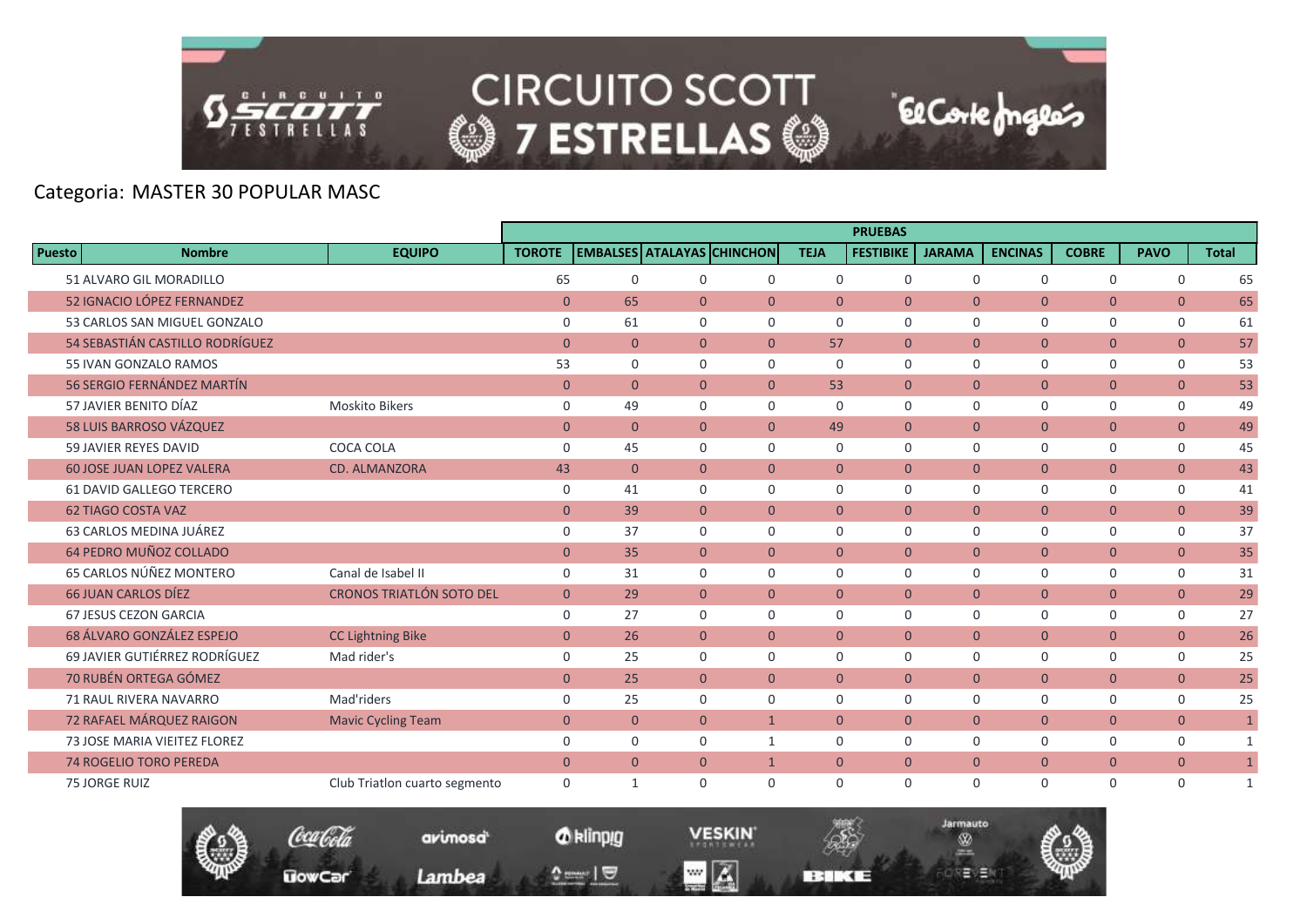

**UowCar** 

**CIRCUITO SCOTT @7 ESTRELLAS @** 

**El Corte fongles** 

# Categoria: MASTER 35 POPULAR MASC

|               |                                        |                                 |                |                |                |                                   |                | <b>PRUEBAS</b>   |               |                |                |                |              |
|---------------|----------------------------------------|---------------------------------|----------------|----------------|----------------|-----------------------------------|----------------|------------------|---------------|----------------|----------------|----------------|--------------|
| <b>Puesto</b> | <b>Nombre</b>                          | <b>EQUIPO</b>                   | <b>TOROTE</b>  |                |                | <b>EMBALSES ATALAYAS CHINCHON</b> | <b>TEJA</b>    | <b>FESTIBIKE</b> | <b>JARAMA</b> | <b>ENCINAS</b> | <b>COBRE</b>   | <b>PAVO</b>    | <b>Total</b> |
|               | 1 ENRIQUE CARVAJAL JARA                | SPORTSDEALER RACING TEAM        | 156            | 176            | 141            | 201                               | 201            | $\mathsf{O}$     | $\mathbf 0$   | 0              | 0              | $\mathsf{O}$   | 875          |
|               | 2 FRANCISCO JOSE GORDO XAVIER          |                                 | 97             | 121            | 105            | 121                               | 176            | $\Omega$         | $\Omega$      | $\Omega$       | $\overline{0}$ | $\overline{0}$ | 620          |
|               | 3 MIGUEL ANGEL CALVENTE ALONSO         | <b>BUHOBIKE CONTRA EL CANCE</b> | 201            | 201            | 176            | $\Omega$                          | $\Omega$       | $\Omega$         | $\Omega$      | $\Omega$       | $\mathbf 0$    | $\mathbf 0$    | 578          |
|               | 4 JOSE ÁNGEL SALVADOR TENORIO          | <b>Bicicletas Pina</b>          | 176            | 156            | 201            | $\overline{0}$                    | $\mathbf{0}$   | $\mathbf{0}$     | $\mathbf{0}$  | $\overline{0}$ | $\mathbf{0}$   | $\overline{0}$ | 533          |
|               | 5 MANUEL HIPOLITO CASILLAS             | THE LEAGUE OF GREGARIOUS        | 105            | 97             | 129            | $\Omega$                          | $\mathbf 0$    | $\Omega$         | $\mathbf 0$   | 0              | $\mathbf 0$    | $\mathsf{O}$   | 331          |
|               | <b>6 SAÚL MARTÍNEZ MESEGUER</b>        |                                 | $\mathbf{0}$   | 129            | $\overline{0}$ | 129                               | $\mathbf{0}$   | $\mathbf{0}$     | $\mathbf{0}$  | $\overline{0}$ | $\overline{0}$ | $\overline{0}$ | 258          |
|               | 7 JOHN ISRAEL RONCANCIO RODRIGUEZ      | MTB tarancon                    | $\mathbf 0$    | 61             | 97             | 89                                | $\Omega$       | $\Omega$         | $\mathbf 0$   | $\Omega$       | $\mathbf 0$    | 0              | 247          |
|               | <b>8 ALVARO PALACIOS DE LA TORRE</b>   | Kamagra                         | 81             | $\overline{0}$ | $\overline{0}$ | 141                               | $\mathbf{0}$   | $\mathbf{0}$     | $\mathbf{0}$  | $\overline{0}$ | $\overline{0}$ | $\overline{0}$ | 222          |
|               | <b>9 ENRIQUE GIMENEZ ARAGON</b>        | <b>Buffalo Bikers</b>           | $\mathbf 0$    | 105            | $\Omega$       | 113                               | $\Omega$       | $\Omega$         | $\Omega$      | 0              | $\mathbf 0$    | 0              | 218          |
|               | <b>10 KENNEDY RIVAS SEGOVIA</b>        | <b>LOBOBIKE</b>                 | 113            | 81             | $\overline{0}$ | $\overline{0}$                    | $\mathbf{0}$   | $\mathbf{0}$     | $\mathbf{0}$  | $\overline{0}$ | $\overline{0}$ | $\overline{0}$ | 194          |
|               | 11 RUBEN RUANO SÁNCHEZ-REY             | <b>Bizzis Team</b>              | 77             | 113            | $\Omega$       | $\Omega$                          | $\mathbf{1}$   | $\Omega$         | $\Omega$      | $\Omega$       | $\mathbf 0$    | 0              | 191          |
|               | <b>12 IGNACIO CAMPO GIL</b>            | <b>MUWOM MTB RACING TEAM</b>    | $\mathbf{0}$   | $\overline{0}$ | $\overline{0}$ | 176                               | $\overline{0}$ | $\mathbf{0}$     | $\mathbf{0}$  | $\overline{0}$ | $\mathbf{0}$   | $\overline{0}$ | 176          |
|               | <b>13 ALAN GARCIA VILORIA</b>          |                                 | 61             | $\mathbf 0$    | $\Omega$       | 97                                | $\Omega$       | $\Omega$         | $\Omega$      | $\Omega$       | $\mathbf 0$    | $\mathbf 0$    | 158          |
|               | <b>14 CARLOS MAURICIO OCAMPO RUEDA</b> | <b>ESCARABAJOS TEAM</b>         | $\overline{0}$ | $\overline{0}$ | 156            | $\Omega$                          | $\Omega$       | $\Omega$         | $\mathbf{0}$  | $\overline{0}$ | $\mathbf{0}$   | $\overline{0}$ | 156          |
|               | 15 JESÚS PARÍS BUITRAGO                | Kamagra mtb                     | $\mathbf 0$    | $\mathbf 0$    | $\mathbf 0$    | 156                               | $\mathbf 0$    | $\mathbf 0$      | $\mathbf 0$   | 0              | 0              | $\mathsf{O}$   | 156          |
|               | <b>16 IVÁN BERMEJO HERRERO</b>         | <b>Roselin</b>                  | $\Omega$       | $\Omega$       | $\Omega$       | $\Omega$                          | 156            | $\Omega$         | $\Omega$      | $\overline{0}$ | $\overline{0}$ | $\overline{0}$ | 156          |
|               | 17 DAVID MARTÍNEZ MANCHA               | <b>AMIROLLO</b>                 | 0              | $\Omega$       | 89             | 65                                | $\Omega$       | $\mathbf 0$      | $\mathbf 0$   | 0              | 0              | $\mathbf 0$    | 154          |
|               | <b>18 ANGEL LÓPEZ PEREA</b>            | <b>EMTMB</b>                    | $\mathbf{0}$   | 141            | $\overline{0}$ | $\overline{0}$                    | $\mathbf{0}$   | $\mathbf{0}$     | $\mathbf{0}$  | $\overline{0}$ | $\mathbf{0}$   | $\overline{0}$ | 141          |
|               | 19 HÉCTOR ESCOBAR CANALES              | Velasco running y mtb           | 141            | $\mathbf 0$    | $\mathbf 0$    | $\mathbf 0$                       | $\Omega$       | $\Omega$         | $\mathbf 0$   | 0              | 0              | 0              | 141          |
|               | 20 MARCO GARCÍA MUÑOZ                  |                                 | $\mathbf{0}$   | $\overline{0}$ | $\overline{0}$ | $\Omega$                          | 141            | $\mathbf{0}$     | $\mathbf{0}$  | $\overline{0}$ | $\overline{0}$ | $\overline{0}$ | 141          |
|               | 21 GUILLERMO BENEDI GRACIA             | SPORTS DEALER RACING TEA        | 69             | 65             | $\Omega$       | $\Omega$                          | 0              | 0                | $\mathbf 0$   | $\Omega$       | $\mathbf 0$    | 0              | 134          |
|               | <b>22 EBEL GONZALEZ PEREZ</b>          | <b>PMM</b>                      | 129            | $\overline{0}$ | $\overline{0}$ | $\overline{0}$                    | $\mathbf{0}$   | $\mathbf{0}$     | $\mathbf{0}$  | $\overline{0}$ | $\mathbf{0}$   | $\overline{0}$ | 129          |
|               | 23 DIEGO YUS DIEZ                      |                                 | $\mathbf 0$    | $\Omega$       | $\Omega$       | $\Omega$                          | 129            | $\Omega$         | $\Omega$      | 0              | $\mathbf 0$    | 0              | 129          |
|               | <b>24 RUBÉN RAMOS FERNÁNDEZ</b>        | <b>BUHOBIKE CONTRA EL CÁNCE</b> | $\mathbf{0}$   | $\overline{0}$ | $\overline{0}$ | $\overline{0}$                    | 121            | $\mathbf{0}$     | $\mathbf{0}$  | $\overline{0}$ | $\overline{0}$ | $\overline{0}$ | 121          |
|               | <b>25 ISMAEL MOLINA PEREZ</b>          | <b>BUHOBIKE CONTRA EL CANCE</b> | 121            | $\Omega$       | $\Omega$       | $\Omega$                          | $\mathbf 0$    | $\mathbf 0$      | $\mathbf 0$   | 0              | $\mathbf 0$    | $\mathbf 0$    | 121          |

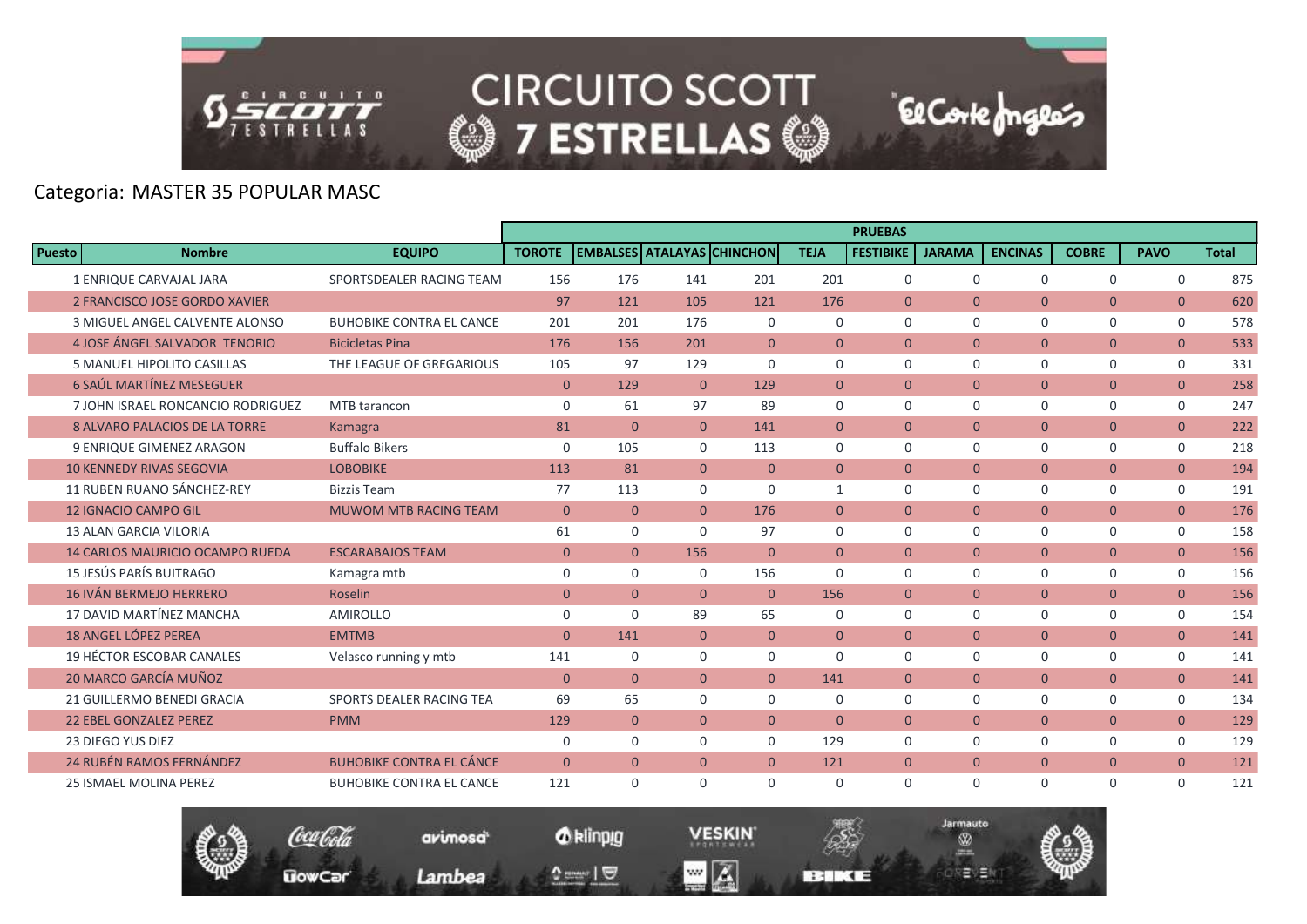

**UowCar** 

**CIRCUITO SCOTT @7 ESTRELLAS @** 

El Corte Inglés

Jarmauto

Ŵ

モリヨ

# Categoria: MASTER 35 POPULAR MASC

|                                             |                           | <b>PRUEBAS</b><br><b>EMBALSES ATALAYAS CHINCHON</b> |                |                |                |                |                  |                |                |                |                |              |  |
|---------------------------------------------|---------------------------|-----------------------------------------------------|----------------|----------------|----------------|----------------|------------------|----------------|----------------|----------------|----------------|--------------|--|
| <b>Puesto</b><br><b>Nombre</b>              | <b>EQUIPO</b>             | <b>TOROTE</b>                                       |                |                |                | <b>TEJA</b>    | <b>FESTIBIKE</b> | <b>JARAMA</b>  | <b>ENCINAS</b> | <b>COBRE</b>   | <b>PAVO</b>    | <b>Total</b> |  |
| 26 MAURICIO LONDOÑO                         | <b>ESCARABAJOS TEAM</b>   | $\mathbf{0}$                                        | $\overline{0}$ | 121            | $\overline{0}$ | $\overline{0}$ | $\overline{0}$   | $\Omega$       | $\overline{0}$ | $\overline{0}$ | $\overline{0}$ | 121          |  |
| 27 MARCOS RODRÍGUEZ GONZÁLEZ                |                           | $\mathbf 0$                                         | $\mathbf 0$    | $\Omega$       | $\Omega$       | 113            | $\Omega$         | $\Omega$       | $\Omega$       | $\mathbf 0$    | $\mathbf 0$    | 113          |  |
| <b>28 JAVIER CALDERON HERNAIZ</b>           | Independiente             | $\overline{0}$                                      | $\mathbf{0}$   | 113            | $\overline{0}$ | $\mathbf{0}$   | $\overline{0}$   | $\mathbf{0}$   | $\overline{0}$ | $\overline{0}$ | $\mathbf{0}$   | 113          |  |
| 29 GUILLERMO CUBILLO FERNANDEZ              |                           | 53                                                  | 57             | $\mathbf 0$    | $\mathbf 0$    | $\mathbf 0$    | $\mathbf 0$      | $\mathbf 0$    | $\mathbf 0$    | $\mathbf 0$    | 0              | 110          |  |
| <b>30 FERNANDO PEREZ</b>                    |                           | $\overline{0}$                                      | $\mathbf{0}$   | $\overline{0}$ | $\Omega$       | 105            | $\Omega$         | $\Omega$       | $\Omega$       | $\overline{0}$ | $\overline{0}$ | 105          |  |
| 31 ANTONIO PACHECO SANTIAGO                 | Los arrieros              | $\mathbf 0$                                         | $\mathbf 0$    | $\Omega$       | 105            | 0              | $\Omega$         | $\mathbf 0$    | $\mathbf 0$    | $\mathbf 0$    | $\mathbf 0$    | 105          |  |
| <b>32 FERNANDO PRIETO TENA</b>              |                           | $\overline{0}$                                      | $\mathbf{0}$   | $\overline{0}$ | $\mathbf{0}$   | 97             | $\overline{0}$   | $\mathbf{0}$   | $\overline{0}$ | $\overline{0}$ | $\overline{0}$ | 97           |  |
| 33 SERGIO SANCHEZ FERNANDEZ                 |                           | 45                                                  | 45             | $\Omega$       | $\Omega$       | $\mathbf 0$    | $\Omega$         | $\Omega$       | $\mathbf 0$    | $\mathbf 0$    | $\mathbf 0$    | 90           |  |
| <b>34 SEBASTIÁN SCHERVENCA</b>              |                           | 89                                                  | $\overline{0}$ | $\overline{0}$ | $\overline{0}$ | $\overline{0}$ | $\overline{0}$   | $\overline{0}$ | $\overline{0}$ | $\overline{0}$ | $\overline{0}$ | 89           |  |
| <b>35 ABRAHAM VICENTE QUIROS</b>            |                           | 0                                                   | 89             | $\Omega$       | $\Omega$       | $\mathbf 0$    | $\Omega$         | $\Omega$       | $\mathbf 0$    | $\Omega$       | $\mathbf 0$    | 89           |  |
| <b>36 BORJA PRIETO LÓPEZ</b>                |                           | $\mathbf{0}$                                        | $\mathbf{0}$   | $\overline{0}$ | $\overline{0}$ | 89             | $\mathbf{0}$     | $\overline{0}$ | $\overline{0}$ | $\overline{0}$ | $\overline{0}$ | 89           |  |
| 37 JOSE ANGEL VELEZ FLOREZ                  |                           | $\mathbf 0$                                         | 25             | 0              | $\Omega$       | 61             | $\Omega$         | $\Omega$       | $\mathbf 0$    | $\mathbf 0$    | $\mathbf 0$    | 86           |  |
| <b>38 RAMSES JIMENEZ</b>                    | <b>Eskaladores</b>        | $\overline{0}$                                      | $\mathbf{0}$   | $\Omega$       | 81             | $\overline{0}$ | $\Omega$         | $\overline{0}$ | $\overline{0}$ | $\overline{0}$ | $\mathbf{0}$   | 81           |  |
| 39 ALVARO GONZALEZ MANZANEQUE               | ATL ALMODÓVAR MTB         | $\mathbf 0$                                         | $\mathbf 0$    | 81             | $\mathbf 0$    | $\mathbf 0$    | $\mathbf 0$      | $\mathbf 0$    | $\mathbf 0$    | $\mathbf 0$    | $\mathsf{O}$   | 81           |  |
| 40 ÁLVARO DE LAS PEÑAS SERRA                |                           | $\overline{0}$                                      | $\overline{0}$ | $\overline{0}$ | $\Omega$       | 81             | $\overline{0}$   | $\overline{0}$ | $\overline{0}$ | $\overline{0}$ | $\overline{0}$ | 81           |  |
| 41 HÉCTOR RUIZ                              | Vereda Alta               | $\mathbf 0$                                         | $\Omega$       | $\Omega$       | 77             | $\Omega$       | $\Omega$         | $\Omega$       | $\Omega$       | $\Omega$       | $\mathbf 0$    | 77           |  |
| <b>42 JORGE FERNANDEZ MARTIN</b>            | <b>BICIOBIKER</b>         | $\mathbf{0}$                                        | 77             | $\overline{0}$ | $\overline{0}$ | $\overline{0}$ | $\overline{0}$   | $\overline{0}$ | $\overline{0}$ | $\overline{0}$ | $\mathbf{0}$   | 77           |  |
| <b>43 DANIEL MANCERA UTRILLA</b>            |                           | $\mathbf 0$                                         | $\mathbf 0$    | $\mathbf 0$    | $\mathbf 0$    | 77             | $\mathbf 0$      | $\mathbf 0$    | $\mathbf 0$    | $\mathbf 0$    | $\mathbf 0$    | 77           |  |
| <b>44 EUGENIO PÉREZ MARTÍNEZ</b>            | Atl Almodóvar mtb         | $\overline{0}$                                      | $\overline{0}$ | 77             | $\Omega$       | $\Omega$       | $\Omega$         | $\Omega$       | $\Omega$       | $\overline{0}$ | $\mathbf{0}$   | 77           |  |
| 45 MANUEL JESÚS LOPEZ MUÑOZ                 |                           | $\mathbf 0$                                         | $\mathbf 0$    | $\Omega$       | $\Omega$       | 73             | $\Omega$         | $\mathbf 0$    | $\mathbf 0$    | $\mathbf 0$    | $\mathsf{O}$   | 73           |  |
| <b>46 IGNACIO VINUESA FERNÁNDEZ-VELILLA</b> | Personal running          | $\mathbf{0}$                                        | $\overline{0}$ | 73             | $\overline{0}$ | $\overline{0}$ | $\overline{0}$   | $\mathbf{0}$   | $\overline{0}$ | $\overline{0}$ | $\overline{0}$ | 73           |  |
| 47 IVÁN GAÑÁN MORENO                        | No                        | $\Omega$                                            | $\Omega$       | $\Omega$       | 73             | $\Omega$       | $\Omega$         | $\Omega$       | $\Omega$       | $\Omega$       | $\mathbf 0$    | 73           |  |
| <b>48 YAGO ACON RASPALL</b>                 |                           | 73                                                  | $\overline{0}$ | $\overline{0}$ | $\overline{0}$ | $\overline{0}$ | $\Omega$         | $\overline{0}$ | $\overline{0}$ | $\overline{0}$ | $\overline{0}$ | 73           |  |
| <b>49 CARLOS MARTIN CANALES</b>             | Personal Running Triatlon | $\mathbf 0$                                         | 73             | $\mathbf 0$    | $\mathbf 0$    | $\mathbf 0$    | $\mathbf 0$      | $\mathbf 0$    | $\mathbf 0$    | $\mathbf 0$    | $\mathbf 0$    | 73           |  |
| 50 DIEGO RUIZ SÁNCHEZ                       |                           | $\Omega$                                            | $\overline{0}$ | 69             | $\Omega$       | $\Omega$       | $\Omega$         | $\Omega$       | $\Omega$       | $\Omega$       | $\overline{0}$ | 69           |  |

*O* klinpig

 $\begin{array}{c} \texttt{0} & \texttt{0} \\ \texttt{0} & \texttt{0} \end{array}$ 

avimosa

Lambea

**VESKIN** 

**REMEDIATE** 

 $\blacksquare$   $\blacksquare$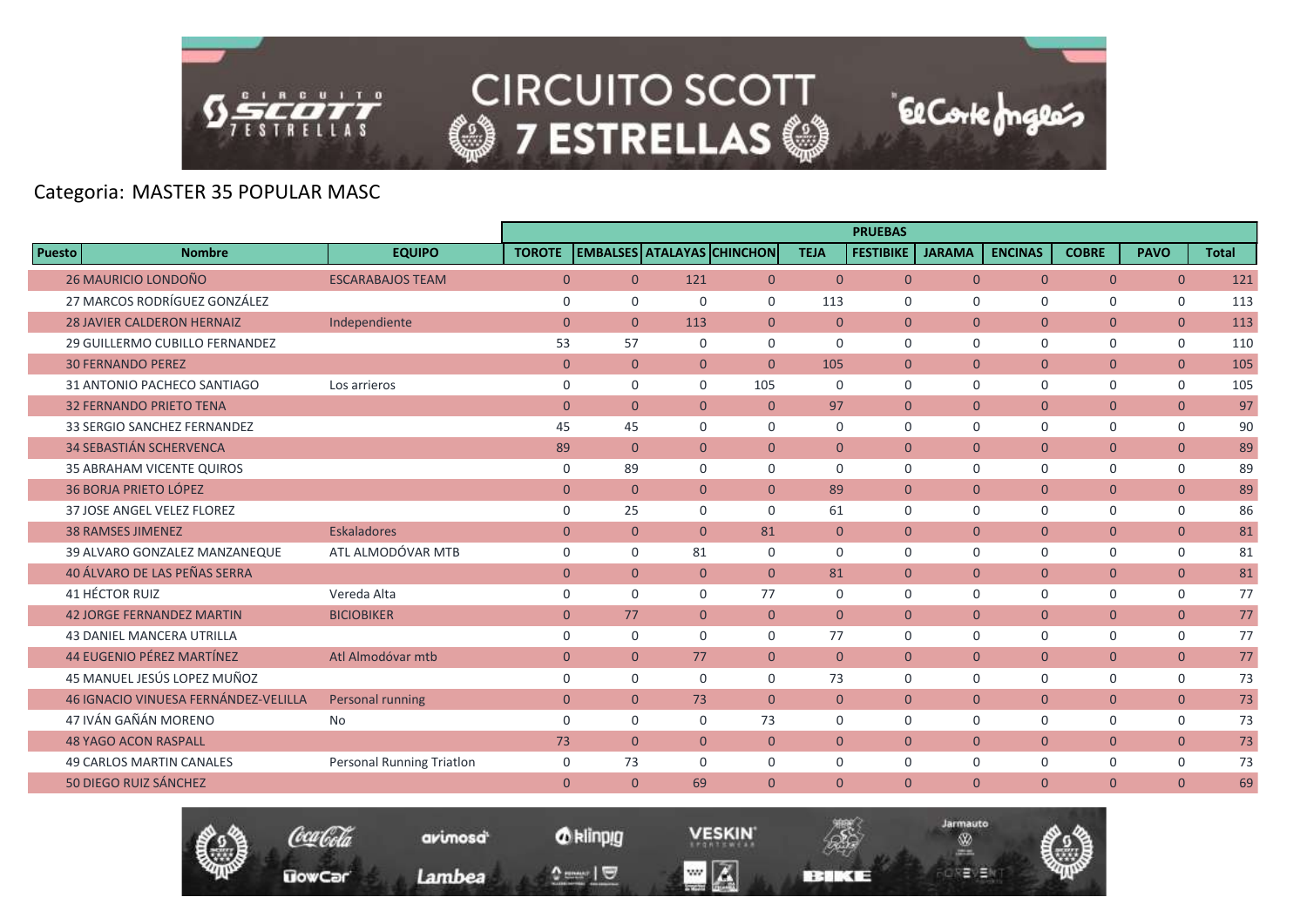

**UowCar** 

# **CIRCUITO SCOTT @7 ESTRELLAS @**

El Corte Inglés

# Categoria: MASTER 35 POPULAR MASC

|               |                                        |                           |                     |                |                |                                   |                | <b>PRUEBAS</b>   |                |                |                |                |              |
|---------------|----------------------------------------|---------------------------|---------------------|----------------|----------------|-----------------------------------|----------------|------------------|----------------|----------------|----------------|----------------|--------------|
| <b>Puesto</b> | <b>Nombre</b>                          | <b>EQUIPO</b>             | <b>TOROTE</b>       |                |                | <b>EMBALSES ATALAYAS CHINCHON</b> | <b>TEJA</b>    | <b>FESTIBIKE</b> | <b>JARAMA</b>  | <b>ENCINAS</b> | <b>COBRE</b>   | <b>PAVO</b>    | <b>Total</b> |
|               | 51 IGNACIO LÓPEZ HUERTA                | Zerro Zycling             | $\mathsf{O}\xspace$ | $\mathbf 0$    | $\mathbf 0$    | 0                                 | 69             | $\mathbf 0$      | $\mathbf 0$    | $\mathbf 0$    | 0              | $\mathbf 0$    | 69           |
|               | 52 DAVID LÓPEZ SANTA CRUZ              |                           | $\overline{0}$      | $\Omega$       | $\overline{0}$ | 69                                | $\Omega$       | $\Omega$         | $\Omega$       | $\Omega$       | $\overline{0}$ | $\mathbf{0}$   | 69           |
|               | 53 ALEXIS BUENO                        |                           | $\mathbf 0$         | 69             | $\Omega$       | $\Omega$                          | $\Omega$       | $\Omega$         | $\Omega$       | $\Omega$       | $\mathbf 0$    | $\mathbf 0$    | 69           |
|               | 54 JAVIER RELAÑO ORASIO                |                           | $\mathbf{0}$        | 25             | $\overline{0}$ | 43                                | $\overline{0}$ | $\overline{0}$   | $\mathbf{0}$   | $\mathbf{0}$   | $\overline{0}$ | $\overline{0}$ | 68           |
|               | 55 SERGIO MARTÍN ARQUERO               |                           | 26                  | $\mathbf 0$    | $\Omega$       | 41                                | $\Omega$       | $\Omega$         | $\Omega$       | 0              | $\mathbf 0$    | 0              | 67           |
|               | 56 JOSÉ RAMÓN SANZ MARTIN              |                           | $\mathbf{0}$        | $\overline{0}$ | $\overline{0}$ | $\overline{0}$                    | 65             | $\overline{0}$   | $\mathbf{0}$   | $\overline{0}$ | $\overline{0}$ | $\overline{0}$ | 65           |
|               | 57 JOSE MANUEL VILLAREJO MAROTO        | C.D. Valdebebas           | 65                  | $\mathbf 0$    | $\Omega$       | $\Omega$                          | $\mathbf 0$    | $\mathbf 0$      | $\Omega$       | 0              | $\mathbf 0$    | 0              | 65           |
|               | <b>58 ISMAEL GRANIZO CASTILLO</b>      |                           | $\mathbf{0}$        | $\overline{0}$ | 65             | $\overline{0}$                    | $\overline{0}$ | $\overline{0}$   | $\mathbf{0}$   | $\overline{0}$ | $\overline{0}$ | $\overline{0}$ | 65           |
|               | <b>59 OTMAN TAHAJIT</b>                | Mtb nunca                 | $\mathbf 0$         | $\Omega$       | $\Omega$       | 61                                | $\Omega$       | $\Omega$         | $\Omega$       | $\Omega$       | 0              | $\mathbf 0$    | 61           |
|               | <b>60 RICARDO NORIEGA PICARDO</b>      |                           | 33                  | 25             | $\overline{0}$ | $\overline{0}$                    | $\overline{0}$ | $\overline{0}$   | $\mathbf{0}$   | $\overline{0}$ | $\overline{0}$ | $\overline{0}$ | 58           |
|               | <b>61 ARMANDO ROBLES CABEZA</b>        | Caraguiz-Uceda C.C        | 57                  | $\Omega$       | $\Omega$       | $\Omega$                          | $\Omega$       | $\Omega$         | $\Omega$       | $\Omega$       | $\mathbf 0$    | $\mathbf 0$    | 57           |
|               | <b>62 JORGE MARTÍN SÁNCHEZ</b>         |                           | $\mathbf{0}$        | $\overline{0}$ | $\overline{0}$ | 57                                | $\Omega$       | $\overline{0}$   | $\mathbf{0}$   | $\overline{0}$ | $\overline{0}$ | $\overline{0}$ | 57           |
|               | 63 CARLOS ESPINOSA VASCO               |                           | 0                   | $\mathbf 0$    | $\Omega$       | $\Omega$                          | 57             | $\mathbf 0$      | $\Omega$       | 0              | $\mathbf 0$    | $\mathbf 0$    | 57           |
|               | <b>64 JUAN MASA MARTINEZ</b>           | <b>CD Avimosa</b>         | $\mathbf{0}$        | $\overline{0}$ | $\overline{0}$ | $\overline{0}$                    | 53             | $\overline{0}$   | $\overline{0}$ | $\overline{0}$ | $\overline{0}$ | $\overline{0}$ | 53           |
|               | 65 PEDRO WASSMANN GÓMEZ                | Tritones del Pardo        | $\mathbf 0$         | 53             | $\mathbf 0$    | 0                                 | $\mathbf 0$    | $\mathbf 0$      | $\mathbf 0$    | 0              | 0              | $\mathsf{O}$   | 53           |
|               | <b>66 GUIDO VICENTE CORONEL</b>        | <b>C.D.B TEAM MOSKITO</b> | $\Omega$            | $\Omega$       | $\Omega$       | 53                                | $\Omega$       | $\Omega$         | $\Omega$       | $\Omega$       | $\overline{0}$ | $\overline{0}$ | 53           |
|               | 67 ALBERTO ALVAREZ SUAREZ              | <b>Bizzis Team</b>        | 49                  | $\Omega$       | $\Omega$       | $\Omega$                          | $\Omega$       | $\Omega$         | $\Omega$       | 0              | 0              | 0              | 49           |
|               | <b>68 ANDRES AÑEZ</b>                  |                           | $\mathbf{0}$        | $\overline{0}$ | $\overline{0}$ | 49                                | $\overline{0}$ | $\overline{0}$   | $\overline{0}$ | $\overline{0}$ | $\overline{0}$ | $\overline{0}$ | 49           |
|               | 69 RODRIGO RUBIO MARTÍN                | CD Vereda Alta Cercedilla | $\mathbf 0$         | 49             | $\mathbf 0$    | 0                                 | $\mathbf 0$    | $\Omega$         | $\Omega$       | 0              | $\mathbf 0$    | 0              | 49           |
|               | 70 EMILIO JOSÉ CASTELLANOS CANO        |                           | $\overline{0}$      | $\overline{0}$ | $\overline{0}$ | 45                                | $\mathbf{0}$   | $\overline{0}$   | $\mathbf{0}$   | $\overline{0}$ | $\overline{0}$ | $\overline{0}$ | 45           |
|               | 71 RAUL BLANCO FERNANDEZ               |                           | 0                   | 43             | $\Omega$       | $\Omega$                          | 0              | $\mathbf 0$      | $\Omega$       | 0              | 0              | 0              | 43           |
|               | <b>72 JOSE LUIS TORRUBIAS CIDONCHA</b> | <b>RATATOPOS TEAM</b>     | 43                  | $\overline{0}$ | $\overline{0}$ | $\overline{0}$                    | $\mathbf{0}$   | $\overline{0}$   | $\mathbf{0}$   | $\overline{0}$ | $\overline{0}$ | $\overline{0}$ | 43           |
|               | 73 DIEGO FERNANDEZ DE ALEGRIA          |                           | 41                  | $\Omega$       | $\Omega$       | $\Omega$                          | $\Omega$       | $\Omega$         | $\Omega$       | 0              | 0              | 0              | 41           |
|               | <b>74 BORJA OUTERELO GAMARRA</b>       | <b>Club Mammoth MTB</b>   | $\mathbf{0}$        | 41             | $\overline{0}$ | $\overline{0}$                    | $\mathbf{0}$   | $\overline{0}$   | $\overline{0}$ | $\overline{0}$ | $\overline{0}$ | $\overline{0}$ | 41           |
|               | <b>75 ALVARO REYEROS BERNAL</b>        | <b>UESCAR</b>             | 39                  | $\mathbf 0$    | $\Omega$       | 0                                 | $\mathbf 0$    | $\mathbf 0$      | $\Omega$       | $\mathbf 0$    | $\mathbf 0$    | $\mathbf 0$    | 39           |

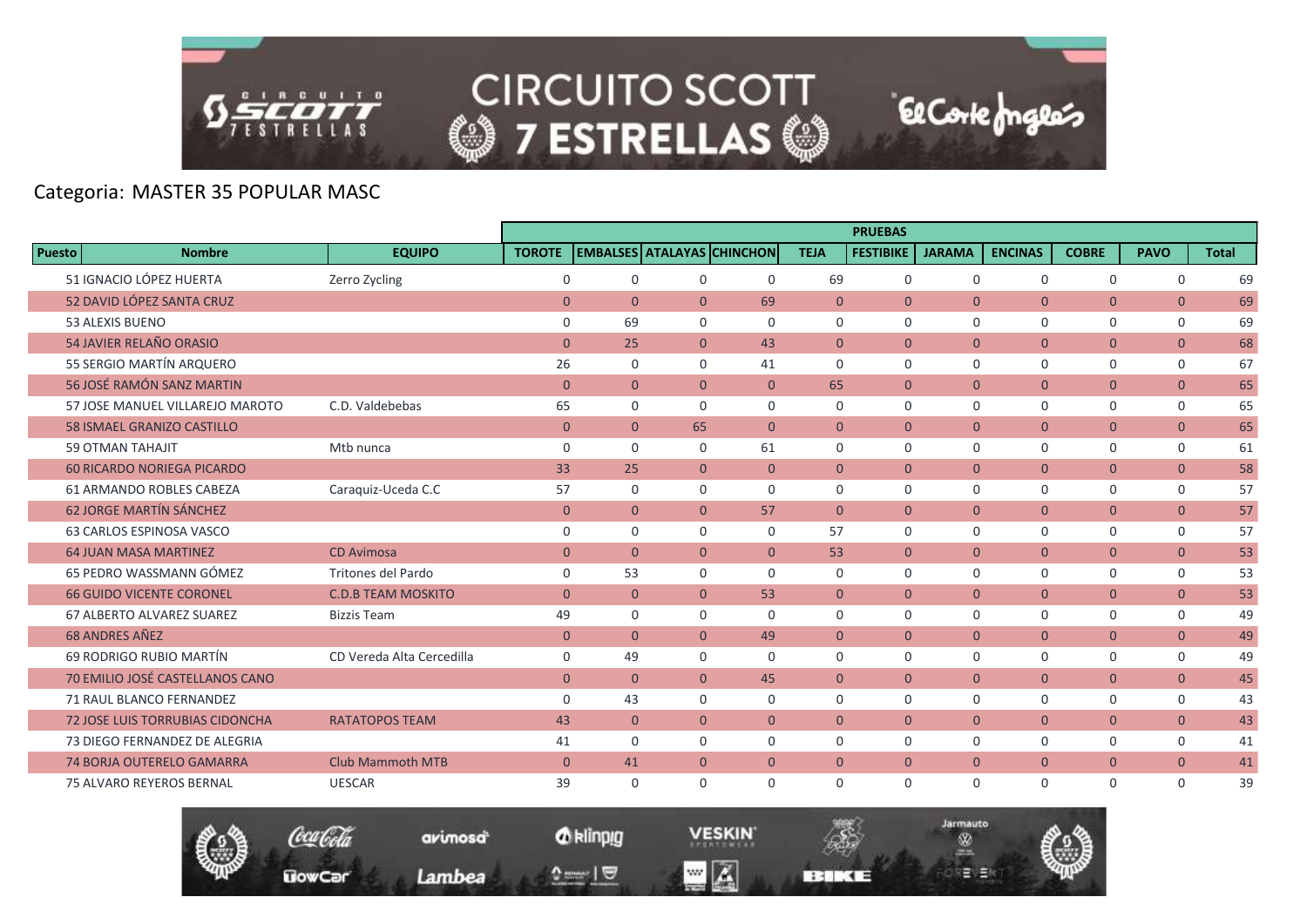

**UowCar** 

**CIRCUITO SCOTT @7 ESTRELLAS @** 

El Corte Inglés

Jarmauto

Ŵ

モリヨ

# Categoria: MASTER 35 POPULAR MASC

|                                    |                                |               |                |                |                                   |                | <b>PRUEBAS</b>   |                |                |                |                |              |
|------------------------------------|--------------------------------|---------------|----------------|----------------|-----------------------------------|----------------|------------------|----------------|----------------|----------------|----------------|--------------|
| Puesto<br><b>Nombre</b>            | <b>EQUIPO</b>                  | <b>TOROTE</b> |                |                | <b>EMBALSES ATALAYAS CHINCHON</b> | <b>TEJA</b>    | <b>FESTIBIKE</b> | <b>JARAMA</b>  | <b>ENCINAS</b> | <b>COBRE</b>   | <b>PAVO</b>    | <b>Total</b> |
| 76 ALEJANDRO ALVAREZ VAZQUEZ       |                                | $\mathbf{0}$  | 39             | $\overline{0}$ | $\overline{0}$                    | $\overline{0}$ | $\overline{0}$   | $\overline{0}$ | $\overline{0}$ | $\overline{0}$ | $\overline{0}$ | 39           |
| 77 EDUARDO SÁNCHEZ ROLDÁN          |                                | 1             | 37             | $\Omega$       | $\Omega$                          | $\Omega$       | $\Omega$         | $\Omega$       | $\Omega$       | $\mathbf 0$    | $\mathbf 0$    | 38           |
| <b>78 ALEX PAPADATOS</b>           |                                | 37            | $\overline{0}$ | $\overline{0}$ | $\overline{0}$                    | $\overline{0}$ | $\overline{0}$   | $\mathbf{0}$   | $\overline{0}$ | $\overline{0}$ | $\overline{0}$ | 37           |
| 79 RAFAEL PÉREZ                    | <b>GRUPO DEPORTIVO TST</b>     | $\mathbf 0$   | 35             | $\mathbf 0$    | $\mathbf 0$                       | $\mathbf 0$    | $\mathbf 0$      | $\Omega$       | $\mathbf 0$    | 0              | 0              | 35           |
| 80 IVAN IGLESIAS GARCÍA            | <b>MTB parque Miraflores</b>   | 35            | $\overline{0}$ | $\overline{0}$ | $\overline{0}$                    | $\Omega$       | $\Omega$         | $\Omega$       | $\overline{0}$ | $\overline{0}$ | $\overline{0}$ | 35           |
| 81 ALBERTO CASQUERO SÁNCHEZ        | Canal de Isabel II             | $\mathbf 0$   | 33             | $\Omega$       | $\Omega$                          | $\Omega$       | $\Omega$         | $\Omega$       | $\Omega$       | $\mathbf 0$    | $\mathbf 0$    | 33           |
| 82 MIGUEL CASTAÑO RODRIGUEZ        |                                | 31            | $\overline{0}$ | $\overline{0}$ | $\overline{0}$                    | $\overline{0}$ | $\overline{0}$   | $\mathbf{0}$   | $\mathbf{0}$   | $\overline{0}$ | $\overline{0}$ | 31           |
| 83 JAVIER SALCEDO GARCIA           |                                | $\mathbf 0$   | 31             | $\mathbf 0$    | $\mathbf 0$                       | $\mathbf 0$    | $\mathbf 0$      | $\mathbf 0$    | $\mathbf 0$    | $\mathbf 0$    | 0              | 31           |
| 84 ÁLVARO LAHUERTA COLÓN           |                                | 29            | $\Omega$       | $\Omega$       | $\Omega$                          | $\Omega$       | $\Omega$         | $\Omega$       | $\Omega$       | $\overline{0}$ | $\overline{0}$ | 29           |
| 85 ANDRÉS GÓMEZ PARRAS             |                                | $\mathbf 0$   | 29             | $\Omega$       | $\Omega$                          | $\mathbf 0$    | $\mathbf 0$      | $\Omega$       | $\mathbf 0$    | $\mathbf 0$    | $\mathbf 0$    | 29           |
| <b>86 JAIME VILLEGAS LAZARO</b>    |                                | 27            | $\overline{0}$ | $\overline{0}$ | $\overline{0}$                    | $\overline{0}$ | $\overline{0}$   | $\overline{0}$ | $\overline{0}$ | $\overline{0}$ | $\overline{0}$ | 27           |
| 87 ÁLVARO GARCÍA FERNÁNDEZ         |                                | 0             | 27             | $\Omega$       | $\Omega$                          | $\Omega$       | $\Omega$         | $\Omega$       | 0              | $\mathbf 0$    | $\mathbf 0$    | 27           |
| 88 MIGUEL ANGEL LAZARO MUÑOZ       |                                | $\mathbf{0}$  | 26             | $\overline{0}$ | $\overline{0}$                    | $\overline{0}$ | $\overline{0}$   | $\mathbf{0}$   | $\overline{0}$ | $\overline{0}$ | $\overline{0}$ | 26           |
| 89 CARLOS GARCÍA MARTIN-CALDERÍN   | <b>FRENO AL ICTUS</b>          | $\mathbf 0$   | 25             | $\mathbf 0$    | $\mathbf 0$                       | $\mathbf 0$    | $\mathbf 0$      | $\mathbf 0$    | $\mathbf 0$    | 0              | $\mathbf 0$    | 25           |
| 90 ÁLVARO GUTIÉRREZ RODRÍGUEZ      | <b>Los Cansinos Mtb</b>        | 25            | $\overline{0}$ | $\overline{0}$ | $\overline{0}$                    | $\Omega$       | $\Omega$         | $\Omega$       | $\overline{0}$ | $\overline{0}$ | $\mathbf{0}$   | 25           |
| 91 SERGIO PÉREZ MOLPECERES         | <b>GEO NUTRICIÓN FASTER CC</b> | 25            | $\Omega$       | $\Omega$       | $\Omega$                          | $\Omega$       | $\Omega$         | $\Omega$       | $\Omega$       | $\mathbf 0$    | $\mathbf 0$    | 25           |
| <b>92 PABLO ESTEVE</b>             |                                | $\mathbf{0}$  | 25             | $\overline{0}$ | $\overline{0}$                    | $\overline{0}$ | $\overline{0}$   | $\overline{0}$ | $\mathbf{0}$   | $\overline{0}$ | $\overline{0}$ | 25           |
| 93 IVÁN ROBLES RIPOLL              | <b>BIKINEROS</b>               | 0             | 25             | $\mathbf 0$    | $\mathbf 0$                       | 0              | $\mathbf 0$      | $\Omega$       | $\mathbf 0$    | 0              | 0              | 25           |
| 94 FELIX GONZÁLEZ DE LA IGLESIA    |                                | $\mathbf{0}$  | 25             | $\overline{0}$ | $\Omega$                          | $\Omega$       | $\Omega$         | $\Omega$       | $\Omega$       | $\overline{0}$ | $\overline{0}$ | 25           |
| 95 MARIO MARTÍN GALLEGO            |                                | 0             | 25             | $\mathbf 0$    | $\Omega$                          | $\mathbf 0$    | $\mathbf 0$      | $\mathbf 0$    | 0              | $\mathsf{O}$   | $\mathbf 0$    | 25           |
| <b>96 ALVARO ARDANZA</b>           |                                | $\mathbf{0}$  | 25             | $\overline{0}$ | $\overline{0}$                    | $\overline{0}$ | $\overline{0}$   | $\mathbf{0}$   | $\overline{0}$ | $\overline{0}$ | $\overline{0}$ | 25           |
| 97 NESTOR CHICA MANSO              |                                | 0             | 25             | $\mathbf 0$    | $\mathbf 0$                       | $\Omega$       | $\Omega$         | $\Omega$       | 0              | $\mathbf 0$    | $\mathbf 0$    | 25           |
| 98 JULIÁN ANTONIO MARTINEZ MONTERO |                                | $\mathbf{0}$  | 21             | $\overline{0}$ | $\overline{0}$                    | $\mathbf{0}$   | $\overline{0}$   | $\mathbf{0}$   | $\overline{0}$ | $\overline{0}$ | $\overline{0}$ | 21           |
| 99 LUIS MACARRILLA BUENADICHA      |                                | 0             | 21             | $\Omega$       | $\Omega$                          | $\mathbf 0$    | $\mathbf 0$      | $\mathbf 0$    | $\mathbf 0$    | $\mathbf 0$    | $\mathbf 0$    | 21           |
| <b>100 IGNACIO SANCHEZ-RUBIO</b>   |                                | $\mathbf{0}$  | 21             | $\overline{0}$ | $\mathbf{0}$                      | $\Omega$       | $\mathbf{0}$     | $\Omega$       | $\mathbf{0}$   | $\overline{0}$ | $\mathbf{0}$   | 21           |

*O* klinpig

 $\begin{array}{c} \texttt{0} & \texttt{0} \\ \texttt{0} & \texttt{0} \end{array}$ 

avimosa

Lambea

**VESKIN** 

**BERKEE** 

 $\blacksquare$   $\blacksquare$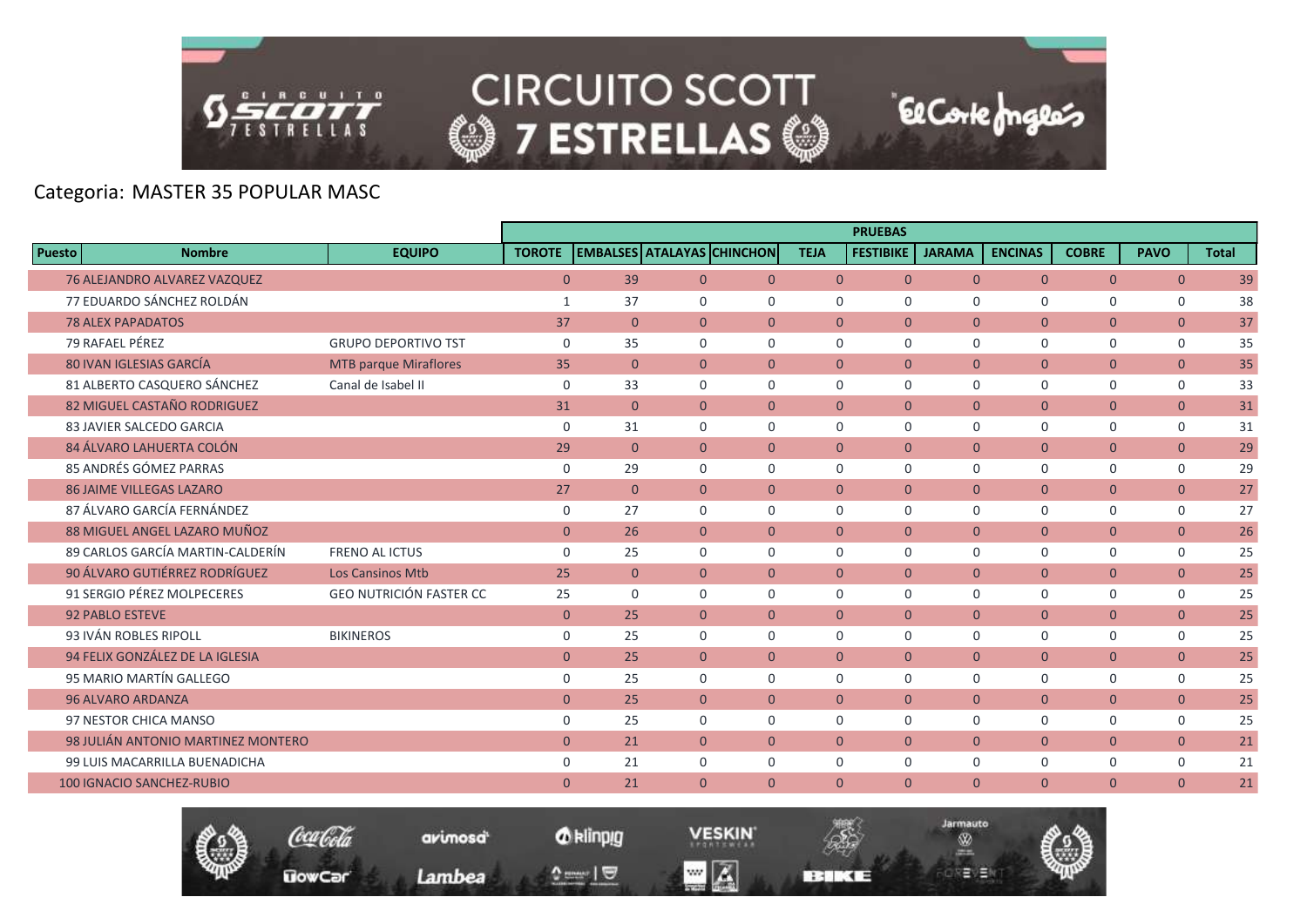

|               |                          |               |               |  |                            |             | <b>PRUEBAS</b>     |                |              |             |       |
|---------------|--------------------------|---------------|---------------|--|----------------------------|-------------|--------------------|----------------|--------------|-------------|-------|
| <b>Puesto</b> | <b>Nombre</b>            | <b>EQUIPO</b> | <b>TOROTE</b> |  | EMBALSES ATALAYAS CHINCHON | <b>TEJA</b> | FESTIBIKE   JARAMA | <b>ENCINAS</b> | <b>COBRE</b> | <b>PAVO</b> | Total |
|               | 101 OSCAR ESTEVEZ GARCIA |               |               |  |                            |             |                    |                |              |             |       |
|               | <b>102 ANGEL VELA</b>    |               |               |  |                            |             |                    |                |              | $\Omega$    |       |

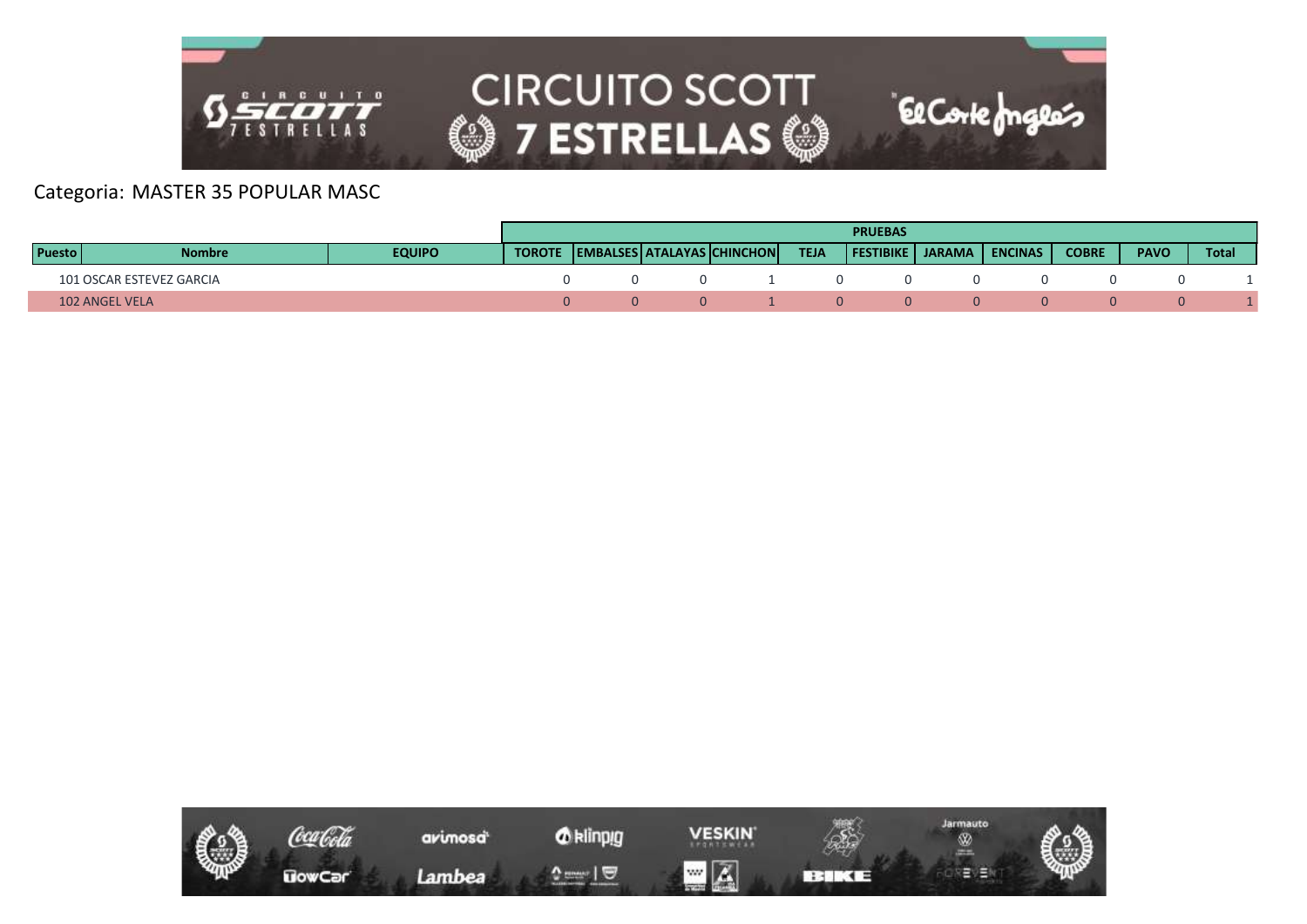

**CIRCUITO SCOTT @7 ESTRELLAS @** 

# Categoria: MASTER 40 POPULAR MASC

|               |                                        |                                 |                |                |                                   |                |                | <b>PRUEBAS</b>   |                |                |                |                |              |
|---------------|----------------------------------------|---------------------------------|----------------|----------------|-----------------------------------|----------------|----------------|------------------|----------------|----------------|----------------|----------------|--------------|
| <b>Puesto</b> | <b>Nombre</b>                          | <b>EQUIPO</b>                   | <b>TOROTE</b>  |                | <b>EMBALSES ATALAYAS CHINCHON</b> |                | <b>TEJA</b>    | <b>FESTIBIKE</b> | <b>JARAMA</b>  | <b>ENCINAS</b> | <b>COBRE</b>   | <b>PAVO</b>    | <b>Total</b> |
|               | 1 CARLOS PEÑA FERNANDEZ                | <b>No</b>                       | 201            | 156            | 201                               | 201            | 201            | $\mathbf 0$      | $\Omega$       | $\Omega$       | $\Omega$       | $\mathbf 0$    | 960          |
|               | <b>2 JOSE CARLOS HERNANZ ANTUNEZ</b>   | ENTRENAMIENTOCICLISMO.C         | 156            | 176            | 156                               | 141            | 141            | $\overline{0}$   | $\Omega$       | $\Omega$       | $\overline{0}$ | $\overline{0}$ | 770          |
|               | 3 JORGE DIAZ DEL CASTILLO              |                                 | 176            | 141            | $\Omega$                          | 156            | 129            | $\Omega$         | $\Omega$       | $\Omega$       | 0              | $\mathbf 0$    | 602          |
|               | 4 JUAN CARLOS MONTOYA GONZÁLEZ         | <b>Arcicollar MTB</b>           | 129            | 97             | 176                               | $\Omega$       | 156            | $\overline{0}$   | $\mathbf{0}$   | $\overline{0}$ | $\overline{0}$ | $\overline{0}$ | 558          |
|               | 5 VÍCTOR PLAZAS GARCÍA                 | no                              | 121            | 33             | 81                                | 129            | 97             | $\Omega$         | $\Omega$       | $\Omega$       | 0              | $\mathbf 0$    | 461          |
|               | <b>6 CARLOS JOVELLAR MARTÍNEZ</b>      | La casa de la bici              | $\overline{0}$ | $\Omega$       | $\Omega$                          | 176            | 176            | $\Omega$         | $\Omega$       | $\Omega$       | $\overline{0}$ | $\overline{0}$ | 352          |
|               | 7 SERGIO SÁNCHEZ DÍAZ                  | SPORTPLA                        | 141            | 121            | $\Omega$                          | $\Omega$       | $\Omega$       | $\mathbf 0$      | $\mathbf 0$    | $\mathbf 0$    | 0              | 0              | 262          |
|               | 8 FRANCISCO JOSÉ BARAJAS SANCHEZ       | <b>Ulevel Team</b>              | $\mathbf 0$    | 113            | 141                               | $\overline{0}$ | $\theta$       | $\overline{0}$   | $\overline{0}$ | $\overline{0}$ | $\overline{0}$ | $\overline{0}$ | 254          |
|               | 9 JOSE LUIS ZAMARRO VAQUERO            |                                 | 53             | 29             | 69                                | $\mathbf{1}$   | 81             | $\Omega$         | $\Omega$       | $\Omega$       | $\mathbf 0$    | $\mathbf 0$    | 233          |
|               | <b>10 JOSE LUIS LOVERA DE LA CRUZ</b>  | <b>VP BIKERS</b>                | 65             | 49             | $\Omega$                          | 105            | $\mathbf{0}$   | $\overline{0}$   | $\mathbf{0}$   | $\overline{0}$ | $\overline{0}$ | $\overline{0}$ | 219          |
|               | 11 SERGIO COUSILLAS ALLO               | AL-SAQRA XC RACING TEAM         | 89             | 45             | 77                                | $\mathbf 0$    | $\mathbf 0$    | $\mathbf 0$      | $\mathbf 0$    | 0              | 0              | $\mathsf{O}$   | 211          |
|               | <b>12 ANGEL MANUEL OREIRO SANCHEZ</b>  |                                 | 105            | $\Omega$       | 105                               | $\Omega$       | $\theta$       | $\Omega$         | $\Omega$       | $\Omega$       | $\overline{0}$ | $\overline{0}$ | 210          |
|               | <b>13 JAVIER MARTÍN MARTIN</b>         | Globeros Team                   | 97             | 37             | $\Omega$                          | $\Omega$       | 73             | $\Omega$         | $\Omega$       | $\Omega$       | $\mathbf 0$    | $\mathbf 0$    | 207          |
|               | <b>14 ANDRÉS ALMENDROS OLMEDILLA</b>   | Los bronces cycling team        | $\overline{0}$ | 201            | $\overline{0}$                    | $\overline{0}$ | $\mathbf{0}$   | $\overline{0}$   | $\mathbf{0}$   | $\overline{0}$ | $\overline{0}$ | $\overline{0}$ | 201          |
|               | 15 JULIO LOZANO SANCHEZ                | Sportpla                        | $\mathbf{1}$   | 81             | 113                               | $\Omega$       | $\Omega$       | $\Omega$         | $\Omega$       | $\Omega$       | 0              | $\mathbf 0$    | 195          |
|               | <b>16 ALBERTO FERNANDEZ DE ALEGRIA</b> | <b>Zerro Zycling</b>            | 33             | 53             | 97                                | $\mathbf{1}$   | $\theta$       | $\Omega$         | $\Omega$       | $\Omega$       | $\overline{0}$ | $\overline{0}$ | 184          |
|               | 17 CARLOS SOBRINO LOPEZ                |                                 | 29             | $\mathbf 0$    | $\Omega$                          | 89             | 61             | $\mathbf 0$      | $\mathbf 0$    | $\mathbf 0$    | 0              | 0              | 179          |
|               | <b>18 MAXIMO LUQUE CASTILLO</b>        | <b>BUHOBIKE CONTRA EL CANCE</b> | 113            | $\overline{0}$ | $\overline{0}$                    | $\Omega$       | 65             | $\overline{0}$   | $\overline{0}$ | $\overline{0}$ | $\overline{0}$ | $\overline{0}$ | 178          |
|               | 19 JESUS GARIJO GONZÁLEZ               |                                 | $\mathbf 0$    | 25             | $\Omega$                          | 113            | $\Omega$       | $\Omega$         | $\Omega$       | $\Omega$       | $\Omega$       | $\mathbf 0$    | 138          |
|               | 20 JOSÉ GUSTAVO OCAMPO RUEDA           | <b>ESCARABAJOS TEAM</b>         | $\overline{0}$ | $\overline{0}$ | 129                               | $\overline{0}$ | $\overline{0}$ | $\overline{0}$   | $\overline{0}$ | $\overline{0}$ | $\overline{0}$ | $\overline{0}$ | 129          |
|               | <b>21 JUAN FRANCISCO ORTEGA</b>        | Villalbikers                    | $\mathbf 0$    | 129            | $\Omega$                          | $\Omega$       | $\Omega$       | $\Omega$         | $\Omega$       | $\Omega$       | 0              | $\mathbf 0$    | 129          |
|               | 22 DIEGO DÍEZ MARTÍNEZ                 | <b>MUWOM RACING TEAM</b>        | $\mathbf{0}$   | $\overline{0}$ | $\Omega$                          | 121            | $\Omega$       | $\Omega$         | $\Omega$       | $\Omega$       | $\overline{0}$ | $\overline{0}$ | 121          |
|               | 23 EDUARDO FERNÁNDEZ NAVARRO           |                                 | $\mathbf 0$    | $\mathbf 0$    | $\Omega$                          | $\Omega$       | 121            | $\Omega$         | $\Omega$       | 0              | 0              | $\mathbf 0$    | 121          |
|               | 24 MARCOS MUÑOZ ALONSO                 | La Marchina                     | $\overline{0}$ | $\overline{0}$ | 121                               | $\mathbf{0}$   | $\mathbf{0}$   | $\overline{0}$   | $\mathbf{0}$   | $\overline{0}$ | $\overline{0}$ | $\overline{0}$ | 121          |
|               | <b>25 DAVID RUIZ DOMINGUEZ</b>         | Castilla la Mancha en bici, CL  | 0              | $\Omega$       | $\Omega$                          | $\Omega$       | 113            | $\Omega$         | $\Omega$       | $\Omega$       | $\Omega$       | $\mathbf 0$    | 113          |



*O* klinpig

 $\begin{array}{c} \texttt{m} = \texttt{m} \\ \texttt{m} = \texttt{m} \end{array}$ 

avimosa

Lambea

**VESKIN**  $\blacksquare$   $\blacksquare$ 

**BERKEE** 



**El Corte fongles**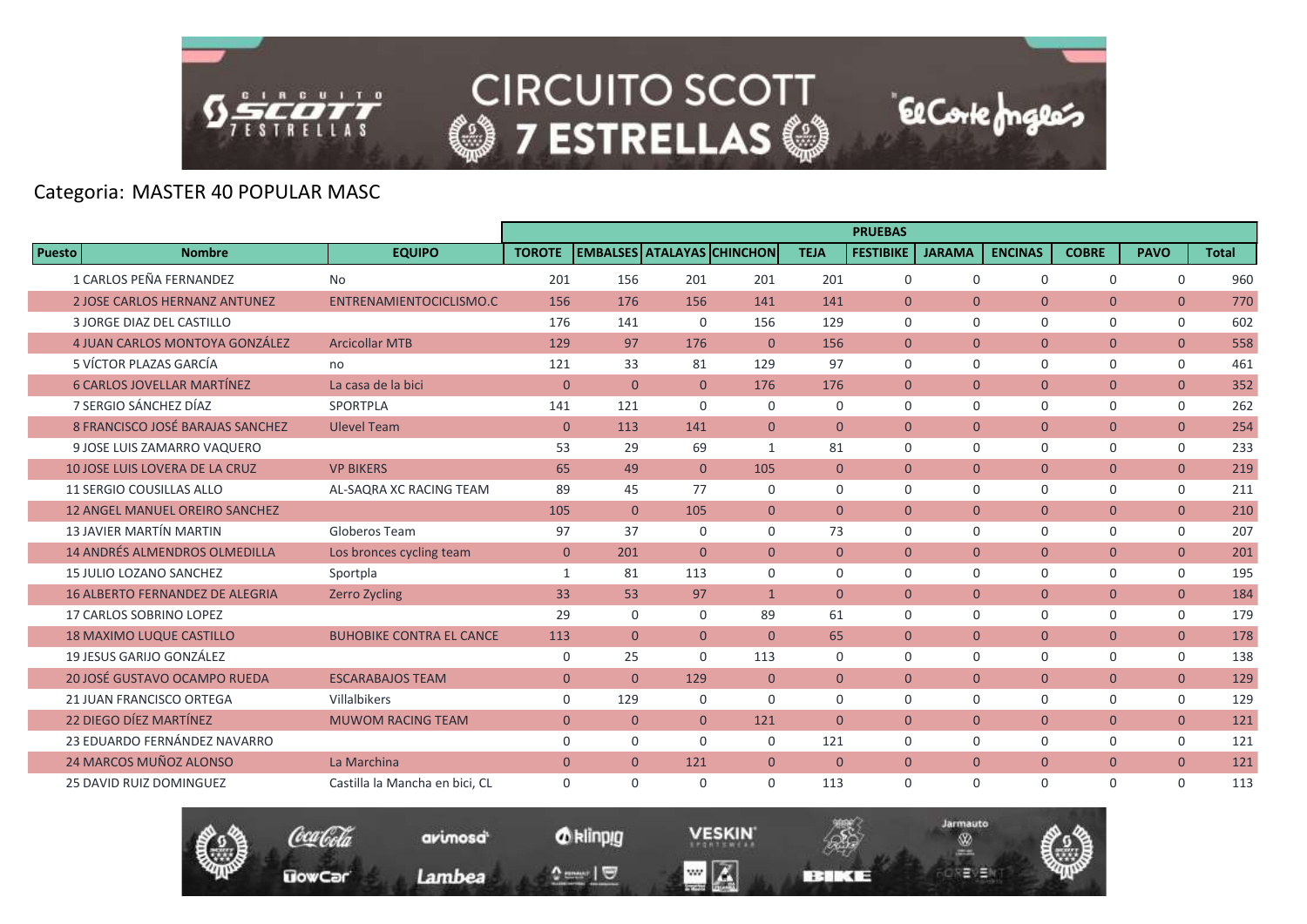

**CIRCUITO SCOTT @7 ESTRELLAS @** 

# Categoria: MASTER 40 POPULAR MASC

|                                        |                                    |                |                |                |                                   |                | <b>PRUEBAS</b>   |                |                |                |                |              |
|----------------------------------------|------------------------------------|----------------|----------------|----------------|-----------------------------------|----------------|------------------|----------------|----------------|----------------|----------------|--------------|
| <b>Nombre</b><br><b>Puesto</b>         | <b>EQUIPO</b>                      | <b>TOROTE</b>  |                |                | <b>EMBALSES ATALAYAS CHINCHON</b> | <b>TEJA</b>    | <b>FESTIBIKE</b> | <b>JARAMA</b>  | <b>ENCINAS</b> | <b>COBRE</b>   | <b>PAVO</b>    | <b>Total</b> |
| <b>26 ALBERTO GÓMEZ HERGUEDAS</b>      | Independiente                      | $\overline{0}$ | $\mathbf{0}$   | $\Omega$       | 61                                | 49             | $\overline{0}$   | $\overline{0}$ | $\overline{0}$ | $\overline{0}$ | $\overline{0}$ | 110          |
| 27 FELIPE MARTÍN ARANDA                | Canal de Isabel II                 | $\mathbf 0$    | 25             | $\Omega$       | 81                                | $\Omega$       | $\Omega$         | $\Omega$       | $\Omega$       | $\Omega$       | $\mathbf 0$    | 106          |
| <b>28 JAVIER OTERO MARTÍ</b>           | <b>BIKINEROS</b>                   | $\overline{0}$ | 105            | $\overline{0}$ | $\overline{0}$                    | $\overline{0}$ | $\Omega$         | $\Omega$       | $\overline{0}$ | $\overline{0}$ | $\mathbf{0}$   | 105          |
| 29 ALEJANDRO IGLESIAS RODRIGUEZ        | Independiente                      | $\mathbf 0$    | $\mathbf 0$    | $\Omega$       | $\Omega$                          | 105            | $\mathbf 0$      | $\Omega$       | $\mathbf 0$    | $\mathbf 0$    | 0              | 105          |
| <b>30 SAÚL DORADO ROMERO</b>           | Caraquiz-Uceda C.C                 | 25             | 21             | 57             | $\mathbf{1}$                      | $\theta$       | $\Omega$         | $\Omega$       | $\Omega$       | $\overline{0}$ | $\Omega$       | 104          |
| 31 LUIS ENRIQUE SORIA BENITO           | CC Becerril de la Sierra           | $\mathbf 0$    | 26             | 73             | $\Omega$                          | $\mathbf 0$    | $\Omega$         | $\Omega$       | $\mathbf 0$    | $\mathbf 0$    | 0              | 99           |
| <b>32 LUIS RODRIGO ROBLES FERRERAS</b> | <b>FLOP-CMC</b>                    | $\overline{0}$ | $\mathbf{0}$   | $\overline{0}$ | 97                                | $\overline{0}$ | $\overline{0}$   | $\overline{0}$ | $\overline{0}$ | $\overline{0}$ | $\overline{0}$ | 97           |
| 33 PABLO CORREA SANCHO                 |                                    | 25             | 11             | $\Omega$       | 57                                | $\Omega$       | $\Omega$         | $\Omega$       | $\Omega$       | $\Omega$       | 0              | 93           |
| <b>34 RAMON SÁNCHEZ RUBIO</b>          |                                    | 35             | 57             | $\overline{0}$ | $\overline{0}$                    | $\overline{0}$ | $\overline{0}$   | $\Omega$       | $\overline{0}$ | $\overline{0}$ | $\overline{0}$ | 92           |
| 35 SERGIO SAN ROMÁN GARCÍA             | <b>BIRRABIKES</b>                  | $\mathbf 0$    | $\mathbf 0$    | $\mathbf 0$    | $\mathbf{1}$                      | 89             | $\mathbf 0$      | $\mathbf 0$    | $\mathbf 0$    | $\mathbf 0$    | $\mathbf 0$    | 90           |
| <b>36 FELIX TOLEDANO CANTOS</b>        |                                    | $\mathbf{0}$   | 25             | 65             | $\overline{0}$                    | $\overline{0}$ | $\overline{0}$   | $\mathbf{0}$   | $\mathbf{0}$   | $\overline{0}$ | $\overline{0}$ | 90           |
| 37 ALFONSO FERNANDEZ PELAYO            | <b>BUHOBIKE CONTRA EL CANCE</b>    | $\mathbf 0$    | $\Omega$       | 89             | $\Omega$                          | $\Omega$       | $\Omega$         | $\Omega$       | $\Omega$       | $\mathbf 0$    | $\mathbf 0$    | 89           |
| 38 CARLOS OTERO CALZÓN                 | <b>Transportes Chema Bolaños A</b> | $\mathbf{0}$   | 89             | $\overline{0}$ | $\overline{0}$                    | $\overline{0}$ | $\overline{0}$   | $\overline{0}$ | $\mathbf{0}$   | $\overline{0}$ | $\overline{0}$ | 89           |
| 39 JULIO RICARDO MORO PERALTA          | <b>Complutum Triatlon</b>          | 81             | $\Omega$       | $\Omega$       | $\Omega$                          | $\Omega$       | $\Omega$         | $\Omega$       | $\Omega$       | $\mathbf 0$    | $\mathbf 0$    | 81           |
| 40 JOSE MANUEL LÓPEZ GARCÍA            |                                    | 77             | $\overline{0}$ | $\overline{0}$ | $\Omega$                          | $\overline{0}$ | $\Omega$         | $\Omega$       | $\overline{0}$ | $\overline{0}$ | $\overline{0}$ | 77           |
| <b>41 MANUEL CALZADO BAENA</b>         | <b>ZPTG</b>                        | $\mathbf 0$    | $\Omega$       | $\Omega$       | $\Omega$                          | 77             | $\Omega$         | $\Omega$       | $\Omega$       | $\Omega$       | 0              | 77           |
| <b>42 JAVIER GARCIA CHOZAS</b>         | <b>CENTRO BTT BAJO TIETAR</b>      | $\overline{0}$ | 77             | $\overline{0}$ | $\overline{0}$                    | $\overline{0}$ | $\overline{0}$   | $\overline{0}$ | $\overline{0}$ | $\overline{0}$ | $\overline{0}$ | 77           |
| <b>43 DAVID SANCHEZ ZAPATA</b>         | Cicloturista Independiente         | $\mathbf 0$    | $\mathbf 0$    | $\Omega$       | 77                                | $\mathbf 0$    | $\Omega$         | $\mathbf 0$    | $\mathbf 0$    | $\mathbf 0$    | 0              | 77           |
| <b>44 DAVID DOMENE ANDALUZ</b>         |                                    | 25             | $\overline{0}$ | 49             | $\Omega$                          | $\Omega$       | $\Omega$         | $\Omega$       | $\Omega$       | $\overline{0}$ | $\overline{0}$ | 74           |
| 45 JESÚS GIMENO MORÁN                  |                                    | 73             | $\mathbf 0$    | $\Omega$       | $\Omega$                          | $\Omega$       | $\Omega$         | $\mathbf 0$    | $\mathbf 0$    | $\mathbf 0$    | 0              | 73           |
| 46 ALVARO ESPINOSA GÓMEZ               | <b>Marlins Triatlon Madrid</b>     | $\overline{0}$ | 73             | $\overline{0}$ | $\overline{0}$                    | $\overline{0}$ | $\overline{0}$   | $\mathbf{0}$   | $\overline{0}$ | $\overline{0}$ | $\overline{0}$ | 73           |
| <b>47 LIONEL DAXA</b>                  |                                    | $\Omega$       | $\Omega$       | $\Omega$       | 73                                | $\Omega$       | $\Omega$         | $\Omega$       | $\Omega$       | $\mathbf 0$    | $\mathbf 0$    | 73           |
| <b>48 DIEGO SOBRADOS RIVERO</b>        |                                    | 45             | 25             | $\overline{0}$ | $\overline{0}$                    | $\overline{0}$ | $\overline{0}$   | $\overline{0}$ | $\mathbf{0}$   | $\overline{0}$ | $\overline{0}$ | 70           |
| 49 DAVID DEL VALLE DE BENITO           | Visilleros Team                    | $\mathbf 0$    | 69             | 0              | 0                                 | $\mathbf 0$    | $\mathbf 0$      | $\mathbf 0$    | $\mathbf 0$    | $\mathbf 0$    | $\mathbf 0$    | 69           |
| <b>50 CARLOS URBIETA</b>               |                                    | 69             | $\overline{0}$ | $\Omega$       | $\Omega$                          | $\Omega$       | $\Omega$         | $\Omega$       | $\Omega$       | $\Omega$       | $\overline{0}$ | 69           |



*O* klinpig

 $\begin{array}{c} \texttt{0} & \texttt{0} \\ \texttt{0} & \texttt{0} \end{array}$ 

avimosa

Lambea

**VESKIN**  $\blacksquare$   $\blacksquare$ 



**El Corte fongles**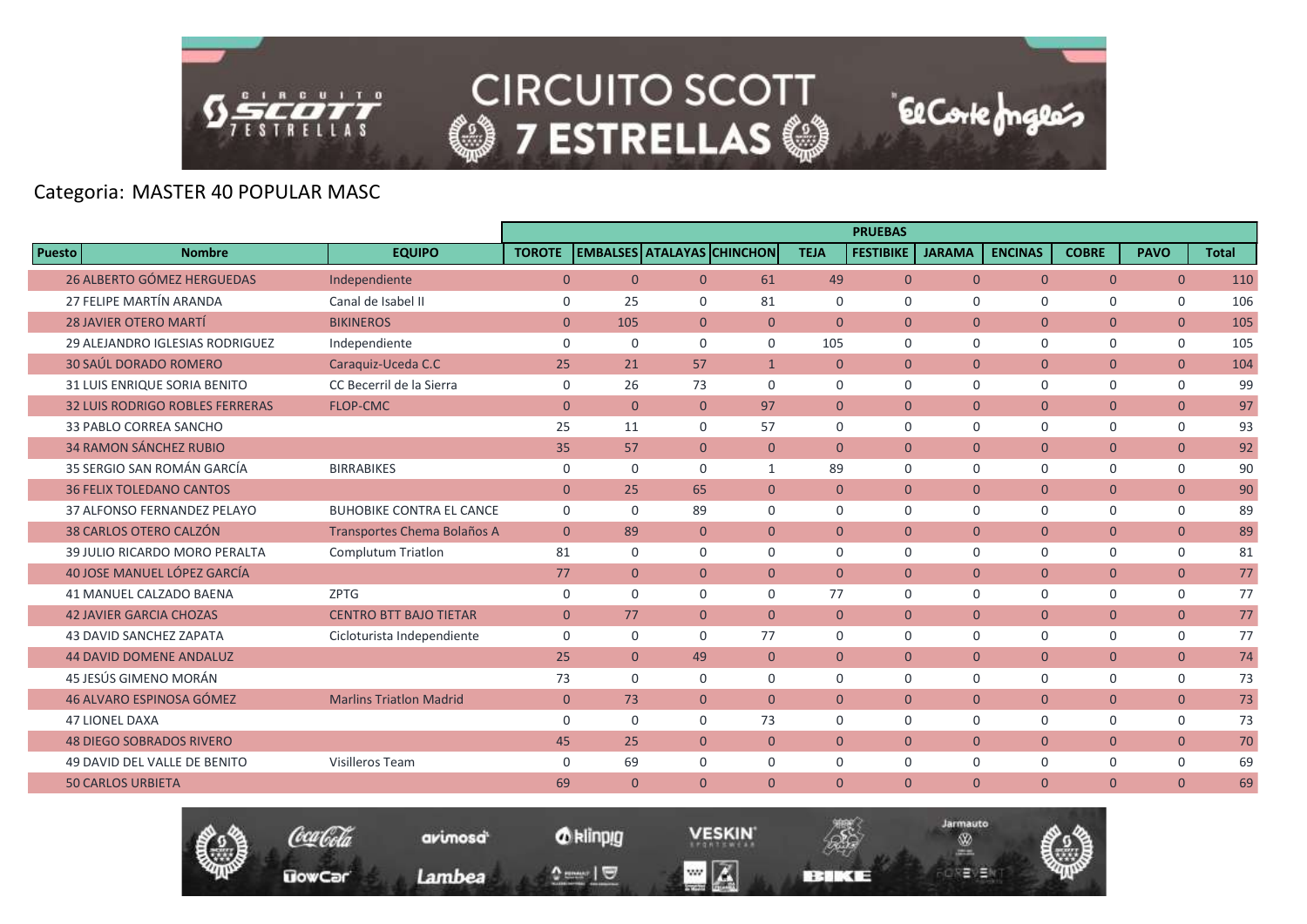

**CIRCUITO SCOTT** © 7 ESTRELLAS ©

El Corte Inglés

# Categoria: MASTER 40 POPULAR MASC

|                                    |                                      |                                |                |                |                |                                   |                | <b>PRUEBAS</b>   |               |                |                |                |              |
|------------------------------------|--------------------------------------|--------------------------------|----------------|----------------|----------------|-----------------------------------|----------------|------------------|---------------|----------------|----------------|----------------|--------------|
| <b>Puesto</b>                      | <b>Nombre</b>                        | <b>EQUIPO</b>                  | <b>TOROTE</b>  |                |                | <b>EMBALSES ATALAYAS CHINCHON</b> | <b>TEJA</b>    | <b>FESTIBIKE</b> | <b>JARAMA</b> | <b>ENCINAS</b> | <b>COBRE</b>   | <b>PAVO</b>    | <b>Total</b> |
| 51 IVAN MAROTO MASETE              |                                      | Club triation huno             | $\mathbf 0$    | $\mathbf 0$    | $\mathbf 0$    | $\mathbf 0$                       | 69             | $\mathbf 0$      | $\mathbf 0$   | $\mathbf 0$    | $\mathsf{O}$   | $\mathbf 0$    | 69           |
| <b>52 SANTIAGO CABELLOS RIVAS</b>  |                                      | <b>C.D.B. TEAM MOSKITO</b>     | $\Omega$       | $\mathbf{0}$   | $\Omega$       | 69                                | $\Omega$       | $\Omega$         | $\Omega$      | $\Omega$       | $\overline{0}$ | $\overline{0}$ | 69           |
| 53 RODRIGO ROBLES HIGELMO          |                                      | <b>RUNBIKERS</b>               | 21             | 2              | $\Omega$       | 45                                | $\Omega$       | $\Omega$         | $\Omega$      | $\Omega$       | $\mathbf 0$    | $\mathbf 0$    | 68           |
| <b>54 GUSTAVO URREA</b>            |                                      | escarabajos team               | $\overline{0}$ | 65             | $\overline{0}$ | $\mathbf{0}$                      | $\overline{0}$ | $\overline{0}$   | $\mathbf{0}$  | $\overline{0}$ | $\overline{0}$ | $\overline{0}$ | 65           |
| 55 JAVIER SÁNCHEZ GETE             |                                      | Kalamos Las Rozas              | $\mathbf 0$    | $\mathbf 0$    | $\mathbf 0$    | 65                                | $\mathbf 0$    | $\Omega$         | $\Omega$      | $\mathbf 0$    | $\mathbf 0$    | 0              | 65           |
| <b>56 IVÁN SANTOS MARTÍN</b>       |                                      |                                | 21             | $\overline{2}$ | 41             | $\mathbf{0}$                      | $\overline{0}$ | $\overline{0}$   | $\mathbf{0}$  | $\overline{0}$ | $\overline{0}$ | $\overline{0}$ | 64           |
| 57 LUIS RODRIGUEZ BENAYAS          |                                      |                                | 39             | 25             | $\Omega$       | $\Omega$                          | $\Omega$       | $\mathbf 0$      | $\mathbf 0$   | 0              | 0              | 0              | 64           |
|                                    | 58 MARCIAL HERNÁNDEZ HERNÁNDEZ       | Malabrocca                     | 37             | 25             | $\overline{0}$ | $\overline{0}$                    | $\mathbf{1}$   | $\mathbf{0}$     | $\mathbf{0}$  | $\overline{0}$ | $\overline{0}$ | $\overline{0}$ | 63           |
| 59 JAVIER MARTIN DÍAZ              |                                      |                                | 61             | $\mathbf 0$    | $\Omega$       | $\Omega$                          | $\Omega$       | $\Omega$         | $\Omega$      | 0              | 0              | 0              | 61           |
| <b>60 ALVARO JIMENEZ BARBERO</b>   |                                      |                                | $\overline{0}$ | $\overline{0}$ | 61             | $\overline{0}$                    | $\overline{0}$ | $\overline{0}$   | $\mathbf{0}$  | $\overline{0}$ | $\overline{0}$ | $\overline{0}$ | 61           |
|                                    | 61 LUIS FERNANDO NAVAS GONZALÉZ      | Panter Bike                    | $\mathbf 0$    | 61             | $\Omega$       | $\Omega$                          | $\Omega$       | $\Omega$         | $\Omega$      | $\Omega$       | 0              | $\mathbf 0$    | 61           |
| <b>62 DAVID GAYO RUBIO</b>         |                                      | <b>BIKINEROS</b>               | 57             | $\mathbf{0}$   | $\overline{0}$ | $\overline{0}$                    | $\overline{0}$ | $\overline{0}$   | $\mathbf{0}$  | $\mathbf{0}$   | $\overline{0}$ | $\mathbf{0}$   | 57           |
| 63 MANUEL SICILIA HERNÁNDEZ        |                                      |                                | $\mathbf 0$    | $\mathbf 0$    | $\Omega$       | $\Omega$                          | 57             | $\Omega$         | $\Omega$      | $\Omega$       | 0              | $\mathbf 0$    | 57           |
| 64 JOSÉ MARÍA PIMIENTA GONZÁLEZ    |                                      | Mammoth                        | $\mathbf{0}$   | $\overline{2}$ | $\Omega$       | 53                                | $\Omega$       | $\Omega$         | $\Omega$      | $\overline{0}$ | $\overline{0}$ | $\overline{0}$ | 55           |
| 65 QUIQUE CALLEJA ANCHUELO         |                                      | Flop cmc sapim                 | $\mathbf 0$    | $\mathbf 0$    | 53             | $\mathbf 0$                       | $\mathbf 0$    | $\mathbf 0$      | $\mathbf 0$   | 0              | 0              | $\mathsf{O}$   | 53           |
| <b>66 ANDRÉS BARRERO RACIONERO</b> |                                      |                                | $\Omega$       | $\Omega$       | $\Omega$       | $\Omega$                          | 53             | $\Omega$         | $\Omega$      | $\Omega$       | $\Omega$       | $\overline{0}$ | 53           |
| <b>67 LUIS ALBALADEJO UFARTE</b>   |                                      |                                | 49             | $\mathbf 0$    | $\mathbf 0$    | $\Omega$                          | $\Omega$       | $\Omega$         | $\mathbf 0$   | 0              | $\mathsf{O}$   | $\mathsf{O}$   | 49           |
| <b>68 OSCAR SANZ HERRAIZ</b>       |                                      |                                | $\overline{0}$ | $\mathbf{0}$   | $\overline{0}$ | 49                                | $\overline{0}$ | $\overline{0}$   | $\mathbf{0}$  | $\overline{0}$ | $\overline{0}$ | $\overline{0}$ | 49           |
| <b>69 CARLOS TOJA COSTA</b>        |                                      | Jarra y Pedal - MTB Rivas      | 27             | 21             | $\mathbf 0$    | $\mathbf 0$                       | $\Omega$       | $\mathbf 0$      | $\Omega$      | 0              | $\mathbf 0$    | $\mathsf{O}$   | 48           |
| <b>70 ROBERTO GOMEZ ROMERA</b>     |                                      | Triatlon Villanueva de la Caña | $\overline{0}$ | 21             | $\overline{0}$ | $\Omega$                          | 26             | $\overline{0}$   | $\mathbf{0}$  | $\overline{0}$ | $\overline{0}$ | $\overline{0}$ | 47           |
|                                    | 71 FRANCISCO JOSÉ BLÁZQUEZ BARRANTES |                                | 21             | 25             | $\Omega$       | $\Omega$                          | $\Omega$       | $\mathbf 0$      | $\mathbf 0$   | $\mathbf 0$    | $\mathbf 0$    | $\mathsf{O}$   | 46           |
| <b>72 AVELINO DIAZ TRAVIESO</b>    |                                      |                                | $\mathbf{0}$   | $\mathbf{0}$   | 45             | $\overline{0}$                    | $\overline{0}$ | $\mathbf{0}$     | $\mathbf{0}$  | $\mathbf{0}$   | $\overline{0}$ | $\overline{0}$ | 45           |
| 73 JAVIER BLASCO BLANCO            |                                      | Ninguno                        | $\mathbf 0$    | $\mathbf 0$    | $\Omega$       | $\Omega$                          | 45             | $\Omega$         | $\Omega$      | 0              | $\mathbf 0$    | $\mathsf{O}$   | 45           |
| 74 SANTIAGO ÁLVAREZ GONZÁLEZ       |                                      |                                | $\mathbf{0}$   | $\overline{2}$ | $\overline{0}$ | $\overline{0}$                    | 41             | $\overline{0}$   | $\mathbf{0}$  | $\mathbf{0}$   | $\overline{0}$ | $\overline{0}$ | 43           |
| 75 JESÚS MARTÍNEZ DOMÍNGUEZ        |                                      | <b>CLUB CICLISTA ROSELIN</b>   | $\mathbf 0$    | $\mathbf 0$    | $\Omega$       | $\Omega$                          | 43             | $\mathbf 0$      | $\mathbf 0$   | $\mathbf 0$    | 0              | $\mathbf 0$    | 43           |

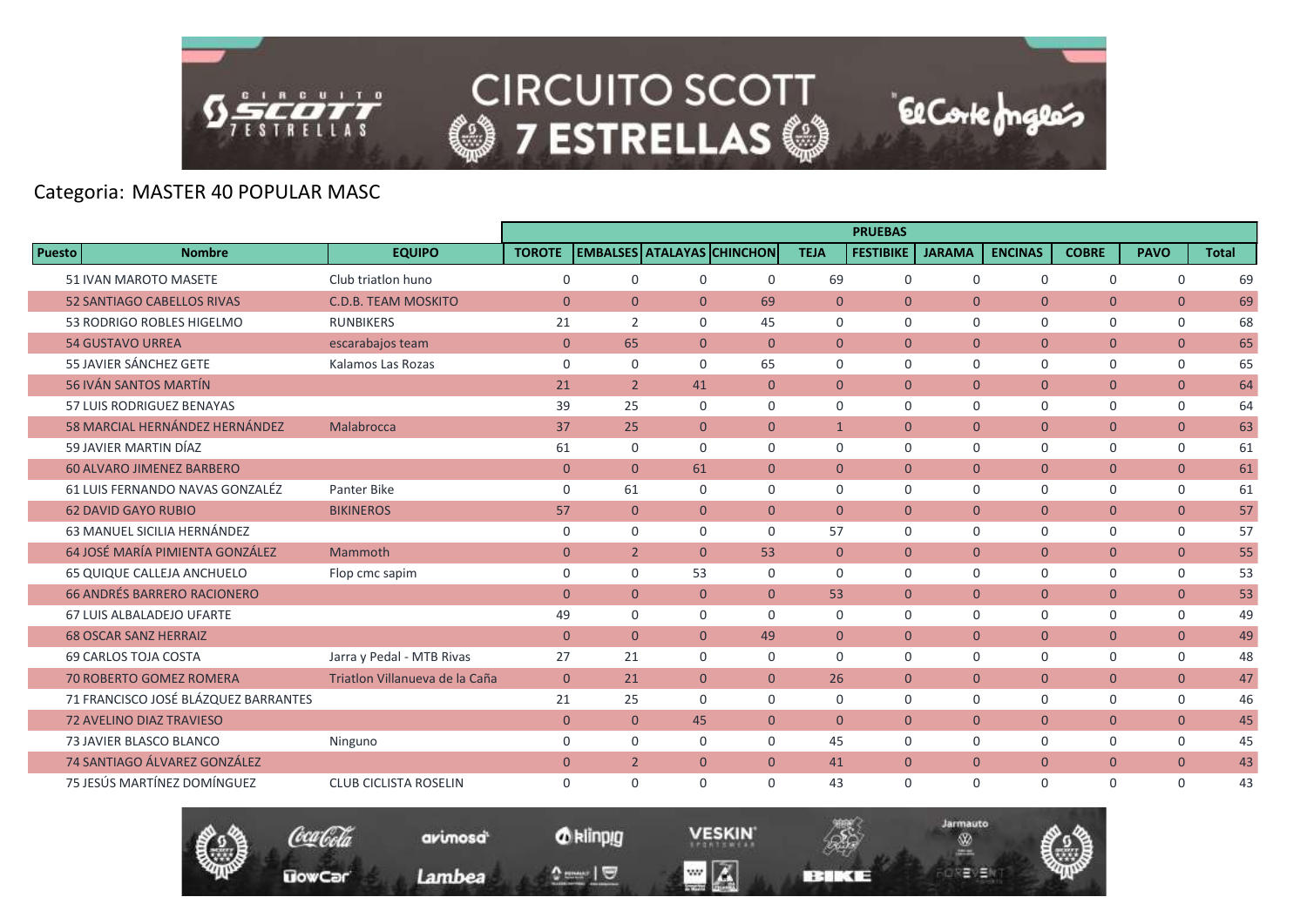

|               |                                     |                            |                |                |                |                                   |                | <b>PRUEBAS</b>   |                |                |                |                |              |
|---------------|-------------------------------------|----------------------------|----------------|----------------|----------------|-----------------------------------|----------------|------------------|----------------|----------------|----------------|----------------|--------------|
| <b>Puesto</b> | <b>Nombre</b>                       | <b>EQUIPO</b>              | <b>TOROTE</b>  |                |                | <b>EMBALSES ATALAYAS CHINCHON</b> | <b>TEJA</b>    | <b>FESTIBIKE</b> | <b>JARAMA</b>  | <b>ENCINAS</b> | <b>COBRE</b>   | <b>PAVO</b>    | <b>Total</b> |
|               | 76 MILLÁN PÉREZ JIMÉNEZ             | <b>C.C.MIRABIKE</b>        | $\overline{0}$ | 43             | $\overline{0}$ | $\mathbf{0}$                      | $\overline{0}$ | $\overline{0}$   | $\mathbf{0}$   | $\overline{0}$ | $\overline{0}$ | $\mathbf{0}$   | 43           |
|               | 77 ENRIQUE PETREGAL GONZÁLEZ        |                            | $\Omega$       | $\mathbf 0$    | 43             | $\Omega$                          | $\mathbf 0$    | $\Omega$         | $\Omega$       | $\mathbf 0$    | $\Omega$       | $\mathbf 0$    | 43           |
|               | <b>78 OSCAR OLLER DE LA FUENTE</b>  | M&Ms                       | $\overline{0}$ | $\overline{0}$ | $\Omega$       | 43                                | $\overline{0}$ | $\Omega$         | $\Omega$       | $\overline{0}$ | $\overline{0}$ | $\overline{0}$ | 43           |
|               | 79 ANDRES SANMILLAN BARRADO         | <b>UCM Moralzarzal</b>     | 43             | $\mathbf 0$    | $\Omega$       | $\Omega$                          | $\mathbf 0$    | $\mathbf 0$      | $\mathbf 0$    | $\mathbf 0$    | $\mathbf 0$    | $\mathbf 0$    | 43           |
|               | <b>80 EDUARDO DOMINGUEZ GARCÍA</b>  | M&Ms                       | $\mathbf{0}$   | $\overline{0}$ | $\overline{0}$ | 41                                | $\overline{0}$ | $\Omega$         | $\Omega$       | $\overline{0}$ | $\overline{0}$ | $\mathbf{0}$   | 41           |
|               | 81 ALVARO LOPEZ MELENDO             |                            | $\mathbf 0$    | 41             | $\Omega$       | $\Omega$                          | $\mathbf 0$    | $\mathbf 0$      | $\mathbf 0$    | $\mathbf 0$    | $\mathbf 0$    | $\mathbf 0$    | 41           |
|               | <b>82 RAUL MANZANO GARCIA</b>       | <b>Moskito Bikers</b>      | 41             | $\overline{0}$ | $\overline{0}$ | $\overline{0}$                    | $\overline{0}$ | $\overline{0}$   | $\overline{0}$ | $\overline{0}$ | $\overline{0}$ | $\mathbf{0}$   | 41           |
|               | 83 FRANCISCO JOSE ESCUDERO ESCUDERO |                            | $\mathbf 0$    | $\mathbf 0$    | $\mathbf 0$    | $\mathbf 0$                       | 39             | $\mathbf 0$      | $\mathbf 0$    | $\mathbf 0$    | $\mathbf 0$    | $\mathbf 0$    | 39           |
|               | 84 JORGE GARCÍA FERNÁNDEZ           |                            | $\overline{0}$ | 39             | $\Omega$       | $\Omega$                          | $\Omega$       | $\Omega$         | $\Omega$       | $\overline{0}$ | $\overline{0}$ | $\mathbf{0}$   | 39           |
|               | 85 JORGE MUÑOZ GALÁN                | SagraBike                  | $\mathbf 0$    | $\mathbf 0$    | $\Omega$       | $\Omega$                          | 37             | $\Omega$         | $\mathbf 0$    | $\mathbf 0$    | $\Omega$       | 0              | 37           |
|               | <b>86 CARLOS SAIZ FELIPE</b>        |                            | 25             | 11             | $\overline{0}$ | $\Omega$                          | $\overline{0}$ | $\overline{0}$   | $\overline{0}$ | $\overline{0}$ | $\overline{0}$ | $\mathbf{0}$   | 36           |
|               | 87 PABLO VERA                       |                            | $\mathbf 0$    | 11             | $\mathbf 0$    | $\mathbf 0$                       | 25             | $\mathbf 0$      | $\mathbf 0$    | $\mathbf 0$    | $\mathbf 0$    | 0              | 36           |
|               | 88 ESTEBAN CABRERA PEÑALVER         |                            | 25             | 11             | $\overline{0}$ | $\mathbf{0}$                      | $\overline{0}$ | $\overline{0}$   | $\mathbf{0}$   | $\overline{0}$ | $\overline{0}$ | $\overline{0}$ | 36           |
|               | 89 DAVID GARCÍA CRISTOBAL           |                            | $\mathbf 0$    | $\mathbf 0$    | $\Omega$       | $\Omega$                          | 35             | $\Omega$         | $\mathbf 0$    | $\mathbf 0$    | $\mathbf 0$    | 0              | 35           |
|               | <b>90 RUBEN MEJIAS ROMERO</b>       |                            | $\mathbf{0}$   | 35             | $\overline{0}$ | $\mathbf{0}$                      | $\overline{0}$ | $\overline{0}$   | $\mathbf 0$    | $\overline{0}$ | $\overline{0}$ | $\overline{0}$ | 35           |
|               | 91 FRANCESC FONT COMPANY            |                            | $\mathbf 0$    | $\mathbf 0$    | $\Omega$       | $\Omega$                          | 33             | $\Omega$         | $\Omega$       | $\mathbf 0$    | $\mathbf 0$    | $\mathbf 0$    | 33           |
|               | <b>92 RICARDO VIVAS TORRES</b>      | <b>Club triathlon Huno</b> | $\overline{0}$ | $\overline{0}$ | $\overline{0}$ | $\Omega$                          | 31             | $\Omega$         | $\mathbf{0}$   | $\overline{0}$ | $\overline{0}$ | $\overline{0}$ | 31           |
|               | 93 ROBERTO MENA MARTIN              | <b>LOBOBIKE</b>            | 31             | $\mathbf 0$    | 0              | 0                                 | $\mathbf 0$    | $\mathbf 0$      | $\mathbf 0$    | $\mathbf 0$    | $\mathbf 0$    | $\mathbf 0$    | 31           |
|               | <b>94 ALVARO CERRILLO</b>           | <b>LOBOBIKE</b>            | $\mathbf{0}$   | 31             | $\overline{0}$ | $\overline{0}$                    | $\Omega$       | $\mathbf{0}$     | $\mathbf{0}$   | $\mathbf{0}$   | $\overline{0}$ | $\mathbf{0}$   | 31           |
|               | 95 ISAAC SANCHEZ ALVARO             |                            | $\mathbf 0$    | $\mathbf 0$    | $\Omega$       | $\Omega$                          | 29             | $\mathbf 0$      | $\mathbf 0$    | $\mathbf 0$    | $\mathbf 0$    | $\mathbf 0$    | 29           |
|               | <b>96 DIEGO JESUS SANCHEZ VIDAL</b> | <b>BIKERY CDE</b>          | $\mathbf{0}$   | 27             | $\overline{0}$ | $\mathbf{0}$                      | $\overline{0}$ | $\overline{0}$   | $\overline{0}$ | $\overline{0}$ | $\overline{0}$ | $\mathbf{0}$   | 27           |
|               | 97 DANIEL PICAZO MARTI              |                            | $\mathbf 0$    | $\mathbf 0$    | $\mathbf 0$    | $\mathbf 0$                       | 27             | $\mathbf 0$      | $\mathbf 0$    | $\mathbf 0$    | $\mathbf 0$    | 0              | 27           |
|               | 98 JOSÉ ANTONIO SÁNCHEZ SERRADILLA  | Individual                 | 25             | $\overline{0}$ | $\Omega$       | $\mathbf{1}$                      | $\Omega$       | $\Omega$         | $\Omega$       | $\overline{0}$ | $\overline{0}$ | $\mathbf{0}$   | 26           |
|               | 99 MILO LOBATO                      | KiteEnjoy                  | 26             | $\mathbf 0$    | $\Omega$       | $\mathbf 0$                       | $\mathbf 0$    | $\mathbf 0$      | $\mathbf 0$    | $\mathbf 0$    | $\mathbf 0$    | 0              | 26           |
|               | <b>100 ELADIO JIMENEZ HERRADON</b>  | Caraguiz-Uceda E.F.        | 25             | $\overline{0}$ | $\overline{0}$ | $\mathbf{0}$                      | $\mathbf{0}$   | $\mathbf{0}$     | $\mathbf{0}$   | $\overline{0}$ | $\overline{0}$ | $\mathbf{0}$   | 25           |



*O* klinpig

 $\begin{array}{c} \texttt{0} & \texttt{0} \\ \texttt{0} & \texttt{0} \end{array}$ 

avimosa

Lambea

**VESKIN**  $\blacksquare$   $\blacksquare$ 



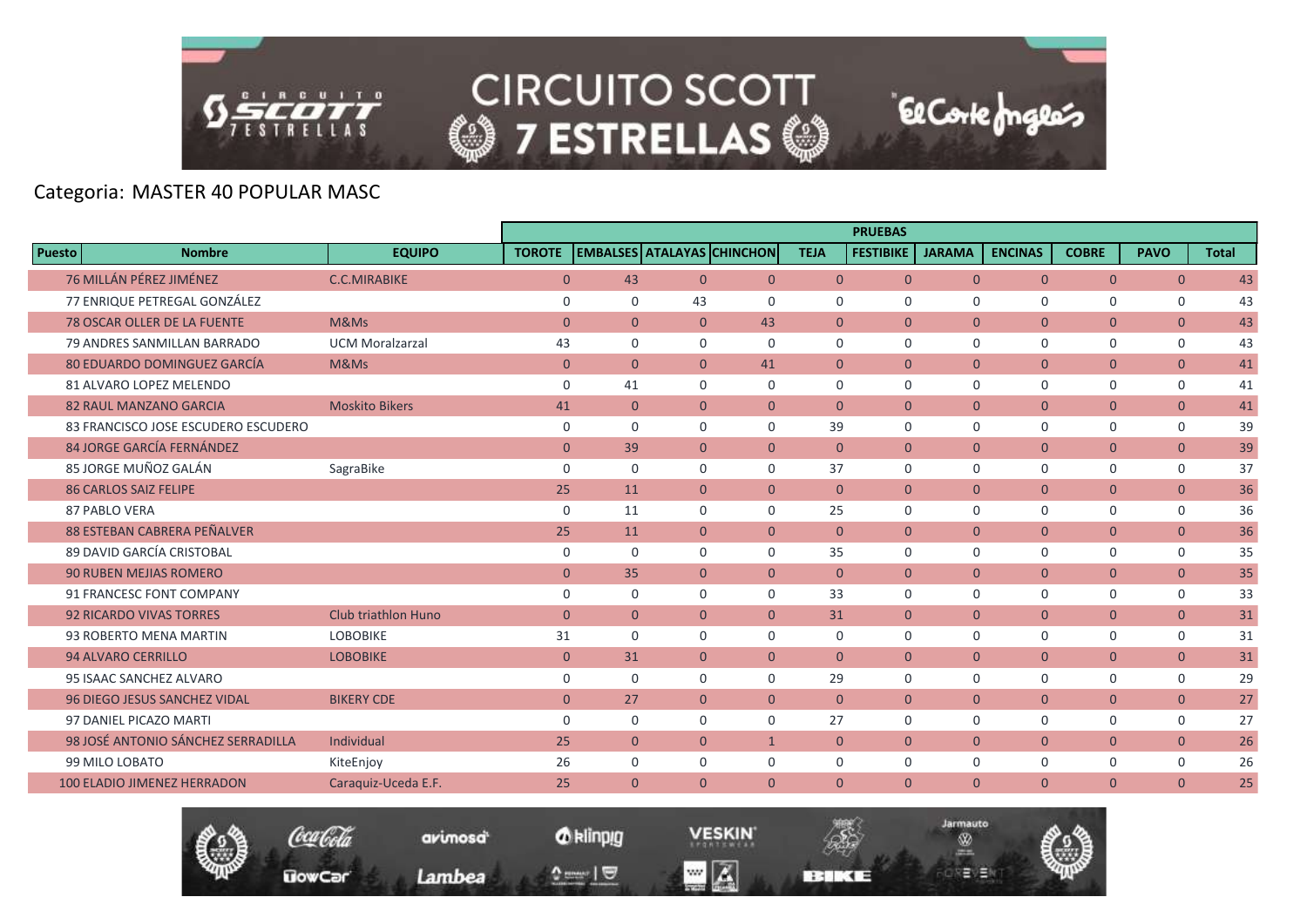

|               |                                     |                                |                |                |                |                                   |                | <b>PRUEBAS</b>   |                |                |                |                |              |
|---------------|-------------------------------------|--------------------------------|----------------|----------------|----------------|-----------------------------------|----------------|------------------|----------------|----------------|----------------|----------------|--------------|
| <b>Puesto</b> | <b>Nombre</b>                       | <b>EQUIPO</b>                  | <b>TOROTE</b>  |                |                | <b>EMBALSES ATALAYAS CHINCHON</b> | <b>TEJA</b>    | <b>FESTIBIKE</b> | <b>JARAMA</b>  | <b>ENCINAS</b> | <b>COBRE</b>   | <b>PAVO</b>    | <b>Total</b> |
|               | 101 ALEJANDRO DE LA TORRE LLAMAS    |                                | 25             | $\mathbf 0$    | $\mathbf 0$    | $\mathbf 0$                       | $\mathbf 0$    | $\mathbf 0$      | $\mathbf 0$    | $\mathbf 0$    | $\mathbf 0$    | $\mathbf 0$    | 25           |
|               | <b>102 ENRIQUE BLANCO</b>           | <b>BIKINEROS</b>               | $\overline{0}$ | $\overline{0}$ | $\overline{0}$ | $\overline{0}$                    | 25             | $\overline{0}$   | $\mathbf{0}$   | $\overline{0}$ | $\overline{0}$ | $\overline{0}$ | 25           |
|               | 103 JUSTO SANCHO                    |                                | 25             | $\Omega$       | $\Omega$       | $\Omega$                          | $\Omega$       | $\Omega$         | $\Omega$       | $\Omega$       | $\mathbf 0$    | $\mathbf 0$    | 25           |
|               | <b>104 ALBERTO RODRIGO GARRIDO</b>  |                                | $\overline{0}$ | $\overline{0}$ | $\overline{0}$ | $\overline{0}$                    | 25             | $\overline{0}$   | $\overline{0}$ | $\overline{0}$ | $\overline{0}$ | $\overline{0}$ | 25           |
|               | <b>105 ENRIQUE MAYOR LAMBEA</b>     |                                | $\mathbf 0$    | $\Omega$       | $\Omega$       | $\Omega$                          | 25             | $\Omega$         | $\Omega$       | $\Omega$       | $\mathbf 0$    | $\mathbf 0$    | 25           |
|               | <b>106 IVAN GOMEZ MARTIN</b>        | COSLADA C.E.C.                 | $\mathbf{0}$   | $\Omega$       | $\Omega$       | $\Omega$                          | 25             | $\overline{0}$   | $\Omega$       | $\overline{0}$ | $\overline{0}$ | $\overline{0}$ | 25           |
|               | 107 ROBERTO GARCÍA MARTIN           |                                | $\mathbf 0$    | $\mathbf 0$    | $\Omega$       | $\Omega$                          | 25             | $\mathbf 0$      | $\mathbf 0$    | $\mathbf 0$    | $\mathsf{O}$   | 0              | 25           |
|               | <b>108 SERGIO PEREZ MILLAN</b>      | La Perla Cycling Club          | $\mathbf{0}$   | $\overline{0}$ | $\overline{0}$ | $\overline{0}$                    | 25             | $\overline{0}$   | $\mathbf{0}$   | $\overline{0}$ | $\overline{0}$ | $\overline{0}$ | 25           |
|               | 109 AARON GOMEZ MARTÍN              | Arueda                         | $\mathbf 0$    | 0              | $\Omega$       | $\Omega$                          | 25             | $\mathbf 0$      | $\mathbf 0$    | 0              | $\mathsf{O}$   | 0              | 25           |
|               | <b>110 DAVID GARCIA PUERTA</b>      | <b>Maroto Team</b>             | 25             | $\overline{0}$ | $\overline{0}$ | $\mathbf{0}$                      | $\mathbf{0}$   | $\overline{0}$   | $\overline{0}$ | $\overline{0}$ | $\overline{0}$ | $\overline{0}$ | 25           |
|               | 111 JOSÉ MANUEL GUILLÉN ANDRÉS      |                                | $\mathbf 0$    | 25             | $\mathbf 0$    | $\mathbf 0$                       | 0              | $\mathbf 0$      | $\mathbf 0$    | $\mathbf 0$    | $\mathbf 0$    | $\mathbf 0$    | 25           |
|               | <b>112 PABLO SAMANIEGO</b>          | <b>Repromoral Orbea Team</b>   | $\mathbf{0}$   | 25             | $\overline{0}$ | $\overline{0}$                    | $\overline{0}$ | $\overline{0}$   | $\overline{0}$ | $\overline{0}$ | $\overline{0}$ | $\mathbf{0}$   | 25           |
|               | 113 SILVIU IRINEL CALIN             |                                | $\mathbf 0$    | 25             | $\Omega$       | $\Omega$                          | $\Omega$       | $\Omega$         | $\Omega$       | $\Omega$       | $\mathbf 0$    | $\mathbf 0$    | 25           |
|               | <b>114 DAVID CAVERO ZARZA</b>       |                                | $\mathbf{0}$   | $\mathbf{0}$   | $\overline{0}$ | $\overline{0}$                    | 25             | $\overline{0}$   | $\overline{0}$ | $\overline{0}$ | $\overline{0}$ | $\overline{0}$ | 25           |
|               | 115 FRANCISCO AZOR RODRÍGUEZ        |                                | 21             | 2              | $\mathbf 0$    | $\mathbf 0$                       | 0              | $\mathbf 0$      | $\mathbf 0$    | 0              | 0              | 0              | 23           |
|               | 116 ALBERTO GIL IZA                 |                                | 21             | $\overline{0}$ | $\overline{0}$ | $\mathbf{1}$                      | $\overline{0}$ | $\overline{0}$   | $\overline{0}$ | $\overline{0}$ | $\overline{0}$ | $\overline{0}$ | 22           |
|               | 117 CARLOS LÓPEZ CÁRCELES           | SalVcluB                       | 21             | $\Omega$       | $\Omega$       | $\Omega$                          | $\Omega$       | $\mathbf 0$      | $\Omega$       | 0              | 0              | $\mathbf 0$    | 21           |
|               | <b>118 MIGUEL REAL</b>              |                                | 21             | $\mathbf{0}$   | $\overline{0}$ | $\overline{0}$                    | $\overline{0}$ | $\overline{0}$   | $\overline{0}$ | $\overline{0}$ | $\overline{0}$ | $\overline{0}$ | 21           |
|               | 119 ALVARO SANCHEZ CALDERON         |                                | 21             | $\mathbf 0$    | $\mathbf 0$    | $\mathbf 0$                       | 0              | $\mathbf 0$      | $\mathbf 0$    | 0              | $\mathsf{O}$   | 0              | 21           |
|               | <b>120 CARLOS SERRANO</b>           |                                | $\overline{0}$ | 21             | $\Omega$       | $\Omega$                          | $\Omega$       | $\Omega$         | $\Omega$       | $\overline{0}$ | $\overline{0}$ | $\overline{0}$ | 21           |
|               | 121 ORLANDO AGUDELO                 |                                | $\mathbf 0$    | 21             | $\mathbf 0$    | $\mathbf 0$                       | 0              | $\mathbf 0$      | $\mathbf 0$    | 0              | $\mathbf 0$    | $\mathbf 0$    | 21           |
|               | <b>122 FRAN GRANDE</b>              |                                | $\mathbf{0}$   | 21             | $\overline{0}$ | $\overline{0}$                    | $\overline{0}$ | $\overline{0}$   | $\overline{0}$ | $\mathbf{0}$   | $\overline{0}$ | $\overline{0}$ | 21           |
|               | 123 SERGIO NICOLAS PICHOTO GIL      | <b>MARLINS TRIATLON MADRID</b> | $\mathbf 0$    | 21             | $\mathbf 0$    | $\mathbf 0$                       | $\Omega$       | $\Omega$         | $\Omega$       | 0              | $\mathbf 0$    | $\mathbf 0$    | 21           |
|               | <b>124 MARIANO MATAS GARCÍA</b>     | <b>LOS POCHOS</b>              | $\mathbf{0}$   | 21             | $\overline{0}$ | $\mathbf{0}$                      | $\mathbf{0}$   | $\overline{0}$   | $\overline{0}$ | $\overline{0}$ | $\overline{0}$ | $\overline{0}$ | 21           |
|               | 125 ANTONIO ALEJANDRO MARTÍNEZ DIAZ |                                | $\Omega$       | 21             | $\Omega$       | $\Omega$                          | 0              | $\mathbf 0$      | $\Omega$       | 0              | 0              | $\Omega$       | 21           |

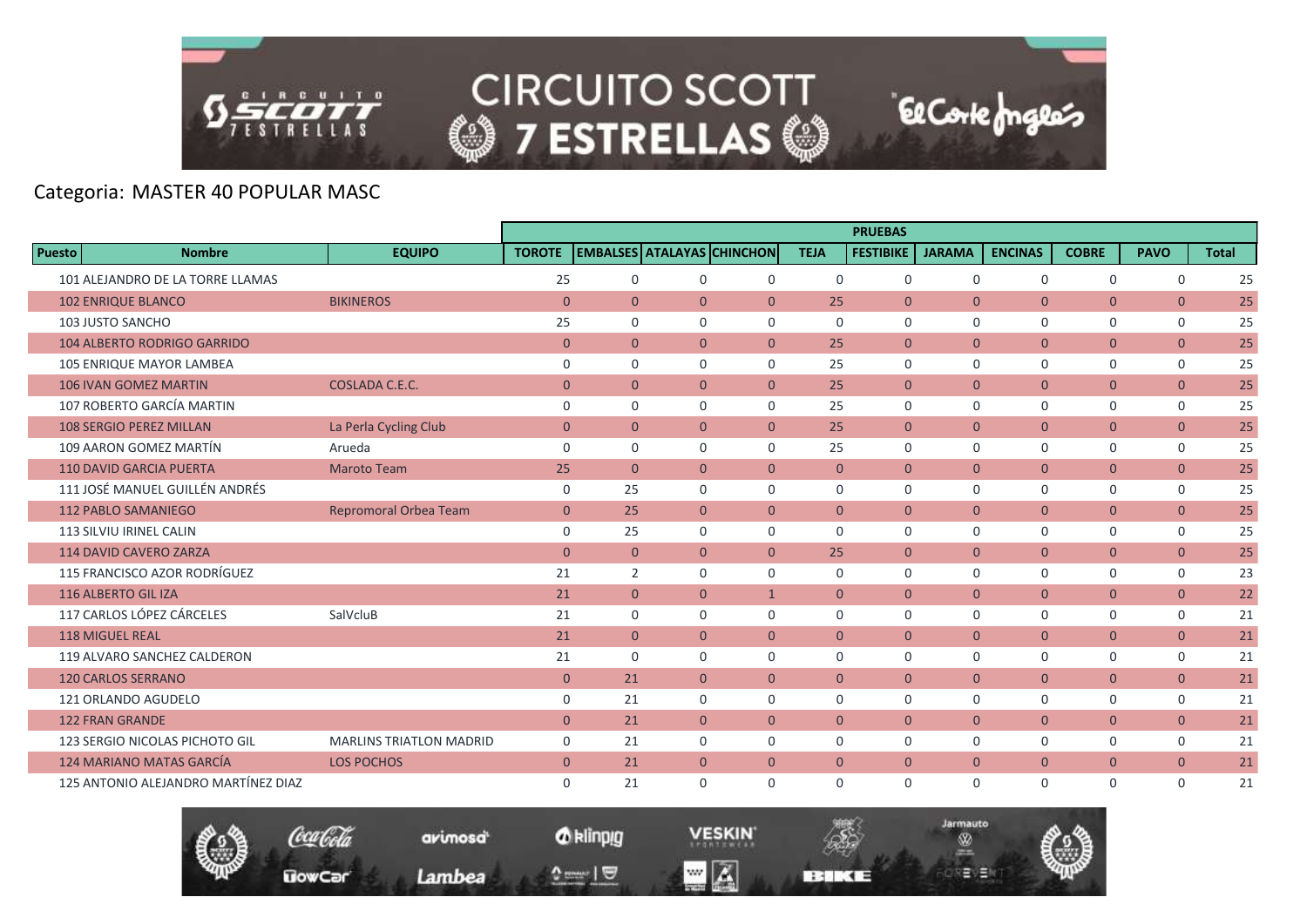

Coca Cola

**UowCar** 

avimosa

Lambea

|               |                                         |                                |               |                |                |                                   |                | <b>PRUEBAS</b>   |                |                |                |                |                |
|---------------|-----------------------------------------|--------------------------------|---------------|----------------|----------------|-----------------------------------|----------------|------------------|----------------|----------------|----------------|----------------|----------------|
| <b>Puesto</b> | <b>Nombre</b>                           | <b>EQUIPO</b>                  | <b>TOROTE</b> |                |                | <b>EMBALSES ATALAYAS CHINCHON</b> | <b>TEJA</b>    | <b>FESTIBIKE</b> | <b>JARAMA</b>  | <b>ENCINAS</b> | <b>COBRE</b>   | <b>PAVO</b>    | <b>Total</b>   |
|               | 126 JAIME LAULHÉ                        |                                | $\mathbf{0}$  | 21             | $\overline{0}$ | $\overline{0}$                    | $\overline{0}$ | $\overline{0}$   | $\overline{0}$ | $\overline{0}$ | $\overline{0}$ | $\overline{0}$ | 21             |
|               | 127 DAVID GONZÁLEZ MARTÍNEZ             | Los RunRun                     | 21            | $\Omega$       | $\Omega$       | $\Omega$                          | $\Omega$       | $\Omega$         | $\Omega$       | $\Omega$       | $\mathbf 0$    | $\mathbf 0$    | 21             |
|               | <b>128 RUBEN FERNANDEZ CERDEIRA</b>     |                                | 21            | $\overline{0}$ | $\overline{0}$ | $\overline{0}$                    | $\overline{0}$ | $\overline{0}$   | $\mathbf{0}$   | $\overline{0}$ | $\overline{0}$ | $\overline{0}$ | 21             |
|               | 129 JOSE IGNACIO GARCIA                 | ciclo-Room El Casar            | 11            | $\mathbf 0$    | $\mathbf 0$    | $\mathbf 0$                       | $\mathbf 0$    | $\mathbf 0$      | $\mathbf 0$    | 0              | $\mathbf 0$    | $\mathbf 0$    | 11             |
|               | 130 ÁNGEL LÓPEZ ZAMORA                  |                                | 11            | $\overline{0}$ | $\overline{0}$ | $\mathbf{0}$                      | $\Omega$       | $\mathbf{0}$     | $\Omega$       | $\mathbf{0}$   | $\overline{0}$ | $\overline{0}$ | 11             |
|               | 131 LUIS MIGUEL GÓMEZ SÁNCHEZ           |                                | 0             | 11             | $\Omega$       | $\Omega$                          | 0              | $\mathbf 0$      | $\mathbf 0$    | 0              | $\mathsf{O}$   | $\mathsf{O}$   | 11             |
|               | <b>132 JAVIER RECIO DA SILVA</b>        | Club Navas del Rey             | $\mathbf{0}$  | 11             | $\overline{0}$ | $\overline{0}$                    | $\overline{0}$ | $\overline{0}$   | $\mathbf{0}$   | $\overline{0}$ | $\overline{0}$ | $\overline{0}$ | 11             |
|               | 133 ALBERTO ESPINOSA                    | <b>Marlins Triatlon Madrid</b> | $\mathbf 0$   | 11             | $\Omega$       | $\Omega$                          | $\Omega$       | $\Omega$         | $\Omega$       | 0              | $\mathbf{0}$   | $\mathbf 0$    | 11             |
|               | <b>134 JUAN PABLO POLVORINOS REYERO</b> |                                | $\mathbf{0}$  | 11             | $\overline{0}$ | $\overline{0}$                    | $\Omega$       | $\overline{0}$   | $\overline{0}$ | $\mathbf{0}$   | $\overline{0}$ | $\overline{0}$ | 11             |
|               | 135 ALBERTO RIVAS ALVAREZ               | La Avellana                    | 0             | 11             | $\mathbf 0$    | 0                                 | $\mathbf 0$    | $\mathbf 0$      | 0              | $\mathbf 0$    | $\mathbf 0$    | $\mathbf 0$    | 11             |
|               | <b>136 LUIS FERNANDEZ SANCHEZ</b>       | <b>TODOVERTICAL</b>            | $\mathbf{0}$  | 11             | $\overline{0}$ | $\overline{0}$                    | $\Omega$       | $\overline{0}$   | $\Omega$       | $\overline{0}$ | $\overline{0}$ | $\overline{0}$ | 11             |
|               | 137 SERGIO DÍAZ                         |                                | $\mathbf 0$   | 2              | $\Omega$       | $\Omega$                          | $\Omega$       | $\Omega$         | $\Omega$       | $\mathbf 0$    | $\mathsf{O}$   | $\mathbf 0$    | $\overline{2}$ |
|               | <b>138 JOSE RODRÍGUEZ CASTRO</b>        | A cara perro                   | $\mathbf{0}$  | $\overline{2}$ | $\overline{0}$ | $\overline{0}$                    | $\overline{0}$ | $\overline{0}$   | $\mathbf{0}$   | $\overline{0}$ | $\overline{0}$ | $\overline{0}$ | $2^{\circ}$    |
|               | <b>139 JAVIER BURGOS SANZ</b>           |                                | 0             | 2              | $\Omega$       | $\mathbf 0$                       | 0              | $\mathbf 0$      | $\Omega$       | 0              | 0              | 0              | $\overline{2}$ |
|               | <b>140 MIGUEL MUELA MÉNDEZ</b>          |                                | $\mathbf{0}$  | $\overline{2}$ | $\overline{0}$ | $\Omega$                          | $\Omega$       | $\Omega$         | $\Omega$       | $\overline{0}$ | $\overline{0}$ | $\overline{0}$ | 2 <sup>1</sup> |
|               | 141 ROBERTO RODRIGUEZ ALONSO            | <b>No</b>                      | $\mathbf 0$   | 2              | $\mathbf 0$    | $\mathbf 0$                       | 0              | $\mathbf 0$      | $\mathbf 0$    | 0              | $\mathbf 0$    | $\mathbf 0$    | $\overline{2}$ |
|               | 142 ÁNGEL GALLEGO                       | <b>Excusitas</b>               | $\mathbf{0}$  | $\overline{2}$ | $\overline{0}$ | $\Omega$                          | $\overline{0}$ | $\overline{0}$   | $\mathbf{0}$   | $\overline{0}$ | $\overline{0}$ | $\overline{0}$ | $2^{\circ}$    |
|               | 143 FCO. JAVIER SERRANO ZAFRA           |                                | $\mathbf 0$   | $\overline{2}$ | $\mathbf 0$    | $\mathbf 0$                       | $\mathbf 0$    | $\mathbf 0$      | $\mathbf 0$    | $\mathbf 0$    | $\mathsf{O}$   | $\mathbf 0$    | $\overline{2}$ |
|               | <b>144 OSCAR PODEROSO AYALA</b>         |                                | $\mathbf{0}$  | $\overline{2}$ | $\overline{0}$ | $\overline{0}$                    | $\mathbf{0}$   | $\overline{0}$   | $\mathbf{0}$   | $\overline{0}$ | $\overline{0}$ | $\overline{0}$ | 2 <sup>1</sup> |
|               | <b>145 JOHANNES SAHLMANN</b>            |                                | $\mathbf 0$   | $\Omega$       | $\Omega$       | $\mathbf{1}$                      | $\Omega$       | $\Omega$         | $\mathbf 0$    | 0              | 0              | $\mathbf 0$    | 1              |
|               | <b>146 CIAN CROWLEY</b>                 | Majadahonda                    | $\mathbf{0}$  | $\mathbf{0}$   | $\overline{0}$ | $\mathbf{1}$                      | $\overline{0}$ | $\overline{0}$   | $\overline{0}$ | $\mathbf{0}$   | $\overline{0}$ | $\overline{0}$ | $\mathbf{1}$   |
|               | 147 ANDRÉS JARAMILLO                    | <b>ESCARABAJOSTEAM</b>         | 1             | $\mathbf 0$    | $\Omega$       | $\Omega$                          | $\Omega$       | $\Omega$         | $\Omega$       | 0              | $\mathbf 0$    | $\mathbf 0$    | 1              |
|               | <b>148 RAIMUNDO SANZ MARCOS</b>         |                                | $\mathbf{0}$  | $\overline{0}$ | $\overline{0}$ | $\mathbf{1}$                      | $\Omega$       | $\overline{0}$   | $\mathbf{0}$   | $\overline{0}$ | $\overline{0}$ | $\overline{0}$ | $\mathbf{1}$   |
|               | 149 CARLOS GUTIÉRREZ ABAD               |                                | 1             | $\mathbf 0$    | $\mathbf 0$    | $\mathbf 0$                       | 0              | 0                | $\mathbf 0$    | $\mathbf 0$    | $\mathsf{O}$   | $\mathbf 0$    | $\mathbf{1}$   |
|               | <b>150 JAVIER VALIENTE</b>              |                                | $\Omega$      | $\mathbf{0}$   | $\mathbf{1}$   | $\overline{0}$                    | $\mathbf{0}$   | $\Omega$         | $\Omega$       | $\overline{0}$ | $\overline{0}$ | $\overline{0}$ | $\mathbf{1}$   |
|               |                                         |                                |               |                |                |                                   |                |                  |                |                |                |                |                |

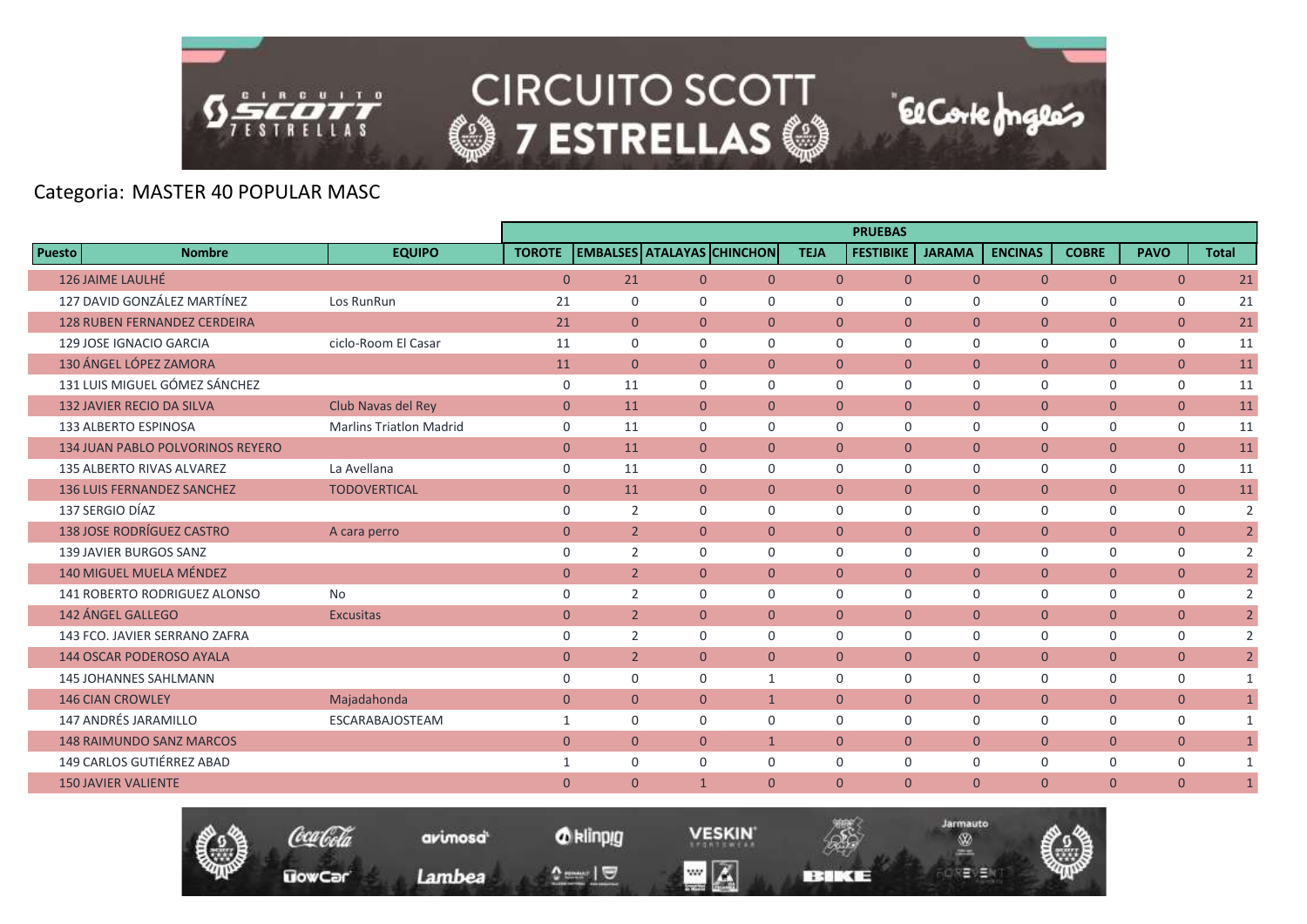

|               |                                 |                    |                |                |                |                            |                | <b>PRUEBAS</b>   |                |                |                |                |              |
|---------------|---------------------------------|--------------------|----------------|----------------|----------------|----------------------------|----------------|------------------|----------------|----------------|----------------|----------------|--------------|
| <b>Puesto</b> | <b>Nombre</b>                   | <b>EQUIPO</b>      | <b>TOROTE</b>  |                |                | EMBALSES ATALAYAS CHINCHON | <b>TEJA</b>    | <b>FESTIBIKE</b> | <b>JARAMA</b>  | <b>ENCINAS</b> | <b>COBRE</b>   | <b>PAVO</b>    | <b>Total</b> |
|               | 151 JOSÉ ANGEL LÓPEZ FERRERO    |                    | $\Omega$       |                | 0              |                            |                | $\Omega$         | $\Omega$       |                | 0              | $\Omega$       |              |
|               | 152 DAVID CARRION MÁRQUEZ       |                    | $\Omega$       |                | $\Omega$       | $\Omega$                   | $\mathbf{0}$   | $\Omega$         | $\Omega$       | $\Omega$       | $\overline{0}$ | $\mathbf{0}$   |              |
|               | 153 ALBERTO DE LA ROSA HERRANZ  |                    | $\Omega$       |                | 0              |                            | $\Omega$       | 0                | $\Omega$       |                | 0              | $\Omega$       |              |
|               | <b>154 DAVID DUGO FERRON</b>    | <b>PMM</b>         |                | $\Omega$       | $\Omega$       | $\Omega$                   | $\mathbf{0}$   | $\mathbf{0}$     | $\overline{0}$ | $\overline{0}$ | $\overline{0}$ | $\mathbf{0}$   |              |
|               | 155 ISRAEL RIVERA GARCÍA        |                    |                |                | 0              |                            | 0              | 0                | $\mathbf 0$    |                | 0              | 0              |              |
|               | <b>156 DAVID ATIENZA TOLEDO</b> | Trihenares         | $\overline{0}$ | $\Omega$       | $\Omega$       |                            | $\overline{0}$ | $\mathbf{0}$     | $\mathbf{0}$   | $\overline{0}$ | $\overline{0}$ | $\overline{0}$ |              |
|               | <b>157 JUAN JOSE OLIVER</b>     |                    |                |                | 0              | $\Omega$                   | $\Omega$       | $\Omega$         | $\Omega$       | $\Omega$       | 0              | 0              |              |
|               | 158 JESÚS ANGULO GONZÁLEZ       |                    | $\mathbf{0}$   | $\overline{0}$ | $\overline{0}$ |                            | $\mathbf{0}$   | $\mathbf{0}$     | $\mathbf{0}$   | $\mathbf{0}$   | $\mathbf{0}$   | $\mathbf{0}$   |              |
|               | 159 SANTIAGO JIMENEZ LORENZO    |                    |                |                | 0              | $\Omega$                   | $\Omega$       | 0                | $\Omega$       | $\Omega$       | 0              | 0              |              |
|               | <b>160 CARLOS LOZANO SUAREZ</b> | Canal de Isabel II |                | $\Omega$       | $\Omega$       | $\Omega$                   | $\mathbf{0}$   | $\mathbf{0}$     | $\overline{0}$ | $\overline{0}$ | $\overline{0}$ | $\mathbf{0}$   |              |
|               | 161 TOMAS JIMENEZ CALCEDO       | <b>TST</b>         | $\Omega$       |                |                | $\Omega$                   | $\Omega$       | $\Omega$         | $\Omega$       | $\Omega$       | 0              | $\Omega$       |              |
|               | 162 ANGEL GONZÁLEZ DEL POZO     |                    | $\Omega$       | $\Omega$       | $\Omega$       |                            | $\Omega$       | $\Omega$         | $\Omega$       | $\Omega$       | $\Omega$       | $\Omega$       |              |

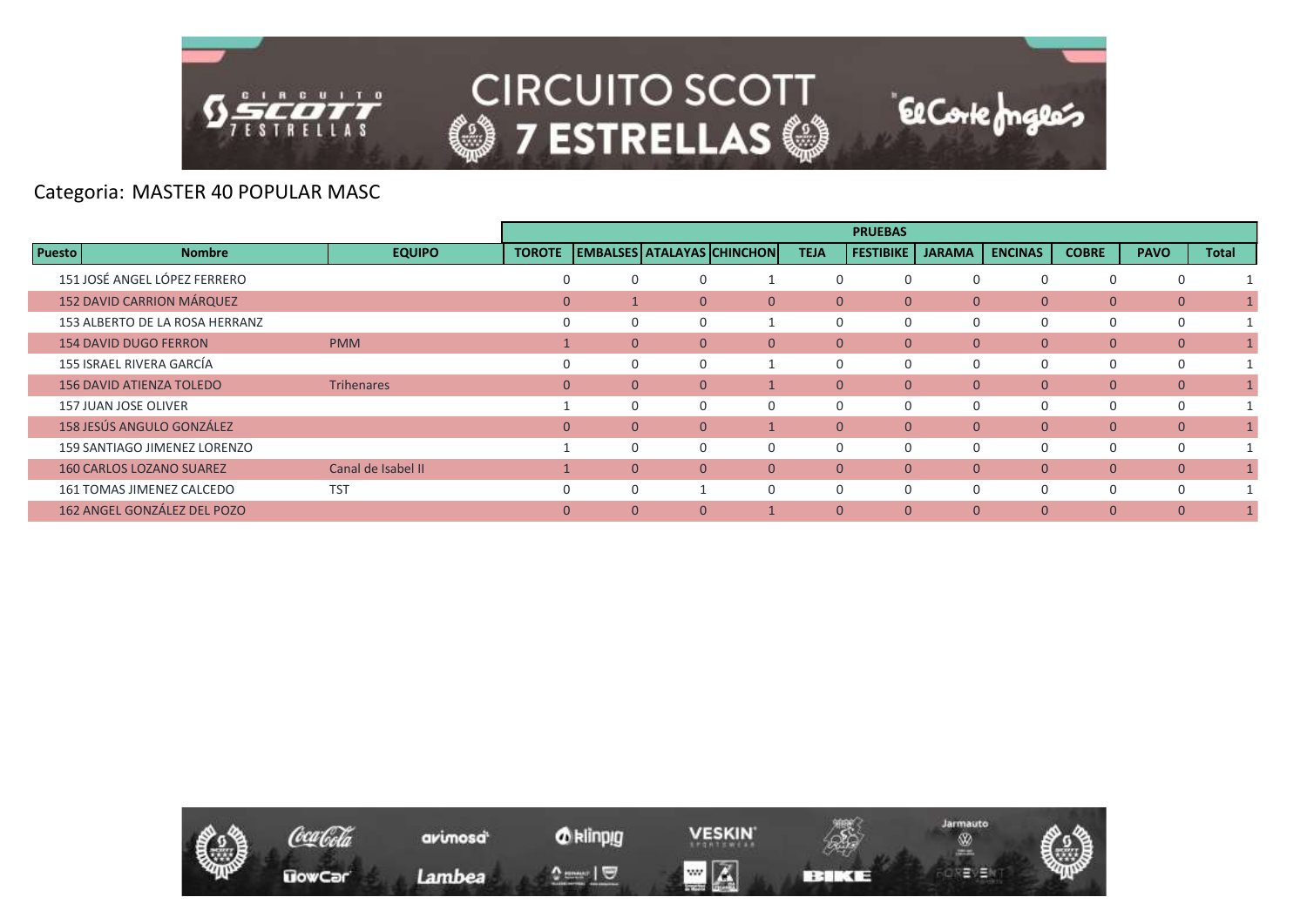

**CIRCUITO SCOTT** © 7 ESTRELLAS ©

El Corte Inglés

# Categoria: MASTER 45 POPULAR MASC

|                                          |                                |                |                |                                   |                |                | <b>PRUEBAS</b>   |                |                |                |                |              |
|------------------------------------------|--------------------------------|----------------|----------------|-----------------------------------|----------------|----------------|------------------|----------------|----------------|----------------|----------------|--------------|
| <b>Puesto</b><br><b>Nombre</b>           | <b>EQUIPO</b>                  | <b>TOROTE</b>  |                | <b>EMBALSES ATALAYAS CHINCHON</b> |                | <b>TEJA</b>    | <b>FESTIBIKE</b> | <b>JARAMA</b>  | <b>ENCINAS</b> | <b>COBRE</b>   | <b>PAVO</b>    | <b>Total</b> |
| 1 FELIPE SANCHIDRIAN GARRO               | UC moraleja de enmedio         | 176            | 129            | 201                               | 156            | 176            | $\mathbf 0$      | $\mathbf 0$    | 0              | 0              | $\mathbf 0$    | 838          |
| <b>2 PABLO TOLEDO FERNANDEZ</b>          | Sportpla                       | 141            | 105            | 176                               | 97             | 201            | $\Omega$         | $\Omega$       | $\Omega$       | $\overline{0}$ | $\overline{0}$ | 720          |
| 3 ALBERTO GARCÍA SÁNCHEZ                 |                                | 156            | 0              | 156                               | 141            | 156            | $\Omega$         | $\Omega$       | $\Omega$       | 0              | $\mathbf 0$    | 609          |
| <b>4 RAUL ROLDAN DURAN</b>               | LA FABRICA 246 FAC BIG BLU     | 129            | 69             | $\overline{0}$                    | $\mathbf{0}$   | 141            | $\mathbf{0}$     | $\mathbf{0}$   | $\overline{0}$ | $\overline{0}$ | $\overline{0}$ | 339          |
| 5 SERGIO POZA LÓPEZ                      | SPORTPLA                       | $\mathbf 0$    | 156            | $\Omega$                          | 176            | $\Omega$       | $\Omega$         | $\Omega$       | $\Omega$       | 0              | 0              | 332          |
| <b>6 FRANCISCO JOSÉ LORENTE GRANADOS</b> | Potencia tu Rendimiento        | 89             | 41             | $\Omega$                          | 77             | 113            | $\mathbf{0}$     | $\mathbf{0}$   | $\overline{0}$ | $\overline{0}$ | $\overline{0}$ | 320          |
| 7 PABLO GARCIA LÓPEZ                     | Malabrocca Team                | 113            | 49             | $\Omega$                          | $\Omega$       | 97             | $\mathbf 0$      | $\mathbf 0$    | 0              | 0              | $\mathbf 0$    | 259          |
| <b>8 JAVIER SANZ FELICES</b>             | SPORTSDEALER RACING TEAM       | 81             | 43             | 121                               | $\overline{0}$ | $\mathbf{0}$   | $\mathbf{0}$     | $\mathbf{0}$   | $\overline{0}$ | $\overline{0}$ | $\overline{0}$ | 245          |
| 9 ALBERTO BENITO ARRANZ                  |                                | $\mathbf 0$    | $\mathbf 0$    | $\Omega$                          | 113            | 121            | $\Omega$         | $\Omega$       | 0              | 0              | 0              | 234          |
| <b>10 CÉSAR PRESNO REVUELTA</b>          | <b>EMTBM</b>                   | 35             | 25             | 69                                | 39             | 57             | $\mathbf{0}$     | $\mathbf{0}$   | $\overline{0}$ | $\overline{0}$ | $\overline{0}$ | 225          |
| <b>11 TONY ROSA GALVEZ</b>               |                                | $\mathbf 0$    | 45             | 129                               | $\mathbf{1}$   | 45             | $\mathbf 0$      | $\mathbf 0$    | $\mathbf 0$    | 0              | $\mathsf{O}$   | 220          |
| <b>12 CARLOS NAVARRO</b>                 |                                | $\overline{0}$ | $\overline{0}$ | $\overline{0}$                    | 121            | 89             | $\overline{0}$   | $\overline{0}$ | $\overline{0}$ | $\overline{0}$ | $\overline{0}$ | 210          |
| 13 AGUSTÍN CANEDA HERRANZ                | Carbonerobike                  | 201            | $\Omega$       | $\Omega$                          | $\Omega$       | $\Omega$       | $\Omega$         | $\Omega$       | $\Omega$       | 0              | $\mathbf 0$    | 201          |
| <b>14 CARLOS REGACHO NOTARIO</b>         | <b>Marlins Triatlón Madrid</b> | $\overline{0}$ | 201            | $\overline{0}$                    | $\mathbf{0}$   | $\overline{0}$ | $\mathbf{0}$     | $\mathbf{0}$   | $\overline{0}$ | $\overline{0}$ | $\overline{0}$ | 201          |
| <b>15 JAVIER JIMENEZ SANCHEZ</b>         | 4bikershop                     | 0              | $\mathbf 0$    | $\Omega$                          | 201            | 0              | $\mathbf 0$      | $\mathbf 0$    | 0              | 0              | $\mathsf{O}$   | 201          |
| <b>16 MIGUEL DEL PORTILLO ORTIZ</b>      |                                | 121            | 65             | $\overline{0}$                    | $\mathbf{0}$   | $\Omega$       | $\Omega$         | $\Omega$       | $\overline{0}$ | $\overline{0}$ | $\overline{0}$ | 186          |
| 17 CARLOS LÓPEZ MIGUEL                   | U.C Moraleja de Enmedio        | 0              | 81             | $\Omega$                          | 105            | $\Omega$       | $\Omega$         | $\Omega$       | 0              | 0              | $\mathbf 0$    | 186          |
| <b>18 MARCOS VADILLO VAQUERO</b>         | <b>SPORTPLA</b>                | $\mathbf{0}$   | 176            | $\overline{0}$                    | $\mathbf{0}$   | $\overline{0}$ | $\mathbf{0}$     | $\mathbf{0}$   | $\mathbf{0}$   | $\overline{0}$ | $\mathbf{0}$   | 176          |
| 19 ALFREDO GARCIA LOPEZ                  | El Motor de tus Pasos          | 45             | 26             | 97                                | $\mathbf 0$    | $\Omega$       | $\Omega$         | $\mathbf 0$    | 0              | 0              | $\mathbf 0$    | 168          |
| <b>20 ÓSCAR SANCHEZ FERNANDEZ</b>        | <b>LA FABRICA</b>              | $\mathbf{0}$   | $\overline{0}$ | 141                               | $\overline{0}$ | $\overline{0}$ | $\mathbf{0}$     | $\mathbf{0}$   | $\overline{0}$ | $\overline{0}$ | $\overline{0}$ | 141          |
| 21 HIBAN PALACIOS PALACIOS               | ALUCHE C.C.                    | $\mathbf 0$    | 141            | $\Omega$                          | $\Omega$       | $\Omega$       | $\mathbf 0$      | $\mathbf 0$    | $\Omega$       | 0              | 0              | 141          |
| <b>22 OSCAR BERROCAL PEREZ</b>           | DUO BIKE C.D.E.                | $\mathbf{0}$   | $\overline{0}$ | $\overline{0}$                    | 129            | $\mathbf{0}$   | $\mathbf{0}$     | $\mathbf{0}$   | $\overline{0}$ | $\overline{0}$ | $\overline{0}$ | 129          |
| 23 ENRIQUE GARCÍA ECHEVARRÍA             | <b>ROSELIN</b>                 | $\mathbf 0$    | $\mathbf 0$    | $\Omega$                          | $\mathbf 0$    | 129            | $\mathbf 0$      | $\mathbf 0$    | 0              | 0              | $\mathbf 0$    | 129          |
| 24 JOSE ALBERTO GONZALEZ CARPINTERO      | <b>LEON TRAIL</b>              | $\mathbf{0}$   | $\overline{0}$ | $\overline{0}$                    | 61             | 61             | $\mathbf{0}$     | $\mathbf{0}$   | $\overline{0}$ | $\overline{0}$ | $\overline{0}$ | 122          |
| <b>25 ANTONIO BALLESTEROS RUIZ</b>       | <b>PMM</b>                     | $\mathbf 0$    | 121            | $\Omega$                          | $\Omega$       | $\mathbf 0$    | $\mathbf 0$      | $\mathbf 0$    | 0              | 0              | $\mathbf 0$    | 121          |

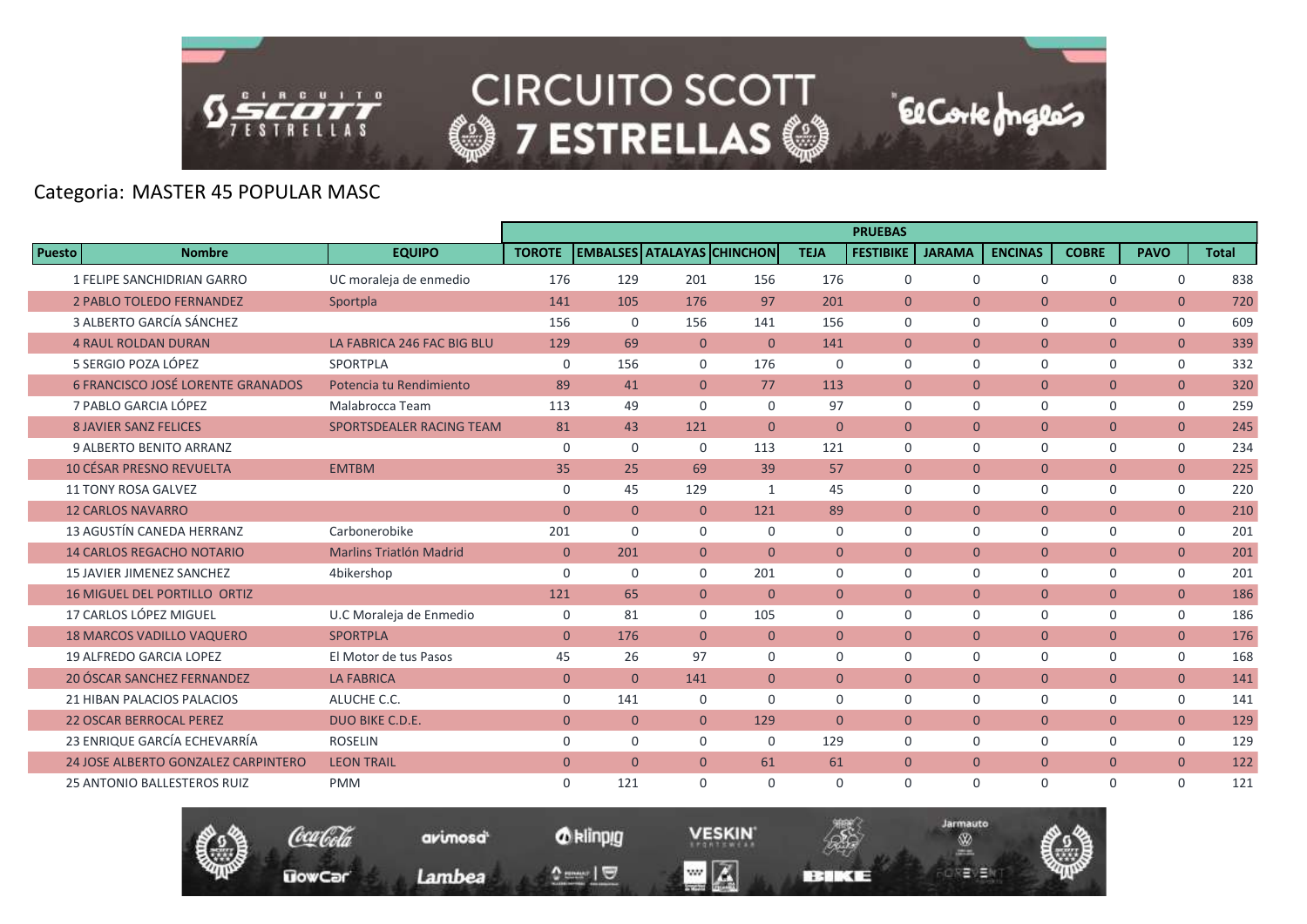

Coca Cola

**UowCar** 

**CIRCUITO SCOTT @7 ESTRELLAS @** 

# Categoria: MASTER 45 POPULAR MASC

|        |                                        |                     |                |                |                                   |                |                | <b>PRUEBAS</b>   |               |                |                |                |              |
|--------|----------------------------------------|---------------------|----------------|----------------|-----------------------------------|----------------|----------------|------------------|---------------|----------------|----------------|----------------|--------------|
| Puesto | <b>Nombre</b>                          | <b>EQUIPO</b>       | <b>TOROTE</b>  |                | <b>EMBALSES ATALAYAS CHINCHON</b> |                | <b>TEJA</b>    | <b>FESTIBIKE</b> | <b>JARAMA</b> | <b>ENCINAS</b> | <b>COBRE</b>   | <b>PAVO</b>    | <b>Total</b> |
|        | <b>26 JOSE LUIS GALACHE VIELBA</b>     |                     | $\overline{0}$ | $\overline{0}$ | 113                               | $\mathbf{1}$   | $\overline{0}$ | $\overline{0}$   | $\Omega$      | $\Omega$       | $\overline{0}$ | $\overline{0}$ | 114          |
|        | <b>27 TILL STREICHERT</b>              | Independente        | $\mathbf 0$    | 113            | $\Omega$                          | $\Omega$       | $\Omega$       | $\Omega$         | $\Omega$      | $\Omega$       | $\mathbf 0$    | $\mathbf 0$    | 113          |
|        | <b>28 JAVIER RODRIGUEZ SANCHEZ</b>     | <b>No</b>           | $\mathbf{0}$   | 37             | $\overline{0}$                    | 73             | $\mathbf{0}$   | $\overline{0}$   | $\mathbf{0}$  | $\mathbf{0}$   | $\overline{0}$ | $\overline{0}$ | 110          |
|        | 29 FERNANDO MARTÍN RODRÍGUEZ           | Foxil               | $\mathbf 0$    | $\mathbf{1}$   | $\mathbf 0$                       | $\mathbf 0$    | 105            | $\mathbf 0$      | $\mathbf 0$   | $\mathbf 0$    | $\mathsf{O}$   | 0              | 106          |
|        | <b>30 IVAN COCA TORRES</b>             |                     | $\mathbf{0}$   | $\mathbf{0}$   | 105                               | $\overline{0}$ | $\mathbf{0}$   | $\overline{0}$   | $\mathbf{0}$  | $\mathbf{0}$   | $\overline{0}$ | $\overline{0}$ | 105          |
|        | 31 GASPAR MARIBLANCA SANCHEZ           | Flyz bikes          | 105            | $\Omega$       | $\Omega$                          | $\Omega$       | $\Omega$       | $\Omega$         | $\Omega$      | $\Omega$       | $\mathbf 0$    | $\mathbf 0$    | 105          |
|        | <b>32 BENJAMÍN FRANCES</b>             | Independiente       | $\mathbf{0}$   | 97             | $\overline{0}$                    | $\mathbf{0}$   | $\mathbf{0}$   | $\overline{0}$   | $\mathbf{0}$  | $\mathbf{0}$   | $\overline{0}$ | $\overline{0}$ | 97           |
|        | 33 JORGE GONZÁLEZ MORENO               | 1PIÑON              | 97             | $\mathbf 0$    | $\Omega$                          | $\Omega$       | $\Omega$       | $\Omega$         | $\Omega$      | $\Omega$       | $\mathbf 0$    | $\mathbf 0$    | 97           |
|        | <b>34 JUAN RUIZ GARCIA</b>             | <b>Navarro Team</b> | 57             | 35             | $\overline{0}$                    | $\mathbf{0}$   | $\mathbf{0}$   | $\overline{0}$   | $\mathbf{0}$  | $\overline{0}$ | $\overline{0}$ | $\overline{0}$ | 92           |
|        | <b>35 ALBERTO AGUILAR MOLINA</b>       | <b>CR</b>           | $\mathbf 0$    | $\mathbf 0$    | $\Omega$                          | 89             | $\Omega$       | $\Omega$         | $\Omega$      | $\Omega$       | $\mathbf 0$    | $\mathbf 0$    | 89           |
|        | 36 GERMÁN GONZÁLEZ GÓMEZ               | Matrix salchi       | $\mathbf{0}$   | 89             | $\overline{0}$                    | $\mathbf{0}$   | $\mathbf{0}$   | $\mathbf{0}$     | $\mathbf{0}$  | $\mathbf{0}$   | $\overline{0}$ | $\mathbf{0}$   | 89           |
|        | 37 ALEJANDRO GOMEZ ROSENDE             | Explosiones         | $\mathbf 0$    | $\mathbf 0$    | 89                                | $\Omega$       | $\Omega$       | $\Omega$         | $\mathbf 0$   | $\mathbf 0$    | $\mathbf 0$    | $\mathbf 0$    | 89           |
|        | 38 JUAN MANUEL ORDÓÑEZ SOBRINO         | Tienes de Chinchón  | $\mathbf{0}$   | $\mathbf{0}$   | $\overline{0}$                    | 81             | $\mathbf{0}$   | $\overline{0}$   | $\mathbf{0}$  | $\overline{0}$ | $\overline{0}$ | $\overline{0}$ | 81           |
|        | 39 JON PAREJO AMANTEGUI                |                     | $\mathbf 0$    | $\mathbf 0$    | 81                                | $\mathbf 0$    | $\mathbf 0$    | $\mathbf 0$      | $\mathbf 0$   | $\mathbf 0$    | $\mathsf{O}$   | $\mathbf 0$    | 81           |
|        | <b>40 JESUS ESCUDERO GARCIA PASTOR</b> |                     | $\overline{0}$ | $\overline{0}$ | $\Omega$                          | $\Omega$       | 81             | $\Omega$         | $\Omega$      | $\overline{0}$ | $\overline{0}$ | $\overline{0}$ | 81           |
|        | <b>41 ALVARO SALINERO JUEZ</b>         |                     | $\mathbf 0$    | $\mathbf 0$    | $\Omega$                          | $\mathbf 0$    | 77             | $\Omega$         | $\Omega$      | $\mathbf 0$    | $\mathbf 0$    | 0              | 77           |
|        | 42 LUIS BARRAGÁN NAVARRETE             |                     | $\mathbf{0}$   | 77             | $\overline{0}$                    | $\mathbf{0}$   | $\mathbf{0}$   | $\overline{0}$   | $\mathbf{0}$  | $\mathbf{0}$   | $\overline{0}$ | $\overline{0}$ | 77           |
|        | 43 JUAN DOMINGO SANZ CULEBRAS          | Caraquiz-Uceda E.F. | 77             | $\mathbf 0$    | $\Omega$                          | $\mathbf 0$    | $\mathbf 0$    | $\mathbf 0$      | $\mathbf 0$   | $\mathbf 0$    | 0              | 0              | 77           |
|        | <b>44 ARKAITZ ARIZNABARRETA</b>        |                     | $\mathbf{0}$   | $\overline{0}$ | 77                                | $\mathbf{0}$   | $\theta$       | $\Omega$         | $\Omega$      | $\overline{0}$ | $\overline{0}$ | $\overline{0}$ | 77           |
|        | 45 JUAN FRANCISCO ALONSO HERNANDEZ     |                     | 0              | $\mathbf 0$    | $\Omega$                          | $\Omega$       | 73             | $\Omega$         | $\mathbf 0$   | $\mathbf 0$    | $\mathbf 0$    | $\mathbf 0$    | 73           |
|        | <b>46 CARLOS GONZÁLEZ MATEO</b>        |                     | $\mathbf{0}$   | $\overline{0}$ | 73                                | $\mathbf{0}$   | $\mathbf{0}$   | $\overline{0}$   | $\mathbf{0}$  | $\mathbf{0}$   | $\overline{0}$ | $\overline{0}$ | 73           |
|        | <b>47 RUBEN BLAZQUEZ HERRERA</b>       | <b>ENEBROBIKE</b>   | 73             | $\Omega$       | $\Omega$                          | $\Omega$       | $\Omega$       | $\Omega$         | $\Omega$      | $\Omega$       | $\mathbf 0$    | $\mathbf 0$    | 73           |
|        | <b>48 DANIEL SOLA LOPEZ</b>            |                     | $\mathbf{0}$   | 73             | $\overline{0}$                    | $\mathbf{0}$   | $\mathbf{0}$   | $\mathbf{0}$     | $\mathbf{0}$  | $\overline{0}$ | $\overline{0}$ | $\overline{0}$ | 73           |
|        | 49 ISAAC SERRANO CALDERÓN              | <b>Bikeracing</b>   | 29             | $\mathbf 0$    | $\mathbf 0$                       | 43             | $\mathbf 0$    | $\mathbf 0$      | $\mathbf 0$   | $\mathbf 0$    | $\mathbf 0$    | $\mathbf 0$    | 72           |
|        | <b>50 JOSE MARIA LOPEZ GARCIA</b>      |                     | $\overline{0}$ | $\overline{0}$ | $\Omega$                          | 69             | $\Omega$       | $\Omega$         | $\Omega$      | $\mathbf{0}$   | $\overline{0}$ | $\mathbf{0}$   | 69           |
|        |                                        |                     |                |                |                                   |                |                |                  |               |                |                |                |              |



**VESKIN**  $\blacksquare$   $\blacksquare$ 

**REMEDIATE** 



El Corte Inglés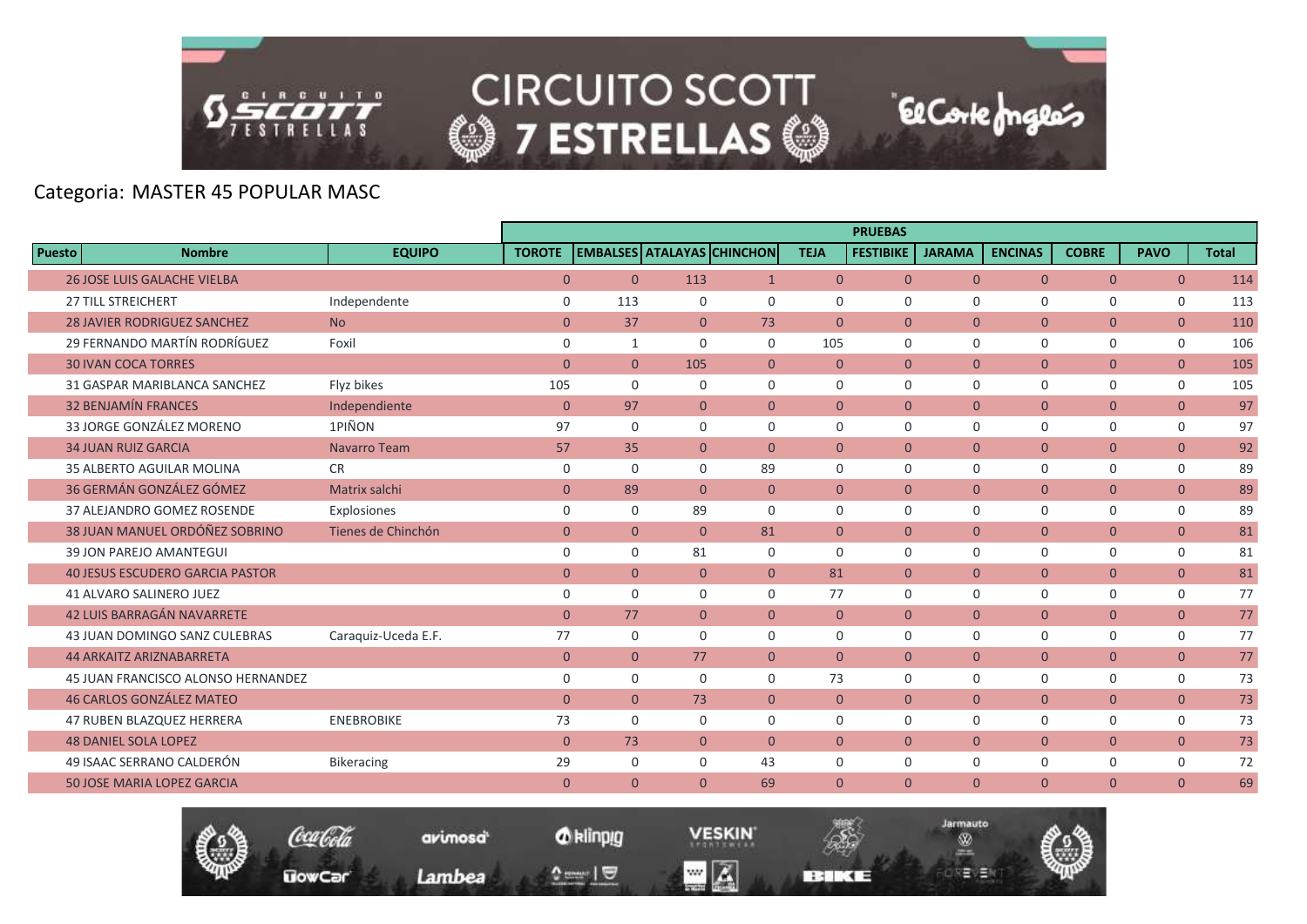

### Categoria: MASTER 45 POPULAR MASC

|               |                                       |                                 |               |                |                |                                   |                | <b>PRUEBAS</b>   |                |                |                |                |              |
|---------------|---------------------------------------|---------------------------------|---------------|----------------|----------------|-----------------------------------|----------------|------------------|----------------|----------------|----------------|----------------|--------------|
| <b>Puesto</b> | <b>Nombre</b>                         | <b>EQUIPO</b>                   | <b>TOROTE</b> |                |                | <b>EMBALSES ATALAYAS CHINCHON</b> | <b>TEJA</b>    | <b>FESTIBIKE</b> | <b>JARAMA</b>  | <b>ENCINAS</b> | <b>COBRE</b>   | <b>PAVO</b>    | <b>Total</b> |
|               | 51 JULIO SIMARRO RODRIGUEZ            |                                 | 69            | $\mathbf 0$    | $\mathbf 0$    | $\mathbf 0$                       | 0              | $\mathbf 0$      | $\mathbf 0$    | $\mathbf 0$    | $\mathbf 0$    | $\mathbf 0$    | 69           |
|               | 52 MARCELINO FERNANDEZ RIVERO         | <b>BICICLETAS A RUEDA</b>       | $\mathbf{0}$  | $\overline{0}$ | $\overline{0}$ | $\overline{0}$                    | 69             | $\overline{0}$   | $\Omega$       | $\mathbf{0}$   | $\overline{0}$ | $\mathbf{0}$   | 69           |
|               | 53 JULIO BARRASA SANCHEZ              |                                 | 31            | $\Omega$       | $\Omega$       | $\Omega$                          | 35             | $\mathbf 0$      | $\Omega$       | $\mathbf 0$    | $\mathbf 0$    | 0              | 66           |
|               | <b>54 IGNACIO VARAS LOPEZ</b>         | <b>Cicloturis</b>               | $\mathbf{0}$  | $\overline{0}$ | $\overline{0}$ | $\mathbf{0}$                      | 65             | $\overline{0}$   | $\overline{0}$ | $\mathbf{0}$   | $\overline{0}$ | $\overline{0}$ | 65           |
|               | 55 TOMÁS CABRERA ROMERO               | Aliaextrema                     | $\mathbf 0$   | $\mathbf 0$    | $\mathbf 0$    | 65                                | 0              | $\mathbf 0$      | $\mathbf 0$    | $\mathbf 0$    | $\mathbf 0$    | $\mathsf{O}$   | 65           |
|               | 56 JUAN MANUEL JIMÉNEZ CANO           |                                 | 65            | $\overline{0}$ | $\Omega$       | $\Omega$                          | $\Omega$       | $\Omega$         | $\Omega$       | $\mathbf{0}$   | $\overline{0}$ | $\overline{0}$ | 65           |
|               | 57 DAVID MARTINEZ                     | ZERRO-CYCLING                   | 61            | $\mathbf 0$    | $\mathbf 0$    | 0                                 | 0              | $\mathbf 0$      | $\Omega$       | $\mathbf 0$    | $\mathbf 0$    | $\mathbf 0$    | 61           |
|               | <b>58 ANTONIO CALVO</b>               |                                 | $\mathbf{0}$  | 61             | $\overline{0}$ | $\mathbf{0}$                      | $\mathbf{0}$   | $\overline{0}$   | $\overline{0}$ | $\mathbf{0}$   | $\overline{0}$ | $\mathbf{0}$   | 61           |
|               | 59 LUCAS ESCARDO ETCHENIQUE           |                                 | $\mathbf 0$   | $\mathbf 0$    | $\Omega$       | 57                                | 0              | $\mathbf 0$      | $\Omega$       | $\mathbf 0$    | $\mathsf{O}$   | $\mathsf{O}$   | 57           |
|               | 60 RAUL MUÑOZ RUIZ                    |                                 | $\mathbf{0}$  | 57             | $\overline{0}$ | $\mathbf{0}$                      | $\overline{0}$ | $\overline{0}$   | $\mathbf{0}$   | $\mathbf{0}$   | $\overline{0}$ | $\overline{0}$ | 57           |
|               | 61 DANIEL SOLER MARTÍNEZ              | Los Cansinos Mtb                | 25            | $\mathbf 0$    | $\Omega$       | 31                                | 0              | $\mathbf 0$      | $\Omega$       | $\mathbf 0$    | $\mathbf 0$    | 0              | 56           |
|               | 62 ERNESTO PELÁEZ GARCÍA DE ÁNGELA    | <b>Los Cansinos Mtb</b>         | 25            | $\overline{0}$ | $\overline{0}$ | 29                                | $\overline{0}$ | $\overline{0}$   | $\overline{0}$ | $\mathbf{0}$   | $\overline{0}$ | $\overline{0}$ | 54           |
|               | 63 JOSE EDUARDO PEREZ DE BLAS         | <b>CC Torrelodones</b>          | 0             | 53             | $\Omega$       | $\Omega$                          | $\Omega$       | $\Omega$         | $\Omega$       | $\Omega$       | $\mathbf 0$    | $\mathbf 0$    | 53           |
|               | 64 JOSÉ LUIS GARCÍA RODRÍGUEZ         | <b>Atrankaos</b>                | $\mathbf{0}$  | $\overline{0}$ | $\mathbf{0}$   | $\Omega$                          | 53             | $\Omega$         | $\mathbf{0}$   | $\mathbf{0}$   | $\overline{0}$ | $\overline{0}$ | 53           |
|               | 65 JOSÉ LUIS DIEZ REVIEJO             |                                 | $\mathbf 0$   | $\mathbf 0$    | $\mathbf 0$    | 53                                | $\mathbf 0$    | $\mathbf 0$      | $\mathbf 0$    | $\mathbf 0$    | $\mathbf 0$    | 0              | 53           |
|               | <b>66 JOSE RAMON GARCIA CONTRERAS</b> |                                 | 53            | $\overline{0}$ | $\overline{0}$ | $\mathbf{0}$                      | $\mathbf{0}$   | $\overline{0}$   | $\mathbf{0}$   | $\mathbf{0}$   | $\overline{0}$ | $\overline{0}$ | 53           |
|               | <b>67 CARLOS RUIZ RUBIO</b>           |                                 | 0             | 21             | $\Omega$       | $\Omega$                          | 29             | $\Omega$         | $\Omega$       | $\mathbf 0$    | $\mathbf 0$    | $\mathbf 0$    | 50           |
|               | <b>68 CARLOS GARCÍA GÓMEZ</b>         |                                 | $\mathbf{0}$  | $\overline{0}$ | $\overline{0}$ | 49                                | $\overline{0}$ | $\overline{0}$   | $\overline{0}$ | $\mathbf{0}$   | $\overline{0}$ | $\overline{0}$ | 49           |
|               | 69 OSCAR GARCIA                       | C. D. AVIMOSA                   | $\mathbf 0$   | $\mathbf 0$    | $\Omega$       | $\Omega$                          | 49             | $\mathbf 0$      | $\Omega$       | $\mathbf 0$    | $\mathbf 0$    | 0              | 49           |
|               | <b>70 FABIO ALBERTI</b>               |                                 | 49            | $\overline{0}$ | $\overline{0}$ | $\mathbf{0}$                      | $\overline{0}$ | $\overline{0}$   | $\mathbf{0}$   | $\mathbf{0}$   | $\overline{0}$ | $\overline{0}$ | 49           |
|               | 71 ISMAEL CABAÑAS GARCÍA              |                                 | 0             | $\Omega$       | $\Omega$       | 45                                | $\Omega$       | $\Omega$         | $\Omega$       | $\Omega$       | $\mathbf{0}$   | $\mathbf 0$    | 45           |
|               | 72 OSCAR PALOMO MARTIN                | Individual                      | 43            | $\overline{0}$ | $\overline{0}$ | $\mathbf{1}$                      | $\mathbf{0}$   | $\overline{0}$   | $\overline{0}$ | $\mathbf{0}$   | $\overline{0}$ | $\overline{0}$ | 44           |
|               | 73 SERGIO QUESADA SANCHEZ             | <b>CLUB TRIATLON HUNO CASAR</b> | $\mathbf 0$   | $\mathbf 0$    | $\Omega$       | $\Omega$                          | 43             | $\Omega$         | $\Omega$       | $\mathbf 0$    | $\mathbf 0$    | $\mathsf{O}$   | 43           |
|               | 74 FRANCISCO OLIVEIRA ESCOBAR         |                                 | $\mathbf{0}$  | $\overline{0}$ | $\overline{0}$ | $\mathbf{0}$                      | 41             | $\mathbf{0}$     | $\mathbf{0}$   | $\mathbf{0}$   | $\overline{0}$ | $\overline{0}$ | 41           |
|               | 75 JAVIER FERNÁNDEZ MOTA              |                                 | $\Omega$      | $\Omega$       | $\Omega$       | 41                                | $\Omega$       | $\Omega$         | $\Omega$       | $\Omega$       | $\Omega$       | $\Omega$       | 41           |

El Corte Inglés

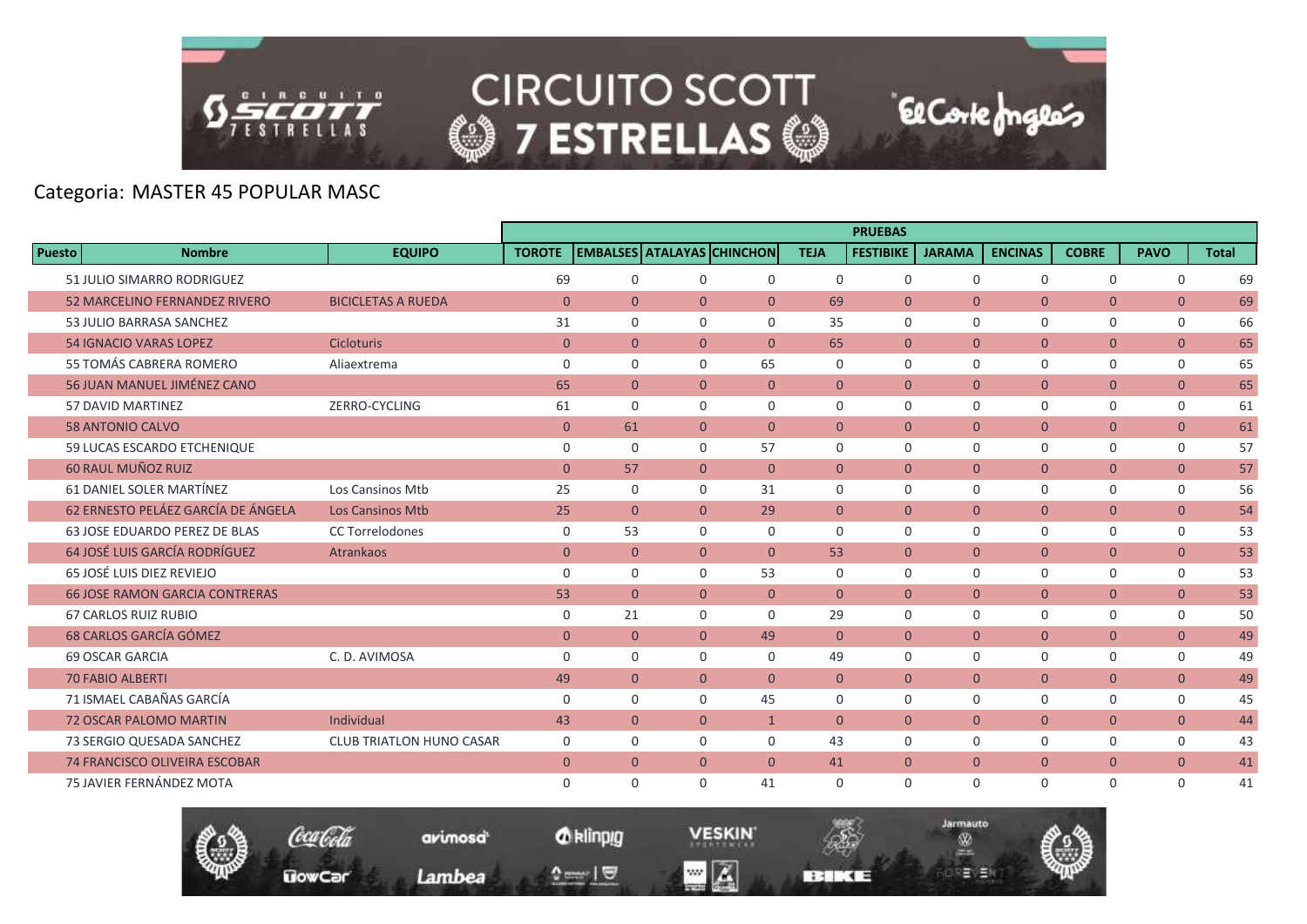

Coca Cola

**UowCar** 

**CIRCUITO SCOTT @7 ESTRELLAS @** 

El Corte Inglés

Jarmauto

Ŵ

モリヨ

# Categoria: MASTER 45 POPULAR MASC

|                                   |                               |               |                |                |                                   |                | <b>PRUEBAS</b>   |                |                |                |                |              |
|-----------------------------------|-------------------------------|---------------|----------------|----------------|-----------------------------------|----------------|------------------|----------------|----------------|----------------|----------------|--------------|
| Puesto<br><b>Nombre</b>           | <b>EQUIPO</b>                 | <b>TOROTE</b> |                |                | <b>EMBALSES ATALAYAS CHINCHON</b> | <b>TEJA</b>    | <b>FESTIBIKE</b> | <b>JARAMA</b>  | <b>ENCINAS</b> | <b>COBRE</b>   | <b>PAVO</b>    | <b>Total</b> |
| <b>76 CLEMENTE JIMENEZ ADAN</b>   |                               | 41            | $\overline{0}$ | $\overline{0}$ | $\overline{0}$                    | $\overline{0}$ | $\overline{0}$   | $\overline{0}$ | $\overline{0}$ | $\overline{0}$ | $\overline{0}$ | 41           |
| 77 RAFAEL MUÑOZ RUIZ              |                               | $\Omega$      | 39             | $\Omega$       | $\Omega$                          | $\Omega$       | $\Omega$         | $\Omega$       | $\Omega$       | $\Omega$       | $\Omega$       | 39           |
| 78 CARLOS GONZÁLEZ SALOMÓN        | Sporpla                       | 39            | $\overline{0}$ | $\overline{0}$ | $\Omega$                          | $\Omega$       | $\Omega$         | $\Omega$       | $\overline{0}$ | $\overline{0}$ | $\overline{0}$ | 39           |
| 79 MANUEL VALERO MORILLO          |                               | $\mathbf 0$   | $\mathbf 0$    | $\mathbf 0$    | $\mathbf 0$                       | 39             | $\mathbf 0$      | $\mathbf 0$    | $\mathbf 0$    | $\mathbf 0$    | $\mathbf 0$    | 39           |
| 80 JOSÉ ANTONIO ALABARCE JIMENEZ  | <b>UESCAR</b>                 | 37            | $\overline{0}$ | $\overline{0}$ | $\mathbf{0}$                      | $\mathbf{0}$   | $\Omega$         | $\mathbf{0}$   | $\overline{0}$ | $\overline{0}$ | $\overline{0}$ | 37           |
| 81 CESAR BENITO CASADO            |                               | $\mathbf 0$   | $\Omega$       | $\Omega$       | 37                                | $\Omega$       | $\Omega$         | $\Omega$       | 0              | $\mathbf 0$    | $\mathbf 0$    | 37           |
| 82 FRANCISCO JAVIER LÓPEZ ORTELLS | $42k+$                        | $\mathbf{0}$  | $\overline{0}$ | $\overline{0}$ | $\mathbf{0}$                      | 37             | $\overline{0}$   | $\mathbf{0}$   | $\overline{0}$ | $\overline{0}$ | $\overline{0}$ | 37           |
| <b>83 GUSTAVO MARCELLINI</b>      |                               | $\mathbf 0$   | $\mathbf 0$    | $\mathbf 0$    | 35                                | $\mathbf 0$    | $\mathbf 0$      | $\mathbf 0$    | 0              | $\mathbf 0$    | $\mathbf 0$    | 35           |
| <b>84 OSCAR BAENA RODRÍGUEZ</b>   |                               | 33            | $\Omega$       | $\Omega$       | $\Omega$                          | $\Omega$       | $\Omega$         | $\Omega$       | $\Omega$       | $\overline{0}$ | $\overline{0}$ | 33           |
| 85 CARLOS VAQUERO CRESPO          |                               | $\mathbf 0$   | $\Omega$       | $\Omega$       | 33                                | $\Omega$       | $\Omega$         | $\Omega$       | $\mathbf 0$    | $\mathbf 0$    | $\mathbf 0$    | 33           |
| <b>86 CARLOS APARICIO CADENAS</b> |                               | $\mathbf{0}$  | $\overline{0}$ | $\overline{0}$ | $\overline{0}$                    | 33             | $\overline{0}$   | $\overline{0}$ | $\overline{0}$ | $\overline{0}$ | $\overline{0}$ | 33           |
| <b>87 ALBERTO BARRIENTOS</b>      | Mammoth                       | $\mathbf 0$   | 33             | $\Omega$       | $\Omega$                          | $\Omega$       | $\Omega$         | $\Omega$       | $\mathbf 0$    | $\mathbf 0$    | $\mathbf 0$    | 33           |
| 88 JOSÉ ANTONIO VICENTE MORAN     |                               | $\mathbf{0}$  | $\overline{0}$ | $\overline{0}$ | $\Omega$                          | 31             | $\Omega$         | $\Omega$       | $\overline{0}$ | $\overline{0}$ | $\overline{0}$ | 31           |
| 89 MIGUEL ANGEL MINAYA SANCHEZ    | <b>CLUB CICLISTA TORREJON</b> | $\mathbf 0$   | 31             | $\mathbf 0$    | $\Omega$                          | $\mathbf 0$    | $\mathbf 0$      | $\Omega$       | $\mathbf 0$    | 0              | 0              | 31           |
| 90 ALVARO DAVID IBAÑEZ MUÑOZ      | <b>RMR</b>                    | $\mathbf{0}$  | 29             | $\overline{0}$ | $\overline{0}$                    | $\Omega$       | $\Omega$         | $\Omega$       | $\overline{0}$ | $\overline{0}$ | $\overline{0}$ | 29           |
| 91 DAVID BUSTOS FLORES            |                               | $\mathbf 0$   | $\mathbf 0$    | $\Omega$       | $\Omega$                          | 27             | $\mathbf 0$      | $\Omega$       | 0              | 0              | 0              | 27           |
| 92 ANTONIO NAVARRO HERRERO        | <b>BICIDEVALDE</b>            | 27            | $\overline{0}$ | $\Omega$       | $\Omega$                          | $\overline{0}$ | $\overline{0}$   | $\Omega$       | $\overline{0}$ | $\overline{0}$ | $\overline{0}$ | 27           |
| 93 JUAN CARLOS GARRIDO TOMÁS      |                               | 0             | $\mathbf 0$    | $\Omega$       | 27                                | $\mathbf 0$    | $\mathbf 0$      | $\Omega$       | 0              | $\mathbf 0$    | 0              | 27           |
| 94 JAVIER BLAZQUEZ CASTRILLO      |                               | $\mathbf{0}$  | 27             | $\overline{0}$ | $\mathbf{0}$                      | $\Omega$       | $\overline{0}$   | $\Omega$       | $\overline{0}$ | $\overline{0}$ | $\overline{0}$ | 27           |
| 95 OSKAR ZURBANO MARTÍNEZ         | <b>BENETAN GASTEIZ</b>        | $\mathbf 0$   | $\mathbf 0$    | $\Omega$       | $\Omega$                          | 26             | $\mathbf 0$      | $\mathbf 0$    | 0              | $\mathsf{O}$   | $\mathbf 0$    | 26           |
| <b>96 DAVID CORNEJO</b>           |                               | 26            | $\overline{0}$ | $\overline{0}$ | $\overline{0}$                    | $\overline{0}$ | $\overline{0}$   | $\mathbf{0}$   | $\mathbf{0}$   | $\overline{0}$ | $\overline{0}$ | 26           |
| 97 FELIPE PEZUELA RODRÍGUEZ       |                               | $\mathbf 0$   | 25             | $\Omega$       | $\Omega$                          | $\Omega$       | $\Omega$         | $\Omega$       | $\Omega$       | $\mathbf 0$    | $\mathbf 0$    | 25           |
| 98 MARIO SÁNCHEZ ÁLVAREZ          | Independiente                 | $\mathbf{0}$  | $\overline{0}$ | $\overline{0}$ | $\Omega$                          | 25             | $\overline{0}$   | $\mathbf{0}$   | $\overline{0}$ | $\overline{0}$ | $\overline{0}$ | 25           |
| 99 MIGUEL ANGEL GARCÍA COBOS      | Los Cansinos Mtb              | 25            | $\mathbf 0$    | $\mathbf 0$    | 0                                 | 0              | 0                | 0              | $\mathbf 0$    | $\mathsf{O}$   | 0              | 25           |
| 100 JUAN GALLEGO MARTÍNEZ         |                               | 25            | $\mathbf{0}$   | $\Omega$       | $\mathbf{0}$                      | $\Omega$       | $\Omega$         | $\Omega$       | $\overline{0}$ | $\overline{0}$ | $\overline{0}$ | 25           |

*O* klinpig

 $\begin{array}{c} \texttt{0} & \texttt{0} \\ \texttt{0} & \texttt{0} \end{array}$ 

avimosa

Lambea

**VESKIN** 

**BERKEE** 

 $\blacksquare$   $\blacksquare$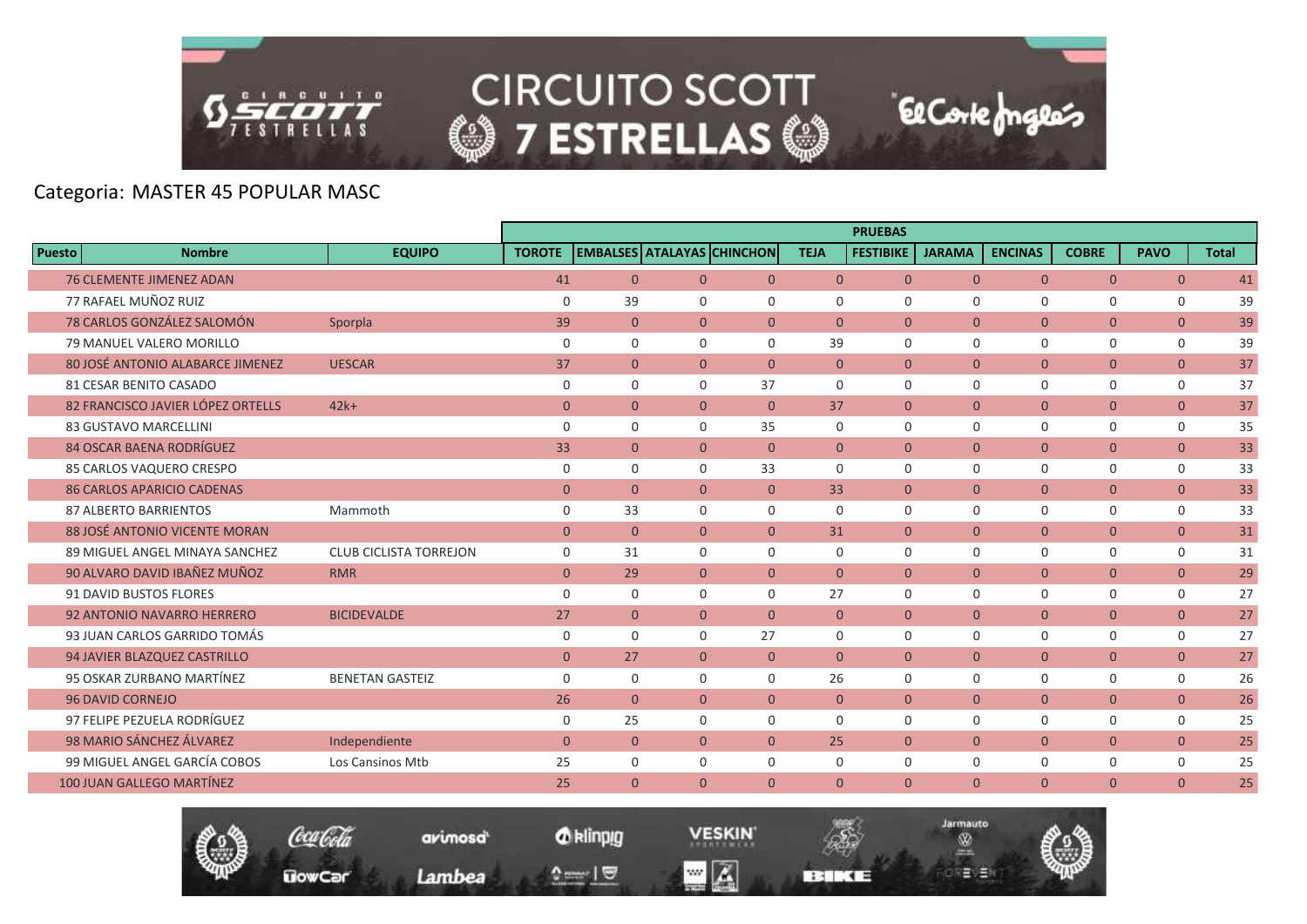

#### Categoria: MASTER 45 POPULAR MASC

|               |                                       |                         |                |                |                |                                   |                | <b>PRUEBAS</b>   |                |                |                |                |              |
|---------------|---------------------------------------|-------------------------|----------------|----------------|----------------|-----------------------------------|----------------|------------------|----------------|----------------|----------------|----------------|--------------|
| <b>Puesto</b> | <b>Nombre</b>                         | <b>EQUIPO</b>           | <b>TOROTE</b>  |                |                | <b>EMBALSES ATALAYAS CHINCHON</b> | <b>TEJA</b>    | <b>FESTIBIKE</b> | <b>JARAMA</b>  | <b>ENCINAS</b> | <b>COBRE</b>   | <b>PAVO</b>    | <b>Total</b> |
|               | 101 JUAN MANUEL MUÑOZ ALVAREZ         |                         | $\mathbf 0$    | 25             | $\mathbf 0$    | $\mathbf 0$                       | $\mathbf 0$    | $\mathbf 0$      | $\mathbf 0$    | $\mathbf 0$    | $\mathbf 0$    | $\mathbf 0$    | 25           |
|               | <b>102 JAVIER AZCARAY ROMAN</b>       |                         | $\overline{0}$ | $\overline{0}$ | $\Omega$       | $\overline{0}$                    | 25             | $\Omega$         | $\Omega$       | $\Omega$       | $\overline{0}$ | $\overline{0}$ | 25           |
|               | 103 MIGUEL ANGEL RIVAS RODRIGUEZ      |                         | $\mathbf 0$    | 0              | $\Omega$       | $\Omega$                          | 25             | $\mathbf 0$      | $\mathbf 0$    | 0              | $\mathbf 0$    | $\mathbf 0$    | 25           |
|               | <b>104 ANTONIO CALVO DE HERAS</b>     |                         | $\mathbf{0}$   | $\overline{0}$ | $\overline{0}$ | $\overline{0}$                    | 25             | $\overline{0}$   | $\overline{0}$ | $\mathbf{0}$   | $\overline{0}$ | $\overline{0}$ | 25           |
|               | 105 LUCIANO GOMEZ CEVEDIO             |                         | $\mathbf 0$    | 25             | $\mathbf 0$    | $\mathbf 0$                       | 0              | $\mathbf 0$      | $\Omega$       | $\mathbf 0$    | $\mathsf{O}$   | $\mathbf 0$    | 25           |
|               | 106 CAMILO JOSE MARTINEZ DIAZ         | <b>CAJOMA</b>           | 25             | $\overline{0}$ | $\overline{0}$ | $\overline{0}$                    | $\overline{0}$ | $\overline{0}$   | $\overline{0}$ | $\overline{0}$ | $\overline{0}$ | $\overline{0}$ | 25           |
|               | 107 JOSE RAMON RECIO AGUILAR          | Caldero mtb             | $\mathbf 0$    | 25             | $\mathbf 0$    | $\Omega$                          | 0              | $\mathbf 0$      | $\mathbf 0$    | 0              | $\mathbf 0$    | $\mathbf 0$    | 25           |
|               | 108 ANSELMO DEL VALLE ÁLVAREZ         |                         | $\mathbf{0}$   | 25             | $\overline{0}$ | $\overline{0}$                    | $\overline{0}$ | $\overline{0}$   | $\mathbf{0}$   | $\overline{0}$ | $\overline{0}$ | $\overline{0}$ | 25           |
|               | 109 JOSE LUIS LILLO ARRIBAS           |                         | $\mathbf 0$    | 25             | $\Omega$       | $\Omega$                          | $\Omega$       | $\Omega$         | $\Omega$       | $\Omega$       | $\mathbf 0$    | $\mathbf 0$    | 25           |
|               | <b>110 ARTURO NOTARIO RUBIO</b>       | <b>MTB</b> caldero      | $\mathbf{0}$   | 25             | $\overline{0}$ | $\overline{0}$                    | $\overline{0}$ | $\overline{0}$   | $\overline{0}$ | $\overline{0}$ | $\overline{0}$ | $\overline{0}$ | 25           |
|               | 111 JOSÉ IGNACIO GÓMEZ PARRAS         | Independiente           | $\Omega$       | 25             | $\Omega$       | $\Omega$                          | $\Omega$       | $\Omega$         | $\Omega$       | $\Omega$       | $\mathbf 0$    | $\mathbf 0$    | 25           |
|               | <b>112 JAVIER LEAL</b>                |                         | 25             | $\overline{0}$ | $\overline{0}$ | $\overline{0}$                    | $\mathbf{0}$   | $\overline{0}$   | $\overline{0}$ | $\overline{0}$ | $\pmb{0}$      | $\mathbf{0}$   | 25           |
|               | 113 JAVIER AMORES ZAMBRANA            |                         | 0              | $\Omega$       | $\Omega$       | $\Omega$                          | 25             | $\Omega$         | $\Omega$       | $\Omega$       | $\mathbf 0$    | $\mathbf 0$    | 25           |
|               | <b>114 JOSE RAMON PEREZ HERNANDEZ</b> | <b>LOBOBIKE</b>         | $\mathbf{0}$   | 25             | $\overline{0}$ | $\overline{0}$                    | $\overline{0}$ | $\overline{0}$   | $\overline{0}$ | $\overline{0}$ | $\overline{0}$ | $\overline{0}$ | 25           |
|               | <b>115 IVAN DIAZ PEREZ</b>            |                         | $\mathbf 0$    | $\mathbf 0$    | $\mathbf 0$    | $\Omega$                          | 25             | $\mathbf 0$      | $\Omega$       | $\mathbf 0$    | 0              | $\mathbf 0$    | 25           |
|               | 116 EUGENIO ALONSO GONZÁLEZ           | <b>Los Cansinos Mtb</b> | 25             | $\overline{0}$ | $\overline{0}$ | $\Omega$                          | $\Omega$       | $\Omega$         | $\Omega$       | $\overline{0}$ | $\overline{0}$ | $\overline{0}$ | 25           |
|               | 117 JESÚS RIVAS CASTILLEJO            |                         | $\mathbf 0$    | $\Omega$       | $\Omega$       | $\Omega$                          | 25             | $\Omega$         | $\Omega$       | 0              | 0              | $\mathbf 0$    | 25           |
|               | 118 JOSE NÚÑEZ PÉREZ                  | A CARA PERRO            | $\mathbf{0}$   | 21             | $\overline{0}$ | $\overline{0}$                    | $\overline{0}$ | $\overline{0}$   | $\overline{0}$ | $\mathbf{0}$   | $\overline{0}$ | $\overline{0}$ | 21           |
|               | 119 EDUARDO PÉREZ FERNÁNDEZ           | Biciboom                | $\mathbf 0$    | 21             | $\Omega$       | $\mathbf 0$                       | $\Omega$       | $\Omega$         | $\Omega$       | 0              | 0              | $\mathbf 0$    | 21           |
|               | <b>120 MARTÍN FEAL SALIDO</b>         |                         | $\overline{0}$ | 21             | $\overline{0}$ | $\overline{0}$                    | $\Omega$       | $\overline{0}$   | $\overline{0}$ | $\overline{0}$ | $\overline{0}$ | $\overline{0}$ | 21           |
|               | 121 DAVID GARCIA LOPEZ                |                         | $\mathbf 0$    | 21             | $\Omega$       | $\Omega$                          | $\Omega$       | $\Omega$         | $\Omega$       | 0              | $\mathbf 0$    | $\mathbf 0$    | 21           |
|               | <b>122 JOSE RAMON RUBIA GIL-PEREZ</b> |                         | $\mathbf{0}$   | 21             | $\overline{0}$ | $\overline{0}$                    | $\overline{0}$ | $\overline{0}$   | $\overline{0}$ | $\overline{0}$ | $\overline{0}$ | $\overline{0}$ | 21           |
|               | 123 JAVIER CARBAJO CRESPO             |                         | $\mathbf 0$    | 21             | $\Omega$       | $\Omega$                          | $\Omega$       | $\Omega$         | $\Omega$       | $\mathbf 0$    | $\mathbf 0$    | $\mathbf 0$    | 21           |
|               | 124 SERGIO AGUADO MEJIA               |                         | $\mathbf{0}$   | 21             | $\overline{0}$ | $\mathbf{0}$                      | $\mathbf{0}$   | $\overline{0}$   | $\mathbf{0}$   | $\overline{0}$ | $\overline{0}$ | $\overline{0}$ | 21           |
|               | <b>125 CARLOS MASCARELL</b>           |                         | $\Omega$       | 21             | $\Omega$       | $\Omega$                          | $\Omega$       | $\Omega$         | $\Omega$       | $\Omega$       | $\Omega$       | $\Omega$       | 21           |

El Corte Inglés

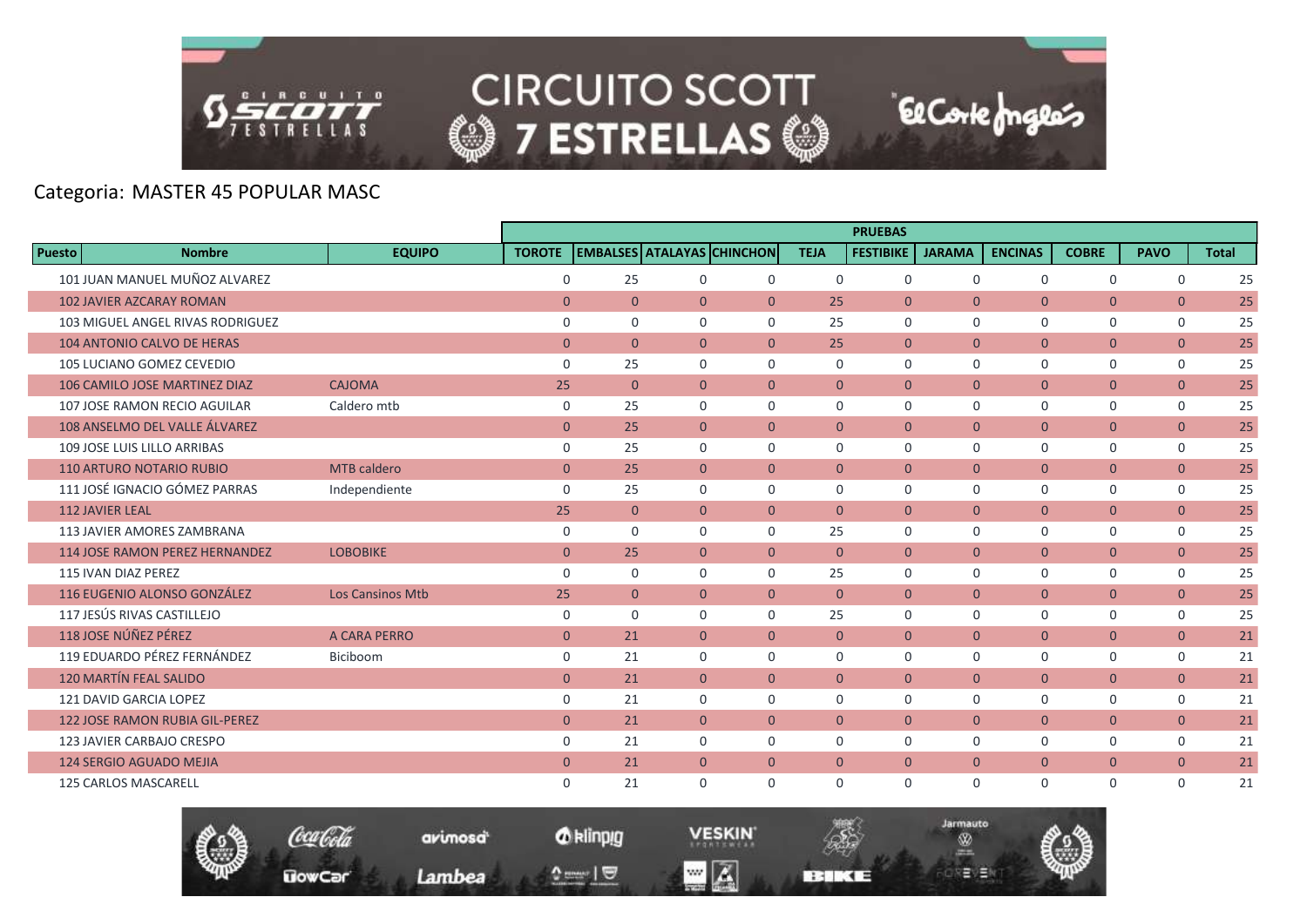

#### Categoria: MASTER 45 POPULAR MASC

|                                          |                       |               |              |                |                                   |                | <b>PRUEBAS</b>   |               |                |                |                |       |
|------------------------------------------|-----------------------|---------------|--------------|----------------|-----------------------------------|----------------|------------------|---------------|----------------|----------------|----------------|-------|
| <b>Puesto</b><br><b>Nombre</b>           | <b>EQUIPO</b>         | <b>TOROTE</b> |              |                | <b>EMBALSES ATALAYAS CHINCHON</b> | <b>TEJA</b>    | <b>FESTIBIKE</b> | <b>JARAMA</b> | <b>ENCINAS</b> | <b>COBRE</b>   | <b>PAVO</b>    | Total |
| <b>126 JOSE LUIS VELA VERGARA</b>        |                       | $\mathbf{0}$  | 21           | $\mathbf{0}$   | $\mathbf{0}$                      | $\overline{0}$ | $\overline{0}$   | $\mathbf{0}$  | $\overline{0}$ | $\overline{0}$ | $\overline{0}$ | 21    |
| 127 JUAN CARLOS MOTILLA BANCO            | <b>Bicivoladores</b>  | $\Omega$      | 11           | 0              | $\Omega$                          | 0              | 0                | $\Omega$      | 0              | 0              | 0              | 11    |
| <b>128 DAVID HANO LOBETO</b>             | <b>Madriders</b>      | $\mathbf{0}$  | 11           | $\overline{0}$ | $\Omega$                          | $\Omega$       | $\overline{0}$   | $\mathbf{0}$  | $\mathbf{0}$   | $\overline{0}$ | $\overline{0}$ | 11    |
| 129 CARLOS GRANDE RODRÍGUEZ              | Repromoral Orbea Team | $\Omega$      | 11           | $\Omega$       | $\Omega$                          | $\Omega$       | $\Omega$         | $\Omega$      | 0              | 0              | $\mathbf 0$    | 11    |
| 130 JOSÉ ANDRES GUTIÉRREZ PALOMO         | <b>MAD RIDER'S</b>    | $\mathbf{0}$  | 11           | $\Omega$       | $\Omega$                          | $\Omega$       | $\overline{0}$   | $\mathbf{0}$  | $\Omega$       | $\overline{0}$ | $\overline{0}$ | 11    |
| <b>131 JAVIER DE FRUTOS ORTEGA</b>       |                       | $\Omega$      | 11           | 0              |                                   | 0              | 0                | $\Omega$      | 0              | 0              | 0              | 11    |
| 132 DAVID SANZ GARCÍA                    | 1 Piñón               |               | $\mathbf{0}$ | $\Omega$       | $\Omega$                          | $\Omega$       | $\Omega$         | $\Omega$      | $\overline{0}$ | $\overline{0}$ | $\overline{0}$ | 1     |
| 133 JAVIER RODRIGUEZ SANCHEZ             |                       |               | $\Omega$     | $\Omega$       |                                   | $\Omega$       | $\Omega$         | $\Omega$      | $\Omega$       | 0              | $\Omega$       |       |
| <b>134 MIGUEL ANGEL CONCEJERO MORENO</b> |                       | $\Omega$      | $\mathbf{0}$ | $\overline{0}$ |                                   | $\Omega$       | $\overline{0}$   | $\mathbf{0}$  | $\overline{0}$ | $\overline{0}$ | $\overline{0}$ |       |
| 135 RICARDO RECIO FREIRE                 | Titanes chinchon      | $\Omega$      | $\Omega$     | $\Omega$       |                                   |                | $\Omega$         | $\Omega$      | $\Omega$       | 0              | $\mathbf 0$    | 1     |
| <b>136 JOSE VICENTE MARIN PARDO</b>      |                       | $\Omega$      | $\Omega$     | $\overline{0}$ |                                   | $\Omega$       | $\Omega$         | $\Omega$      | $\Omega$       | $\overline{0}$ | $\overline{0}$ |       |
| 137 JAVIER CASTILLO ALCIBAR              |                       |               | $\Omega$     | $\Omega$       |                                   | $\Omega$       | $\Omega$         | $\Omega$      | $\Omega$       | 0              | $\Omega$       |       |
| <b>138 VICENTE DIOSDADO CLAVIJO</b>      |                       | $\mathbf{0}$  | $\mathbf{0}$ | $\overline{0}$ |                                   | $\overline{0}$ | $\overline{0}$   | $\mathbf{0}$  | $\mathbf{0}$   | $\overline{0}$ | $\mathbf{0}$   |       |
| 139 JOSÉ MARÍA GARCÍA MARTÍN             |                       | $\Omega$      | $\Omega$     | $\Omega$       |                                   | $\Omega$       | $\Omega$         | $\Omega$      | $\Omega$       | 0              | $\Omega$       |       |
| 140 ÁNGEL GALLEGO                        | <b>Excusitas</b>      | $\Omega$      | $\Omega$     | $\overline{0}$ |                                   | $\Omega$       | $\Omega$         | $\Omega$      | $\overline{0}$ | $\overline{0}$ | $\mathbf{0}$   |       |

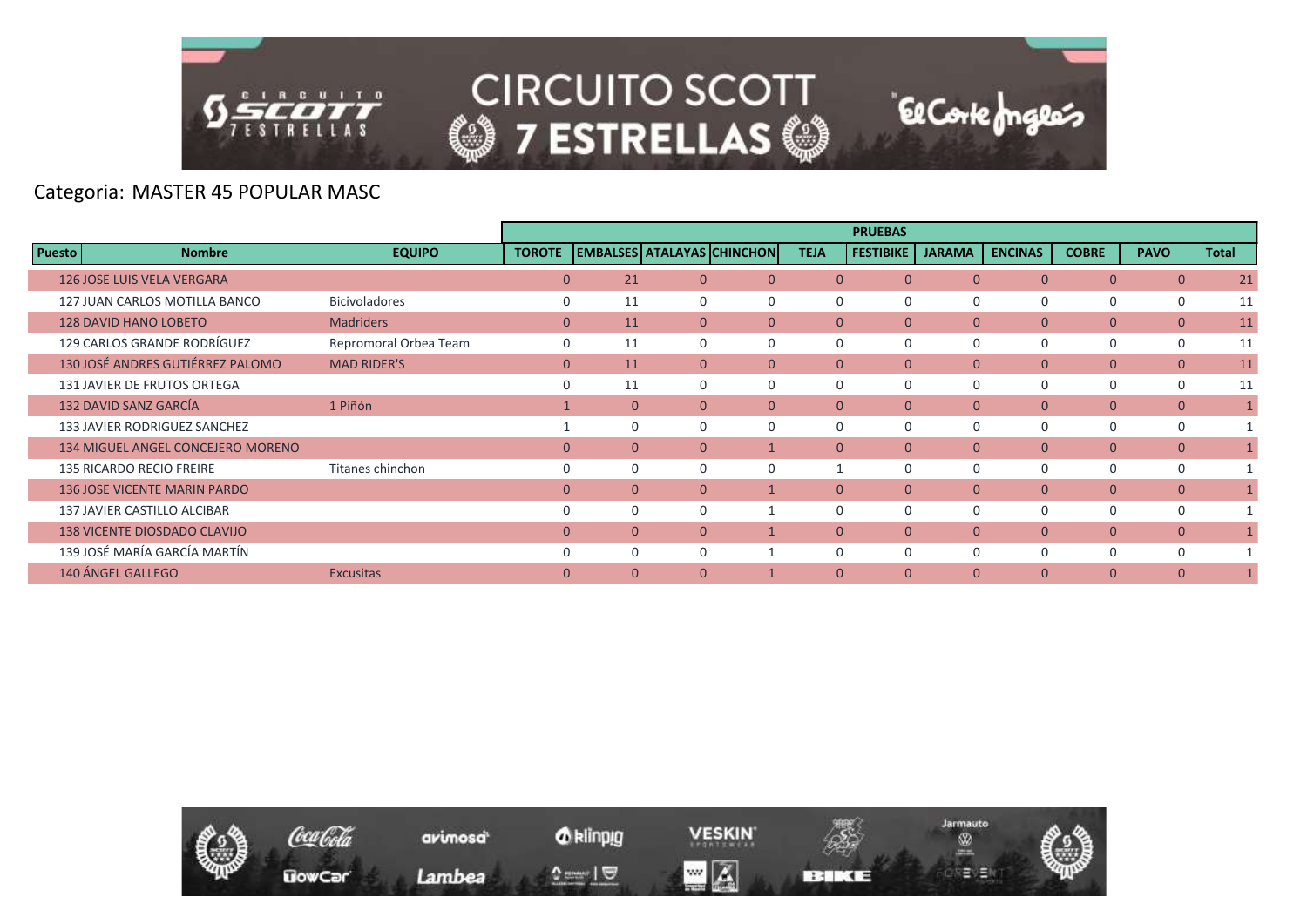

**El Corte fongles** 

# Categoria: MASTER 50 POPULAR MASC

|               |                                           |                             |                |                |                                   |                |                | <b>PRUEBAS</b>   |                |                |                |                |              |
|---------------|-------------------------------------------|-----------------------------|----------------|----------------|-----------------------------------|----------------|----------------|------------------|----------------|----------------|----------------|----------------|--------------|
| <b>Puesto</b> | <b>Nombre</b>                             | <b>EQUIPO</b>               | <b>TOROTE</b>  |                | <b>EMBALSES ATALAYAS CHINCHON</b> |                | <b>TEJA</b>    | <b>FESTIBIKE</b> | <b>JARAMA</b>  | <b>ENCINAS</b> | <b>COBRE</b>   | <b>PAVO</b>    | <b>Total</b> |
|               | 1 JOSE MARIA HIDALGO AGUADO               | Club Deportivo sagrabike    | 156            | 156            | 176                               | 105            | 176            | $\mathbf 0$      | $\mathbf 0$    | $\mathbf 0$    | $\mathbf 0$    | $\mathsf{O}$   | 769          |
|               | <b>2 DAVID BERMEJO LUCIO</b>              | SPORTSDEALER RACING TEAM    | 89             | 89             | 129                               | 129            | 141            | $\Omega$         | $\Omega$       | $\Omega$       | $\overline{0}$ | $\overline{0}$ | 577          |
|               | 3 ANGEL FERNÁNDEZ MEJIA.                  |                             | 201            | $\mathbf 0$    | 201                               | 1              | $\Omega$       | $\Omega$         | $\Omega$       | 0              | $\mathbf 0$    | $\mathsf{O}$   | 403          |
|               | <b>4 FRANK JACOBSEN</b>                   |                             | 141            | $\overline{0}$ | $\mathbf{0}$                      | 176            | $\mathbf{0}$   | $\overline{0}$   | $\mathbf{0}$   | $\mathbf{0}$   | $\overline{0}$ | $\overline{0}$ | 317          |
|               | 5 MIGUEL ANGEL MARTIN DA SILVA            | CultureBike                 | $\mathbf 0$    | 121            | $\Omega$                          | 141            | $\Omega$       | $\Omega$         | $\Omega$       | $\Omega$       | $\mathbf 0$    | 0              | 262          |
|               | <b>6 ACHIM SCHWARZKOPF</b>                |                             | 53             | 49             | 65                                | 37             | 45             | $\Omega$         | $\Omega$       | $\overline{0}$ | $\overline{0}$ | $\overline{0}$ | 249          |
|               | 7 JOSE MANUEL ALMARZA TRIGO               |                             | $\mathbf 0$    | $\mathbf 0$    | 121                               | $\mathbf 0$    | 121            | $\mathbf 0$      | $\mathbf 0$    | $\mathbf 0$    | $\mathbf 0$    | $\mathsf{O}$   | 242          |
|               | <b>8 FRANCISCO JAVIER JUSTO RODRIGUEZ</b> | <b>VP bikers</b>            | 61             | 41             | $\overline{0}$                    | 113            | $\mathbf{0}$   | $\overline{0}$   | $\mathbf{0}$   | $\overline{0}$ | $\overline{0}$ | $\overline{0}$ | 215          |
|               | 9 JOSÉ LUIS CASADO RODRIGUEZ              | Club Ciclista Barruecopardo | 129            | 77             | $\Omega$                          | $\mathbf 0$    | $\Omega$       | $\Omega$         | $\Omega$       | 0              | 0              | 0              | 206          |
|               | <b>10 CESAR AUGUSTO ARENAS ACEVEDO</b>    |                             | $\mathbf{0}$   | $\overline{0}$ | $\overline{0}$                    | $\overline{0}$ | 201            | $\overline{0}$   | $\mathbf{0}$   | $\overline{0}$ | $\overline{0}$ | $\overline{0}$ | 201          |
|               | <b>11 ISMAEL ALONSO GARCIA</b>            | <b>BTT CABEZON</b>          | $\mathbf 0$    | 201            | $\mathbf 0$                       | $\Omega$       | $\mathbf 0$    | $\mathbf 0$      | $\Omega$       | $\mathbf 0$    | $\mathbf 0$    | 0              | 201          |
|               | <b>12 ANTONIO ALIX</b>                    |                             | $\overline{0}$ | $\overline{0}$ | $\overline{0}$                    | 201            | $\overline{0}$ | $\overline{0}$   | $\overline{0}$ | $\overline{0}$ | $\overline{0}$ | $\overline{0}$ | 201          |
|               | <b>13 DAVID BELA QUERO</b>                | No                          | 41             | 21             | $\Omega$                          | 57             | 77             | $\Omega$         | $\Omega$       | $\Omega$       | $\mathbf 0$    | $\mathbf 0$    | 196          |
|               | <b>14 LUIS MIGUEL PASCUAL MORENO</b>      |                             | 97             | 97             | $\overline{0}$                    | $\mathbf{1}$   | $\mathbf{0}$   | $\overline{0}$   | $\overline{0}$ | $\overline{0}$ | $\overline{0}$ | $\overline{0}$ | 195          |
|               | 15 LUIS FERNANDO SIMARRO RODRÍGUEZ        |                             | 57             | 35             | $\Omega$                          | 39             | 57             | $\mathbf 0$      | $\mathbf 0$    | 0              | 0              | 0              | 188          |
|               | 16 JOSÉ SÁNCHEZ MEDINA                    | Club ciclista Humanes       | 176            | $\overline{0}$ | $\Omega$                          | $\Omega$       | $\theta$       | $\Omega$         | $\Omega$       | $\overline{0}$ | $\overline{0}$ | $\overline{0}$ | 176          |
|               | 17 CARLOS MATEOS LOPEZ                    | UC MORALEJA DE EN MEDIO     | 0              | 176            | $\Omega$                          | $\Omega$       | $\Omega$       | $\Omega$         | $\Omega$       | 0              | $\mathbf 0$    | $\mathbf 0$    | 176          |
|               | <b>18 ISMAEL GARCIA MELENDRE</b>          |                             | $\mathbf{1}$   | $\overline{0}$ | 156                               | $\overline{0}$ | $\mathbf{0}$   | $\overline{0}$   | $\overline{0}$ | $\mathbf{0}$   | $\overline{0}$ | $\overline{0}$ | 157          |
|               | <b>19 JULIAN HOYOS RUIZ</b>               | TriHenares                  | $\mathbf 0$    | $\mathbf 0$    | $\mathbf 0$                       | 156            | $\Omega$       | $\Omega$         | $\Omega$       | 0              | $\mathbf 0$    | $\mathsf{O}$   | 156          |
|               | <b>20 ANDRE DAVID JARAMILLO CEVALLOS</b>  |                             | $\mathbf{0}$   | $\overline{0}$ | $\overline{0}$                    | $\mathbf{0}$   | 156            | $\overline{0}$   | $\mathbf{0}$   | $\overline{0}$ | $\overline{0}$ | $\overline{0}$ | 156          |
|               | 21 DAVID MUÑOZ SANZ                       | Stecchino                   | $\mathbf 0$    | 39             | 69                                | 43             | 0              | $\mathbf 0$      | $\Omega$       | 0              | 0              | 0              | 151          |
|               | 22 CARLOS JOSÉ GARCÍA MELENDERE           |                             | $\mathbf{1}$   | $\overline{0}$ | 141                               | $\overline{0}$ | $\mathbf{0}$   | $\overline{0}$   | $\mathbf{0}$   | $\overline{0}$ | $\overline{0}$ | $\overline{0}$ | 142          |
|               | 23 JUAN CARLOS NAHARRO ALDOMAR            | Incarlopsa Essentia         | 0              | 141            | $\mathbf 0$                       | 0              | $\mathbf 0$    | $\mathbf 0$      | $\mathbf 0$    | 0              | $\mathbf 0$    | $\mathbf 0$    | 141          |
|               | <b>24 ANDONI GORROCHATEGUI</b>            | <b>CC</b> Foronda           | $\mathbf{0}$   | $\overline{0}$ | 57                                | $\overline{0}$ | 81             | $\overline{0}$   | $\overline{0}$ | $\overline{0}$ | $\overline{0}$ | $\overline{0}$ | 138          |
|               | 25 FERNANDO ALIX GONZALEZ DE VEGA         | <b>DOCTOR BIKE MADRID</b>   | $\mathbf 0$    | $\mathbf 0$    | 0                                 | 73             | 65             | $\mathbf 0$      | $\Omega$       | $\mathbf 0$    | $\mathbf 0$    | $\mathbf 0$    | 138          |

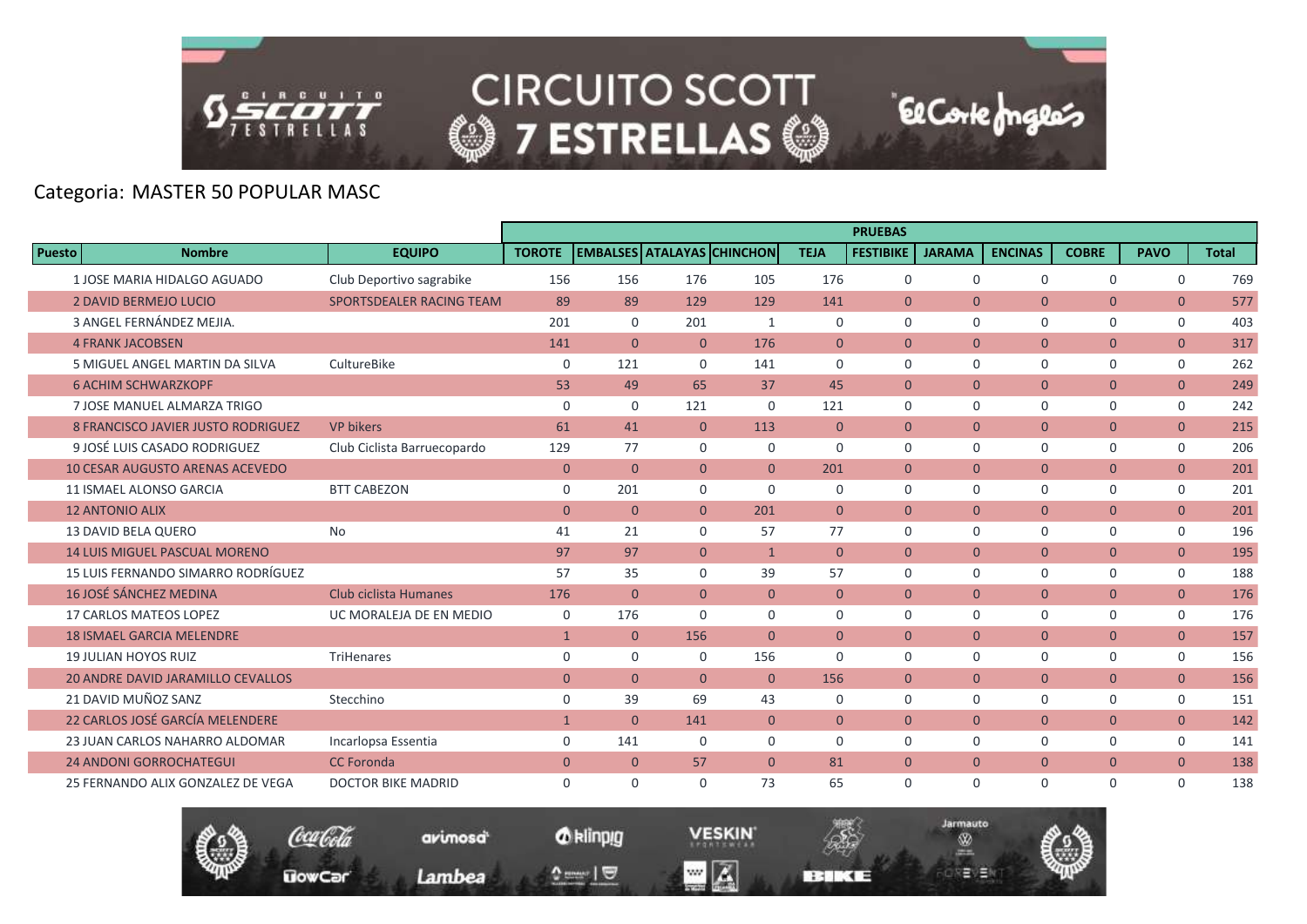

# Categoria: MASTER 50 POPULAR MASC

|        |                                         |                           |                |                |                                   |              |                | <b>PRUEBAS</b>   |               |                |                |                |              |
|--------|-----------------------------------------|---------------------------|----------------|----------------|-----------------------------------|--------------|----------------|------------------|---------------|----------------|----------------|----------------|--------------|
| Puesto | <b>Nombre</b>                           | <b>EQUIPO</b>             | <b>TOROTE</b>  |                | <b>EMBALSES ATALAYAS CHINCHON</b> |              | <b>TEJA</b>    | <b>FESTIBIKE</b> | <b>JARAMA</b> | <b>ENCINAS</b> | <b>COBRE</b>   | <b>PAVO</b>    | <b>Total</b> |
|        | <b>26 CONRADO COLAO NUÑEZ</b>           | sagrabike                 | 65             | 69             | $\overline{0}$                    | $\mathbf{0}$ | $\overline{0}$ | $\overline{0}$   | $\mathbf{0}$  | $\overline{0}$ | $\overline{0}$ | $\overline{0}$ | 134          |
|        | 27 JOSE LUIS BUSTILLO ALFARO            | Dúo bike                  | $\mathbf 0$    | 129            | $\Omega$                          | $\Omega$     | $\Omega$       | $\Omega$         | $\Omega$      | $\Omega$       | $\Omega$       | $\mathbf 0$    | 129          |
|        | <b>28 ALBERTO FERNANDEZ RIVERO</b>      | <b>BICICLETAS A RUEDA</b> | $\mathbf{0}$   | $\overline{0}$ | $\overline{0}$                    | $\Omega$     | 129            | $\overline{0}$   | $\Omega$      | $\mathbf{0}$   | $\overline{0}$ | $\overline{0}$ | 129          |
|        | <b>29 MIGUE ANGEL GUTIERREZ RUBIO</b>   | <b>LOBOBIKE</b>           | 73             | 53             | $\Omega$                          | $\mathbf 0$  | $\mathbf 0$    | $\mathbf 0$      | $\mathbf 0$   | $\mathbf 0$    | $\mathbf 0$    | $\mathbf 0$    | 126          |
|        | <b>30 ALBERTO HERRANZ SALADO</b>        |                           | $\Omega$       | $\mathbf{0}$   | 81                                | $\mathbf{1}$ | 41             | $\Omega$         | $\Omega$      | $\Omega$       | $\overline{0}$ | $\overline{0}$ | 123          |
|        | 31 ISMAEL BARRERA LÁZARO                | Alcalá 8.30               | 121            | $\mathbf 0$    | $\Omega$                          | $\Omega$     | $\Omega$       | $\Omega$         | $\Omega$      | $\mathbf 0$    | $\mathbf 0$    | $\mathbf 0$    | 121          |
|        | 32 MIGUEL GARCÍA ÁLVAREZ                | eskaladores               | $\mathbf{0}$   | $\overline{0}$ | $\mathbf{0}$                      | 121          | $\mathbf{0}$   | $\overline{0}$   | $\mathbf{0}$  | $\mathbf{0}$   | $\overline{0}$ | $\overline{0}$ | 121          |
|        | 33 IGNACIO GONZALEZ                     | <b>INDIVIDUAL</b>         | $\mathbf 0$    | $\mathbf 0$    | 113                               | $\Omega$     | $\Omega$       | $\Omega$         | $\Omega$      | $\Omega$       | $\mathbf 0$    | $\mathbf 0$    | 113          |
|        | <b>34 JUAN MANUEL MORENO SIMARRO</b>    | Mirabike                  | $\overline{0}$ | 113            | $\Omega$                          | $\mathbf{0}$ | $\theta$       | $\Omega$         | $\Omega$      | $\overline{0}$ | $\overline{0}$ | $\overline{0}$ | 113          |
|        | 35 FRANCISCO ARRIBAS LARA               | <b>SCOTT</b>              | 113            | $\mathbf 0$    | $\Omega$                          | $\mathbf 0$  | $\Omega$       | $\mathbf 0$      | $\mathbf 0$   | $\mathbf 0$    | $\mathbf 0$    | $\mathbf 0$    | 113          |
|        | <b>36 ANDRES KOTARBA</b>                |                           | $\overline{0}$ | $\overline{0}$ | $\overline{0}$                    | $\mathbf{0}$ | 113            | $\mathbf{0}$     | $\mathbf{0}$  | $\mathbf{0}$   | $\overline{0}$ | $\overline{0}$ | 113          |
|        | 37 CARLOS LOPEZ ARIAS                   |                           | 0              | 25             | 53                                | 33           | $\Omega$       | $\Omega$         | $\Omega$      | $\Omega$       | $\mathbf 0$    | $\mathbf 0$    | 111          |
|        | 38 JOSÉ MARÍA GONZÁLEZ SINDE REIG       | <b>Club Ciclista</b>      | $\mathbf{0}$   | $\overline{0}$ | $\Omega$                          | $\mathbf{0}$ | 105            | $\overline{0}$   | $\mathbf{0}$  | $\overline{0}$ | $\overline{0}$ | $\overline{0}$ | 105          |
|        | <b>39 MIGUEL LORENZO VILA</b>           | Bici Verde                | 0              | $\mathbf 0$    | 105                               | $\mathbf 0$  | $\mathbf 0$    | $\mathbf 0$      | $\mathbf 0$   | $\mathbf 0$    | $\mathbf 0$    | $\mathbf 0$    | 105          |
|        | <b>40 JAIME SÉMELAS</b>                 |                           | 105            | $\Omega$       | $\Omega$                          | $\Omega$     | $\theta$       | $\Omega$         | $\Omega$      | $\theta$       | $\overline{0}$ | $\overline{0}$ | 105          |
|        | 41 ALFREDO PARDO ORTIZ                  | SPORTPLA                  | $\mathbf 0$    | 105            | $\Omega$                          | $\Omega$     | $\Omega$       | $\Omega$         | $\Omega$      | $\Omega$       | $\mathbf 0$    | $\mathbf 0$    | 105          |
|        | <b>42 RAFAEL ALEJANDRO SANCHEZ RUIZ</b> | cc rivas                  | $\mathbf{0}$   | $\overline{0}$ | 49                                | $\mathbf{0}$ | 53             | $\overline{0}$   | $\mathbf{0}$  | $\mathbf{0}$   | $\overline{0}$ | $\mathbf{0}$   | 102          |
|        | <b>43 MIGUEL GOMEZ</b>                  |                           | 39             | $\mathbf 0$    | $\mathbf 0$                       | $\mathbf 0$  | 61             | $\mathbf 0$      | $\mathbf 0$   | $\mathbf 0$    | $\mathbf 0$    | $\mathbf 0$    | 100          |
|        | <b>44 JAVIER SANZ FELICES</b>           | SPORTSDEALER RACING TEAM  | $\mathbf{0}$   | $\overline{0}$ | $\Omega$                          | 97           | $\Omega$       | $\Omega$         | $\Omega$      | $\Omega$       | $\overline{0}$ | $\overline{0}$ | 97           |
|        | 45 JUAN JOSÉ GONZÁLEZ-HERRÁEZ GARCÍA    | CLUB TRIATLÓN VILLANUEVA  | $\mathbf 0$    | $\mathbf 0$    | $\Omega$                          | $\Omega$     | 97             | $\Omega$         | $\mathbf 0$   | $\mathbf 0$    | $\mathbf 0$    | $\mathbf 0$    | 97           |
|        | <b>46 MANUEL IZAGUIRRE GONZÁLEZ</b>     |                           | $\mathbf{0}$   | $\overline{0}$ | 97                                | $\mathbf{0}$ | $\mathbf{0}$   | $\overline{0}$   | $\mathbf{0}$  | $\mathbf{0}$   | $\overline{0}$ | $\overline{0}$ | 97           |
|        | 47 JULIO MARTIN-CRESPO PEREZ            | Mammoth                   | $\mathbf 0$    | 25             | $\Omega$                          | 31           | 37             | $\Omega$         | $\Omega$      | $\Omega$       | $\Omega$       | $\Omega$       | 93           |
|        | <b>48 ELIAS DEL BARRIO VILLAZALA</b>    | No Pain No Gain           | $\mathbf{0}$   | $\overline{0}$ | $\Omega$                          | 89           | $\theta$       | $\Omega$         | $\mathbf{0}$  | $\mathbf{0}$   | $\overline{0}$ | $\overline{0}$ | 89           |
|        | 49 JOSEBA GORROCHATEGUI SÁNCHEZ         | C.D.C.FORONDA             | $\mathbf 0$    | $\mathbf 0$    | $\mathbf 0$                       | 0            | 89             | $\mathbf 0$      | $\mathbf 0$   | $\mathbf 0$    | $\mathsf{O}$   | 0              | 89           |
|        | 50 DAVID POZO ORTEGA                    | <b>No</b>                 | $\mathbf{0}$   | $\overline{0}$ | 89                                | $\Omega$     | $\Omega$       | $\Omega$         | $\Omega$      | $\mathbf{0}$   | $\overline{0}$ | $\mathbf{0}$   | 89           |
|        |                                         |                           |                |                |                                   |              |                |                  |               |                |                |                |              |



*O* klinpig  $\begin{array}{c} \texttt{0} & \texttt{0} \\ \texttt{0} & \texttt{0} \end{array}$ 

**VESKIN**  $\blacksquare$   $\blacksquare$ 

**REMEDIATE** 



El Corte Inglés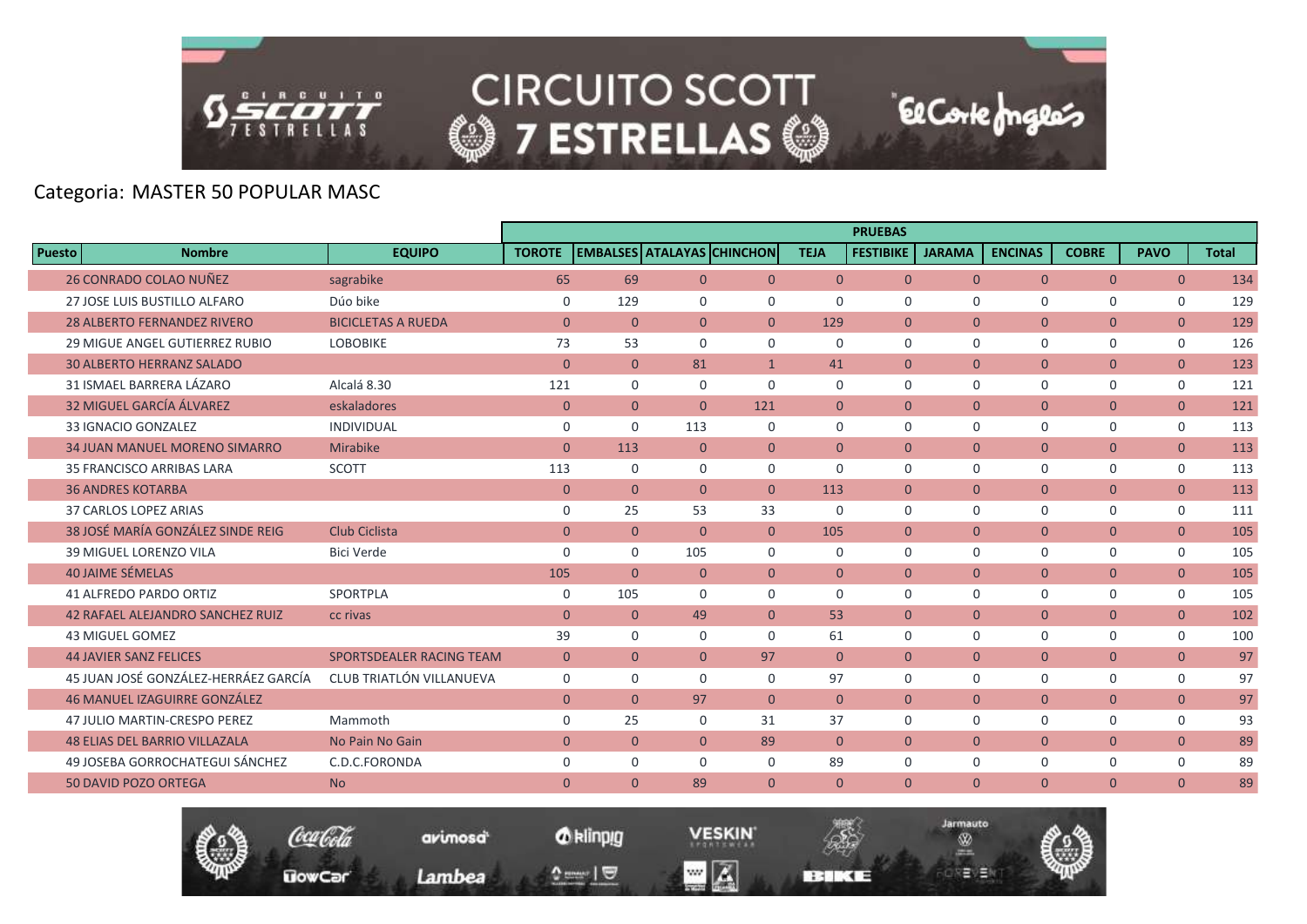

# Categoria: MASTER 50 POPULAR MASC

|               |                                       |                                 |                |                |                |                                   |                | <b>PRUEBAS</b>   |               |                |                |                |              |
|---------------|---------------------------------------|---------------------------------|----------------|----------------|----------------|-----------------------------------|----------------|------------------|---------------|----------------|----------------|----------------|--------------|
| <b>Puesto</b> | <b>Nombre</b>                         | <b>EQUIPO</b>                   | <b>TOROTE</b>  |                |                | <b>EMBALSES ATALAYAS CHINCHON</b> | <b>TEJA</b>    | <b>FESTIBIKE</b> | <b>JARAMA</b> | <b>ENCINAS</b> | <b>COBRE</b>   | <b>PAVO</b>    | <b>Total</b> |
|               | 51 EUSEBIO GÓMEZ GARRIDO              | Unión Ciclista San Sebastián R  | 81             | 0              | 0              | $\mathbf 0$                       | $\mathbf 0$    | $\mathbf 0$      | $\mathbf 0$   | $\mathbf 0$    | 0              | $\mathbf 0$    | 81           |
|               | 52 FRANCISCO MIGUEL LÓPEZ BUITRAGO    | Titanes de Chinchón             | $\overline{0}$ | $\Omega$       | $\overline{0}$ | 81                                | $\Omega$       | $\Omega$         | $\Omega$      | $\Omega$       | $\overline{0}$ | $\overline{0}$ | 81           |
|               | 53 MIGUEL ANGEL ALMAGRO CARMONA       | No.                             | $\mathbf 0$    | 81             | $\Omega$       | $\Omega$                          | $\Omega$       | $\Omega$         | $\Omega$      | 0              | 0              | 0              | 81           |
|               | <b>54 GERMAN RODRIGUEZ ROJO</b>       | Mirabike                        | $\mathbf{0}$   | $\overline{0}$ | 77             | $\overline{0}$                    | $\overline{0}$ | $\mathbf{0}$     | $\mathbf{0}$  | $\overline{0}$ | $\overline{0}$ | $\overline{0}$ | 77           |
|               | 55 ENRIQUE BERRUGUETE SANCHO          |                                 | 77             | $\mathbf 0$    | $\mathbf 0$    | $\Omega$                          | $\Omega$       | $\mathbf 0$      | $\mathbf 0$   | 0              | 0              | $\mathsf{O}$   | 77           |
|               | <b>56 JORGE SERRANO LEAL</b>          | No Pain No Game                 | $\mathbf{0}$   | $\Omega$       | $\Omega$       | 77                                | $\Omega$       | $\Omega$         | $\Omega$      | $\overline{0}$ | $\overline{0}$ | $\overline{0}$ | 77           |
|               | 57 JESUS SAN ROMAN PRADA              | Independiente                   | $\mathbf 0$    | $\mathbf 0$    | $\Omega$       | $\Omega$                          | 73             | $\Omega$         | $\Omega$      | 0              | 0              | $\mathbf 0$    | 73           |
|               | <b>58 EUGENIO BALBI</b>               | <b>MNBC</b>                     | $\mathbf{0}$   | $\overline{0}$ | 73             | $\Omega$                          | $\Omega$       | $\mathbf{0}$     | $\mathbf{0}$  | $\overline{0}$ | $\overline{0}$ | $\overline{0}$ | 73           |
|               | 59 OSCAR MENÉNDEZ LUQUE               | #HACT                           | $\mathbf 0$    | 73             | $\Omega$       | $\mathbf 0$                       | $\Omega$       | $\Omega$         | $\mathbf 0$   | 0              | 0              | 0              | 73           |
|               | <b>60 IGNACIO CALVO DE HERAS</b>      | <b>No</b>                       | $\overline{0}$ | $\overline{0}$ | $\overline{0}$ | $\overline{0}$                    | 69             | $\mathbf{0}$     | $\mathbf{0}$  | $\overline{0}$ | $\overline{0}$ | $\overline{0}$ | 69           |
|               | <b>61 ALFONSO PEREZ ROSALES</b>       | EL BICHO BICICLETAS C.D.        | $\Omega$       | 26             | $\Omega$       | $\Omega$                          | 43             | $\Omega$         | $\Omega$      | 0              | 0              | $\mathbf 0$    | 69           |
|               | <b>62 ENRIQUE CAMPOS PEREZ</b>        |                                 | 69             | $\overline{0}$ | $\overline{0}$ | $\overline{0}$                    | $\mathbf{0}$   | $\mathbf{0}$     | $\mathbf{0}$  | $\overline{0}$ | $\overline{0}$ | $\mathbf{0}$   | 69           |
|               | 63 DAVID RAMOS LÓPEZ                  |                                 | $\Omega$       | $\Omega$       | $\Omega$       | 69                                | $\Omega$       | $\Omega$         | $\Omega$      | $\Omega$       | $\Omega$       | $\mathbf 0$    | 69           |
|               | <b>64 ANTONIO CASTRO LAMAS</b>        | <b>Camaleones Narón Bike</b>    | $\mathbf{0}$   | 65             | $\overline{0}$ | $\mathbf{0}$                      | $\Omega$       | $\mathbf{0}$     | $\mathbf{0}$  | $\overline{0}$ | $\overline{0}$ | $\mathbf{0}$   | 65           |
|               | 65 JOSÉ JAVIER GONZÁLEZ HERRERO       | <b>EMTBM</b>                    | $\mathbf 0$    | $\mathbf 0$    | $\mathbf 0$    | 65                                | 0              | $\mathbf 0$      | $\mathbf 0$   | $\mathbf 0$    | 0              | $\mathbf 0$    | 65           |
|               | <b>66 RUBEN REYERO</b>                | <b>BUHOBIKE CONTRA EL CANCE</b> | $\overline{0}$ | $\Omega$       | $\Omega$       | 61                                | $\Omega$       | $\Omega$         | $\Omega$      | $\overline{0}$ | $\overline{0}$ | $\overline{0}$ | 61           |
|               | 67 JULIÁN GÓMEZ POZUELO               |                                 | $\mathbf 0$    | 61             | $\Omega$       | $\Omega$                          | $\Omega$       | $\Omega$         | $\mathbf 0$   | 0              | 0              | 0              | 61           |
|               | <b>68 CESAR LUIS FERNANDEZ VALDES</b> |                                 | $\mathbf{0}$   | $\overline{0}$ | 61             | $\overline{0}$                    | $\overline{0}$ | $\mathbf{0}$     | $\mathbf{0}$  | $\overline{0}$ | $\overline{0}$ | $\overline{0}$ | 61           |
|               | 69 ALBERTO SANCHEZ PEREZ              |                                 | $\mathbf 0$    | 57             | $\Omega$       | $\Omega$                          | $\mathbf 0$    | $\mathbf 0$      | $\mathbf 0$   | 0              | 0              | $\mathbf 0$    | 57           |
|               | <b>70 ISIDRO MANZANERO GUIRADO</b>    |                                 | $\Omega$       | $\overline{0}$ | $\Omega$       | 53                                | $\Omega$       | $\Omega$         | $\Omega$      | $\overline{0}$ | $\overline{0}$ | $\overline{0}$ | 53           |
|               | 71 JOSE ANTONIO HERREZUELO            | No                              | $\mathbf 0$    | $\Omega$       | $\Omega$       | 49                                | $\Omega$       | $\Omega$         | $\Omega$      | $\mathbf 0$    | 0              | $\mathbf 0$    | 49           |
|               | 72 GERMÁN LACÁRCEL                    | Novociclo                       | 49             | $\overline{0}$ | $\overline{0}$ | $\overline{0}$                    | $\overline{0}$ | $\mathbf{0}$     | $\mathbf{0}$  | $\overline{0}$ | $\overline{0}$ | $\overline{0}$ | 49           |
|               | 73 MANUEL SANZ CAMACHO                | Cinnamount cirugía cardiaca     | $\mathbf 0$    | $\mathbf 0$    | $\Omega$       | $\Omega$                          | 49             | $\Omega$         | $\mathbf 0$   | 0              | 0              | $\mathbf 0$    | 49           |
|               | 74 FRANCISCO CALDERÓN DELGADO         |                                 | $\mathbf{0}$   | $\overline{0}$ | 45             | $\mathbf{0}$                      | $\overline{0}$ | $\mathbf{0}$     | $\mathbf{0}$  | $\overline{0}$ | $\overline{0}$ | $\overline{0}$ | 45           |
|               | 75 JOSÉ ANTONIO RÍOS GALLEGO          | Licoretas                       | 45             | $\Omega$       | $\Omega$       | $\Omega$                          | $\Omega$       | $\Omega$         | $\Omega$      | $\Omega$       | $\Omega$       | $\mathbf 0$    | 45           |
|               |                                       |                                 |                |                |                |                                   |                |                  |               |                |                |                |              |





**BERKEE** 

**El Corte fongles**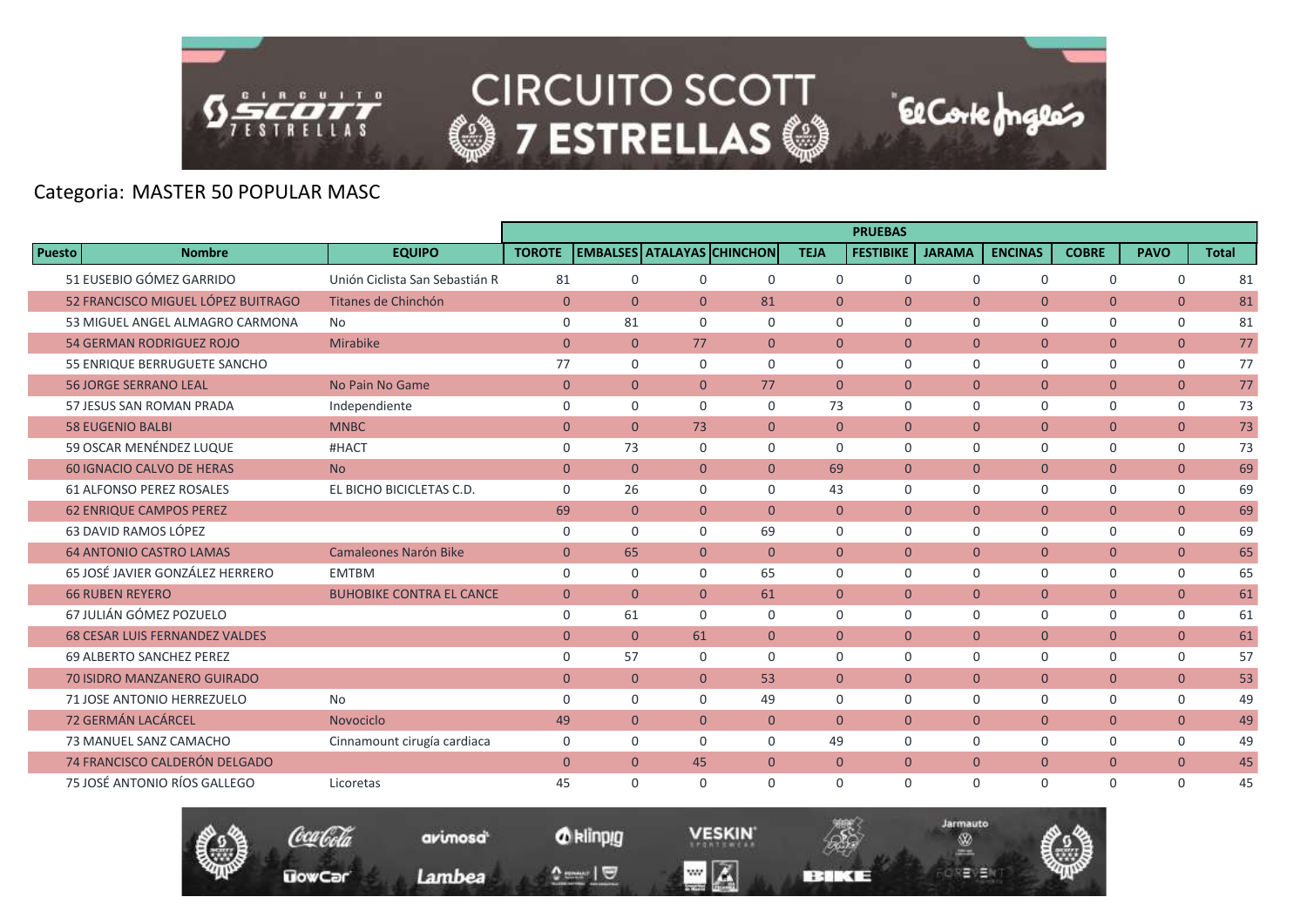

Coca Cola

**UowCar** 

**CIRCUITO SCOTT @7 ESTRELLAS @** 

El Corte Inglés

Jarmauto

Ŵ

モリヨ

# Categoria: MASTER 50 POPULAR MASC

|                                         |                                  |                |                |                                   |              |                | <b>PRUEBAS</b>   |                |                |                |                |              |
|-----------------------------------------|----------------------------------|----------------|----------------|-----------------------------------|--------------|----------------|------------------|----------------|----------------|----------------|----------------|--------------|
| Puesto<br><b>Nombre</b>                 | <b>EQUIPO</b>                    | <b>TOROTE</b>  |                | <b>EMBALSES ATALAYAS CHINCHON</b> |              | <b>TEJA</b>    | <b>FESTIBIKE</b> | <b>JARAMA</b>  | <b>ENCINAS</b> | <b>COBRE</b>   | <b>PAVO</b>    | <b>Total</b> |
| <b>76 EMILIO MARTÍNEZ GIL</b>           | <b>NPNG TEAM</b>                 | $\overline{0}$ | $\overline{0}$ | $\Omega$                          | 45           | $\overline{0}$ | $\overline{0}$   | $\Omega$       | $\Omega$       | $\overline{0}$ | $\overline{0}$ | 45           |
| 77 JUAN FRANCISCO SEGURA ALBALADEJO     | Castilla La Mancha en bici       | 0              | 45             | $\Omega$                          | $\Omega$     | $\Omega$       | $\Omega$         | $\Omega$       | $\Omega$       | $\Omega$       | 0              | 45           |
| <b>78 CARLOS ALBALADEJO POMARES</b>     |                                  | 43             | $\mathbf{0}$   | $\overline{0}$                    | $\mathbf{0}$ | $\overline{0}$ | $\Omega$         | $\mathbf{0}$   | $\overline{0}$ | $\overline{0}$ | $\mathbf{0}$   | 43           |
| 79 JUAN LUIS GUERRERO SENDINO           |                                  | 0              | 43             | $\Omega$                          | $\Omega$     | $\mathbf 0$    | $\Omega$         | $\mathbf 0$    | $\mathbf 0$    | $\mathbf 0$    | 0              | 43           |
| <b>80 ALVARO BUENO SANTAMARIA</b>       |                                  | $\Omega$       | $\mathbf{0}$   | $\Omega$                          | 41           | $\Omega$       | $\Omega$         | $\Omega$       | $\Omega$       | $\overline{0}$ | $\overline{0}$ | 41           |
| 81 JOSE CARLOS ESPINOSA CHAVES          | <b>BIKERY</b>                    | $\mathbf 0$    | $\mathbf 0$    | $\Omega$                          | $\Omega$     | 39             | $\Omega$         | $\mathbf 0$    | $\mathbf 0$    | $\mathbf 0$    | $\mathbf 0$    | 39           |
| 82 JOSE LUIS REYES SÁNCHEZ              | <b>BASBICIALCALA</b>             | 37             | $\mathbf{0}$   | $\overline{0}$                    | $\mathbf{1}$ | $\overline{0}$ | $\overline{0}$   | $\mathbf{0}$   | $\overline{0}$ | $\mathbf{0}$   | $\overline{0}$ | 38           |
| 83 JUAN CARLOS BLANCO RODRÍGUEZ         | Bicivolador                      | $\mathbf 0$    | 37             | $\Omega$                          | $\Omega$     | $\Omega$       | $\Omega$         | $\Omega$       | $\Omega$       | $\mathbf 0$    | $\mathbf 0$    | 37           |
| <b>84 JAVIER ORTIZ VEGA</b>             |                                  | $\mathbf{0}$   | $\overline{0}$ | $\overline{0}$                    | $\mathbf{0}$ | 35             | $\overline{0}$   | $\mathbf{0}$   | $\overline{0}$ | $\overline{0}$ | $\overline{0}$ | 35           |
| 85 FRANCISCO JAVIER CHASO CUESTA        | MAMMOTH MTB, CLUB                | 35             | $\mathbf 0$    | $\Omega$                          | $\Omega$     | $\Omega$       | $\Omega$         | $\Omega$       | $\Omega$       | $\Omega$       | $\mathbf 0$    | 35           |
| <b>86 FERNANDO CASTRILLO CARPINTERO</b> | Mammoth                          | $\mathbf{0}$   | $\mathbf{0}$   | $\mathbf{0}$                      | 35           | $\overline{0}$ | $\overline{0}$   | $\mathbf{0}$   | $\mathbf{0}$   | $\overline{0}$ | $\overline{0}$ | 35           |
| 87 JOSE CARLOS PELÁEZ GARCÍA DE ÁNGELA  | <b>Los Cansinos Mtb</b>          | 33             | $\mathbf 0$    | $\Omega$                          | $\mathbf{1}$ | $\Omega$       | $\Omega$         | $\Omega$       | $\Omega$       | $\mathbf 0$    | $\mathbf 0$    | 34           |
| 88 JESÚS GOMEZ-CHACON DÍAZ-ALEJO        | <b>TRISPORT GETAFE</b>           | $\mathbf{0}$   | $\mathbf{0}$   | $\overline{0}$                    | $\Omega$     | 33             | $\Omega$         | $\Omega$       | $\overline{0}$ | $\overline{0}$ | $\overline{0}$ | 33           |
| 89 ANTONIO LOPEZ SANCHEZ                | <b>Bicivoladores</b>             | $\mathbf 0$    | 33             | $\Omega$                          | $\Omega$     | $\Omega$       | $\mathbf 0$      | $\mathbf 0$    | $\mathbf 0$    | $\mathbf 0$    | 0              | 33           |
| 90 CARLOS MARÍA MOZO ROMERO             | <b>TRISPORT GETAFE</b>           | $\mathbf{0}$   | $\overline{0}$ | $\overline{0}$                    | $\Omega$     | 31             | $\overline{0}$   | $\Omega$       | $\overline{0}$ | $\overline{0}$ | $\overline{0}$ | 31           |
| 91 ALFREDO ROMERAL MOTA                 |                                  | $\mathbf 0$    | 31             | $\Omega$                          | $\Omega$     | $\Omega$       | $\Omega$         | $\Omega$       | $\Omega$       | $\Omega$       | $\mathbf 0$    | 31           |
| 92 MANU LÓPEZ IZQUIERDO                 |                                  | $\mathbf{0}$   | $\mathbf{0}$   | $\overline{0}$                    | $\mathbf{1}$ | 29             | $\overline{0}$   | $\overline{0}$ | $\overline{0}$ | $\overline{0}$ | $\mathbf{0}$   | 30           |
| 93 JAVI PEYRO MELIA                     |                                  | $\mathbf 0$    | $\mathbf 0$    | $\mathbf 0$                       | 29           | $\mathbf 0$    | $\mathbf 0$      | $\mathbf 0$    | $\mathbf 0$    | $\mathbf 0$    | 0              | 29           |
| <b>94 JULIAN LOPEZ SENRA</b>            |                                  | $\Omega$       | 29             | $\Omega$                          | $\Omega$     | $\Omega$       | $\Omega$         | $\Omega$       | $\Omega$       | $\mathbf{0}$   | $\overline{0}$ | 29           |
| 95 JESUS GALINDO                        | <b>FITBIKE</b>                   | $\mathbf 0$    | 27             | $\Omega$                          | $\Omega$     | $\Omega$       | $\Omega$         | $\mathbf 0$    | $\mathbf 0$    | $\mathbf 0$    | $\mathbf 0$    | 27           |
| 96 MARCO ANTONIO POLO CARPINTERO        |                                  | $\mathbf{0}$   | $\overline{0}$ | $\overline{0}$                    | 27           | $\overline{0}$ | $\overline{0}$   | $\overline{0}$ | $\overline{0}$ | $\overline{0}$ | $\overline{0}$ | 27           |
| 97 JUAN PEDRO BARBERO CUBERO            | C.D.B. TEAM MOSKITO              | $\Omega$       | $\Omega$       | $\Omega$                          | 26           | $\Omega$       | $\Omega$         | $\Omega$       | $\Omega$       | $\Omega$       | $\mathbf 0$    | 26           |
| 98 TOMÁS JIMÉNEZ MUÑOZ                  | mammoth                          | $\overline{0}$ | 25             | $\overline{0}$                    | $\mathbf{1}$ | $\Omega$       | $\Omega$         | $\mathbf{0}$   | $\overline{0}$ | $\overline{0}$ | $\overline{0}$ | 26           |
| 99 FÉLIX RODRÍGUEZ PEINADO              | <b>CLUB CICLISTA COLMENAR VI</b> | $\mathbf 0$    | 25             | 0                                 | 0            | 0              | $\mathbf 0$      | 0              | $\mathbf 0$    | $\mathbf 0$    | $\mathbf 0$    | 25           |
| 100 JOSE MUÑOZ RUIZ                     |                                  | $\Omega$       | 25             | $\Omega$                          | $\Omega$     | $\Omega$       | $\Omega$         | $\Omega$       | $\Omega$       | $\Omega$       | $\Omega$       | 25           |

*O* klinpig

 $\begin{array}{c} \texttt{0} & \texttt{0} \\ \texttt{0} & \texttt{0} \end{array}$ 

avimosa

Lambea

**VESKIN** 

**BERKEE** 

 $\blacksquare$   $\blacksquare$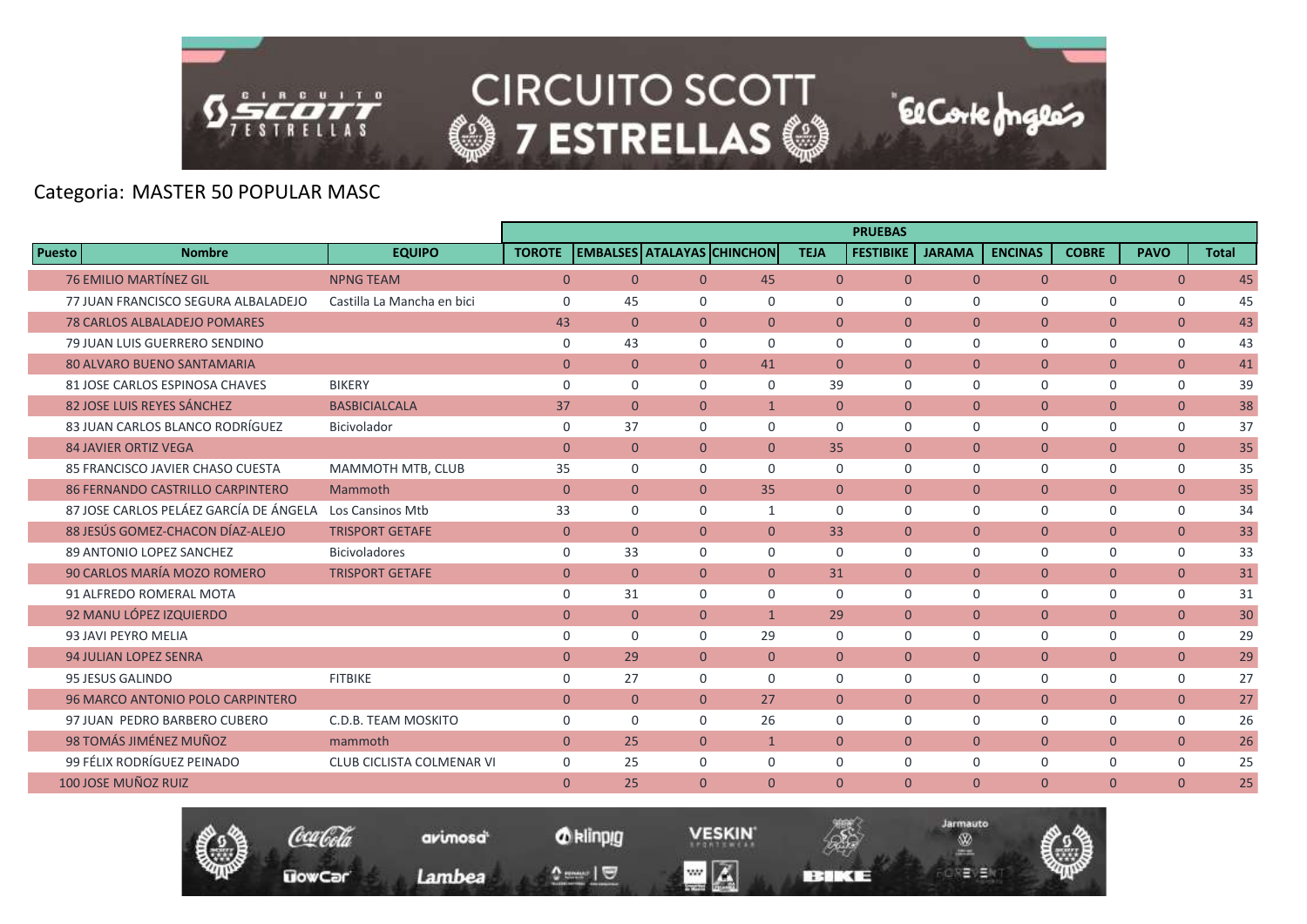

#### Categoria: MASTER 50 POPULAR MASC

|                                          |                           |                |                |                |                                   |                | <b>PRUEBAS</b>   |               |                |                |                |                |
|------------------------------------------|---------------------------|----------------|----------------|----------------|-----------------------------------|----------------|------------------|---------------|----------------|----------------|----------------|----------------|
| <b>Nombre</b><br>Puesto                  | <b>EQUIPO</b>             | <b>TOROTE</b>  |                |                | <b>EMBALSES ATALAYAS CHINCHON</b> | <b>TEJA</b>    | <b>FESTIBIKE</b> | <b>JARAMA</b> | <b>ENCINAS</b> | <b>COBRE</b>   | <b>PAVO</b>    | <b>Total</b>   |
| 101 FERNANDO MÉNDEZ MARTÍNEZ             |                           | 0              | 25             | $\mathbf 0$    | $\mathbf 0$                       | $\mathbf 0$    | $\mathbf 0$      | $\mathbf 0$   | $\mathbf 0$    | $\mathbf 0$    | $\mathbf 0$    | 25             |
| <b>102 MANUEL LOPEZ HERNANDEZ</b>        |                           | $\mathbf{0}$   | 25             | $\Omega$       | $\Omega$                          | $\Omega$       | $\Omega$         | $\Omega$      | $\Omega$       | $\overline{0}$ | $\overline{0}$ | 25             |
| 103 CARLOS PALACIOS ALCAINE              | <b>C.C.COLMENAR VIEJO</b> | $\mathbf 0$    | 25             | $\Omega$       | $\Omega$                          | $\Omega$       | $\Omega$         | $\Omega$      | 0              | 0              | $\mathbf 0$    | 25             |
| <b>104 JULIO JAVIER AGUEDA VAQUERIZO</b> |                           | $\mathbf{0}$   | 25             | $\overline{0}$ | $\Omega$                          | $\mathbf{0}$   | $\overline{0}$   | $\mathbf{0}$  | $\overline{0}$ | $\overline{0}$ | $\overline{0}$ | 25             |
| 105 MIGUEL ANGEL ENCABO LEIVA            |                           | $\mathbf 0$    | 25             | $\Omega$       | $\Omega$                          | $\Omega$       | $\Omega$         | $\Omega$      | $\Omega$       | 0              | 0              | 25             |
| 106 CÉSAR BELA QUERO                     | <b>Mask Comunicacion</b>  | $\overline{0}$ | 21             | $\Omega$       | $\Omega$                          | $\Omega$       | $\Omega$         | $\Omega$      | $\overline{0}$ | $\overline{0}$ | $\overline{0}$ | 21             |
| 107 JAVIER GARRIDO CHAMORRO              |                           | 0              | 21             | $\Omega$       | $\Omega$                          | $\mathbf 0$    | $\mathbf 0$      | $\mathbf 0$   | 0              | 0              | $\mathsf{O}$   | 21             |
| 108 JESUS PEÑA                           | Peñatron cycling team     | $\mathbf{0}$   | 21             | $\overline{0}$ | $\overline{0}$                    | $\overline{0}$ | $\overline{0}$   | $\Omega$      | $\overline{0}$ | $\overline{0}$ | $\overline{0}$ | 21             |
| 109 CARLOS GÓMEZ PÉREZ                   | <b>Bicivoladores</b>      | 0              | 21             | $\Omega$       | $\Omega$                          | $\Omega$       | $\Omega$         | $\Omega$      | 0              | 0              | 0              | 21             |
| <b>110 FERNANDO JIMENEZ POZAS</b>        | <b>Bicivoladores</b>      | $\overline{0}$ | 21             | $\overline{0}$ | $\overline{0}$                    | $\mathbf{0}$   | $\overline{0}$   | $\mathbf{0}$  | $\overline{0}$ | $\overline{0}$ | $\overline{0}$ | 21             |
| 111 CARLOS SUAREZ SUAREZ                 |                           | $\mathbf 0$    | 21             | $\Omega$       | $\Omega$                          | $\Omega$       | $\mathbf 0$      | $\Omega$      | $\mathbf 0$    | 0              | 0              | 21             |
| <b>112 ALFREDO PASCUAL</b>               |                           | $\mathbf{0}$   | 21             | $\overline{0}$ | $\overline{0}$                    | $\overline{0}$ | $\overline{0}$   | $\mathbf{0}$  | $\overline{0}$ | $\overline{0}$ | $\overline{0}$ | 21             |
| 113 RAUL HERNAEZ ORTIZ DE ZARATE         | <b>OVEJAS NEGRAS</b>      | $\mathbf 0$    | $\mathbf{1}$   | $\Omega$       | $\mathbf{1}$                      | $\Omega$       | $\Omega$         | $\Omega$      | $\Omega$       | 0              | $\mathbf 0$    | 2              |
| 114 FRANCISCO JOSE ARNAIZ CAMPO          | <b>Ovejas Negras</b>      | $\overline{0}$ | $\mathbf{1}$   | $\overline{0}$ | $\mathbf{1}$                      | $\mathbf{0}$   | $\overline{0}$   | $\mathbf{0}$  | $\overline{0}$ | $\overline{0}$ | $\overline{0}$ | $\overline{2}$ |
| 115 PEDRO GARRIDO PRIETO                 | Particular                | 1              | $\mathbf 0$    | $\mathbf 0$    | $\mathbf 0$                       | $\mathbf 0$    | $\mathbf 0$      | $\mathbf 0$   | 0              | 0              | 0              | $\mathbf{1}$   |
| 116 NACHO ROSA CARO                      |                           | $\mathbf{0}$   | $\mathbf{0}$   | $\Omega$       | $\mathbf{1}$                      | $\theta$       | $\Omega$         | $\Omega$      | $\overline{0}$ | $\overline{0}$ | $\overline{0}$ | $\mathbf{1}$   |
| 117 ARMANDO MUÑOZ SÁNCHEZ                |                           | $\mathbf 0$    | $\mathbf 0$    | $\Omega$       | $\mathbf{1}$                      | $\Omega$       | $\Omega$         | $\Omega$      | 0              | 0              | $\mathbf 0$    | $\mathbf{1}$   |
| 118 JOSE ANTONIO ZAPATERO HERNÁNDEZ      |                           | $\overline{0}$ | $\mathbf{0}$   | $\overline{0}$ | $\mathbf{1}$                      | $\mathbf{0}$   | $\overline{0}$   | $\mathbf{0}$  | $\overline{0}$ | $\overline{0}$ | $\overline{0}$ | $\mathbf{1}$   |
| 119 PEDRO LUIS GÓMEZ VILLALBA            | Ninguno                   | $\mathbf 0$    | $\mathbf 0$    | $\mathbf 0$    | $\mathbf{1}$                      | $\Omega$       | $\Omega$         | $\Omega$      | 0              | 0              | $\mathsf{O}$   | $\mathbf{1}$   |
| 120 JESUS GALLEGO SANCHEZ                | <b>BIRRACLETEROS</b>      | $\overline{0}$ | $\overline{0}$ | $\overline{0}$ | $\mathbf{1}$                      | $\mathbf{0}$   | $\overline{0}$   | $\mathbf{0}$  | $\overline{0}$ | $\overline{0}$ | $\overline{0}$ | $\mathbf{1}$   |
| 121 GREGORIO MERCHAN ESCOBAR             |                           | $\mathbf 0$    | $\mathbf 0$    | $\Omega$       | $\Omega$                          | 1              | $\mathbf 0$      | $\Omega$      | 0              | 0              | 0              | $\mathbf{1}$   |
| <b>122 EUSEBIO YRIBARREN</b>             |                           | $\mathbf{0}$   | $\mathbf{0}$   | $\mathbf{1}$   | $\overline{0}$                    | $\mathbf{0}$   | $\mathbf{0}$     | $\mathbf{0}$  | $\mathbf{0}$   | $\overline{0}$ | $\overline{0}$ | $\mathbf{1}$   |
| <b>123 VICENTE HIGUERAS GONZALEZ</b>     | SPORTPLA                  | $\mathbf 0$    | $\mathbf 0$    | $\Omega$       | $\mathbf{1}$                      | $\mathbf 0$    | $\Omega$         | $\mathbf 0$   | 0              | 0              | 0              | $\mathbf{1}$   |
| 124 JOSE ANTONIO RODRÍGUEZ MUÑOZ         | <b>Bikers del Sur</b>     | $\overline{0}$ | $\overline{0}$ | $\overline{0}$ | $\mathbf{1}$                      | $\mathbf{0}$   | $\overline{0}$   | $\mathbf{0}$  | $\overline{0}$ | $\overline{0}$ | $\overline{0}$ |                |
| 125 JOSE LUIS GIL MUÑOZ                  | <b>Bike Racing</b>        | 0              | $\mathbf 0$    | $\Omega$       | 1                                 | $\Omega$       | $\mathbf 0$      | $\Omega$      | 0              | 0              | $\mathbf 0$    | 1              |

**El Corte fongles** 

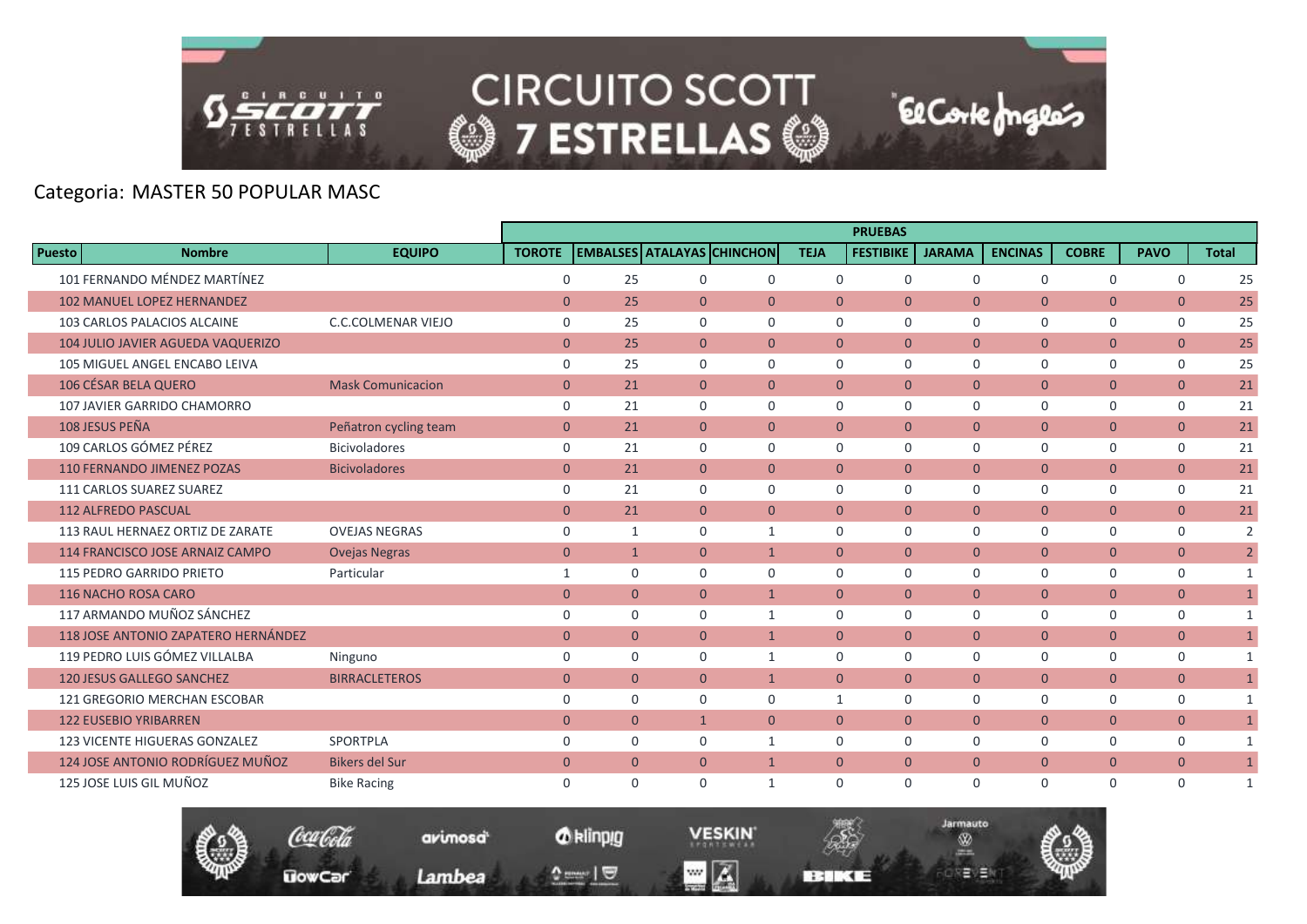

#### Categoria: MASTER 50 POPULAR MASC

|               |                                   |               |  |                                            |                  | <b>PRUEBAS</b>   |        |                |              |             |              |
|---------------|-----------------------------------|---------------|--|--------------------------------------------|------------------|------------------|--------|----------------|--------------|-------------|--------------|
| <b>Puesto</b> | <b>Nombre</b>                     | <b>EQUIPO</b> |  | <b>TOROTE LEMBALSES ATALAYAS CHINCHONI</b> | <b>TEJA</b>      | <b>FESTIBIKE</b> | JARAMA | <b>ENCINAS</b> | <b>COBRE</b> | <b>PAVO</b> | <b>Total</b> |
|               | 126 JOSE IGNACIO MORENO NOVELLA   |               |  | $\Omega$                                   | $\left( \right)$ |                  |        |                |              |             |              |
|               | 127 JESÚS MIGUEL FERNÁNDEZ ALONSO |               |  |                                            |                  |                  |        |                |              |             |              |
|               | 128 LUIS MIGUEL PEÑAS SANCHEZ     | Arges         |  |                                            | $\Omega$         |                  |        |                |              |             |              |

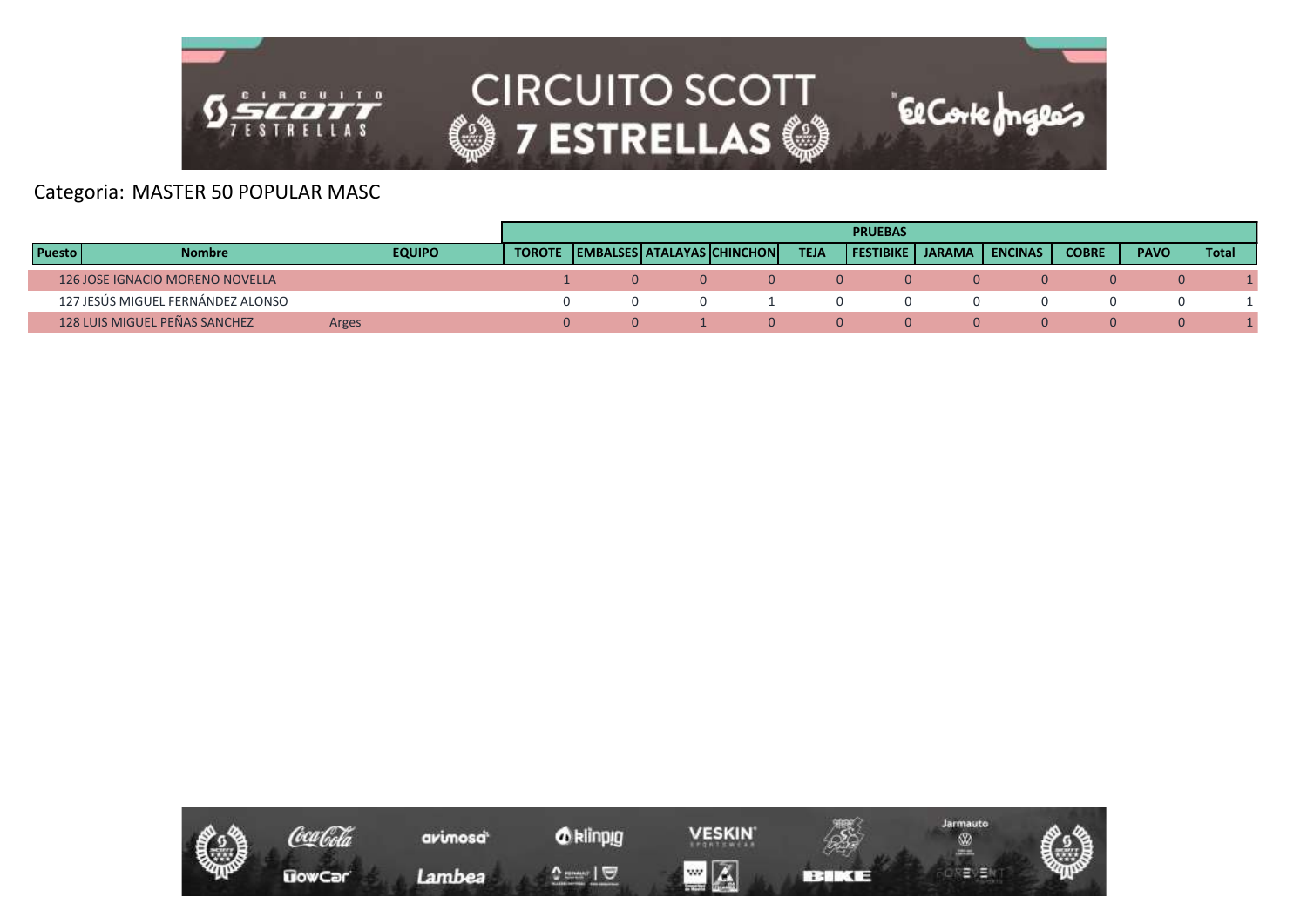

**El Corte fongles** 

# Categoria: MASTER 60 POPULAR MASC

|                                        |                            |                |                |                |                                   |                | <b>PRUEBAS</b>   |                |                |                |                |              |
|----------------------------------------|----------------------------|----------------|----------------|----------------|-----------------------------------|----------------|------------------|----------------|----------------|----------------|----------------|--------------|
| <b>Puesto</b><br><b>Nombre</b>         | <b>EQUIPO</b>              | <b>TOROTE</b>  |                |                | <b>EMBALSES ATALAYAS CHINCHON</b> | <b>TEJA</b>    | <b>FESTIBIKE</b> | <b>JARAMA</b>  | <b>ENCINAS</b> | <b>COBRE</b>   | <b>PAVO</b>    | <b>Total</b> |
| 1 MAREK PEZIOL STASKIEWICZ             |                            | 201            | 176            | 129            | 156                               | 156            | $\mathbf 0$      | $\Omega$       | $\Omega$       | $\Omega$       | $\Omega$       | 818          |
| <b>2 ANTONIO JORGE PASTOR COS</b>      | <b>VILLALBIKERS</b>        | 113            | 121            | 121            | 141                               | 176            | $\overline{0}$   | $\mathbf{0}$   | $\mathbf{0}$   | $\overline{0}$ | $\mathbf{0}$   | 672          |
| <b>3 JOSE GOMEZ MARTIN</b>             | <b>EL CALDERO MTB</b>      | 141            | 156            | 156            | 176                               | $\mathbf 0$    | $\mathbf 0$      | $\Omega$       | $\mathbf 0$    | $\mathbf 0$    | $\mathbf 0$    | 629          |
| <b>4 JAVIER JIMÉNEZ</b>                | <b>Moskito Bikers</b>      | $\mathbf{0}$   | $\overline{0}$ | 201            | 201                               | 201            | $\Omega$         | $\Omega$       | $\overline{0}$ | $\overline{0}$ | $\overline{0}$ | 603          |
| <b>5 FELIPE LOPEZ ALMANSA</b>          |                            | 129            | $\mathbf 0$    | 141            | 129                               | $\Omega$       | $\Omega$         | $\Omega$       | $\Omega$       | $\mathbf 0$    | $\mathbf 0$    | 399          |
| <b>6 ANTONIO LUIS HERRERA DELGADO</b>  | Detallitos Wood            | 176            | $\overline{0}$ | 176            | $\mathbf{0}$                      | $\overline{0}$ | $\overline{0}$   | $\mathbf{0}$   | $\overline{0}$ | $\overline{0}$ | $\overline{0}$ | 352          |
| 7 RAFAEL ESTEBAN LLAVE                 | Titanes de Torremocha      | 121            | $\mathbf 0$    | 113            | $\Omega$                          | $\mathbf 0$    | $\mathbf 0$      | $\mathbf 0$    | $\mathbf 0$    | $\mathbf 0$    | $\mathbf 0$    | 234          |
| 8 F. JAVIER GÓMEZ GALLARDO             | independiente              | $\mathbf{0}$   | 105            | $\overline{0}$ | 113                               | $\mathbf{0}$   | $\overline{0}$   | $\mathbf{0}$   | $\mathbf{0}$   | $\overline{0}$ | $\overline{0}$ | 218          |
| 9 EDUARDO GALÁN HERNÁNDEZ              | Canal de Isabel II         | $\mathbf 0$    | 113            | 97             | $\Omega$                          | $\Omega$       | $\Omega$         | $\Omega$       | $\Omega$       | $\Omega$       | $\mathbf 0$    | 210          |
| <b>10 ALFONSO CARLOS ALONSO GARCIA</b> |                            | $\Omega$       | 201            | $\overline{0}$ | $\Omega$                          | $\theta$       | $\overline{0}$   | $\overline{0}$ | $\overline{0}$ | $\overline{0}$ | $\overline{0}$ | 201          |
| 11 JOSÉ FERNÁNDEZ GARCÍA               | Independiente              | 89             | 97             | $\Omega$       | $\mathbf{1}$                      | $\Omega$       | $\Omega$         | $\Omega$       | $\Omega$       | $\mathbf 0$    | $\mathbf 0$    | 187          |
| <b>12 RAMON HERNANDEZ CORREDERA</b>    | <b>P.C. CICLONORTE</b>     | 156            | $\overline{0}$ | $\overline{0}$ | $\overline{0}$                    | $\mathbf{0}$   | $\overline{0}$   | $\mathbf{0}$   | $\overline{0}$ | $\mathbf{0}$   | $\overline{0}$ | 156          |
| 13 JUAN PEDRO HIDALGO AGUADO           | MTB EL CALDERO             | $\mathbf 0$    | 141            | $\mathbf 0$    | 0                                 | $\mathbf 0$    | $\mathbf 0$      | $\Omega$       | $\mathbf 0$    | $\mathsf{O}$   | $\mathbf 0$    | 141          |
| <b>14 PEDRO VIVAS MOLANO</b>           |                            | $\overline{0}$ | $\overline{0}$ | $\overline{0}$ | $\overline{0}$                    | 141            | $\overline{0}$   | $\overline{0}$ | $\overline{0}$ | $\overline{0}$ | $\overline{0}$ | 141          |
| 15 JAVIER SORIANO PATIÑO               |                            | $\mathbf 0$    | 129            | $\Omega$       | $\mathbf{1}$                      | 0              | $\Omega$         | $\Omega$       | $\mathbf 0$    | $\mathbf 0$    | $\mathbf 0$    | 130          |
| <b>16 FRANCISCO TOBARUELA GONZALEZ</b> |                            | $\mathbf{0}$   | $\overline{0}$ | $\overline{0}$ | $\Omega$                          | 129            | $\overline{0}$   | $\Omega$       | $\overline{0}$ | $\overline{0}$ | $\overline{0}$ | 129          |
| 17 JUAN FRANCISCO SANCHEZ GARCÍA       | Independiente              | $\mathbf 0$    | $\Omega$       | $\Omega$       | $\Omega$                          | 121            | $\Omega$         | $\Omega$       | $\Omega$       | $\mathbf 0$    | $\mathbf 0$    | 121          |
| <b>18 MIGUEL ÁNGEL RICA CÁMARA</b>     | <b>C.D.B. TEAM MOSKITO</b> | $\mathbf{0}$   | $\overline{0}$ | $\overline{0}$ | 121                               | $\mathbf{0}$   | $\overline{0}$   | $\mathbf{0}$   | $\mathbf{0}$   | $\overline{0}$ | $\overline{0}$ | 121          |
| <b>19 EMILIO PEMJEAN</b>               |                            | 105            | $\mathbf 0$    | $\Omega$       | $\mathbf 0$                       | $\mathbf 0$    | $\mathbf 0$      | $\mathbf 0$    | $\mathbf 0$    | 0              | 0              | 105          |
| <b>20 JUAN MIGUEL CARABEL RIVEIRO</b>  |                            | $\overline{0}$ | $\overline{0}$ | 105            | $\mathbf{0}$                      | $\overline{0}$ | $\overline{0}$   | $\mathbf{0}$   | $\overline{0}$ | $\overline{0}$ | $\overline{0}$ | 105          |
| 21 JULIO CRUZ GRANADO                  |                            | 97             | $\mathbf 0$    | $\Omega$       | $\Omega$                          | $\Omega$       | $\Omega$         | $\Omega$       | $\mathbf 0$    | $\mathbf 0$    | $\mathbf 0$    | 97           |
| <b>22 JOSE ANTONIO TELECHEA RAMOS</b>  |                            | $\mathbf{0}$   | $\overline{0}$ | $\overline{0}$ | $\overline{0}$                    | $\mathbf{1}$   | $\mathbf{0}$     | $\overline{0}$ | $\overline{0}$ | $\overline{0}$ | $\overline{0}$ | $\mathbf{1}$ |
| 23 LUIS GONZALEZ REVELDERIA            | <b>CLUB MAMMOTH</b>        | $\mathbf 0$    | $\mathbf 0$    | $\Omega$       | $\mathbf{1}$                      | $\Omega$       | $\mathbf 0$      | $\mathbf 0$    | $\mathbf 0$    | $\mathbf 0$    | $\mathbf 0$    | $\mathbf{1}$ |
| <b>24 IGNACIO AZINOVIC</b>             | <b>No</b>                  | $\mathbf{0}$   | $\overline{0}$ | $\overline{0}$ | $\mathbf{1}$                      | $\mathbf{0}$   | $\mathbf{0}$     | $\Omega$       | $\mathbf{0}$   | $\overline{0}$ | $\mathbf{0}$   | $\mathbf{1}$ |

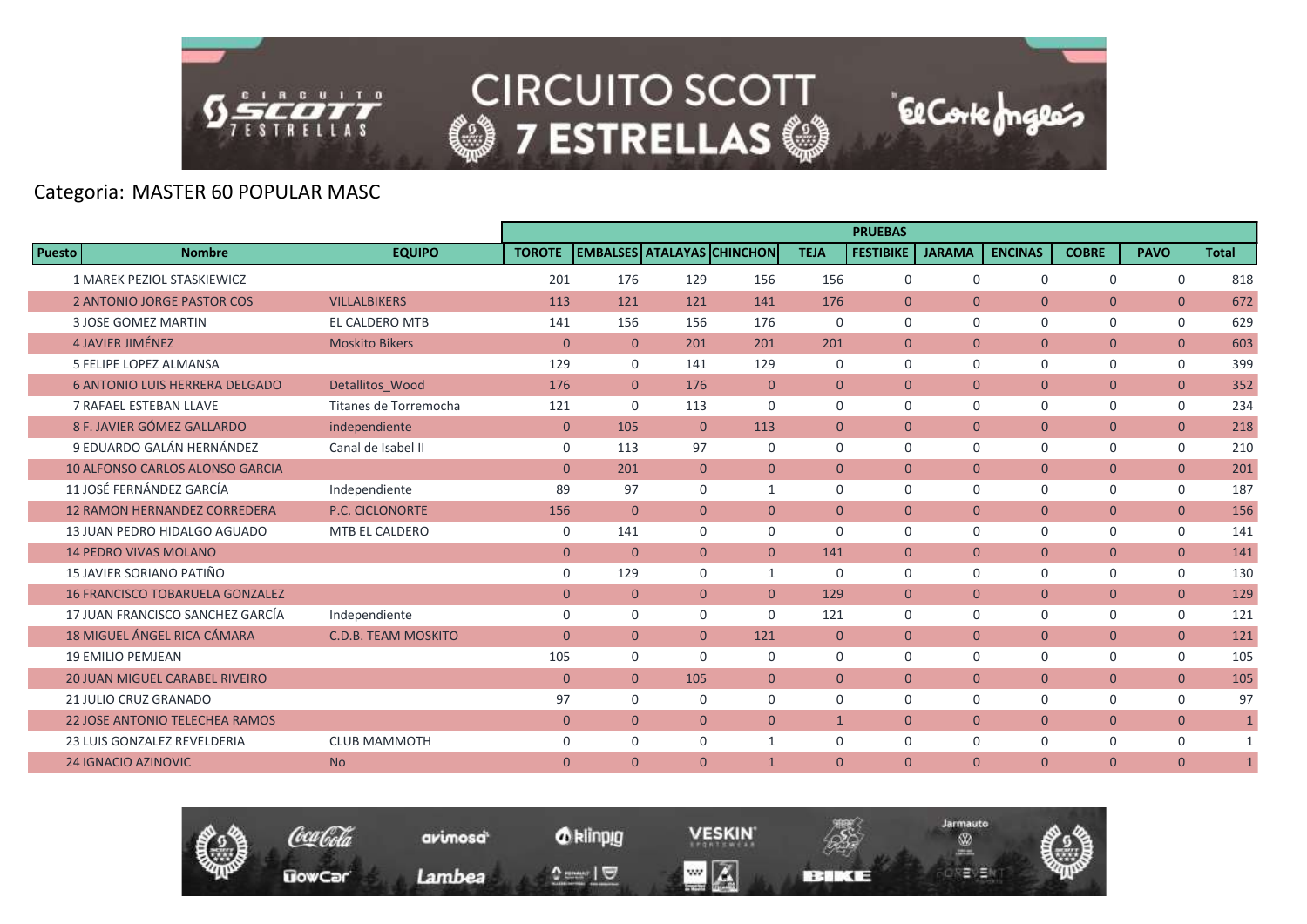

### Categoria: MASTER POPULAR FEM

|               |                                              |                               |               |                |                |                            |              | <b>PRUEBAS</b>   |               |                |                |              |       |
|---------------|----------------------------------------------|-------------------------------|---------------|----------------|----------------|----------------------------|--------------|------------------|---------------|----------------|----------------|--------------|-------|
| <b>Puesto</b> | <b>Nombre</b>                                | <b>EQUIPO</b>                 | <b>TOROTE</b> |                |                | EMBALSES ATALAYAS CHINCHON | <b>TEJA</b>  | <b>FESTIBIKE</b> | <b>JARAMA</b> | <b>ENCINAS</b> | <b>COBRE</b>   | <b>PAVO</b>  | Total |
|               | 1 IRIS PASINATO                              | sport dealer                  | U             | 176            | 201            | 201                        | 141          | 0                |               | 0              |                |              | 719   |
|               | 2 EVA MARIA PUIG COSTA                       |                               | $\mathbf{0}$  | $\overline{0}$ | $\overline{0}$ | $\Omega$                   | 201          | $\mathbf{0}$     | $\Omega$      | $\Omega$       | $\Omega$       | $\mathbf{0}$ | 201   |
|               | 3 MARÍA JIMÉNEZ CASTRO                       | <b>Bicicletas Maroto Team</b> | 201           | $\mathbf{0}$   |                |                            | 0            | 0                |               | 0              |                | 0            | 201   |
|               | 4 AZUCENA ACEBEDA                            |                               | $\mathbf{0}$  | 201            | 0              | $\Omega$                   | $\mathbf{0}$ | $\mathbf{0}$     | $\Omega$      | $\mathbf{0}$   | 0              | $\mathbf{0}$ | 201   |
|               | 5 VANESSA PATRICIA SÁNCHEZ-POZUELO M Mammoth |                               | 0             | $\Omega$       |                | 176                        | $\Omega$     | 0                |               | 0              |                | 0            | 176   |
|               | <b>6 EVA ASTUDILLO MONTEJO</b>               | <b>BICICLETAS A RUEDA</b>     | $\Omega$      | $\Omega$       | 0              |                            | 176          | $\mathbf{0}$     | $\Omega$      | $\Omega$       | $\Omega$       | $\Omega$     | 176   |
|               | 7 NIEVES GARCIA MORALES COS GAYON            | <b>CLUB TRIATLON HUNO</b>     |               | $\Omega$       |                |                            | 156          | 0                |               | 0              |                | $\Omega$     | 156   |
|               | 8 CONCHITA GASSO NAVARRO                     |                               | $\mathbf{0}$  | $\mathbf{0}$   | 0              |                            | $\mathbf{0}$ | $\mathbf{0}$     | $\Omega$      | $\mathbf{0}$   | $\overline{0}$ | $\mathbf{0}$ |       |
|               | 9 RAUL DEL CASTILLO GARRIDO                  | <b>TEAM MOSKITO</b>           |               | $\Omega$       |                |                            | $\Omega$     |                  |               | 0              |                |              |       |

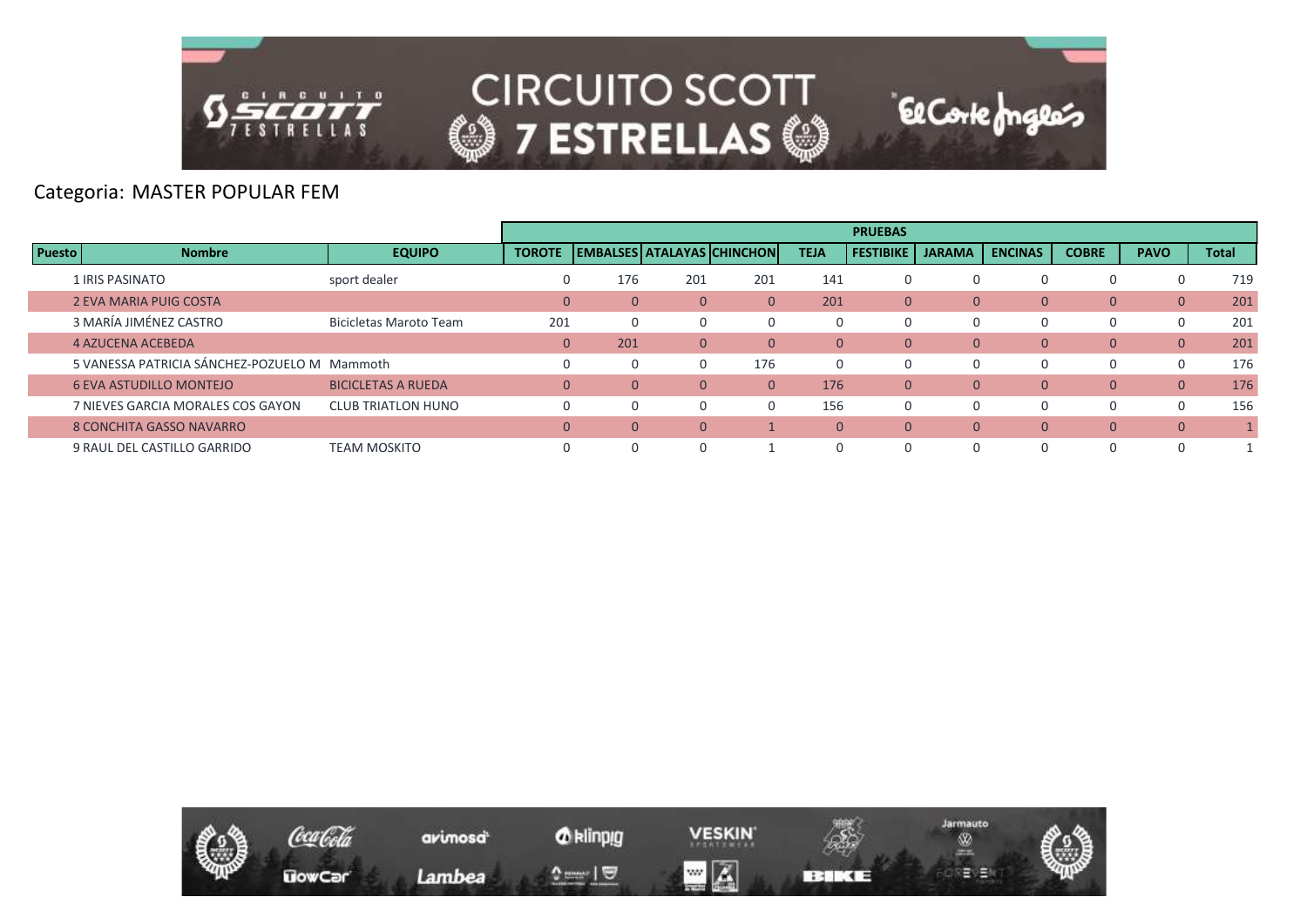

# Categoria: GRAVEL

|               |                                       |                                  |                |                |                |                                   |                | <b>PRUEBAS</b>   |                |                |                |                |              |
|---------------|---------------------------------------|----------------------------------|----------------|----------------|----------------|-----------------------------------|----------------|------------------|----------------|----------------|----------------|----------------|--------------|
| <b>Puesto</b> | <b>Nombre</b>                         | <b>EQUIPO</b>                    | <b>TOROTE</b>  |                |                | <b>EMBALSES ATALAYAS CHINCHON</b> | <b>TEJA</b>    | <b>FESTIBIKE</b> | <b>JARAMA</b>  | <b>ENCINAS</b> | <b>COBRE</b>   | <b>PAVO</b>    | <b>Total</b> |
|               | <b>1 SERGIO MERINO MARTIN</b>         | ALG Fisio - Ecija Abogados       | $\mathbf{1}$   | 105            | 176            | 156                               | 141            | $\mathbf 0$      | $\mathbf 0$    | $\Omega$       | $\mathbf 0$    | $\mathbf 0$    | 579          |
|               | <b>2 JOSE VIGIL FERNANDEZ</b>         | veskin                           | 201            | 156            | $\mathbf{0}$   | $\mathbf{0}$                      | 156            | $\overline{0}$   | $\mathbf{0}$   | $\overline{0}$ | $\mathbf{0}$   | $\overline{0}$ | 513          |
|               | 3 RETAMOSA RETAMOSA LORENZO           | SPORTPLA                         | 129            | 121            | $\Omega$       | 129                               | 129            | $\mathbf 0$      | $\mathbf 0$    | $\Omega$       | $\mathbf 0$    | $\mathsf{O}$   | 508          |
|               | 4 JULIAN ROBLEDO MUÑOZ                |                                  | 176            | 97             | $\Omega$       | $\overline{0}$                    | 77             | $\mathbf{0}$     | $\overline{0}$ | $\overline{0}$ | $\mathbf{0}$   | $\overline{0}$ | 350          |
|               | 5 DAVID MORENO UMBRIA                 | <b>Team Titans</b>               | 105            | 77             | 141            | $\Omega$                          | $\mathbf 0$    | $\mathbf 0$      | $\mathbf 0$    | $\Omega$       | $\mathbf 0$    | $\mathbf 0$    | 323          |
|               | <b>6 DAVID ESTRADA RECIO</b>          | <b>TT - Carbon Wheels</b>        | $\mathbf{0}$   | 201            | 121            | $\overline{0}$                    | $\overline{0}$ | $\overline{0}$   | $\overline{0}$ | $\overline{0}$ | $\overline{0}$ | $\overline{0}$ | 322          |
|               | 7 IVÁN PÉREZ-CUADRADO HEDSTRÖM        | Ciclo-Room El Casar              | 89             | 89             | $\mathbf 0$    | $\mathbf 0$                       | 105            | $\mathbf 0$      | $\mathbf 0$    | $\mathbf 0$    | 0              | $\mathsf{O}$   | 283          |
|               | <b>8 JOSE MARTINEZ GUERRERO</b>       | Rothar                           | $\mathbf{0}$   | 176            | $\overline{0}$ | $\overline{0}$                    | 97             | $\mathbf{0}$     | $\overline{0}$ | $\overline{0}$ | $\mathbf{0}$   | $\overline{0}$ | 273          |
|               | 9 GERMÁN HIDALGO OTÍ                  | <b>Busturia TT</b>               | 141            | 129            | $\Omega$       | $\Omega$                          | $\Omega$       | $\Omega$         | $\mathbf 0$    | $\Omega$       | $\mathbf 0$    | $\overline{0}$ | 270          |
|               | <b>10 CARLOS ESTEBAN FERNÁNDEZ</b>    | <b>CC</b> escurialense           | $\mathbf{0}$   | $\overline{0}$ | $\overline{0}$ | 141                               | 121            | $\overline{0}$   | $\overline{0}$ | $\overline{0}$ | $\overline{0}$ | $\overline{0}$ | 262          |
|               | 11 NICOLA LUCIO CIANCAGLINI           |                                  | $\mathbf 0$    | $\Omega$       | 201            | 1                                 | $\mathbf 0$    | $\Omega$         | $\mathbf 0$    | $\Omega$       | $\mathbf 0$    | $\mathbf 0$    | 202          |
|               | <b>12 IGNACIO MERCHÁN NARBONA</b>     | <b>UVES BIKES</b>                | $\overline{0}$ | $\overline{0}$ | $\overline{0}$ | 201                               | $\overline{0}$ | $\mathbf{0}$     | $\overline{0}$ | $\overline{0}$ | $\overline{0}$ | $\overline{0}$ | 201          |
|               | 13 JOSE RAMÓN MILLÁN GARCÍA           | <b>BIKERY</b>                    | $\mathbf 0$    | $\Omega$       | $\mathbf 0$    | $\Omega$                          | 201            | $\Omega$         | $\Omega$       | $\Omega$       | $\mathbf 0$    | $\mathbf 0$    | 201          |
|               | <b>14 IVAN MARTINEZ AGUIRRE</b>       | Salchi biciccletas               | $\mathbf{0}$   | $\mathbf{0}$   | $\Omega$       | 176                               | $\mathbf{0}$   | $\overline{0}$   | $\mathbf{0}$   | $\overline{0}$ | $\mathbf{0}$   | $\overline{0}$ | 176          |
|               | <b>15 NACHO BENEYTO JIMENEZ</b>       | UNIDOS POR UN RETO               | $\mathbf 0$    | $\mathbf 0$    | $\mathbf 0$    | 0                                 | 176            | $\mathbf 0$      | $\mathbf 0$    | 0              | 0              | $\mathsf{O}$   | 176          |
|               | <b>16 ADRIÁN JORGE CORONADO</b>       | <b>BICICLETAS RIVAS CC</b>       | $\Omega$       | $\Omega$       | 156            | $\Omega$                          | $\Omega$       | $\Omega$         | $\Omega$       | $\Omega$       | $\overline{0}$ | $\overline{0}$ | 156          |
|               | 17 DAVID BLANCO BENITO                | <b>Bikecarneros</b>              | 156            | $\Omega$       | $\mathbf 0$    | $\Omega$                          | $\mathbf 0$    | $\mathbf 0$      | $\mathbf 0$    | 0              | $\mathbf 0$    | $\mathbf 0$    | 156          |
|               | <b>18 CESAR MARTINEZ CHIRBECHES</b>   | <b>CLUB VEREDA ALTA DE CERCE</b> | $\mathbf{0}$   | 141            | $\overline{0}$ | $\overline{0}$                    | $\overline{0}$ | $\overline{0}$   | $\mathbf{0}$   | $\overline{0}$ | $\mathbf{0}$   | $\overline{0}$ | 141          |
|               | 19 ALFONSO CARABEL VÁZOUEZ            | Club fitstudio C.D.E             | $\Omega$       | $\mathbf 0$    | 129            | $\mathbf 0$                       | $\mathbf 0$    | $\mathbf 0$      | $\mathbf 0$    | 0              | 0              | $\mathsf{O}$   | 129          |
|               | <b>20 ERIK PÉREZ-CUADRADO SEVILLA</b> | <b>Ciclo-Room El Casar</b>       | 121            | $\mathbf{0}$   | $\Omega$       | $\Omega$                          | $\Omega$       | $\Omega$         | $\mathbf{0}$   | $\overline{0}$ | $\mathbf{0}$   | $\overline{0}$ | 121          |
|               | 21 ANGEL CUCALON JIMENEZ              | CLUB CICLISTA CARAQUIZ-UC        | 0              | $\Omega$       | 113            | $\Omega$                          | $\Omega$       | $\Omega$         | $\Omega$       | $\Omega$       | $\mathbf 0$    | $\mathbf 0$    | 113          |
|               | <b>22 DANIEL BUENO PEÑA</b>           |                                  | $\mathbf{0}$   | 113            | $\overline{0}$ | $\overline{0}$                    | $\mathbf{0}$   | $\overline{0}$   | $\mathbf{0}$   | $\overline{0}$ | $\mathbf{0}$   | $\overline{0}$ | 113          |
|               | 23 JESÚS AREVALO EXPÓSITO             |                                  | 113            | $\mathbf 0$    | $\mathbf 0$    | $\mathbf 0$                       | $\mathbf 0$    | $\mathbf 0$      | $\mathbf 0$    | 0              | 0              | $\mathsf{O}$   | 113          |
|               | <b>24 DAVID TEJERO GARRIDO</b>        | <b>Alg Fisio</b>                 | $\mathbf{0}$   | $\overline{0}$ | $\overline{0}$ | $\overline{0}$                    | 113            | $\mathbf{0}$     | $\mathbf{0}$   | $\overline{0}$ | $\mathbf{0}$   | $\overline{0}$ | 113          |
|               | <b>25 MIGUEL MORAGON MARTINEZ</b>     | <b>AGORA BIKES</b>               | 97             | $\Omega$       | $\Omega$       | $\Omega$                          | $\Omega$       | $\Omega$         | $\mathbf 0$    | $\Omega$       | $\mathbf 0$    | $\mathbf 0$    | 97           |

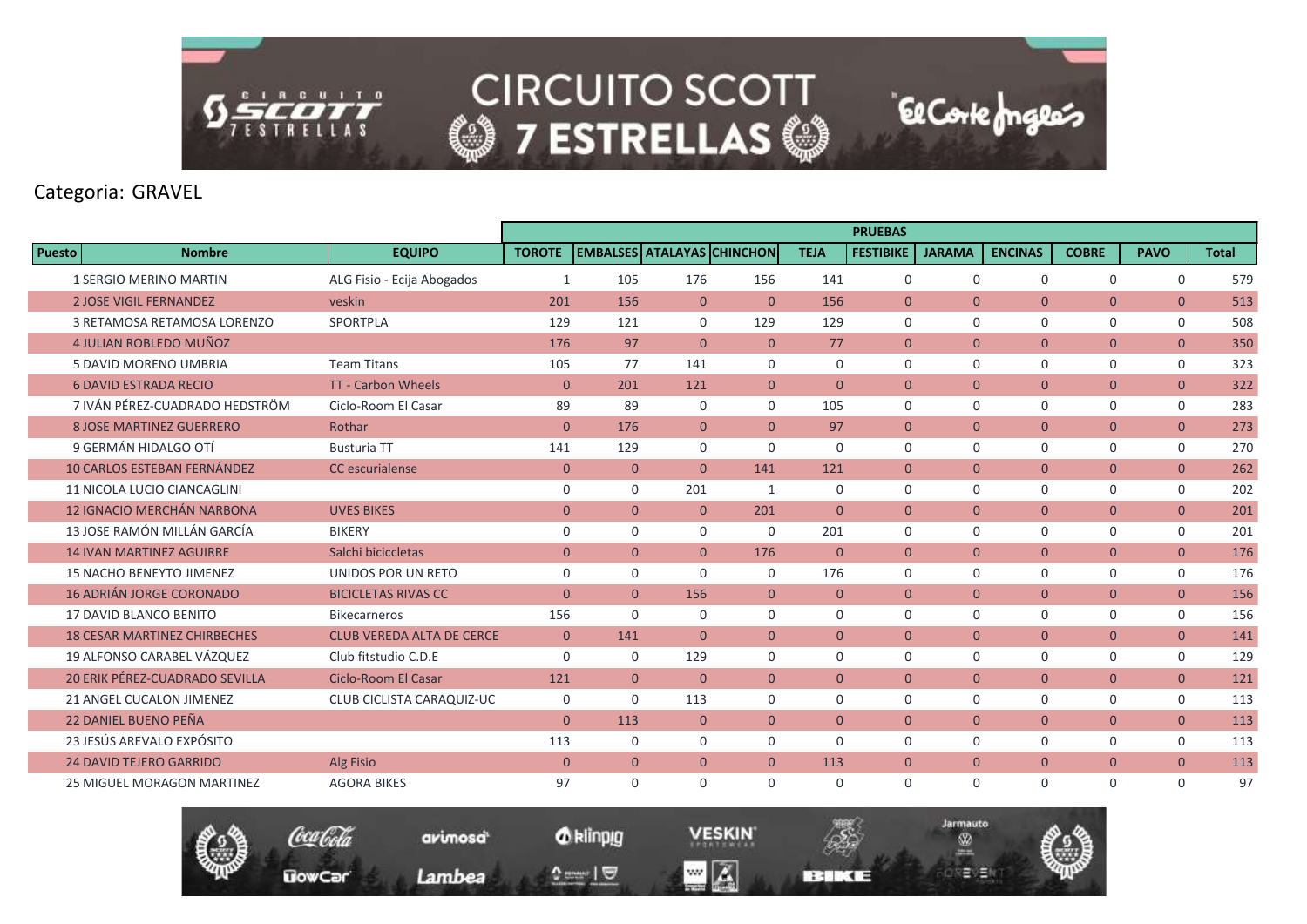

Categoria: GRAVEL

|               |                                              |                          |               |          |          |                            |                | <b>PRUEBAS</b>   |               |                |              |              |              |
|---------------|----------------------------------------------|--------------------------|---------------|----------|----------|----------------------------|----------------|------------------|---------------|----------------|--------------|--------------|--------------|
| <b>Puesto</b> | <b>Nombre</b>                                | <b>EQUIPO</b>            | <b>TOROTE</b> |          |          | EMBALSES ATALAYAS CHINCHON | <b>TEJA</b>    | <b>FESTIBIKE</b> | <b>JARAMA</b> | <b>ENCINAS</b> | <b>COBRE</b> | <b>PAVO</b>  | <b>Total</b> |
|               | <b>26 JUAN FRANCISCO SEGADOR RUIZ</b>        | <b>BIKERY</b>            | $\mathbf{0}$  |          | $\Omega$ | $\Omega$                   | 89             | $\Omega$         | $\Omega$      | $\Omega$       | $\mathbf{0}$ | $\mathbf{0}$ | 89           |
|               | 27 MIGUEL SEVILLA PENAS                      | Ciclo-room el Casar      | 81            |          | 0        | $\Omega$                   | 0              | 0                | $\Omega$      |                | $\Omega$     | $\mathbf 0$  | 81           |
|               | <b>28 JOSE MARIA CORTES CASTEDO</b>          |                          | $\Omega$      | 81       | $\Omega$ | $\overline{0}$             | $\overline{0}$ | $\Omega$         | $\mathbf{0}$  | $\overline{0}$ | $\mathbf{0}$ | $\mathbf{0}$ | 81           |
|               | <b>29 OSCAR VICENTE RUIZ</b>                 | bikery                   |               |          | $\Omega$ |                            | 81             | 0                | $\Omega$      |                | $\Omega$     | $\Omega$     | 81           |
|               | <b>30 MIGUEL ANGEL FERNANDEZ LOPEZ-GUEVA</b> |                          | 77            |          | $\Omega$ | $\Omega$                   | $\overline{0}$ | $\Omega$         | $\Omega$      | $\overline{0}$ | $\mathbf{0}$ | $\mathbf{0}$ | 77           |
|               | 31 JUAN JOSÉ GONZÁLEZ-HERRÁEZ GARCÍA         | CLUB TRIATLÓN VILLANUEVA | $\Omega$      | 73       | $\Omega$ | $\Omega$                   | $\Omega$       | 0                | $\Omega$      |                | $\Omega$     | $\Omega$     | 73           |
|               | 32 ADOLFO DE LOS RÍOS POZO                   | <b>Nutriobelix</b>       | 73            | $\Omega$ | $\Omega$ | $\Omega$                   | $\Omega$       | $\Omega$         | $\Omega$      | $\overline{0}$ | $\mathbf{0}$ | $\mathbf{0}$ | 73           |
|               | 33 MARÍA NIEVES GOMEZ PARLA                  | <b>Busturia TT</b>       |               | 69       | 0        | 0                          |                | $\Omega$         | $\Omega$      |                | $\Omega$     | $\Omega$     | 69           |
|               | 34 ROBERTO ANDRES DE AGUSTIN                 | 1 PIÑON                  | $\Omega$      | 65       | $\Omega$ | $\Omega$                   | $\overline{0}$ | $\mathbf{0}$     | $\Omega$      | $\Omega$       | $\Omega$     | $\mathbf{0}$ | 65           |
|               | 35 RAÚL GARCÍA GÓMEZ                         |                          | $\Omega$      | 61       | $\Omega$ | $\Omega$                   | $\Omega$       | $\Omega$         | $\Omega$      | O              | $\Omega$     | $\Omega$     | 61           |
|               | <b>36 GONZALO HONTORIA DE ANDRES</b>         | <b>SALCHI MATRIX</b>     |               |          | $\Omega$ | $\Omega$                   | $\Omega$       | $\Omega$         | $\Omega$      | $\overline{0}$ | $\Omega$     | $\theta$     |              |

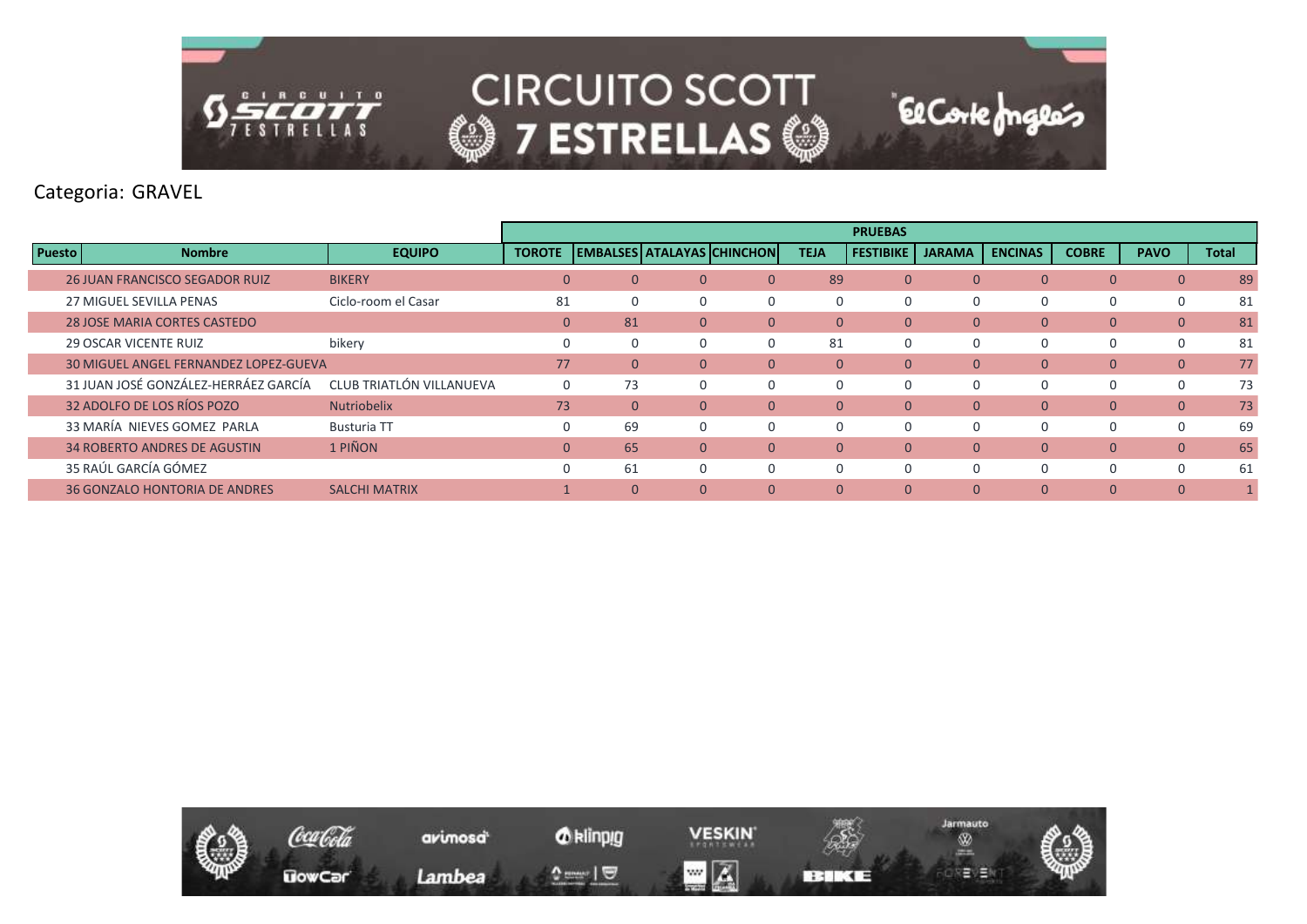

### Categoria: EBIKES

|               |                                           |                           |                |                                   |                |                |                | <b>PRUEBAS</b>   |                |                |                |                |              |
|---------------|-------------------------------------------|---------------------------|----------------|-----------------------------------|----------------|----------------|----------------|------------------|----------------|----------------|----------------|----------------|--------------|
| <b>Puesto</b> | <b>Nombre</b>                             | <b>EQUIPO</b>             | <b>TOROTE</b>  | <b>EMBALSES ATALAYAS CHINCHON</b> |                |                | <b>TEJA</b>    | <b>FESTIBIKE</b> | <b>JARAMA</b>  | <b>ENCINAS</b> | <b>COBRE</b>   | <b>PAVO</b>    | <b>Total</b> |
|               | <b>1 CARLES MARTIN</b>                    |                           | 201            | 201                               | 176            | 201            | 201            | 0                | $\mathbf 0$    | $\Omega$       | $\mathbf 0$    | 0              | 980          |
|               | 2 ALVARO NARANJO                          | Entrenamientociclismo.com | 176            | 176                               | $\overline{0}$ | 176            | 176            | $\mathbf{0}$     | $\overline{0}$ | $\overline{0}$ | $\mathbf{0}$   | $\overline{0}$ | 704          |
|               | <b>3 RAUL TORRANO MARTIN</b>              | Motivaos team             | 156            | $\mathbf 0$                       | 156            | 141            | 156            | $\mathbf 0$      | $\mathbf 0$    | $\mathbf 0$    | $\mathbf 0$    | $\mathbf 0$    | 609          |
|               | <b>4 DANIELE ZANVETTOR</b>                |                           | 141            | 141                               | 141            | $\overline{0}$ | $\overline{0}$ | $\overline{0}$   | $\overline{0}$ | $\overline{0}$ | $\mathbf{0}$   | $\overline{0}$ | 423          |
|               | 5 ISRAEL SEGOVIANO PRADO                  |                           | $\mathbf 0$    | 156                               | $\mathbf{0}$   | 105            | $\Omega$       | $\Omega$         | $\Omega$       | $\Omega$       | $\mathbf 0$    | $\mathbf 0$    | 261          |
|               | <b>6 FERNANDO CASARRUBIOS DIAZ</b>        |                           | 129            | 129                               | $\mathbf{0}$   | $\mathbf{1}$   | $\overline{0}$ | $\mathbf{0}$     | $\overline{0}$ | $\overline{0}$ | $\mathbf{0}$   | $\overline{0}$ | 259          |
|               | 7 RUBÉN FERNÁNDEZ FRIAS                   | Fisiobaher                | 121            | 113                               | $\mathbf 0$    | $\mathbf 0$    | $\mathbf 0$    | $\mathbf 0$      | $\mathbf 0$    | $\mathbf 0$    | $\mathbf 0$    | $\mathbf 0$    | 234          |
|               | 8 ÓSCAR SANCHEZ FERNANDEZ                 | <b>LA FABRICA</b>         | $\mathbf{0}$   | 89                                | $\Omega$       | 129            | $\overline{0}$ | $\overline{0}$   | $\overline{0}$ | $\overline{0}$ | $\mathbf{0}$   | $\overline{0}$ | 218          |
|               | 9 EMILIO PLA DE LA ROSA                   | Xsauce                    | $\mathbf 0$    | $\Omega$                          | 201            | $\Omega$       | $\Omega$       | $\Omega$         | $\mathbf 0$    | $\mathbf 0$    | 0              | $\mathbf{0}$   | 201          |
|               | <b>10 PATRICK PARIENTE</b>                |                           | 113            | 81                                | $\overline{0}$ | $\mathbf{1}$   | $\overline{0}$ | $\overline{0}$   | $\overline{0}$ | $\overline{0}$ | $\mathbf{0}$   | $\overline{0}$ | 195          |
|               | 11 FEDERICO MARÍN GALÁN                   | <b>Moskito Bikers</b>     | $\mathbf 0$    | 73                                | $\mathbf 0$    | 113            | $\mathbf 0$    | $\mathbf 0$      | $\mathbf 0$    | $\mathbf 0$    | $\mathbf 0$    | $\mathbf 0$    | 186          |
|               | 12 PEDRO JOSÉ SORIA RUIZ                  | <b>Ciclo Turis</b>        | $\mathbf{0}$   | $\mathbf{0}$                      | $\Omega$       | 53             | 129            | $\overline{0}$   | $\overline{0}$ | $\overline{0}$ | $\mathbf{0}$   | $\overline{0}$ | 182          |
|               | 13 ALBERTO FERNANDEZ TOME                 |                           | $\mathbf 0$    | $\Omega$                          | $\Omega$       | 156            | $\Omega$       | $\Omega$         | $\mathbf 0$    | $\Omega$       | 0              | $\mathbf 0$    | 156          |
|               | 14 VICENTE DE LA VEGA GONZÁLEZ            |                           | $\mathbf{0}$   | $\overline{0}$                    | $\Omega$       | $\overline{0}$ | 141            | $\mathbf{0}$     | $\overline{0}$ | $\overline{0}$ | $\mathbf{0}$   | $\overline{0}$ | 141          |
|               | 15 ALBERTO BERNÁRDEZ GÓMEZ                |                           | $\mathbf 0$    | 121                               | $\mathbf 0$    | $\mathbf 0$    | $\mathbf 0$    | $\mathbf 0$      | $\mathbf 0$    | $\mathbf 0$    | 0              | $\mathbf 0$    | 121          |
|               | <b>16 FRANCISCO JAVIER ROSA RODRIGUEZ</b> |                           | $\mathbf{0}$   | $\mathbf{0}$                      | $\overline{0}$ | $\overline{0}$ | 121            | $\mathbf{0}$     | $\overline{0}$ | $\overline{0}$ | $\mathbf{0}$   | $\overline{0}$ | 121          |
|               | 17 JAVIER CARLOS CRIADO ALBERICH          |                           | $\mathbf 0$    | $\Omega$                          | $\Omega$       | 121            | $\Omega$       | $\Omega$         | $\mathbf 0$    | $\mathbf 0$    | 0              | $\mathbf 0$    | 121          |
|               | <b>18 JESÚS VIVAR RODRIGUEZ</b>           |                           | $\mathbf{0}$   | $\overline{0}$                    | $\overline{0}$ | $\overline{0}$ | 113            | $\mathbf{0}$     | $\overline{0}$ | $\overline{0}$ | $\overline{0}$ | $\overline{0}$ | 113          |
|               | <b>19 FERNANDO BELMONTE</b>               |                           | 105            | $\Omega$                          | $\mathbf 0$    | $\mathbf 0$    | $\mathbf 0$    | 0                | $\mathbf 0$    | $\mathbf 0$    | 0              | $\mathbf 0$    | 105          |
|               | <b>20 DAVID MONTERO PEREZ</b>             | Los Machotes              | $\mathbf{0}$   | 105                               | $\mathbf{0}$   | $\overline{0}$ | $\mathbf{0}$   | $\mathbf{0}$     | $\overline{0}$ | $\overline{0}$ | $\mathbf{0}$   | $\overline{0}$ | 105          |
|               | 21 JOSE MARIA GALA RODRIGUEZ              |                           | $\mathbf 0$    | 97                                | $\Omega$       | $\Omega$       | $\mathbf 0$    | 0                | $\mathbf 0$    | $\mathbf 0$    | $\mathbf 0$    | $\mathbf 0$    | 97           |
|               | 22 RAUL CAÑADAS GAÑAN                     |                           | $\overline{0}$ | $\mathbf{0}$                      | $\overline{0}$ | 97             | $\overline{0}$ | $\mathbf{0}$     | $\overline{0}$ | $\overline{0}$ | $\overline{0}$ | $\overline{0}$ | 97           |
|               | 23 CARLOS SAN JOSÉ CÁCERES                |                           | 97             | $\Omega$                          | $\Omega$       | $\Omega$       | 0              | $\Omega$         | $\mathbf 0$    | $\mathbf 0$    | 0              | $\mathbf 0$    | 97           |
|               | <b>24 ISRAEL DIAZ BLANCO</b>              | Los manantiales           | $\mathbf{0}$   | $\overline{0}$                    | $\mathbf{0}$   | 89             | $\mathbf{0}$   | $\mathbf{0}$     | $\overline{0}$ | $\overline{0}$ | $\overline{0}$ | $\overline{0}$ | 89           |
|               | 25 ROMINA SOSA SCHNOERR                   | GloverLovers              | $\mathbf 0$    | $\Omega$                          | $\Omega$       | 81             | 0              | 0                | $\mathbf 0$    | $\mathbf 0$    | $\mathbf 0$    | $\mathbf 0$    | 81           |

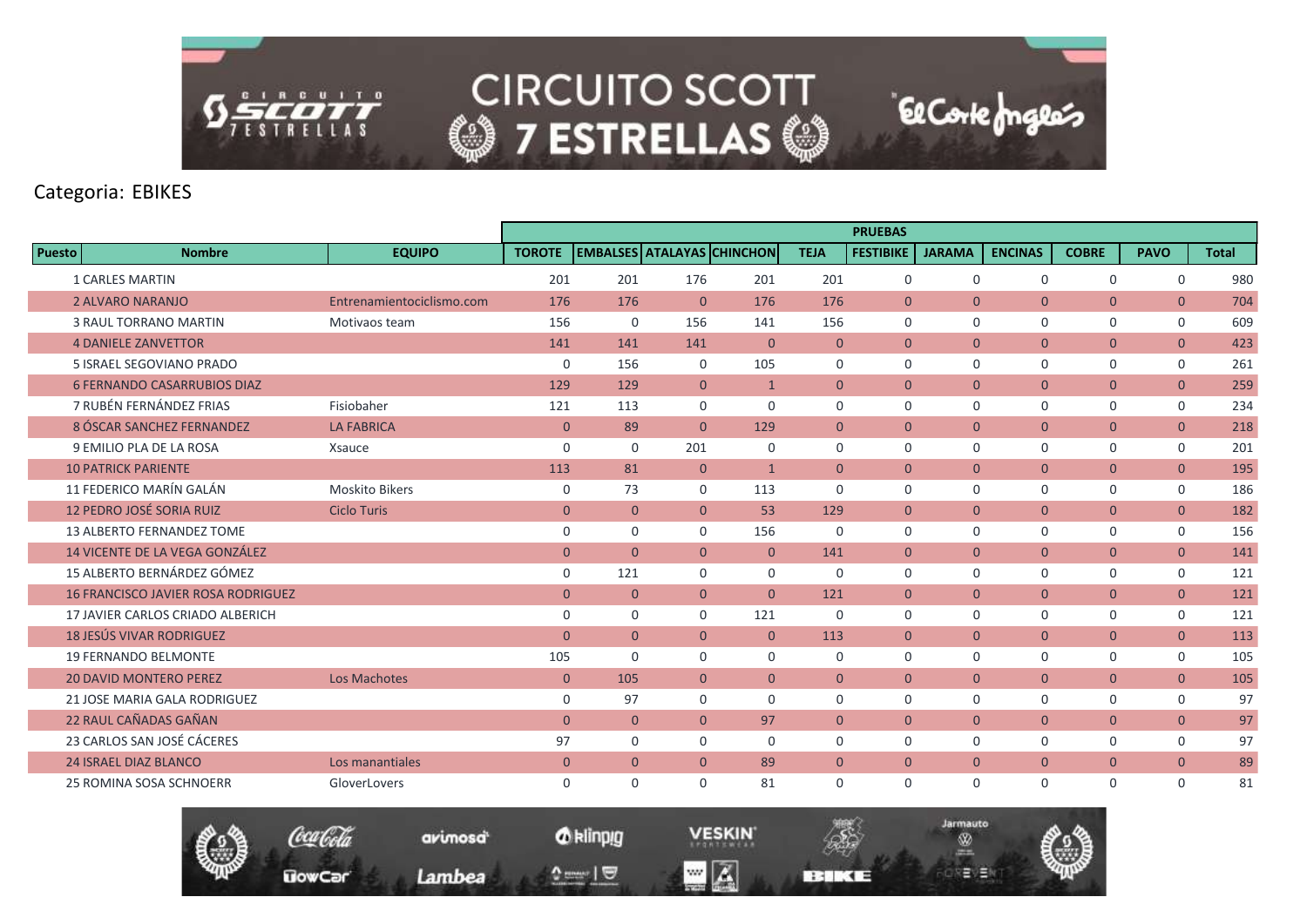

Categoria: EBIKES

|               |                                       |                           |               |          |          |                                   |                | <b>PRUEBAS</b>   |                |                |                |                |              |
|---------------|---------------------------------------|---------------------------|---------------|----------|----------|-----------------------------------|----------------|------------------|----------------|----------------|----------------|----------------|--------------|
| <b>Puesto</b> | <b>Nombre</b>                         | <b>EQUIPO</b>             | <b>TOROTE</b> |          |          | <b>EMBALSES ATALAYAS CHINCHON</b> | <b>TEJA</b>    | <b>FESTIBIKE</b> | <b>JARAMA</b>  | <b>ENCINAS</b> | <b>COBRE</b>   | <b>PAVO</b>    | <b>Total</b> |
|               | 26 JUAN JOSÉ BRICEÑO MARTÍN           |                           | $\mathbf{0}$  | $\Omega$ | $\Omega$ | 77                                | $\overline{0}$ | $\mathbf{0}$     | $\mathbf{0}$   | $\overline{0}$ | $\mathbf{0}$   | $\overline{0}$ | 77           |
|               | <b>27 FRANCISCO RUIZ</b>              |                           |               | 77       | $\Omega$ | $\Omega$                          | 0              | 0                | $\overline{0}$ | 0              | 0              | 0              | 77           |
|               | 28 FERNANDO ÁLVAREZ MARTÍN            |                           | $\Omega$      | $\Omega$ | $\Omega$ | 73                                | $\Omega$       | $\Omega$         | $\mathbf{0}$   | $\overline{0}$ | $\overline{0}$ | $\mathbf{0}$   | 73           |
|               | 29 RAMON LOPEZ PRADO                  | <b>C.D.B TEAM MOSKITO</b> |               |          | $\Omega$ | 69                                | $\Omega$       | $\Omega$         | $\Omega$       | $\Omega$       | 0              | $\mathbf 0$    | 69           |
|               | <b>30 PEDRO GARRIDO PRIETO</b>        | Particular                | $\mathbf{0}$  | 69       | $\Omega$ | $\Omega$                          | $\mathbf{0}$   | $\mathbf{0}$     | $\mathbf{0}$   | $\overline{0}$ | $\mathbf{0}$   | $\mathbf{0}$   | 69           |
|               | 31 ALEJANDRO RUBIO BENJUMEA           | Stecchino                 | 0             |          |          | 65                                | $\mathbf 0$    | 0                | $\overline{0}$ | $\Omega$       | 0              | $\mathbf 0$    | 66           |
|               | <b>32 PEDRO LLOMPART</b>              | <b>Fofisanos</b>          | $\mathbf{0}$  | 65       | $\Omega$ | $\Omega$                          | $\Omega$       | $\Omega$         | $\mathbf{0}$   | $\overline{0}$ | $\overline{0}$ | $\overline{0}$ | 65           |
|               | 33 FCO. BORJA OLIVO DE MIGUEL         | Olivo Garcia              | $\Omega$      | 61       | $\Omega$ | $\Omega$                          | $\Omega$       | $\Omega$         | $\Omega$       | $\Omega$       | 0              | 0              | 61           |
|               | 34 OSCAR CAÑADAS GAÑAN                |                           | $\Omega$      | $\Omega$ | $\Omega$ | 61                                | $\Omega$       | $\Omega$         | $\mathbf{0}$   | $\overline{0}$ | $\mathbf{0}$   | $\mathbf{0}$   | 61           |
|               | 35 JOSÉ GONZÁLEZ MASA                 |                           |               |          | $\Omega$ | 57                                | $\Omega$       | $\Omega$         | $\Omega$       | 0              | 0              | $\mathbf 0$    | 57           |
|               | <b>36 EVGENY SHULGA</b>               |                           | $\Omega$      |          | $\Omega$ |                                   | $\mathbf{0}$   | $\mathbf{0}$     | $\mathbf{0}$   | $\overline{0}$ | $\mathbf{0}$   | $\mathbf{0}$   |              |
|               | 37 PEDRO LÓPEZ CORROCHANO             |                           |               |          |          | $\Omega$                          | $\Omega$       | 0                | $\Omega$       | $\Omega$       | 0              | $\mathbf 0$    |              |
|               | <b>38 FERNANDO TRUEBA LORA-TAMAYO</b> |                           | $\Omega$      | $\Omega$ | $\Omega$ |                                   | $\overline{0}$ | $\mathbf{0}$     | $\mathbf{0}$   | $\overline{0}$ | $\mathbf{0}$   | $\mathbf{0}$   |              |
|               | 39 FERNANDO MARTIN BELMONTE           |                           | <sup>0</sup>  | $\Omega$ | $\Omega$ |                                   | $\Omega$       | $\Omega$         | $\Omega$       | 0              | 0              | $\Omega$       |              |
|               | <b>40 CARLOS ESCOBAR SIMARRO</b>      |                           | $\Omega$      | $\Omega$ | $\Omega$ |                                   | $\overline{0}$ | $\Omega$         | $\Omega$       | $\Omega$       | $\Omega$       | $\Omega$       |              |

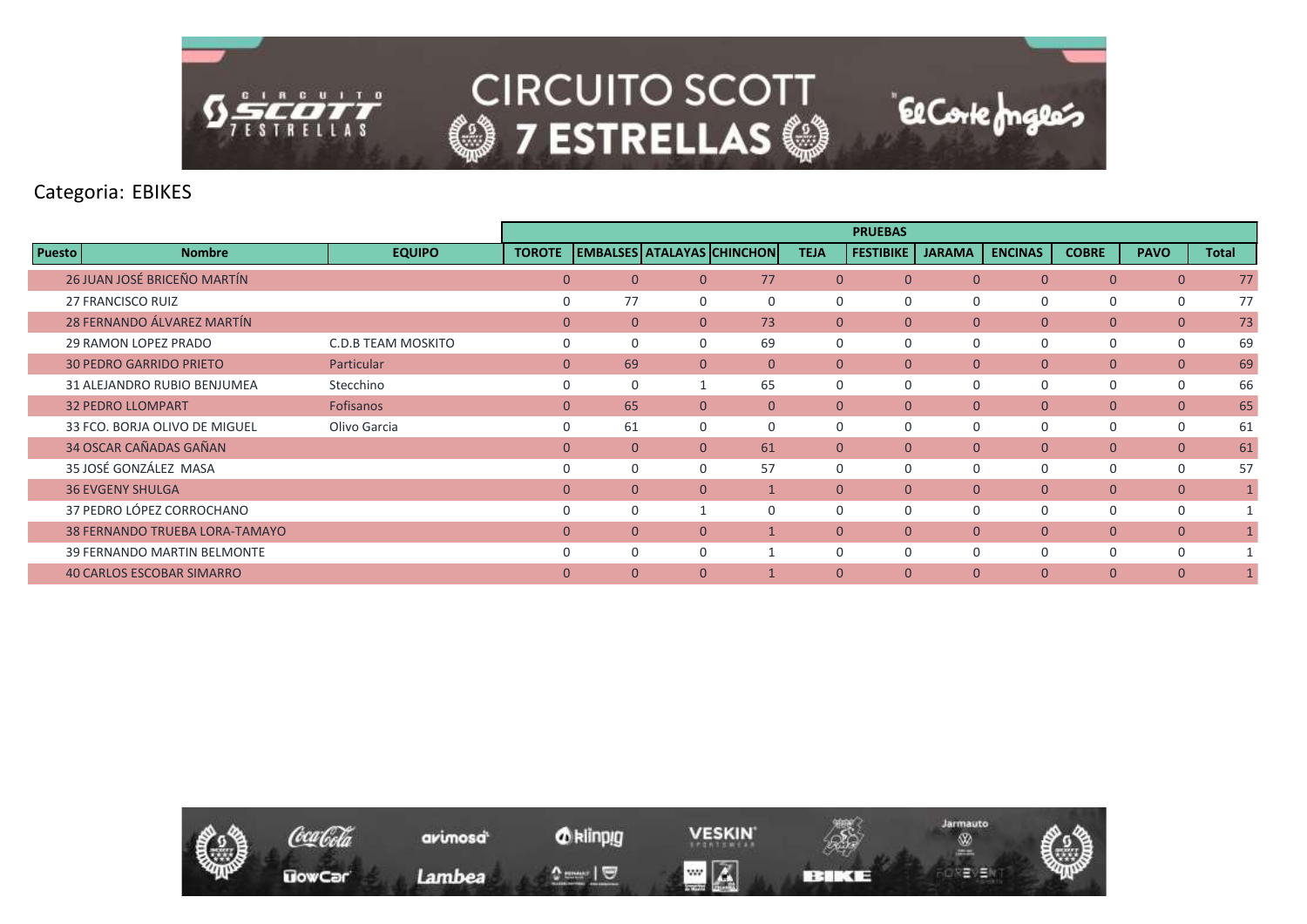

|               |                                        |                                  |                |                |                |                                   |                | <b>PRUEBAS</b>   |                |                |                |                |              |
|---------------|----------------------------------------|----------------------------------|----------------|----------------|----------------|-----------------------------------|----------------|------------------|----------------|----------------|----------------|----------------|--------------|
| <b>Puesto</b> | <b>Nombre</b>                          | <b>EQUIPO</b>                    | <b>TOROTE</b>  |                |                | <b>EMBALSES ATALAYAS CHINCHON</b> | <b>TEJA</b>    | <b>FESTIBIKE</b> | <b>JARAMA</b>  | <b>ENCINAS</b> | <b>COBRE</b>   | <b>PAVO</b>    | <b>Total</b> |
|               | 1 ALBERTO VAZQUEZ VALLE                | SPORTS DEALER RACING TEA         | $\mathbf 0$    | 201            | 201            | $\mathbf 0$                       | 176            | $\mathbf 0$      | $\mathbf 0$    | $\mathbf 0$    | $\mathbf 0$    | $\mathbf 0$    | 578          |
|               | <b>2 JORGE CALVO FERNÁNDEZ</b>         | SPORTDEALER RACING TEAM          | 141            | $\overline{0}$ | 176            | 121                               | 129            | $\mathbf{0}$     | $\overline{0}$ | $\overline{0}$ | $\mathbf{0}$   | $\mathbf{0}$   | 567          |
|               | 3 MARIUS COJOCARU                      |                                  | 81             | 113            | 97             | 89                                | 89             | $\Omega$         | $\Omega$       | $\Omega$       | $\mathbf 0$    | $\mathbf 0$    | 469          |
|               | <b>4 JAVIER FERRERO ALONSO</b>         | ENTRENAMIENTOCICLISMO.C          | 11             | 176            | 156            | $\mathbf{0}$                      | 105            | $\mathbf{0}$     | $\mathbf{0}$   | $\overline{0}$ | $\overline{0}$ | $\mathbf{0}$   | 448          |
|               | 5 IGNACIO BARBADILLO EZQUERRA          | x sauce                          | $\mathbf 0$    | $\mathbf 0$    | $\mathbf 0$    | 156                               | 201            | $\Omega$         | $\Omega$       | $\mathbf 0$    | $\mathbf 0$    | $\mathsf{O}$   | 357          |
|               | <b>6 CARLOS CUADRADO GUERRA</b>        | TEAM MOSKITO C. D. B.            | 61             | $\overline{0}$ | $\Omega$       | 129                               | 141            | $\mathbf{0}$     | $\overline{0}$ | $\overline{0}$ | $\overline{0}$ | $\overline{0}$ | 331          |
|               | 7 MIGUEL ANGEL CEA SORIA               |                                  | 97             | $\Omega$       | 129            | $\mathbf 0$                       | 97             | $\mathbf 0$      | $\mathbf 0$    | $\mathbf 0$    | $\mathbf 0$    | 0              | 323          |
|               | 8 RAÚL ENGUITA JARA                    | Mammoth                          | $\mathbf{1}$   | 121            | $\mathbf{0}$   | 81                                | 113            | $\mathbf{0}$     | $\mathbf{0}$   | $\overline{0}$ | $\mathbf{0}$   | $\overline{0}$ | 316          |
|               | 9 ROBERTO JAVIER FEO AGUADO            |                                  | 65             | $\Omega$       | 141            | 97                                | $\mathbf 0$    | $\mathbf 0$      | $\mathbf 0$    | $\mathbf 0$    | $\mathbf 0$    | $\mathbf 0$    | 303          |
|               | <b>10 JAVIER TORNADOR VILARROYA</b>    | Mtb 42                           | $\overline{0}$ | $\overline{0}$ | $\mathbf{0}$   | 141                               | 156            | $\mathbf{0}$     | $\overline{0}$ | $\overline{0}$ | $\overline{0}$ | $\overline{0}$ | 297          |
|               | 11 CARLOS GONZÁLEZ HERNÁNDEZ           | <b>MOSKITO BIKERS</b>            | 53             | $\Omega$       | $\overline{2}$ | 113                               | 81             | $\mathbf 0$      | $\Omega$       | $\mathbf 0$    | $\mathbf 0$    | 0              | 249          |
|               | 12 CARLOS OMAÑA POZO                   |                                  | 35             | 65             | 73             | $\mathbf{1}$                      | 61             | $\Omega$         | $\overline{0}$ | $\overline{0}$ | $\overline{0}$ | $\overline{0}$ | 235          |
|               | 13 JOSE MARIA LEDESMA GONZALEZ         |                                  | 39             | 61             | $\mathbf 0$    | 61                                | 73             | $\Omega$         | $\Omega$       | $\mathbf 0$    | $\mathbf 0$    | 0              | 234          |
|               | <b>14 ALEJANDRO FERNANDEZ SALABERT</b> | RMR C.D.E.                       | 201            | $\overline{0}$ | $\mathbf{0}$   | $\Omega$                          | $\overline{0}$ | $\mathbf{0}$     | $\mathbf{0}$   | $\overline{0}$ | $\overline{0}$ | $\overline{0}$ | 201          |
|               | 15 DAVID GONZÁLEZ JUSDADO              | Bicicletas Rivas C.C.            | $\mathbf 0$    | $\mathbf 0$    | $\mathbf 0$    | 201                               | $\mathbf 0$    | $\mathbf 0$      | $\mathbf 0$    | $\mathbf 0$    | $\mathbf 0$    | 0              | 201          |
|               | <b>16 BORJA MARTIN PRIETO</b>          | <b>Velasco Running &amp; Mtb</b> | 176            | $\overline{0}$ | $\overline{0}$ | $\mathbf{0}$                      | $\overline{0}$ | $\Omega$         | $\overline{0}$ | $\overline{0}$ | $\overline{0}$ | $\overline{0}$ | 176          |
|               | 17 MARCOS MANZANO RUIZ-CANELA          | <b>CLUB MAMMOTH</b>              | $\mathbf 0$    | $\mathbf 0$    | $\Omega$       | 176                               | $\Omega$       | 0                | $\mathbf 0$    | $\mathbf 0$    | 0              | 0              | 176          |
|               | 18 EDUARDO GARCÍA DE DOMINGO           | <b>Team Moskito</b>              | 25             | 45             | 25             | 33                                | 43             | $\mathbf{0}$     | $\overline{0}$ | $\overline{0}$ | $\overline{0}$ | $\overline{0}$ | 171          |
|               | 19 DANIEL CARRASCO MANZANO             | Los 48km                         | 26             | 53             | 33             | 29                                | 26             | $\mathbf 0$      | $\mathbf 0$    | $\mathbf 0$    | 0              | 0              | 167          |
|               | <b>20 JOSE ALBERTO RUIZ SPITALERI</b>  |                                  | $\overline{0}$ | 156            | $\mathbf{0}$   | $\overline{0}$                    | $\overline{0}$ | $\mathbf{0}$     | $\mathbf{0}$   | $\overline{0}$ | $\overline{0}$ | $\overline{0}$ | 156          |
|               | 21 SERGIO SANCHEZ ROLDAN               | Matrix-salchi                    | 156            | $\Omega$       | $\mathbf 0$    | $\Omega$                          | $\Omega$       | $\mathbf 0$      | $\mathbf 0$    | $\mathbf 0$    | $\mathbf 0$    | 0              | 156          |
|               | <b>22 OSCAR SALINAS AVAREZ</b>         | <b>UVES BIKES</b>                | 121            | 25             | $\Omega$       | $\mathbf{0}$                      | $\overline{0}$ | $\mathbf{0}$     | $\mathbf{0}$   | $\overline{0}$ | $\mathbf{0}$   | $\mathbf{0}$   | 146          |
|               | 23 RAÚL CABRERA FERNÁNDEZ              | <b>AM Sports</b>                 | $\mathbf 0$    | 141            | $\mathbf 0$    | $\mathbf 0$                       | $\mathbf 0$    | $\mathbf 0$      | $\mathbf 0$    | $\mathbf 0$    | 0              | 0              | 141          |
|               | 24 JAIME GONZÁLEZ MOLINA               |                                  | 25             | 39             | 25             | 25                                | 21             | $\mathbf{0}$     | $\overline{0}$ | $\overline{0}$ | $\overline{0}$ | $\overline{0}$ | 135          |
|               | <b>25 DAVID PELAEZ FERNANDEZ</b>       | LastraDUCOS Zugastis             | 25             | 41             | 35             | $\Omega$                          | 33             | $\Omega$         | $\Omega$       | $\mathbf 0$    | $\mathbf 0$    | $\Omega$       | 134          |



*O* klinpig

 $\mathbf{v} = \mathbf{1} \mathbf{0}$ 

avimosa

Lambea

**VESKIN**  $\blacksquare$   $\blacksquare$ 

**BERKE** 

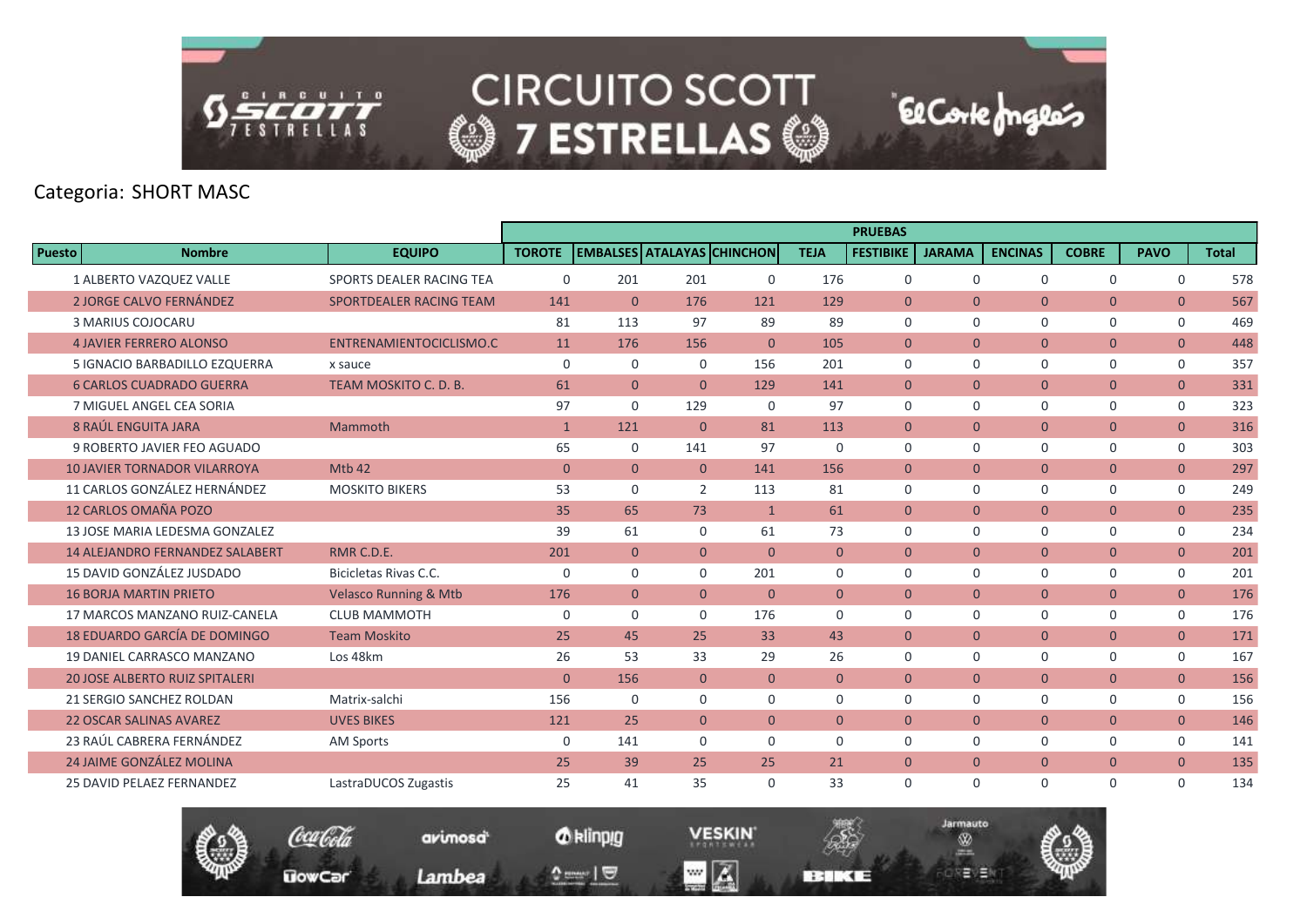

|        |                                          |                           |                |                |                |                                   |                | <b>PRUEBAS</b>   |                |                |                |                |              |
|--------|------------------------------------------|---------------------------|----------------|----------------|----------------|-----------------------------------|----------------|------------------|----------------|----------------|----------------|----------------|--------------|
| Puesto | <b>Nombre</b>                            | <b>EQUIPO</b>             | <b>TOROTE</b>  |                |                | <b>EMBALSES ATALAYAS CHINCHON</b> | <b>TEJA</b>    | <b>FESTIBIKE</b> | <b>JARAMA</b>  | <b>ENCINAS</b> | <b>COBRE</b>   | <b>PAVO</b>    | <b>Total</b> |
|        | <b>26 RAUL SANZ</b>                      | <b>MAMMOTH</b>            | 25             | 37             | $\overline{0}$ | 43                                | 25             | $\overline{0}$   | $\overline{0}$ | $\overline{0}$ | $\overline{0}$ | $\overline{0}$ | 130          |
|        | 27 JORGE PRIETO SAN MARTÍN               | Inguanzo Team             | $\mathbf 0$    | 129            | 0              | $\mathbf 0$                       | $\mathbf 0$    | $\mathbf 0$      | $\mathbf 0$    | $\Omega$       | 0              | 0              | 129          |
|        | <b>28 ANTONIO CALVO</b>                  |                           | 129            | $\mathbf{0}$   | $\overline{0}$ | $\overline{0}$                    | $\mathbf{0}$   | $\mathbf{0}$     | $\overline{0}$ | $\overline{0}$ | $\overline{0}$ | $\overline{0}$ | 129          |
|        | <b>29 ALVARO LUNA MARTIN</b>             |                           | 49             | 73             | $\Omega$       | $\mathbf 0$                       | $\mathbf 0$    | 0                | $\mathbf 0$    | $\mathbf 0$    | 0              | $\mathbf 0$    | 122          |
|        | <b>30 ISMAEL ROLDAN MENENDEZ</b>         | <b>ENTRENOSRUNNING.ES</b> | $\overline{0}$ | $\overline{0}$ | $\overline{0}$ | $\overline{0}$                    | 121            | $\mathbf{0}$     | $\overline{0}$ | $\overline{0}$ | $\overline{0}$ | $\overline{0}$ | 121          |
|        | 31 ALEJANDRO IGLESIAS RODRIGUEZ          | Independiente             | $\mathbf 0$    | $\mathbf 0$    | 121            | $\mathbf 0$                       | $\mathbf 0$    | $\mathbf 0$      | $\mathbf 0$    | $\mathbf 0$    | $\mathbf 0$    | $\mathbf 0$    | 121          |
|        | <b>32 EDUARDO SEGURA MANDARINO</b>       |                           | $\mathbf{0}$   | $\overline{0}$ | 113            | $\overline{0}$                    | $\mathbf{0}$   | $\overline{0}$   | $\overline{0}$ | $\overline{0}$ | $\mathbf{0}$   | $\mathbf{0}$   | 113          |
|        | 33 JUAN SANCHEZ FERNÁNDEZ                | SALCHI-MATRIX             | 113            | $\mathbf 0$    | 0              | $\mathbf 0$                       | $\mathbf 0$    | $\Omega$         | $\mathbf 0$    | $\Omega$       | $\mathbf 0$    | $\mathbf 0$    | 113          |
|        | <b>34 JOSE RUIZ</b>                      |                           | 105            | $\overline{0}$ | $\overline{0}$ | $\overline{0}$                    | $\mathbf{0}$   | $\mathbf{0}$     | $\overline{0}$ | $\overline{0}$ | $\overline{0}$ | $\overline{0}$ | 105          |
|        | <b>35 ALEXIS BUENO</b>                   |                           | $\mathbf 0$    | $\mathbf 0$    | 105            | $\mathbf 0$                       | $\mathbf 0$    | $\mathbf 0$      | $\mathbf 0$    | $\mathbf 0$    | $\mathbf 0$    | $\mathbf 0$    | 105          |
|        | <b>36 DIEGO BARRIOS</b>                  |                           | $\mathbf{0}$   | 105            | $\overline{0}$ | $\mathbf{0}$                      | $\mathbf{0}$   | $\mathbf{0}$     | $\overline{0}$ | $\overline{0}$ | $\mathbf{0}$   | $\mathbf{0}$   | 105          |
|        | 37 MIGUEL ANGEL MARTÍNEZ GINER           |                           | $\mathbf 0$    | $\Omega$       | $\Omega$       | 105                               | $\Omega$       | $\Omega$         | $\mathbf 0$    | $\Omega$       | $\mathbf 0$    | $\mathbf 0$    | 105          |
|        | <b>38 SERGIO MAJUELO GRANIZO</b>         |                           | 31             | $\overline{0}$ | $\overline{0}$ | 69                                | $\overline{0}$ | $\mathbf{0}$     | $\overline{0}$ | $\overline{0}$ | $\mathbf{0}$   | $\mathbf{0}$   | 100          |
|        | 39 OSCAR ANAYA GOMEZ                     |                           | $\mathbf 0$    | $\mathbf 0$    | $\Omega$       | 57                                | 41             | $\mathbf 0$      | $\mathbf 0$    | $\mathbf 0$    | 0              | $\mathsf{O}$   | 98           |
|        | 40 JOSÉ MANUEL VICENTE MORENO            |                           | $\mathbf{0}$   | 97             | $\Omega$       | $\overline{0}$                    | $\Omega$       | $\Omega$         | $\overline{0}$ | $\overline{0}$ | $\mathbf{0}$   | $\mathbf{0}$   | 97           |
|        | 41 RAUL DEL CASTILLO GARRIDO             | <b>TEAM MOSKITO</b>       | 21             | 33             | 41             | 0                                 | $\Omega$       | $\Omega$         | $\mathbf 0$    | $\Omega$       | 0              | $\mathbf 0$    | 95           |
|        | 42 JOSE ANTONIO YÁÑEZ GALÁN              |                           | 11             | 25             | 31             | $\overline{0}$                    | 25             | $\mathbf{0}$     | $\overline{0}$ | $\overline{0}$ | $\overline{0}$ | $\mathbf{0}$   | 92           |
|        | <b>43 DIEGO SUZUKI</b>                   |                           | 21             | 25             | $\mathbf 0$    | 21                                | 25             | $\mathbf 0$      | $\mathbf 0$    | $\mathbf 0$    | 0              | 0              | 92           |
|        | <b>44 ANGEL SANZ GOMARIZ</b>             |                           | $\mathbf{0}$   | $\overline{0}$ | 89             | $\mathbf{0}$                      | $\mathbf{0}$   | $\mathbf{0}$     | $\overline{0}$ | $\overline{0}$ | $\overline{0}$ | $\overline{0}$ | 89           |
|        | <b>45 ANDRE DAVID JARAMILLO CEVALLOS</b> |                           | $\mathbf 0$    | 89             | $\Omega$       | $\mathbf 0$                       | $\mathbf 0$    | $\mathbf 0$      | $\mathbf 0$    | $\mathbf 0$    | 0              | 0              | 89           |
|        | <b>46 RODRIGO BERNABÉ SARDINERO</b>      |                           | 89             | $\overline{0}$ | $\overline{0}$ | $\overline{0}$                    | $\mathbf{0}$   | $\mathbf{0}$     | $\overline{0}$ | $\overline{0}$ | $\overline{0}$ | $\overline{0}$ | 89           |
|        | 47 IGNACIO BARBADILLO LÓPEZ              |                           | $\mathbf 0$    | $\mathbf 0$    | 0              | 53                                | 35             | 0                | $\mathbf 0$    | $\mathbf 0$    | 0              | $\mathbf 0$    | 88           |
|        | <b>48 JAVIER TORRES RODRÍGUEZ</b>        |                           | 25             | 35             | $\Omega$       | 25                                | $\Omega$       | $\Omega$         | $\overline{0}$ | $\overline{0}$ | $\mathbf{0}$   | $\mathbf{0}$   | 85           |
|        | <b>49 RAFAEL MARTÍN SANCHEZ</b>          | Mammoht                   | $\mathbf 0$    | 31             | 0              | 27                                | 25             | 0                | $\mathbf 0$    | $\mathbf 0$    | 0              | $\mathbf 0$    | 83           |
|        | <b>50 ORLANDO AGUDELO</b>                |                           | $\mathbf{0}$   | $\mathbf{0}$   | 81             | $\mathbf{0}$                      | $\Omega$       | $\Omega$         | $\overline{0}$ | $\mathbf{0}$   | $\overline{0}$ | $\overline{0}$ | 81           |
|        |                                          |                           |                |                |                |                                   |                |                  |                |                |                |                |              |



**VESKIN**  $\blacksquare$   $\blacksquare$ 

**BERKE** 

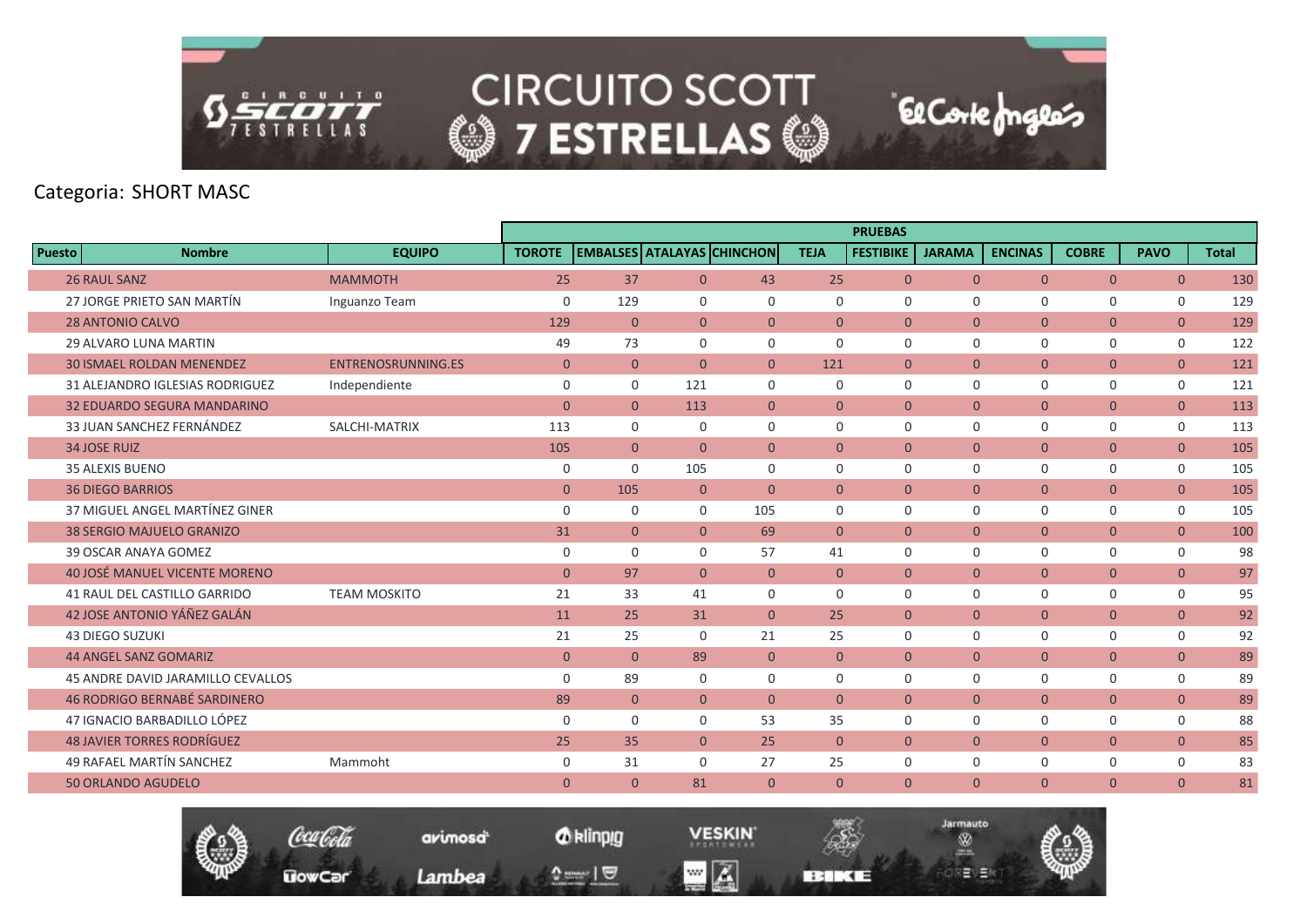

|               |                                       |                           |                |                |                |                                   |                | <b>PRUEBAS</b>   |                |                |                |                |              |
|---------------|---------------------------------------|---------------------------|----------------|----------------|----------------|-----------------------------------|----------------|------------------|----------------|----------------|----------------|----------------|--------------|
| <b>Puesto</b> | <b>Nombre</b>                         | <b>EQUIPO</b>             | <b>TOROTE</b>  |                |                | <b>EMBALSES ATALAYAS CHINCHON</b> | <b>TEJA</b>    | <b>FESTIBIKE</b> | <b>JARAMA</b>  | <b>ENCINAS</b> | <b>COBRE</b>   | <b>PAVO</b>    | <b>Total</b> |
|               | 51 KENY VALENZUELA PIADOSA            | <b>MAD BIKE</b>           | $\mathbf 0$    | 81             | $\mathbf 0$    | $\Omega$                          | $\mathbf 0$    | $\mathbf 0$      | $\mathbf 0$    | $\mathbf 0$    | $\mathbf 0$    | 0              | 81           |
|               | 52 SERGIO RODRÍGUEZ JIMÉNEZ           | Ninguno                   | $\overline{0}$ | 49             | $\mathbf{0}$   | 31                                | $\overline{0}$ | $\mathbf{0}$     | $\mathbf{0}$   | $\overline{0}$ | $\overline{0}$ | $\overline{0}$ | 80           |
|               | 53 IGNACIO ROCES RODILLA              |                           | 1              | 0              | $\mathbf 0$    | 77                                | $\mathbf 0$    | $\mathbf 0$      | $\mathbf 0$    | $\mathbf 0$    | 0              | 0              | 78           |
|               | 54 JULIÁN MACÍAS LÓPEZ                |                           | 77             | $\overline{0}$ | $\mathbf{0}$   | $\mathbf{0}$                      | $\overline{0}$ | $\mathbf{0}$     | $\mathbf{0}$   | $\overline{0}$ | $\mathbf{0}$   | $\mathbf{0}$   | 77           |
|               | 55 MARCO ANTONIO MARTIN               |                           | $\mathbf 0$    | $\Omega$       | $\mathbf 0$    | $\Omega$                          | 77             | $\Omega$         | $\Omega$       | $\mathbf 0$    | $\mathbf 0$    | $\mathbf 0$    | 77           |
|               | <b>56 GREGORIO COBO RUZAFA</b>        | Lions bike                | $\mathbf{0}$   | $\Omega$       | 77             | $\mathbf{0}$                      | $\mathbf{0}$   | $\mathbf{0}$     | $\overline{0}$ | $\overline{0}$ | $\overline{0}$ | $\mathbf{0}$   | 77           |
|               | 57 ISMAEL RODRÍGUEZ NIEBLA            | Lionbiker                 | $\mathbf 0$    | 77             | 0              | $\mathbf 0$                       | $\mathbf 0$    | $\mathbf 0$      | $\mathbf 0$    | $\mathbf 0$    | 0              | 0              | 77           |
|               | <b>58 JOSE MANUEL VICENTE MORENO</b>  |                           | 73             | $\overline{0}$ | $\mathbf{0}$   | $\Omega$                          | $\overline{0}$ | $\Omega$         | $\overline{0}$ | $\overline{0}$ | $\overline{0}$ | $\overline{0}$ | 73           |
|               | 59 FERNANDO PRIETO TENA               |                           | $\Omega$       | $\Omega$       | $\Omega$       | 73                                | $\Omega$       | $\Omega$         | $\Omega$       | $\mathbf 0$    | $\mathbf 0$    | $\mathbf 0$    | 73           |
|               | <b>60 ALBERTO VALLS ARRUFAT</b>       | <b>Pull Bikers</b>        | $\overline{0}$ | $\overline{0}$ | $\mathbf{0}$   | 41                                | 31             | $\overline{0}$   | $\overline{0}$ | $\overline{0}$ | $\overline{0}$ | $\overline{0}$ | 72           |
|               | 61 ALVARO MOYA JAÉN                   | Decathlon                 | 2              | 43             | 25             | $\mathbf 0$                       | $\mathbf 0$    | $\mathbf 0$      | $\mathbf 0$    | $\mathbf 0$    | $\mathbf 0$    | $\mathbf 0$    | 70           |
|               | <b>62 ANTONIO MITTENDORFER VALERO</b> |                           | $\overline{0}$ | 69             | $\overline{0}$ | $\overline{0}$                    | $\overline{0}$ | $\overline{0}$   | $\mathbf{0}$   | $\overline{0}$ | $\overline{0}$ | $\overline{0}$ | 69           |
|               | 63 JOSE ALBA                          | Mirabike                  | $\mathbf 0$    | $\Omega$       | $\mathbf 0$    | $\Omega$                          | 69             | $\Omega$         | 0              | $\mathbf 0$    | $\mathbf 0$    | 0              | 69           |
|               | 64 PABLO MARTOS GÓMEZ                 |                           | 69             | $\overline{0}$ | $\mathbf{0}$   | $\mathbf{0}$                      | $\overline{0}$ | $\mathbf{0}$     | $\mathbf{0}$   | $\overline{0}$ | $\overline{0}$ | $\mathbf{0}$   | 69           |
|               | <b>65 ALBERTO ARANDA ARRANZ</b>       |                           | $\mathbf 0$    | $\mathbf 0$    | 69             | $\mathbf 0$                       | $\mathbf 0$    | $\mathbf 0$      | $\mathbf 0$    | $\mathbf 0$    | 0              | 0              | 69           |
|               | <b>66 GUIDO VICENTE CORONEL</b>       | <b>C.D.B TEAM MOSKITO</b> | $\mathbf{0}$   | 29             | 37             | $\mathbf{0}$                      | $\mathbf{0}$   | $\Omega$         | $\overline{0}$ | $\overline{0}$ | $\overline{0}$ | $\overline{0}$ | 66           |
|               | <b>67 SANTIAGO CABELLOS RIVAS</b>     | C.D.B. TEAM MOSKITO       | $\mathbf 0$    | 21             | 43             | 2                                 | $\Omega$       | $\Omega$         | $\Omega$       | $\mathbf 0$    | $\mathbf 0$    | $\mathbf 0$    | 66           |
|               | <b>68 JAVIER TARACENA</b>             |                           | $\overline{0}$ | $\overline{0}$ | 65             | $\mathbf{0}$                      | $\overline{0}$ | $\mathbf{0}$     | $\overline{0}$ | $\overline{0}$ | $\overline{0}$ | $\mathbf{0}$   | 65           |
|               | 69 MIGUEL FLÓREZ                      |                           | $\mathbf 0$    | $\Omega$       | $\mathbf 0$    | 65                                | $\Omega$       | $\Omega$         | $\mathbf 0$    | $\mathbf 0$    | 0              | $\mathbf 0$    | 65           |
|               | 70 VICTOR DANIEL MUÑOZ ANTÓN          |                           | $\overline{0}$ | $\Omega$       | $\Omega$       | $\Omega$                          | 65             | $\Omega$         | $\Omega$       | $\overline{0}$ | $\mathbf{0}$   | $\overline{0}$ | 65           |
|               | 71 JONATAN MAÑAS FLORES               | Independiente             | $\mathbf 0$    | 11             | 25             | 25                                | $\mathbf 0$    | $\mathbf 0$      | $\mathbf 0$    | $\mathbf 0$    | $\mathbf 0$    | $\mathbf 0$    | 61           |
|               | 72 RAÚL FERNÁNDEZ FERNÁNDEZ           | SPORTSDEALER RACING TEAM  | $\mathbf{0}$   | $\overline{0}$ | 61             | $\mathbf{0}$                      | $\overline{0}$ | $\overline{0}$   | $\overline{0}$ | $\overline{0}$ | $\overline{0}$ | $\mathbf{0}$   | 61           |
|               | 73 JESUS SANCHEZ RODRIGUEZ            | Club ciclista torrejon    | $\mathbf 0$    | $\mathbf 0$    | 21             | $\mathbf 0$                       | 39             | $\mathbf 0$      | 0              | $\mathbf 0$    | 0              | 0              | 60           |
|               | <b>74 RUBEN DEL RIO</b>               |                           | $\mathbf{0}$   | $\overline{0}$ | $\Omega$       | 35                                | 25             | $\overline{0}$   | $\overline{0}$ | $\overline{0}$ | $\overline{0}$ | $\mathbf{0}$   | 60           |
|               | 75 CARLOS SAIZ FELIPE                 |                           | $\mathbf 0$    | $\Omega$       | 21             | 39                                | $\Omega$       | $\Omega$         | $\Omega$       | $\mathbf 0$    | $\mathbf 0$    | $\mathbf 0$    | 60           |

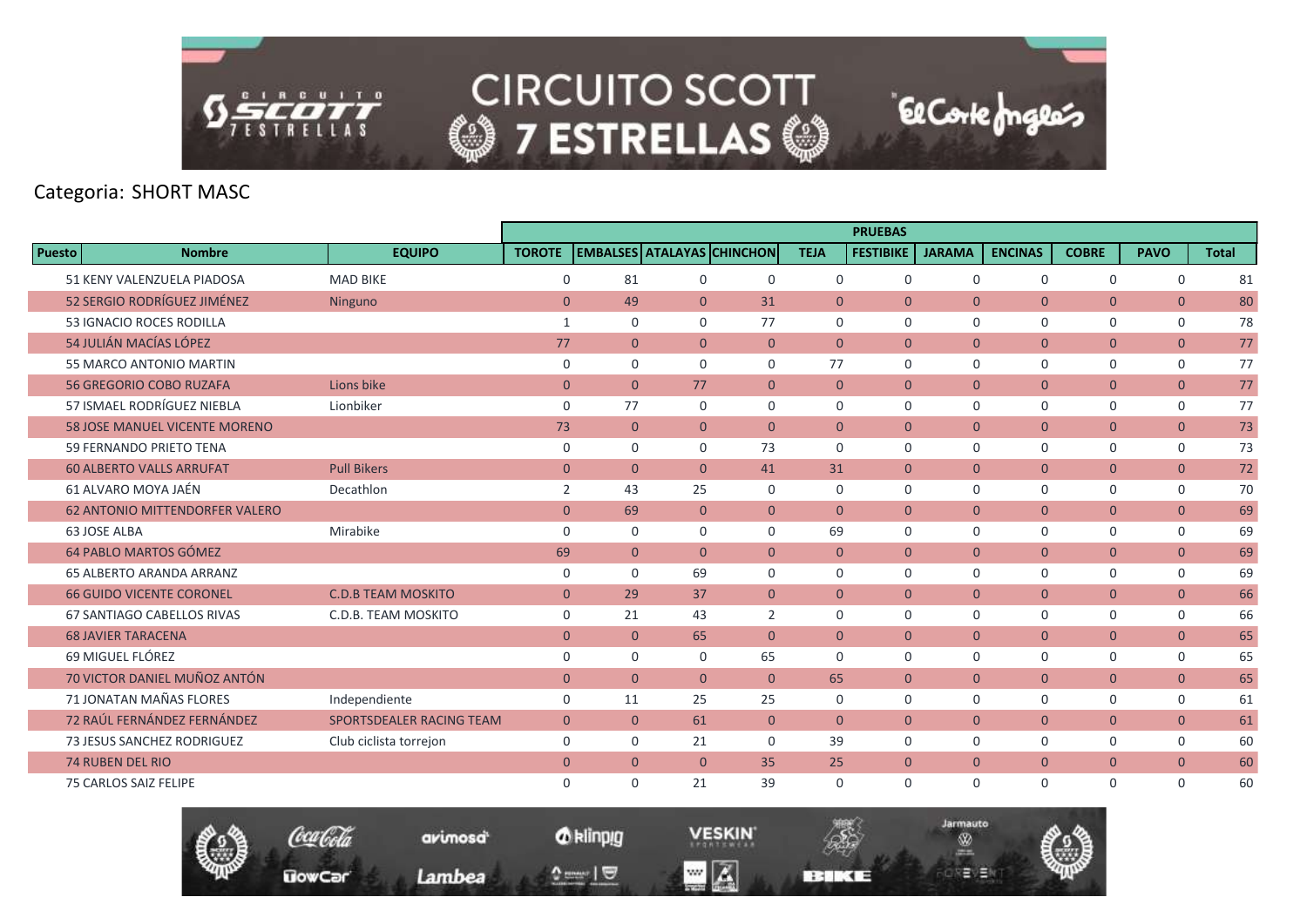

|               |                                      |                           |                |                                   |                |                |                | <b>PRUEBAS</b>   |                |                |                |                |              |
|---------------|--------------------------------------|---------------------------|----------------|-----------------------------------|----------------|----------------|----------------|------------------|----------------|----------------|----------------|----------------|--------------|
| <b>Puesto</b> | <b>Nombre</b>                        | <b>EQUIPO</b>             | <b>TOROTE</b>  | <b>EMBALSES ATALAYAS CHINCHON</b> |                |                | <b>TEJA</b>    | <b>FESTIBIKE</b> | <b>JARAMA</b>  | <b>ENCINAS</b> | <b>COBRE</b>   | <b>PAVO</b>    | <b>Total</b> |
|               | <b>76 PABLO GUZMÁN ARRIBAS</b>       |                           | $\mathbf{0}$   | 57                                | $\overline{0}$ | $\overline{0}$ | $\overline{0}$ | $\mathbf{0}$     | $\overline{0}$ | $\overline{0}$ | $\overline{0}$ | $\overline{0}$ | 57           |
|               | 77 JORGE HORCAJADA CABO              |                           | 57             | 0                                 | 0              | $\mathbf 0$    | $\mathbf 0$    | $\mathbf 0$      | $\mathbf 0$    | $\mathbf 0$    | 0              | 0              | 57           |
|               | 78 ERNESTO BAUTISTA SANTURINO DÍAZ   | <b>INDEPENDIENTE</b>      | $\mathbf{0}$   | $\overline{0}$                    | $\overline{0}$ | $\overline{0}$ | 57             | $\mathbf{0}$     | $\mathbf{0}$   | $\overline{0}$ | $\overline{0}$ | $\overline{0}$ | 57           |
|               | 79 ERIC SIMON SANCHEZ                |                           | $\mathbf 0$    | $\Omega$                          | 57             | $\Omega$       | $\Omega$       | $\Omega$         | $\Omega$       | $\Omega$       | 0              | $\mathbf 0$    | 57           |
|               | <b>80 DAVID MORENO LEIVE</b>         |                           | $\overline{0}$ | $\overline{0}$                    | 29             | $\overline{0}$ | 25             | $\mathbf{0}$     | $\mathbf{0}$   | $\overline{0}$ | $\overline{0}$ | $\overline{0}$ | 54           |
|               | <b>81 GUILLERMO PARDO CALVETE</b>    | <b>TRICAM</b>             | $\mathbf 0$    | $\Omega$                          | $\Omega$       | $\mathbf 0$    | 53             | $\Omega$         | $\Omega$       | $\Omega$       | 0              | $\mathbf 0$    | 53           |
|               | <b>82 CARLOS CARMONA</b>             | El bicho                  | $\mathbf{0}$   | $\overline{0}$                    | 53             | $\overline{0}$ | $\overline{0}$ | $\mathbf{0}$     | $\overline{0}$ | $\overline{0}$ | $\overline{0}$ | $\mathbf{0}$   | 53           |
|               | 83 MARIANO GONZÁLEZ MORALES          | SPORTSDEALER RACING TEAM  | $\mathbf 0$    | 25                                | $\Omega$       | $\Omega$       | 25             | $\Omega$         | $\Omega$       | $\Omega$       | 0              | $\mathbf 0$    | 50           |
|               | <b>84 ANDRES PAEZ</b>                |                           | $\Omega$       | $\Omega$                          | $\Omega$       | 25             | 25             | $\Omega$         | $\mathbf{0}$   | $\overline{0}$ | $\overline{0}$ | $\overline{0}$ | 50           |
|               | 85 GOYO MONTES                       | Club Triatlón Frómista    | 25             | $\mathbf 0$                       | 25             | $\mathbf 0$    | $\mathbf 0$    | $\mathbf 0$      | $\mathbf 0$    | $\mathbf 0$    | 0              | $\mathbf 0$    | 50           |
|               | <b>86 JAIME ESTÉVEZ LUMBRERAS</b>    |                           | $\mathbf{0}$   | $\Omega$                          | 49             | $\overline{0}$ | $\Omega$       | $\Omega$         | $\Omega$       | $\overline{0}$ | $\mathbf{0}$   | $\overline{0}$ | 49           |
|               | 87 IVAN GARRO HIDALGO                |                           | $\mathbf 0$    | $\Omega$                          | $\Omega$       | $\Omega$       | 49             | $\Omega$         | $\Omega$       | $\Omega$       | 0              | $\mathbf 0$    | 49           |
|               | 88 RAFA ALBIÑANA NAVARRO             | <b>Btt Mascamarena</b>    | $\mathbf{0}$   | $\overline{0}$                    | $\overline{0}$ | 49             | $\overline{0}$ | $\mathbf{0}$     | $\overline{0}$ | $\overline{0}$ | $\mathbf{0}$   | $\overline{0}$ | 49           |
|               | 89 ROBERTO CELADA UTRERO             |                           | 21             | 27                                | 0              | $\mathbf 0$    | $\mathbf 0$    | $\mathbf 0$      | $\mathbf 0$    | $\mathbf 0$    | 0              | 0              | 48           |
|               | 90 JOSÉ ALBERTO DE LOS MUROS JALÓN   | Pedaletas                 | $\mathbf{0}$   | $\Omega$                          | $\Omega$       | 25             | 21             | $\Omega$         | $\Omega$       | $\overline{0}$ | $\mathbf{0}$   | $\overline{0}$ | 46           |
|               | 91 JAIRO ARTURO CRUZ OLARTE          |                           | 21             | 25                                | $\Omega$       | $\mathbf 0$    | $\Omega$       | $\mathbf 0$      | $\mathbf 0$    | $\mathbf 0$    | 0              | 0              | 46           |
|               | 92 ALEJANDRO MONTERO CAMPANERO       | Alberto Contador C.D.C    | 45             | $\mathbf{0}$                      | $\Omega$       | $\mathbf{0}$   | $\overline{0}$ | $\mathbf{0}$     | $\overline{0}$ | $\mathbf{0}$   | $\mathbf{0}$   | $\mathbf{0}$   | 45           |
|               | 93 ERIK PÉREZ-CUADRADO SEVILLA       | Ciclo-Room El Casar       | $\mathbf 0$    | $\mathbf 0$                       | 45             | $\mathbf 0$    | $\mathbf 0$    | $\mathbf 0$      | $\mathbf 0$    | $\mathbf 0$    | 0              | $\mathbf 0$    | 45           |
|               | 94 JAVIER FERNANDEZ ALVAREZ          | blue summer arroyomolinos | $\overline{0}$ | $\overline{0}$                    | $\Omega$       | 45             | $\Omega$       | $\Omega$         | $\Omega$       | $\overline{0}$ | $\overline{0}$ | $\overline{0}$ | 45           |
|               | 95 SERGIO GÓMEZ SÁNCHEZ              | PANTER BIKE RACING TEAM   | $\Omega$       | $\Omega$                          | $\Omega$       | $\Omega$       | 45             | $\Omega$         | $\Omega$       | $\mathbf 0$    | 0              | $\mathbf 0$    | 45           |
|               | <b>96 ALEJANDRO OLIVER FERNANDEZ</b> |                           | 43             | $\overline{0}$                    | $\overline{0}$ | $\overline{0}$ | $\overline{0}$ | $\mathbf{0}$     | $\overline{0}$ | $\overline{0}$ | $\overline{0}$ | $\overline{0}$ | 43           |
|               | 97 VICENTE CENAMOR ALCAZAR           |                           | 41             | $\mathbf 0$                       | $\Omega$       | $\mathbf 0$    | $\Omega$       | $\Omega$         | $\mathbf 0$    | $\mathbf 0$    | 0              | $\mathbf 0$    | 41           |
|               | 98 CARLOS ALBERTO SIERRA MEJÍA       | Escarabajos               | $\overline{0}$ | $\Omega$                          | 39             | $\Omega$       | $\Omega$       | $\Omega$         | $\mathbf{0}$   | $\overline{0}$ | $\overline{0}$ | $\overline{0}$ | 39           |
|               | 99 RACHID EL JAZZAR MECHBAL          |                           | $\mathbf 0$    | $\mathbf 0$                       | 0              | 37             | $\mathbf 0$    | $\mathbf 0$      | $\mathbf 0$    | $\mathbf 0$    | 0              | 0              | 37           |
|               | 100 FERNANDO ARAGONÉS GARCÍA         |                           | 37             | $\mathbf{0}$                      | $\overline{0}$ | $\overline{0}$ | $\mathbf{0}$   | $\mathbf{0}$     | $\overline{0}$ | $\overline{0}$ | $\overline{0}$ | $\mathbf{0}$   | 37           |
|               |                                      |                           |                |                                   |                |                |                |                  |                |                |                |                |              |



*O* klinpig

and  $\sqrt{2}$ 

avimosa<sup>t</sup>

Lambea

**VESKIN**  $\blacksquare$   $\blacksquare$ 

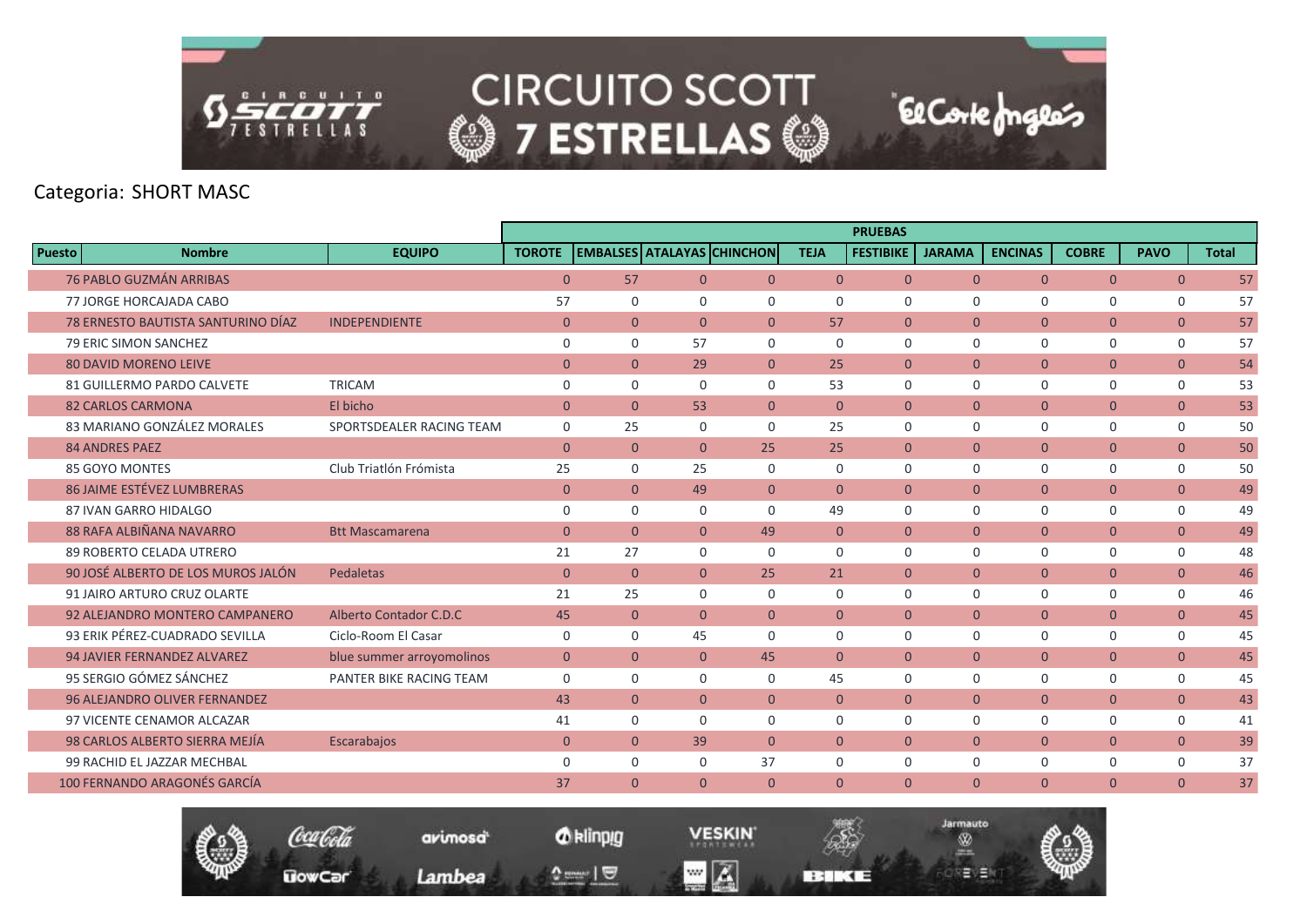

|               |                                        |                                   |                |                |                |                                   |                | <b>PRUEBAS</b>   |                |                |                |                |              |
|---------------|----------------------------------------|-----------------------------------|----------------|----------------|----------------|-----------------------------------|----------------|------------------|----------------|----------------|----------------|----------------|--------------|
| <b>Puesto</b> | <b>Nombre</b>                          | <b>EQUIPO</b>                     | <b>TOROTE</b>  |                |                | <b>EMBALSES ATALAYAS CHINCHON</b> | <b>TEJA</b>    | <b>FESTIBIKE</b> | <b>JARAMA</b>  | <b>ENCINAS</b> | <b>COBRE</b>   | <b>PAVO</b>    | <b>Total</b> |
|               | 101 RAFAEL BARBADILLO LÓPEZ            |                                   | $\mathbf 0$    | $\Omega$       | $\mathbf 0$    | 0                                 | 37             | $\mathbf 0$      | $\mathbf 0$    | $\mathbf 0$    | $\mathbf 0$    | $\mathbf 0$    | 37           |
|               | <b>102 SANTIAGO GONZALEZ MARCHANTE</b> |                                   | 33             | $\overline{0}$ | $\mathbf{0}$   | $\mathbf{0}$                      | $\overline{0}$ | $\mathbf{0}$     | $\overline{0}$ | $\overline{0}$ | $\mathbf{0}$   | $\mathbf{0}$   | 33           |
|               | <b>103 ANTONIO CLEMENTE GUTIERREZ</b>  |                                   | $\mathbf 0$    | $\mathbf 0$    | 21             | 11                                | $\mathbf 0$    | $\mathbf 0$      | $\mathbf 0$    | $\mathbf 0$    | 0              | $\mathbf 0$    | 32           |
|               | 104 JOSE DANIEL ESCUDERO AYJÓN         |                                   | $\mathbf{0}$   | $\Omega$       | 11             | $\mathbf{0}$                      | 21             | $\mathbf{0}$     | $\overline{0}$ | $\overline{0}$ | $\mathbf{0}$   | $\overline{0}$ | 32           |
|               | <b>105 MIGUEL REAL</b>                 |                                   | $\mathbf 0$    | 21             | 11             | $\Omega$                          | $\mathbf 0$    | $\mathbf 0$      | $\mathbf 0$    | $\mathbf 0$    | $\mathbf 0$    | $\mathbf 0$    | 32           |
|               | <b>106 GERSON ALEJANDRO MADRID</b>     |                                   | 11             | 21             | $\mathbf{0}$   | $\mathbf{0}$                      | $\overline{0}$ | $\mathbf{0}$     | $\overline{0}$ | $\overline{0}$ | $\overline{0}$ | $\overline{0}$ | 32           |
|               | <b>107 JORGE PEREDO ABEJAS</b>         |                                   | $\overline{2}$ | 25             | 2              | 2                                 | $\mathbf 0$    | 0                | $\mathbf 0$    | $\mathsf{O}$   | 0              | 0              | 31           |
|               | 108 JUAN FRANCISCO SEGURA ALBALADEJO   | Castilla La Mancha en bici        | 29             | $\overline{0}$ | $\mathbf{0}$   | $\mathbf{0}$                      | $\overline{0}$ | $\mathbf{0}$     | $\overline{0}$ | $\overline{0}$ | $\overline{0}$ | $\overline{0}$ | 29           |
|               | 109 DAVID HERNÁNDEZ RODRÍGUEZ          |                                   | $\mathbf 0$    | $\Omega$       | $\Omega$       | $\Omega$                          | 29             | $\mathbf 0$      | $\mathbf 0$    | $\mathbf 0$    | $\mathbf 0$    | $\mathbf 0$    | 29           |
|               | <b>110 SAMUEL MOLINA MARTINEZ</b>      | <b>MTB BETETA</b>                 | 27             | $\overline{0}$ | $\mathbf{0}$   | $\mathbf{0}$                      | $\overline{0}$ | $\mathbf{0}$     | $\overline{0}$ | $\overline{0}$ | $\overline{0}$ | $\overline{0}$ | 27           |
|               | 111 JUAN FCO CASTRO                    |                                   | $\overline{2}$ | 21             | $\overline{2}$ | $\overline{2}$                    | $\mathbf 0$    | $\mathbf 0$      | $\mathbf 0$    | $\mathsf{O}$   | 0              | $\mathbf 0$    | 27           |
|               | <b>112 ELVIS LORA PERALTA</b>          | <b>Bikineros</b>                  | $\mathbf{0}$   | $\Omega$       | 27             | $\overline{0}$                    | $\overline{0}$ | $\mathbf{0}$     | $\overline{0}$ | $\overline{0}$ | $\overline{0}$ | $\overline{0}$ | 27           |
|               | 113 ALEJANDRO RÓDENAS GARRIDO          |                                   | 2              | 25             | $\mathbf 0$    | $\mathbf 0$                       | $\Omega$       | $\mathbf 0$      | $\mathbf 0$    | $\mathbf 0$    | 0              | 0              | 27           |
|               | <b>114 TOMAS RODENAS MANRIQUE</b>      |                                   | $\mathbf{0}$   | $\overline{0}$ | $\mathbf{0}$   | $\mathbf{0}$                      | 27             | $\mathbf{0}$     | $\overline{0}$ | $\overline{0}$ | $\overline{0}$ | $\overline{0}$ | 27           |
|               | 115 BERNARDO ARNAIZ GARCÍA             |                                   | $\mathbf 0$    | 26             | $\mathbf 0$    | $\mathbf 0$                       | $\mathbf 0$    | $\mathbf 0$      | $\mathbf 0$    | $\mathbf 0$    | 0              | 0              | 26           |
|               | <b>116 JOSUA RUEDA</b>                 |                                   | $\overline{0}$ | $\Omega$       | $\Omega$       | 26                                | $\Omega$       | $\Omega$         | $\Omega$       | $\overline{0}$ | $\overline{0}$ | $\overline{0}$ | 26           |
|               | 117 ELIAS RENE MARQUEZ LAYA            | <b>2RUEDAS MTB</b>                | 2              | $\mathbf 0$    | $\overline{2}$ | 11                                | 11             | $\mathbf 0$      | $\mathbf 0$    | $\mathbf 0$    | $\mathbf 0$    | $\mathbf 0$    | 26           |
|               | <b>118 CARLOS IGLESIAS BERMEJO</b>     | <b>CLUB CICLISTA CARAQUIZ UCE</b> | $\overline{0}$ | $\overline{0}$ | 26             | $\overline{0}$                    | $\overline{0}$ | $\mathbf{0}$     | $\overline{0}$ | $\overline{0}$ | $\overline{0}$ | $\mathbf{0}$   | 26           |
|               | 119 JORGE JIMÉNEZ CASTILLO             |                                   | $\mathbf 0$    | $\mathbf 0$    | 0              | 25                                | $\mathbf 0$    | $\mathbf 0$      | $\mathbf 0$    | $\mathbf 0$    | 0              | 0              | 25           |
|               | 120 IÑAKI GUZMÁN VIVAS                 | Ciclismo en Cadena                | 25             | $\Omega$       | $\Omega$       | $\Omega$                          | $\Omega$       | $\Omega$         | $\overline{0}$ | $\overline{0}$ | $\mathbf{0}$   | $\mathbf{0}$   | 25           |
|               | 121 JUAN RUBIO GRANADO                 |                                   | $\mathbf 0$    | $\Omega$       | $\Omega$       | 25                                | $\Omega$       | $\Omega$         | $\Omega$       | $\mathbf 0$    | $\mathbf 0$    | $\mathbf 0$    | 25           |
|               | <b>122 ROBERTO CAJA DE LAS SIAS</b>    |                                   | $\overline{0}$ | $\overline{0}$ | $\mathbf{0}$   | $\overline{0}$                    | 25             | $\mathbf{0}$     | $\mathbf{0}$   | $\overline{0}$ | $\mathbf{0}$   | $\mathbf{0}$   | 25           |
|               | 123 SERGIO ARROYO CANCELA              | <b>Balas Verdes</b>               | $\mathbf 0$    | $\mathbf 0$    | 25             | $\mathbf 0$                       | $\mathbf 0$    | $\mathbf 0$      | $\mathbf 0$    | $\mathsf{O}$   | 0              | 0              | 25           |
|               | <b>124 ANTONIO OTERINO MATARRAZ</b>    |                                   | $\overline{0}$ | $\overline{0}$ | $\mathbf{0}$   | 25                                | $\overline{0}$ | $\mathbf{0}$     | $\overline{0}$ | $\overline{0}$ | $\overline{0}$ | $\mathbf{0}$   | 25           |
|               | <b>125 VICTOR CAYADO MARTINEZ</b>      | Bhs team                          | 25             | $\Omega$       | $\Omega$       | $\Omega$                          | $\Omega$       | $\Omega$         | $\Omega$       | $\mathbf 0$    | $\mathbf 0$    | $\mathbf 0$    | 25           |

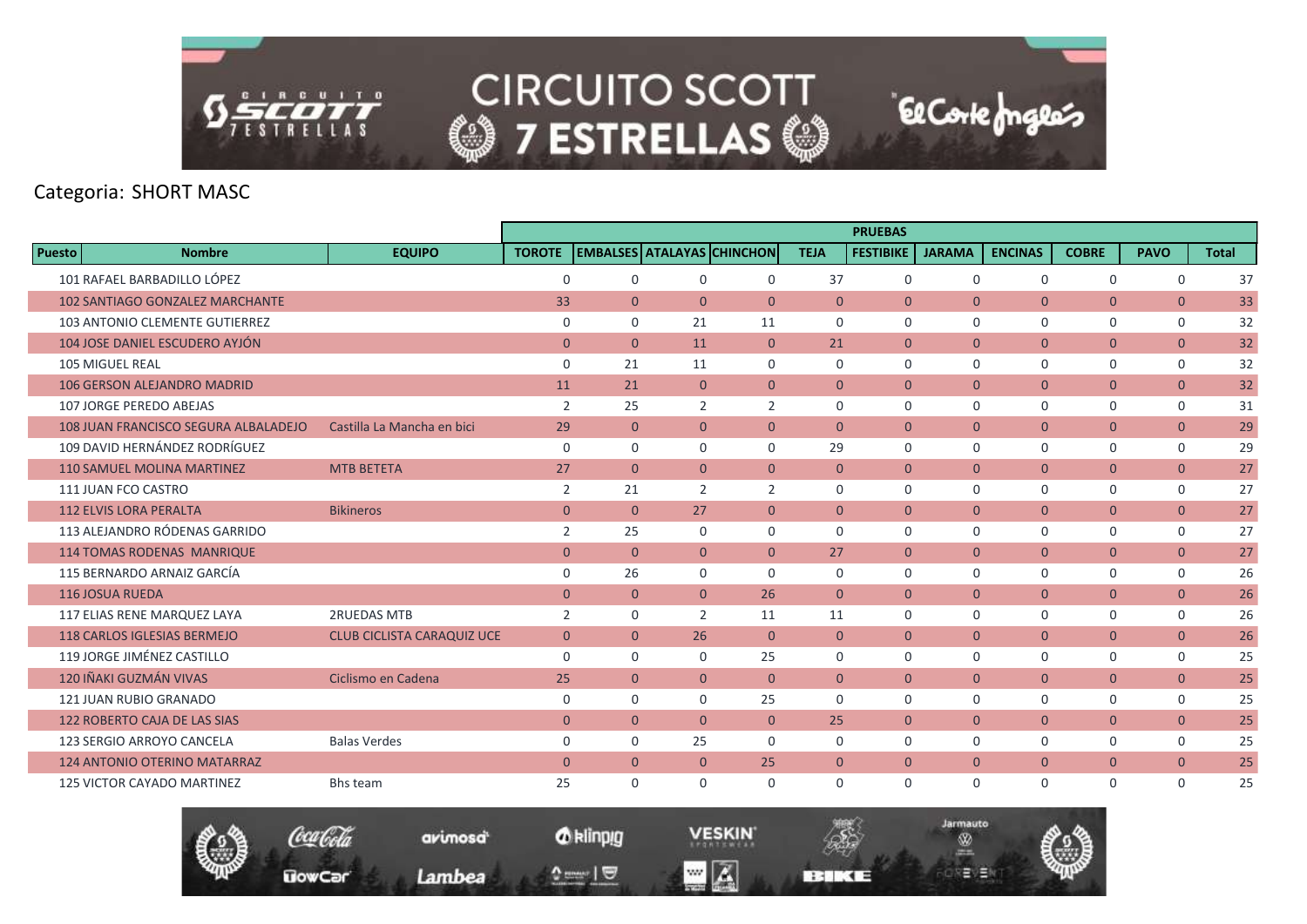

|                                       |                            |                |                |                                   |                |                | <b>PRUEBAS</b>   |                |                |                |                |              |
|---------------------------------------|----------------------------|----------------|----------------|-----------------------------------|----------------|----------------|------------------|----------------|----------------|----------------|----------------|--------------|
| <b>Puesto</b><br><b>Nombre</b>        | <b>EQUIPO</b>              | <b>TOROTE</b>  |                | <b>EMBALSES ATALAYAS CHINCHON</b> |                | <b>TEJA</b>    | <b>FESTIBIKE</b> | <b>JARAMA</b>  | <b>ENCINAS</b> | <b>COBRE</b>   | <b>PAVO</b>    | <b>Total</b> |
| <b>126 GUILLERMO VILLA MARTÍN</b>     |                            | $\Omega$       | $\Omega$       | $\Omega$                          | 25             | $\overline{0}$ | $\mathbf{0}$     | $\Omega$       | $\overline{0}$ | $\overline{0}$ | $\overline{0}$ | 25           |
| 127 SANTIAGO BENITO MEJIAS            | LastraDUCOS Zugastis       | 25             | $\mathbf 0$    | $\mathbf 0$                       | $\mathbf 0$    | $\mathbf 0$    | $\mathbf 0$      | $\mathbf 0$    | $\mathbf 0$    | 0              | 0              | 25           |
| 128 ISMAEL TORIJA CASTAÑO             | <b>C.D.B. TEAM MOSKITO</b> | $\mathbf{0}$   | 25             | $\overline{0}$                    | $\overline{0}$ | $\overline{0}$ | $\mathbf{0}$     | $\mathbf{0}$   | $\overline{0}$ | $\overline{0}$ | $\overline{0}$ | 25           |
| 129 OSCAR ESTEVEZ GARCIA              |                            | $\mathbf 0$    | $\Omega$       | 25                                | $\Omega$       | $\Omega$       | $\Omega$         | $\Omega$       | $\mathbf 0$    | 0              | 0              | 25           |
| <b>130 SERGIO JAVIER PINZON PEREZ</b> |                            | $\mathbf{0}$   | $\overline{0}$ | $\overline{0}$                    | 25             | $\overline{0}$ | $\overline{0}$   | $\overline{0}$ | $\overline{0}$ | $\overline{0}$ | $\overline{0}$ | 25           |
| 131 IVAN MOYANO TROYANO               | <b>TALABIKERS</b>          | $\mathbf 0$    | $\Omega$       | 25                                | $\Omega$       | $\mathbf 0$    | $\mathbf 0$      | $\mathbf 0$    | $\mathbf 0$    | 0              | $\mathsf{O}$   | 25           |
| 132 CRISTOBAL MANZANO CLAVIJO         |                            | 25             | $\overline{0}$ | $\overline{0}$                    | $\overline{0}$ | $\overline{0}$ | $\overline{0}$   | $\mathbf{0}$   | $\mathbf{0}$   | $\overline{0}$ | $\overline{0}$ | 25           |
| 133 MIGUEL CORTÉS AYUSO               |                            | $\Omega$       | $\Omega$       | $\Omega$                          | $\Omega$       | 25             | $\Omega$         | $\Omega$       | $\Omega$       | $\Omega$       | $\mathbf 0$    | 25           |
| <b>134 JAVIER SANTAOLAYA GARCIA</b>   |                            | $\mathbf{0}$   | 25             | $\overline{0}$                    | $\overline{0}$ | $\mathbf{0}$   | $\mathbf{0}$     | $\mathbf{0}$   | $\overline{0}$ | $\overline{0}$ | $\overline{0}$ | 25           |
| 135 FRANCISCO TOBARUELA GONZALEZ      |                            | $\mathbf 0$    | 25             | $\Omega$                          | $\mathbf 0$    | $\mathbf 0$    | $\mathbf 0$      | $\mathbf 0$    | $\mathbf 0$    | 0              | $\mathsf{O}$   | 25           |
| 136 PEDRO ANTONIO GALVAÑ RUIZ         | <b>LOCOS X MTB</b>         | $\mathbf{0}$   | $\mathbf{0}$   | 25                                | $\overline{0}$ | $\Omega$       | $\Omega$         | $\mathbf{0}$   | $\Omega$       | $\overline{0}$ | $\overline{0}$ | 25           |
| 137 JOSÉ JAVIER GONZÁLEZ HERRERO      | <b>EMTBM</b>               | $\mathbf 0$    | $\mathbf 0$    | 25                                | $\Omega$       | $\mathbf 0$    | $\Omega$         | $\mathbf 0$    | $\mathbf 0$    | $\mathbf 0$    | $\mathsf{O}$   | 25           |
| 138 CARLOS PÉREZ BERNARDO             |                            | 11             | $\overline{0}$ | 11                                | $\mathbf{1}$   | $\mathbf{0}$   | $\mathbf{0}$     | $\mathbf{0}$   | $\overline{0}$ | $\overline{0}$ | $\overline{0}$ | 23           |
| 139 JUAN CARLOS MORENO DE BENITO      | Mirabike                   | $\mathbf 0$    | $\Omega$       | $\overline{2}$                    | $\Omega$       | 21             | $\Omega$         | $\mathbf 0$    | $\Omega$       | 0              | $\mathsf{O}$   | 23           |
| 140 BORJA GALARRAGA GARCÍA            |                            | $\mathbf{0}$   | $\overline{2}$ | $\Omega$                          | 21             | $\overline{0}$ | $\overline{0}$   | $\mathbf{0}$   | $\overline{0}$ | $\overline{0}$ | $\overline{0}$ | 23           |
| 141 ESTEBAN GONZÁLEZ RODRÍGUEZ        | Veskin                     | 2              | 21             | $\Omega$                          | $\Omega$       | $\Omega$       | $\Omega$         | $\Omega$       | $\Omega$       | 0              | $\mathbf 0$    | 23           |
| <b>142 CRISTIAN LAGUNA CRUZ</b>       | 7E-JARAMEÑAS               | $\overline{2}$ | 21             | $\Omega$                          | $\overline{0}$ | $\mathbf{0}$   | $\mathbf{0}$     | $\mathbf{0}$   | $\overline{0}$ | $\overline{0}$ | $\overline{0}$ | 23           |
| 143 JULIAN GONZALEZ BRAVO             | <b>PINK BIKERS</b>         | 21             | $\mathbf 0$    | $\mathbf 0$                       | $\overline{2}$ | $\mathbf 0$    | $\mathbf 0$      | $\mathbf 0$    | $\mathbf 0$    | 0              | $\mathbf 0$    | 23           |
| <b>144 ALAIN BRUSC</b>                |                            | $\mathbf{0}$   | $\overline{0}$ | $\Omega$                          | 11             | 11             | $\Omega$         | $\Omega$       | $\overline{0}$ | $\overline{0}$ | $\overline{0}$ | 22           |
| 145 BERNARDO PECHO MÉNDEZ             |                            | $\Omega$       | $\Omega$       | $\Omega$                          | 21             | $\Omega$       | $\Omega$         | $\mathbf 0$    | $\mathbf 0$    | 0              | $\mathbf 0$    | 21           |
| <b>146 ENRIQUE HERMOSELL ROAS</b>     |                            | 21             | $\overline{0}$ | $\overline{0}$                    | $\overline{0}$ | $\overline{0}$ | $\mathbf{0}$     | $\overline{0}$ | $\overline{0}$ | $\overline{0}$ | $\overline{0}$ | 21           |
| 147 ALVARO FERNÁNDEZ GARCÍA           | <b>C.D.B TEAM MOSKITO</b>  | $\mathbf 0$    | $\mathbf 0$    | $\mathbf 0$                       | 21             | $\mathbf 0$    | $\Omega$         | $\mathbf 0$    | $\mathbf 0$    | 0              | $\mathsf{O}$   | 21           |
| <b>148 RODRIGO GALLARDO HERNÁNDEZ</b> |                            | $\Omega$       | $\Omega$       | $\Omega$                          | $\Omega$       | 21             | $\Omega$         | $\Omega$       | $\overline{0}$ | $\overline{0}$ | $\overline{0}$ | 21           |
| 149 ABEL DE LA SIERRA                 |                            | 21             | $\mathbf 0$    | 0                                 | $\mathbf 0$    | 0              | $\mathbf 0$      | $\mathbf 0$    | $\mathbf 0$    | 0              | $\mathsf{O}$   | 21           |
| <b>150 JHON JAIRO VILLA ZULETA</b>    |                            | $\mathbf{0}$   | $\mathbf{0}$   | $\overline{0}$                    | 21             | $\mathbf{0}$   | $\overline{0}$   | $\mathbf{0}$   | $\mathbf{0}$   | $\overline{0}$ | $\overline{0}$ | 21           |



**VESKIN**  $\blacksquare$   $\blacksquare$ 

**BERKE** 

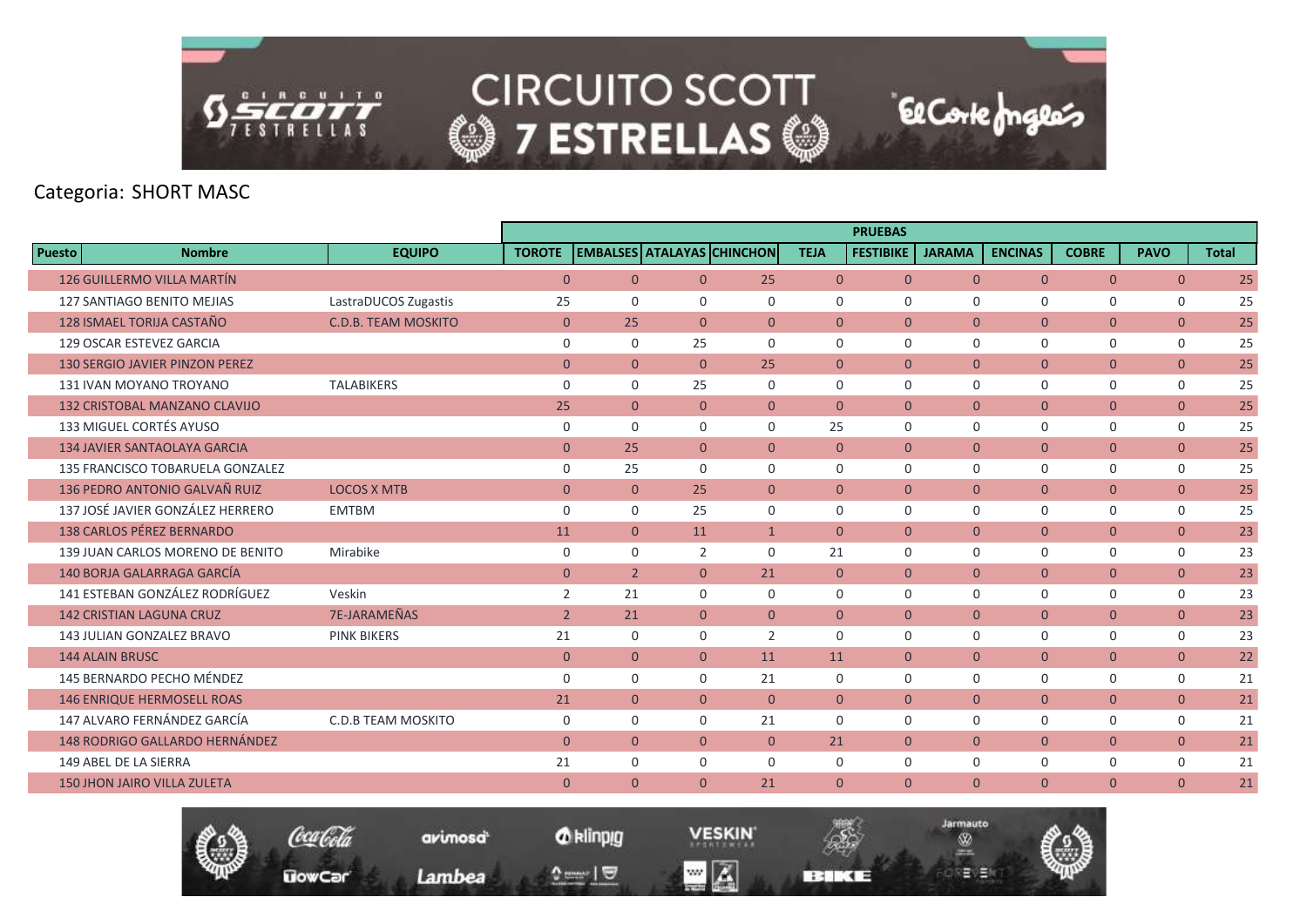

|               |                                      |                                  |                |                |                |                                   |                | <b>PRUEBAS</b>   |                |                |                |                |              |
|---------------|--------------------------------------|----------------------------------|----------------|----------------|----------------|-----------------------------------|----------------|------------------|----------------|----------------|----------------|----------------|--------------|
| <b>Puesto</b> | <b>Nombre</b>                        | <b>EQUIPO</b>                    | <b>TOROTE</b>  |                |                | <b>EMBALSES ATALAYAS CHINCHON</b> | <b>TEJA</b>    | <b>FESTIBIKE</b> | <b>JARAMA</b>  | <b>ENCINAS</b> | <b>COBRE</b>   | <b>PAVO</b>    | <b>Total</b> |
|               | 151 ALEJANDRO CABELLOS MARTIN        | C.D.B. TEAM MOSKITO              | $\mathbf 0$    | 21             | $\Omega$       | $\mathbf 0$                       | $\Omega$       | $\Omega$         | $\mathbf 0$    | $\Omega$       | $\mathbf 0$    | $\mathbf 0$    | 21           |
|               | <b>152 JAVIER MARTÍNEZ ANTON</b>     |                                  | 21             | $\overline{0}$ | $\overline{0}$ | $\overline{0}$                    | $\mathbf{0}$   | $\Omega$         | $\overline{0}$ | $\overline{0}$ | $\overline{0}$ | $\mathbf{0}$   | 21           |
|               | 153 JOSÉ MONTOYA LAGUNA              | Crossmadrid                      | $\mathbf 0$    | $\Omega$       | $\Omega$       | 21                                | $\Omega$       | 0                | $\mathbf 0$    | $\mathbf 0$    | 0              | $\mathbf 0$    | 21           |
|               | <b>154 RAFAEL MURILLO RUBIO</b>      |                                  | $\mathbf{0}$   | $\overline{0}$ | 21             | $\overline{0}$                    | $\mathbf{0}$   | $\mathbf{0}$     | $\overline{0}$ | $\overline{0}$ | $\overline{0}$ | $\mathbf{0}$   | 21           |
|               | <b>155 CARLOS CRESPO MIGUEL</b>      | Monstry x los pedales            | $\mathbf 0$    | 21             | $\Omega$       | $\Omega$                          | $\Omega$       | $\Omega$         | $\Omega$       | $\Omega$       | $\mathbf 0$    | $\mathbf 0$    | 21           |
|               | <b>156 PABLO CASTELLANOS MORA</b>    | <b>CD.HUELAMO</b>                | 21             | $\overline{0}$ | $\overline{0}$ | $\overline{0}$                    | $\mathbf{0}$   | $\overline{0}$   | $\overline{0}$ | $\overline{0}$ | $\overline{0}$ | $\mathbf{0}$   | 21           |
|               | 157 RAÚL OLIVAR                      |                                  | $\mathbf 0$    | $\mathbf 0$    | $\Omega$       | $\mathbf 0$                       | 21             | $\mathbf 0$      | $\mathbf 0$    | $\Omega$       | $\mathbf 0$    | 0              | 21           |
|               | 158 RAÚL SÁNCHEZ DÍAZ                |                                  | $\overline{0}$ | $\overline{0}$ | 21             | $\overline{0}$                    | $\mathbf{0}$   | $\overline{0}$   | $\overline{0}$ | $\overline{0}$ | $\overline{0}$ | $\mathbf{0}$   | 21           |
|               | 159 JUAN LUIS MARTÍN FLORIDO         | <b>Gladius MTB TEAM</b>          | $\mathbf 0$    | 0              | $\Omega$       | $\mathbf 0$                       | 21             | 0                | $\mathbf 0$    | $\mathbf 0$    | $\mathbf 0$    | $\mathbf 0$    | 21           |
|               | <b>160 MARCOS MARTINEZ</b>           |                                  | $\overline{0}$ | $\overline{0}$ | $\overline{0}$ | 21                                | $\mathbf{0}$   | $\mathbf{0}$     | $\overline{0}$ | $\overline{0}$ | $\overline{0}$ | $\overline{0}$ | 21           |
|               | 161 CARLOS ALVITE PAZ                |                                  | $\mathbf 0$    | 0              | $\Omega$       | 0                                 | 21             | $\mathbf 0$      | $\mathbf 0$    | $\mathbf 0$    | 0              | 0              | 21           |
|               | <b>162 FRANCISCO MERCADO RUBIO</b>   |                                  | $\mathbf{0}$   | $\overline{0}$ | 21             | $\overline{0}$                    | $\overline{0}$ | $\overline{0}$   | $\overline{0}$ | $\overline{0}$ | $\mathbf{0}$   | $\mathbf{0}$   | 21           |
|               | 163 IVÁN SANTOS MARTÍN               |                                  | $\mathbf 0$    | $\Omega$       | $\Omega$       | 21                                | $\Omega$       | $\Omega$         | $\Omega$       | $\Omega$       | $\mathbf 0$    | $\mathbf 0$    | 21           |
|               | 164 ALFONSO ANTONIO GÓMEZ RUIZ       | Independiente                    | $\mathbf{0}$   | 21             | $\overline{0}$ | $\overline{0}$                    | $\mathbf{0}$   | $\mathbf{0}$     | $\overline{0}$ | $\overline{0}$ | $\overline{0}$ | $\mathbf{0}$   | 21           |
|               | 165 JOSE JAVIER REDONDO NIETO        |                                  | $\mathbf 0$    | $\mathbf 0$    | 0              | 21                                | $\mathbf 0$    | $\mathbf 0$      | $\mathbf 0$    | $\mathbf 0$    | 0              | $\mathbf 0$    | 21           |
|               | <b>166 ALFONSO PEREZ ROSALES</b>     | EL BICHO BICICLETAS C.D.         | $\mathbf{0}$   | $\overline{0}$ | 21             | $\overline{0}$                    | $\mathbf{0}$   | $\mathbf{0}$     | $\overline{0}$ | $\overline{0}$ | $\mathbf{0}$   | $\mathbf{0}$   | 21           |
|               | 167 JESÚS ANGULO GONZÁLEZ            |                                  | $\mathbf 0$    | $\Omega$       | 21             | $\Omega$                          | $\Omega$       | $\Omega$         | $\mathbf 0$    | $\mathbf 0$    | 0              | $\mathbf 0$    | 21           |
|               | 168 PEDRO JOSE MÉNDEZ VEGA           |                                  | $\overline{0}$ | $\overline{0}$ | $\overline{0}$ | $\overline{0}$                    | 21             | $\mathbf{0}$     | $\overline{0}$ | $\overline{0}$ | $\overline{0}$ | $\mathbf{0}$   | 21           |
|               | 169 SERGIO LÓPEZ MORÁN               |                                  | $\mathbf 0$    | 0              | 0              | $\mathbf 0$                       | 21             | $\mathbf 0$      | $\mathbf 0$    | $\mathbf 0$    | 0              | $\mathbf 0$    | 21           |
|               | 170 FERNANDO BLANCO GONZALEZ         |                                  | $\mathbf{0}$   | $\overline{0}$ | 21             | $\overline{0}$                    | $\overline{0}$ | $\overline{0}$   | $\overline{0}$ | $\overline{0}$ | $\mathbf{0}$   | $\mathbf{0}$   | 21           |
|               | 171 FELIPE ALBELDA FUENTE            |                                  | 21             | 0              | 0              | $\Omega$                          | $\mathbf 0$    | $\mathbf 0$      | $\mathbf 0$    | $\mathbf 0$    | 0              | 0              | 21           |
|               | <b>172 CARLOS TAPIADOR RODRIGUEZ</b> |                                  | $\mathbf{0}$   | $\Omega$       | $\overline{0}$ | 21                                | $\mathbf{0}$   | $\mathbf{0}$     | $\overline{0}$ | $\overline{0}$ | $\mathbf{0}$   | $\mathbf{0}$   | 21           |
|               | 173 ALONSO HEREDERO PATÓN            |                                  | $\mathbf 0$    | 21             | 0              | $\mathbf 0$                       | $\mathbf 0$    | 0                | $\mathbf 0$    | $\mathbf 0$    | 0              | $\mathbf 0$    | 21           |
|               | <b>174 IGNACIO CALZAS</b>            | <b>CLUB CICLISTA CARAQUIZ-UC</b> | $\overline{0}$ | $\Omega$       | 21             | $\mathbf{0}$                      | $\Omega$       | $\Omega$         | $\overline{0}$ | $\overline{0}$ | $\overline{0}$ | $\overline{0}$ | 21           |
|               | 175 JULIO JESUS ALONSO CAMACHO       |                                  | $\mathbf 0$    | 11             | 2              | 2                                 | $\Omega$       | 0                | $\mathbf 0$    | $\Omega$       | $\mathbf 0$    | $\mathbf 0$    | 15           |

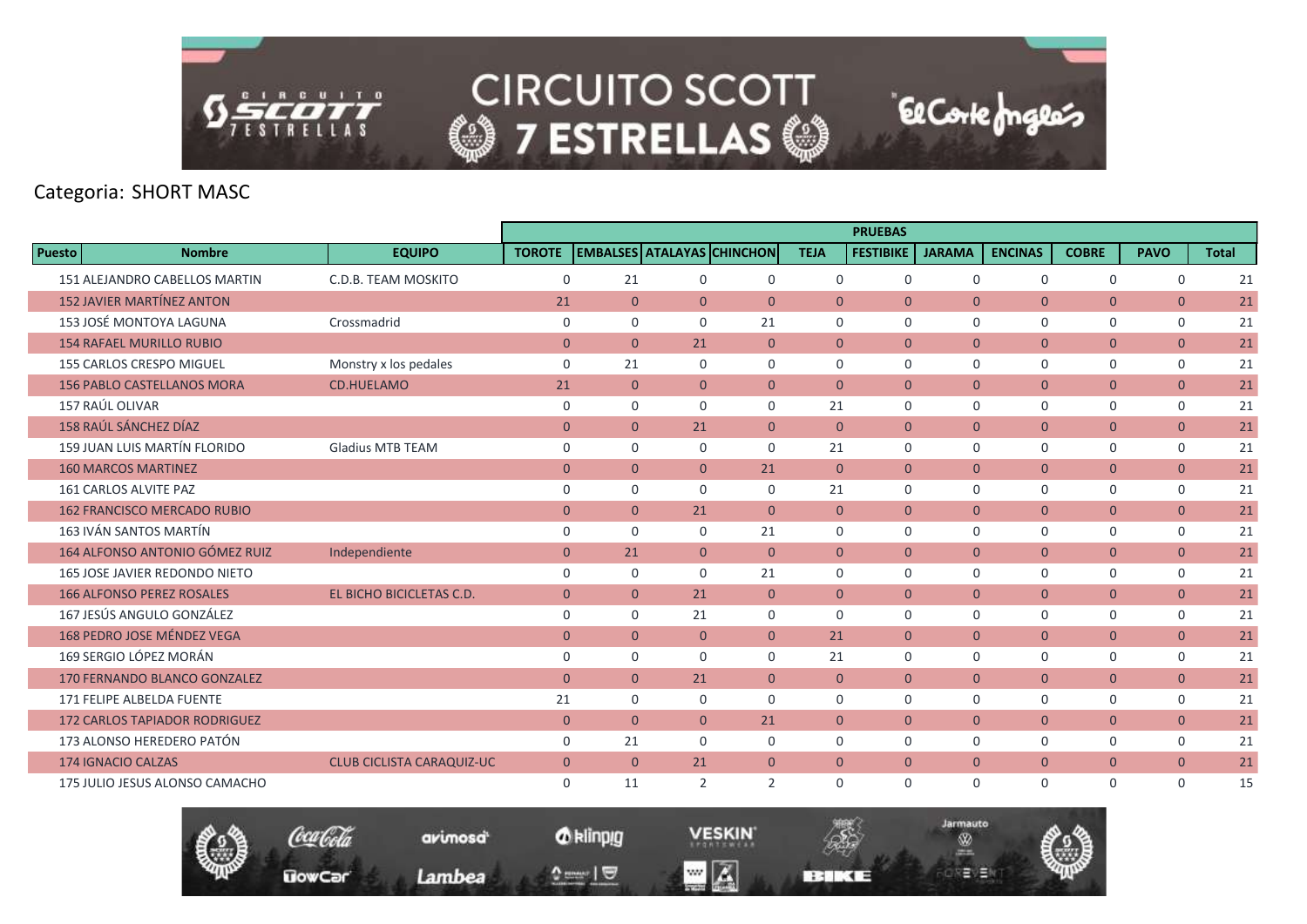

|                                      |                            |                |                |                |                                   |                | <b>PRUEBAS</b>   |                |                |                |                |              |
|--------------------------------------|----------------------------|----------------|----------------|----------------|-----------------------------------|----------------|------------------|----------------|----------------|----------------|----------------|--------------|
| <b>Nombre</b><br><b>Puesto</b>       | <b>EQUIPO</b>              | <b>TOROTE</b>  |                |                | <b>EMBALSES ATALAYAS CHINCHON</b> | <b>TEJA</b>    | <b>FESTIBIKE</b> | <b>JARAMA</b>  | <b>ENCINAS</b> | <b>COBRE</b>   | <b>PAVO</b>    | <b>Total</b> |
| <b>176 RAUL PORRAS DEL CORTE</b>     | M&Ms                       | $\overline{0}$ | 11             | 2 <sup>1</sup> | $\mathbf{1}$                      | $\overline{0}$ | $\Omega$         | $\Omega$       | $\overline{0}$ | $\overline{0}$ | $\overline{0}$ | 14           |
| 177 CRISTÓBAL AGÜERA MONTERO         | Mammoth                    | 2              | $\Omega$       | $\Omega$       | $\Omega$                          | 11             | $\Omega$         | $\mathbf 0$    | $\Omega$       | $\mathbf 0$    | $\mathbf 0$    | 13           |
| <b>178 ISRAEL HERRANZ HERNANDEZ</b>  |                            | $\mathbf{0}$   | $\overline{0}$ | $\overline{0}$ | 11                                | $2^{\circ}$    | $\overline{0}$   | $\mathbf{0}$   | $\overline{0}$ | $\mathbf{0}$   | $\overline{0}$ | 13           |
| 179 ROBERTO LLAMAS GONZALEZ          | CLUB CICLISTA CARAQUIZ UCE | $\mathbf 0$    | $\mathbf 0$    | 11             | $\mathbf 0$                       | $\mathbf 0$    | $\mathbf 0$      | $\mathbf 0$    | $\mathbf 0$    | 0              | $\mathsf{O}$   | 11           |
| <b>180 CAMILO JOSE MARTINEZ DIAZ</b> | <b>CAJOMA</b>              | $\overline{0}$ | 11             | $\overline{0}$ | $\overline{0}$                    | $\overline{0}$ | $\overline{0}$   | $\overline{0}$ | $\overline{0}$ | $\overline{0}$ | $\overline{0}$ | 11           |
| 181 FRANCISCO OLIVEIRA ESCOBAR       |                            | $\mathbf 0$    | $\Omega$       | $\Omega$       | 11                                | $\Omega$       | $\mathbf 0$      | $\mathbf 0$    | $\mathbf 0$    | 0              | 0              | 11           |
| <b>182 DAVID MARTIN ARANDA</b>       |                            | $\overline{0}$ | $\overline{0}$ | $\overline{0}$ | $\overline{0}$                    | 11             | $\mathbf{0}$     | $\overline{0}$ | $\overline{0}$ | $\mathbf{0}$   | $\mathbf{0}$   | 11           |
| 183 JOSÉ LUIS JIMENEZ FERNANDEZ      |                            | $\mathbf 0$    | 11             | 0              | $\mathbf 0$                       | $\mathbf 0$    | 0                | $\mathbf 0$    | $\mathbf 0$    | $\mathbf 0$    | $\mathbf 0$    | 11           |
| 184 MIGUEL ANGEL CONCEJERO MORENO    |                            | $\mathbf{0}$   | $\overline{0}$ | 11             | $\overline{0}$                    | $\overline{0}$ | $\overline{0}$   | $\overline{0}$ | $\overline{0}$ | $\overline{0}$ | $\overline{0}$ | 11           |
| <b>185 VICTOR NAVAS GONZALEZ</b>     |                            | 11             | $\Omega$       | $\Omega$       | $\mathbf 0$                       | $\Omega$       | $\mathbf 0$      | $\mathbf 0$    | $\Omega$       | $\mathbf 0$    | $\mathsf{O}$   | 11           |
| 186 JUAN JOSÉ LUQUE GARCÍA           | Mtb cebreros               | $\mathbf{0}$   | $\overline{0}$ | $\overline{0}$ | $\overline{0}$                    | 11             | $\mathbf{0}$     | $\overline{0}$ | $\overline{0}$ | $\overline{0}$ | $\overline{0}$ | 11           |
| <b>187 ELIAS ALVAREZ RODRIGUEZ</b>   |                            | 11             | $\Omega$       | $\Omega$       | $\mathbf 0$                       | $\Omega$       | $\Omega$         | $\mathbf 0$    | $\mathbf 0$    | 0              | 0              | 11           |
| 188 JUAN FRANCISCO ORDÓÑEZ CORON     | <b>Grupo Deportivo TST</b> | 11             | $\overline{0}$ | $\overline{0}$ | $\overline{0}$                    | $\Omega$       | $\Omega$         | $\overline{0}$ | $\overline{0}$ | $\overline{0}$ | $\overline{0}$ | 11           |
| 189 EDUARDO GALÁN HERNÁNDEZ          | Canal de Isabel II         | $\mathbf 0$    | $\Omega$       | $\Omega$       | 11                                | $\mathbf 0$    | $\mathbf 0$      | $\mathbf 0$    | $\mathbf 0$    | $\mathbf 0$    | $\mathbf 0$    | 11           |
| <b>190 EDUARDO PEREZ DE BENITO</b>   | <b>INDEPENDIENTE</b>       | $\mathbf{0}$   | $\overline{0}$ | $\overline{0}$ | $\overline{0}$                    | 11             | $\overline{0}$   | $\overline{0}$ | $\overline{0}$ | $\mathbf{0}$   | $\mathbf{0}$   | 11           |
| 191 JOSÉ ANTONIO FLOR GONZÁLEZ       |                            | $\mathbf 0$    | 11             | $\Omega$       | $\Omega$                          | $\Omega$       | $\Omega$         | $\Omega$       | $\Omega$       | $\mathbf 0$    | $\mathbf 0$    | 11           |
| 192 JOSE NÚÑEZ PÉREZ                 | A CARA PERRO               | $\mathbf{0}$   | $\overline{0}$ | 11             | $\overline{0}$                    | $\overline{0}$ | $\mathbf{0}$     | $\overline{0}$ | $\overline{0}$ | $\mathbf{0}$   | $\mathbf{0}$   | 11           |
| 193 FELIPE PEZUELA RODRÍGUEZ         |                            | $\mathbf 0$    | $\Omega$       | 11             | $\mathbf 0$                       | $\mathbf 0$    | $\mathbf 0$      | $\mathbf 0$    | $\mathbf 0$    | 0              | 0              | 11           |
| <b>194 ARISTIDES ROMERO GONZÁLEZ</b> |                            | $\mathbf{0}$   | $\overline{0}$ | $\overline{0}$ | $\overline{0}$                    | 11             | $\mathbf{0}$     | $\overline{0}$ | $\overline{0}$ | $\overline{0}$ | $\overline{0}$ | 11           |
| 195 DAVID LÓPEZ BENITO               |                            | $\mathbf 0$    | $\Omega$       | $\Omega$       | 11                                | $\Omega$       | 0                | $\mathbf 0$    | $\mathbf 0$    | 0              | $\mathbf 0$    | 11           |
| <b>196 JORGE GUTIERREZ CARRASCO</b>  |                            | $\mathbf{0}$   | $\overline{0}$ | 11             | $\overline{0}$                    | $\overline{0}$ | $\overline{0}$   | $\overline{0}$ | $\overline{0}$ | $\mathbf{0}$   | $\mathbf{0}$   | 11           |
| 197 GONZALO SECADES CIMA             |                            | 11             | $\mathbf 0$    | 0              | $\mathbf 0$                       | $\mathbf 0$    | $\mathbf 0$      | $\mathbf 0$    | $\mathbf 0$    | 0              | $\mathbf 0$    | 11           |
| 198 JOSE JOAQUIN HERNANDEZ CHINARRO  |                            | $\mathbf{0}$   | $\Omega$       | $\Omega$       | $\overline{0}$                    | 11             | $\Omega$         | $\overline{0}$ | $\overline{0}$ | $\mathbf{0}$   | $\mathbf{0}$   | 11           |
| 199 GERARDO BURGOS CRESPO            | Alcalá Biking              | 11             | $\Omega$       | $\Omega$       | $\Omega$                          | $\Omega$       | $\Omega$         | $\mathbf 0$    | $\mathbf 0$    | 0              | $\mathbf 0$    | 11           |
| 200 JOSE DÍAZ                        |                            | $\mathbf{0}$   | $\overline{0}$ | 11             | $\overline{0}$                    | $\mathbf{0}$   | $\mathbf{0}$     | $\overline{0}$ | $\overline{0}$ | $\overline{0}$ | $\overline{0}$ | 11           |

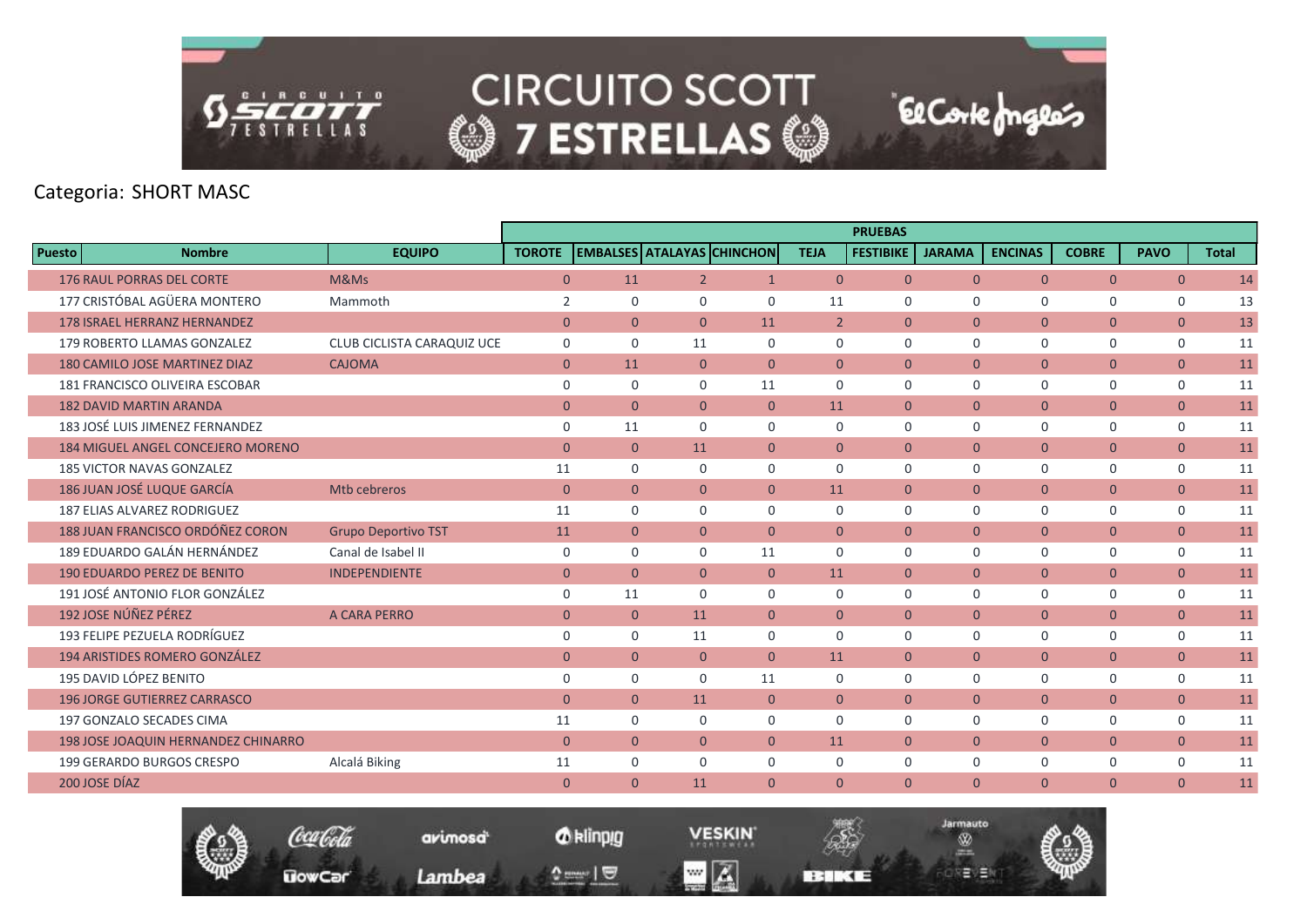

|               |                                            |                        |                |                |                                   |                |                | <b>PRUEBAS</b>   |                |                |                |                |                 |
|---------------|--------------------------------------------|------------------------|----------------|----------------|-----------------------------------|----------------|----------------|------------------|----------------|----------------|----------------|----------------|-----------------|
| <b>Puesto</b> | <b>Nombre</b>                              | <b>EQUIPO</b>          | <b>TOROTE</b>  |                | <b>EMBALSES ATALAYAS CHINCHON</b> |                | <b>TEJA</b>    | <b>FESTIBIKE</b> | <b>JARAMA</b>  | <b>ENCINAS</b> | <b>COBRE</b>   | <b>PAVO</b>    | <b>Total</b>    |
|               | 201 VICTOR DE LAS HERAS HERNÁNDEZ          | Independiente          | $\mathbf 0$    | 11             | $\Omega$                          | 0              | $\Omega$       | $\Omega$         | $\mathbf 0$    | $\Omega$       | $\mathbf 0$    | $\mathbf 0$    | 11              |
|               | 202 ALFREDO COELLO MARSIÑACH               |                        | 11             | $\overline{0}$ | $\overline{0}$                    | $\overline{0}$ | $\mathbf{0}$   | $\mathbf{0}$     | $\overline{0}$ | $\overline{0}$ | $\mathbf{0}$   | $\mathbf{0}$   | 11              |
|               | 203 FERMIN DEL VAL DEL CAÑO                |                        | $\mathbf 0$    | 11             | $\Omega$                          | $\Omega$       | $\Omega$       | $\mathbf 0$      | $\mathbf 0$    | $\mathbf 0$    | $\mathbf 0$    | $\mathbf 0$    | 11              |
|               | <b>204 SANTIAGO NOVA GURUMETA</b>          |                        | $\mathbf{0}$   | 11             | $\overline{0}$                    | $\overline{0}$ | $\mathbf{0}$   | $\overline{0}$   | $\overline{0}$ | $\overline{0}$ | $\overline{0}$ | $\mathbf{0}$   | 11              |
|               | 205 ISRAEL DÍAZ ORTIZ                      |                        | $\mathbf 0$    | 11             | $\Omega$                          | $\Omega$       | $\Omega$       | $\Omega$         | $\Omega$       | $\Omega$       | $\mathbf 0$    | $\mathbf 0$    | 11              |
|               | <b>206 ALBERTO VILLARRUBIA CASTELLANOS</b> |                        | $\mathbf{0}$   | $\overline{0}$ | $\overline{0}$                    | $\overline{0}$ | 11             | $\mathbf{0}$     | $\overline{0}$ | $\overline{0}$ | $\overline{0}$ | $\mathbf{0}$   | 11              |
|               | 207 IVAN GARCÍA HERRANZ                    |                        | $\mathbf 0$    | $\Omega$       | 11                                | 0              | 0              | $\mathbf 0$      | $\mathbf 0$    | 0              | 0              | 0              | 11              |
|               | <b>208 JAVIER HARO NAVARRO</b>             |                        | $\mathbf{0}$   | $\overline{0}$ | $\overline{0}$                    | $\overline{0}$ | 11             | $\mathbf{0}$     | $\overline{0}$ | $\overline{0}$ | $\overline{0}$ | $\mathbf{0}$   | 11              |
|               | 209 JESÚS PABLO MARTÍN RECHE               |                        | $\mathbf 0$    | $\Omega$       | $\Omega$                          | 11             | $\Omega$       | $\Omega$         | $\mathbf 0$    | $\mathbf 0$    | 0              | 0              | 11              |
|               | 210 SERGIO MARTINEZ DE SERRANOS            |                        | $\mathbf{0}$   | $\overline{0}$ | $\overline{0}$                    | 11             | $\mathbf{0}$   | $\mathbf{0}$     | $\overline{0}$ | $\overline{0}$ | $\overline{0}$ | $\overline{0}$ | 11              |
|               | 211 ANTONIO ANDRES REDONDO ESTAIRE         | <b>DOMINGUEROS MTB</b> | $\Omega$       | $\Omega$       | $\Omega$                          | 11             | $\Omega$       | $\mathbf 0$      | $\mathbf 0$    | $\mathbf 0$    | 0              | 0              | 11              |
|               | <b>212 JOSE MANGIALOMINI MILICI</b>        |                        | $\overline{2}$ | $\overline{2}$ | 2 <sup>1</sup>                    | $\overline{2}$ | $\overline{2}$ | $\mathbf{0}$     | $\overline{0}$ | $\overline{0}$ | $\mathbf{0}$   | $\mathbf{0}$   | 10              |
|               | 213 SEGUNDO ALUMBREROS ROMERO              | Los 48 Km              | 2              | $\overline{2}$ | $\overline{2}$                    | $\overline{2}$ | $\overline{2}$ | $\Omega$         | $\Omega$       | $\Omega$       | $\mathbf 0$    | $\mathbf 0$    | 10              |
|               | 214 JOSÉ HÉCTOR PRADO LÓPEZ                |                        | $\overline{2}$ | $\overline{0}$ | $\overline{2}$                    | $\overline{2}$ | $\overline{2}$ | $\mathbf{0}$     | $\overline{0}$ | $\overline{0}$ | $\overline{0}$ | $\mathbf{0}$   | 8               |
|               | 215 RICARDO DIAZ VIEJO                     |                        | 2              | $\Omega$       | 2                                 | 2              | 2              | $\mathbf 0$      | $\mathbf 0$    | $\mathbf 0$    | 0              | $\mathbf 0$    | 8               |
|               | 216 JESUS GARCÍA MUÑOZ                     |                        | $\mathbf{0}$   | 2 <sup>1</sup> | $\mathbf{1}$                      | $\overline{2}$ | $\overline{2}$ | $\mathbf{0}$     | $\overline{0}$ | $\overline{0}$ | $\overline{0}$ | $\mathbf{0}$   | $7\overline{ }$ |
|               | 217 SANTIAGO GARCÍA MOLLO                  | <b>No</b>              | $\mathbf 0$    | $\overline{2}$ | $\overline{2}$                    | $\mathbf{1}$   | $\overline{2}$ | $\Omega$         | $\Omega$       | $\mathbf 0$    | 0              | $\mathbf 0$    | $\overline{7}$  |
|               | <b>218 LUIS ESGUEVA</b>                    |                        | $\overline{2}$ | $\overline{0}$ | $2^{\circ}$                       | $\overline{2}$ | $\overline{0}$ | $\overline{0}$   | $\overline{0}$ | $\overline{0}$ | $\overline{0}$ | $\mathbf{0}$   | 6               |
|               | 219 JUAN CAMILO DIAZ DIAZ                  |                        | 2              | $\overline{2}$ | $\Omega$                          | 0              | 2              | $\mathbf 0$      | $\mathbf 0$    | $\mathbf 0$    | 0              | 0              | 6               |
|               | 220 GERMÁN AGUILERA MARTIN                 | Fuente de la Bicha     | $\mathbf{1}$   | $\overline{0}$ | $\overline{0}$                    | $\overline{2}$ | $\overline{2}$ | $\overline{0}$   | $\overline{0}$ | $\overline{0}$ | $\mathbf{0}$   | $\mathbf{0}$   | 5               |
|               | 221 VICTOR MANUEL PELECHANO GONZALEZ       |                        | $\mathbf 0$    | $\mathbf{1}$   | $\overline{2}$                    | 2              | $\Omega$       | $\Omega$         | $\mathbf 0$    | $\Omega$       | 0              | $\mathbf 0$    | 5               |
|               | <b>222 DAVID SANZ</b>                      |                        | $\overline{2}$ | $\overline{0}$ | $\overline{0}$                    | $\overline{2}$ | $\Omega$       | $\mathbf{0}$     | $\overline{0}$ | $\overline{0}$ | $\overline{0}$ | $\mathbf{0}$   | $\overline{4}$  |
|               | <b>223 VICTOR ROMAN</b>                    |                        | $\overline{2}$ | 0              | $\Omega$                          | 2              | $\mathbf 0$    | $\mathbf 0$      | $\mathbf 0$    | $\mathbf 0$    | 0              | 0              | 4               |
|               | <b>224 MAURICIO CASTRO SOLIS</b>           |                        | $\mathbf{0}$   | $\overline{0}$ | $\overline{2}$                    | $\overline{2}$ | $\mathbf{0}$   | $\mathbf{0}$     | $\overline{0}$ | $\overline{0}$ | $\mathbf{0}$   | $\mathbf{0}$   | $\overline{4}$  |
|               | 225 JOSE ANGEL VELEZ FLOREZ                |                        | $\overline{2}$ | $\Omega$       | $\overline{2}$                    | $\Omega$       | $\Omega$       | $\Omega$         | $\Omega$       | $\Omega$       | $\Omega$       | $\Omega$       | $\Delta$        |

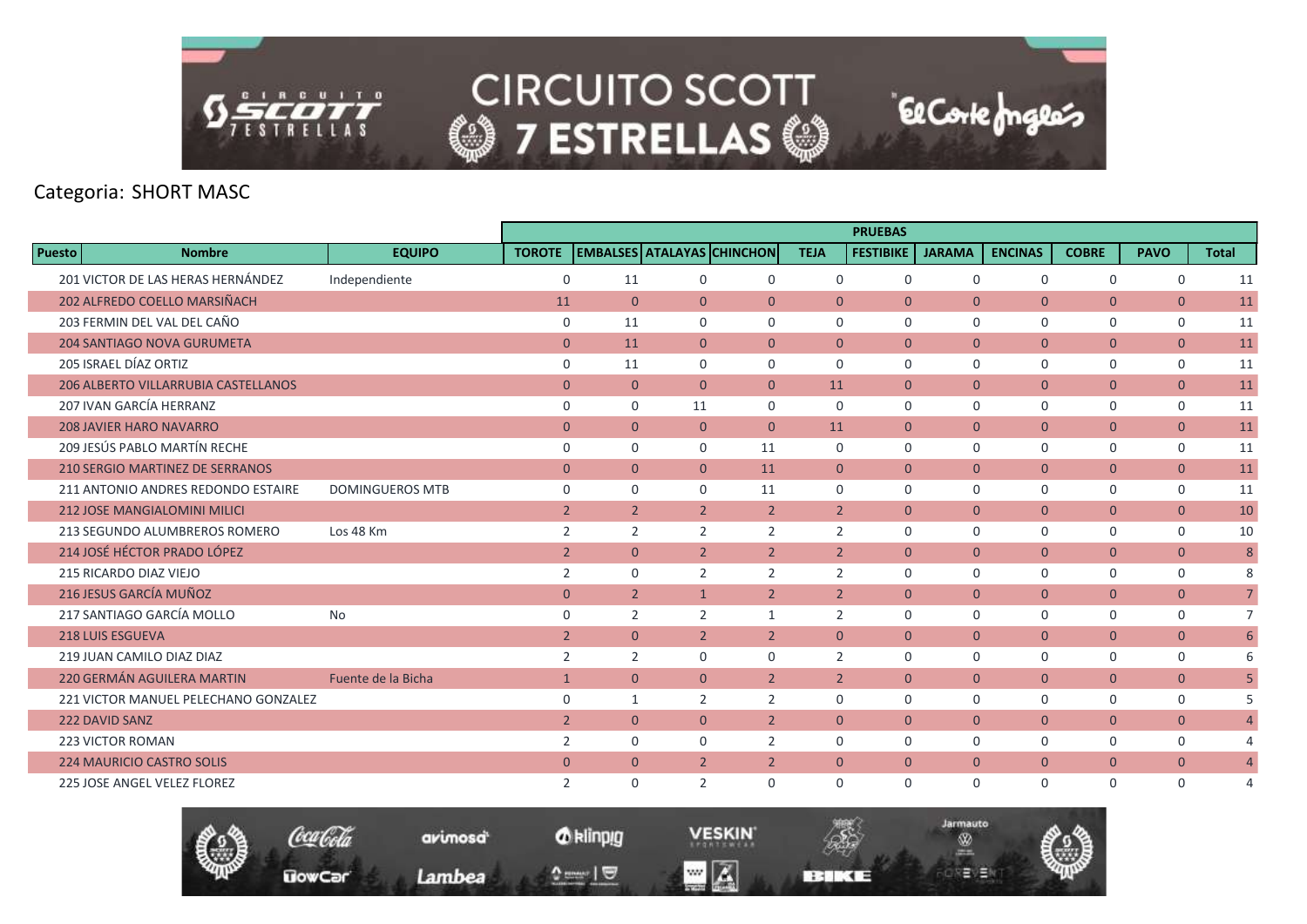

|               |                                         |                                   |                |                                   |                |                |                | <b>PRUEBAS</b>   |                |                |                |                |              |                |
|---------------|-----------------------------------------|-----------------------------------|----------------|-----------------------------------|----------------|----------------|----------------|------------------|----------------|----------------|----------------|----------------|--------------|----------------|
| <b>Puesto</b> | <b>Nombre</b>                           | <b>EQUIPO</b>                     | <b>TOROTE</b>  | <b>EMBALSES ATALAYAS CHINCHON</b> |                |                | <b>TEJA</b>    | <b>FESTIBIKE</b> | <b>JARAMA</b>  | <b>ENCINAS</b> | <b>COBRE</b>   | <b>PAVO</b>    | <b>Total</b> |                |
|               | <b>226 ANDRES FELIPE DIAZ</b>           |                                   | $\overline{2}$ | 2 <sup>1</sup>                    | $\overline{0}$ | $\overline{0}$ | $\overline{0}$ | $\overline{0}$   | $\overline{0}$ | $\overline{0}$ | $\overline{0}$ | $\overline{0}$ |              | $\overline{4}$ |
|               | 227 PEDRO FERMÍN VÁZQUEZ ORTEGA         | Equipo Ciclista Canal de Isabel   | $\mathbf 0$    | 0                                 | 2              | 2              | $\mathbf 0$    | 0                | $\mathbf 0$    | $\mathbf 0$    | 0              | 0              |              | 4              |
|               | <b>228 JOSE GUERRA DE LA TORRE</b>      |                                   | $\overline{2}$ | $\overline{0}$                    | $\overline{0}$ | $\overline{2}$ | $\mathbf{0}$   | $\overline{0}$   | $\overline{0}$ | $\overline{0}$ | $\overline{0}$ | $\mathbf{0}$   |              | $\overline{4}$ |
|               | 229 JUAN JOSE CANOREA PARRE             |                                   | 2              | $\Omega$                          | $\Omega$       | $\Omega$       | $\overline{2}$ | $\Omega$         | $\mathbf 0$    | $\Omega$       | $\mathbf 0$    | $\mathbf 0$    |              | 4              |
|               | <b>230 DANIEL MARTÍN MERINO</b>         |                                   | $\overline{2}$ | $\overline{0}$                    | $\overline{0}$ | $\overline{2}$ | $\overline{0}$ | $\mathbf{0}$     | $\overline{0}$ | $\overline{0}$ | $\overline{0}$ | $\mathbf{0}$   |              | $\overline{4}$ |
|               | 231 CÉSAR PANIZO DEL ÁGUILA             |                                   | $\Omega$       | 0                                 | $\Omega$       | 2              | $\overline{2}$ | $\Omega$         | $\mathbf 0$    | $\Omega$       | $\mathbf 0$    | $\mathbf 0$    |              | 4              |
|               | 232 JUAN FRANCISCO SANCHEZ GARCÍA       | Independiente                     | $\mathbf{0}$   | $\overline{2}$                    | $\overline{0}$ | $\overline{2}$ | $\overline{0}$ | $\overline{0}$   | $\overline{0}$ | $\overline{0}$ | $\overline{0}$ | $\overline{0}$ |              | $\overline{4}$ |
|               | 233 JESUS ALBERTO QUILES OROZCO         |                                   | 2              | $\Omega$                          | 2              | $\Omega$       | $\Omega$       | $\Omega$         | $\Omega$       | $\Omega$       | $\mathbf 0$    | $\mathbf 0$    |              | 4              |
|               | 234 ANTONIO RODRÍGUEZ JIMÉNEZ           | Ninguno                           | $\mathbf{0}$   | $\overline{2}$                    | $\Omega$       | $\overline{2}$ | $\Omega$       | $\Omega$         | $\overline{0}$ | $\overline{0}$ | $\overline{0}$ | $\overline{0}$ |              | $\overline{4}$ |
|               | <b>235 JORGE CIFUENTES ALBA</b>         | sojodayer                         | $\mathbf 0$    | 2                                 | 0              | 2              | $\mathbf 0$    | $\mathbf 0$      | $\mathbf 0$    | $\mathbf 0$    | $\mathbf 0$    | $\mathbf 0$    |              | 4              |
|               | <b>236 MARIANO GARCIA SANZ</b>          |                                   | $\mathbf{0}$   | $\overline{0}$                    | $\Omega$       | $\overline{2}$ | $\overline{2}$ | $\Omega$         | $\overline{0}$ | $\Omega$       | $\overline{0}$ | $\overline{0}$ |              | $\overline{4}$ |
|               | 237 JOSE MARIA LOPEZ GARCIA             |                                   | $\overline{2}$ | $\Omega$                          | $\overline{2}$ | $\Omega$       | $\Omega$       | $\Omega$         | $\Omega$       | $\Omega$       | $\mathbf 0$    | $\mathbf 0$    |              | 4              |
|               | 238 JAVIER CERVELLÓ ROYO                |                                   | $\mathbf{0}$   | 2 <sup>2</sup>                    | $2^{\circ}$    | $\overline{0}$ | $\overline{0}$ | $\mathbf{0}$     | $\overline{0}$ | $\overline{0}$ | $\mathbf{0}$   | $\mathbf{0}$   |              | $\overline{4}$ |
|               | 239 CARLOS NÚÑEZ MONTERO                | Canal de Isabel II                | $\mathbf 0$    | 0                                 | $\overline{2}$ | 2              | $\mathbf 0$    | $\mathbf 0$      | $\mathbf 0$    | $\mathbf 0$    | 0              | 0              |              | 4              |
|               | 240 ÁNGEL SÁNCHEZ GUTIÉRREZ             |                                   | $\Omega$       | $\Omega$                          | $\overline{2}$ | $\mathbf{1}$   | $\Omega$       | $\Omega$         | $\Omega$       | $\overline{0}$ | $\overline{0}$ | $\overline{0}$ |              | $\overline{3}$ |
|               | 241 SANTIAGO ÁLVAREZ GONZÁLEZ           |                                   | 1              | 0                                 | 2              | $\Omega$       | $\Omega$       | $\Omega$         | $\mathbf 0$    | $\mathbf 0$    | 0              | 0              |              | 3              |
|               | <b>242 JUAN CARLOS MARTÍNEZ DURAN</b>   |                                   | $\mathbf{0}$   | $\overline{0}$                    | $\Omega$       | $\mathbf{0}$   | $\overline{2}$ | $\mathbf{0}$     | $\mathbf{0}$   | $\overline{0}$ | $\mathbf{0}$   | $\overline{0}$ |              | $\overline{2}$ |
|               | 243 IGNACIO GUTIERREZ DEL PRADO         | Iberianos                         | $\overline{2}$ | 0                                 | 0              | $\mathbf 0$    | $\mathbf 0$    | $\mathbf 0$      | $\mathbf 0$    | $\mathbf 0$    | $\mathbf 0$    | $\mathbf 0$    |              | 2              |
|               | <b>244 JUAN BAUTISTA HERNANDEZ MORA</b> |                                   | $\overline{0}$ | $\overline{0}$                    | $\Omega$       | $\overline{0}$ | $\overline{2}$ | $\Omega$         | $\overline{0}$ | $\overline{0}$ | $\overline{0}$ | $\mathbf{0}$   |              | $\overline{2}$ |
|               | 245 OSCAR REAL JIMÉNEZ                  | <b>Bacicletas</b>                 | 2              | 0                                 | $\Omega$       | $\Omega$       | $\Omega$       | $\Omega$         | $\Omega$       | $\Omega$       | $\mathbf 0$    | 0              |              | 2              |
|               | 246 CARLOS RODRÍGUEZ MANZANO            | <b>Bacicletas</b>                 | $\overline{2}$ | $\overline{0}$                    | $\overline{0}$ | $\overline{0}$ | $\overline{0}$ | $\mathbf{0}$     | $\overline{0}$ | $\overline{0}$ | $\overline{0}$ | $\overline{0}$ |              | $\overline{2}$ |
|               | 247 FRANCISCO JOSE MASCAREÑAS GONZALEZ  |                                   | $\Omega$       | $\Omega$                          | $\overline{2}$ | $\mathbf 0$    | $\Omega$       | $\Omega$         | $\mathbf 0$    | $\mathbf 0$    | 0              | 0              |              | $\overline{2}$ |
|               | <b>248 FAUSTINO SAN ANTONIO ROCHE</b>   | <b>Faustino San Antonio Roche</b> | $\overline{0}$ | $\overline{0}$                    | $\overline{2}$ | $\Omega$       | $\Omega$       | $\Omega$         | $\overline{0}$ | $\overline{0}$ | $\overline{0}$ | $\overline{0}$ |              | $\overline{2}$ |
|               | 249 IVÁN MAURICIO HERNÁNDEZ CRUZ        |                                   | 2              | 0                                 | 0              | $\mathbf 0$    | $\mathbf 0$    | $\mathbf 0$      | $\mathbf 0$    | $\mathbf 0$    | 0              | 0              |              | $\overline{2}$ |
|               | <b>250 BRYAN PAZOS GACITUA</b>          | <b>ECU593</b>                     | $\Omega$       | $\Omega$                          | $\overline{2}$ | $\overline{0}$ | $\mathbf{0}$   | $\mathbf{0}$     | $\overline{0}$ | $\overline{0}$ | $\overline{0}$ | $\overline{0}$ |              | $\overline{2}$ |
|               |                                         |                                   |                |                                   |                |                |                |                  |                |                |                |                |              |                |



*O* klinpig

 $\mathbf{v} = \mathbf{1} \mathbf{0}$ 

**VESKIN**  $\blacksquare$   $\blacksquare$ 

**BERKE** 

Jarmauto

®

역달방울장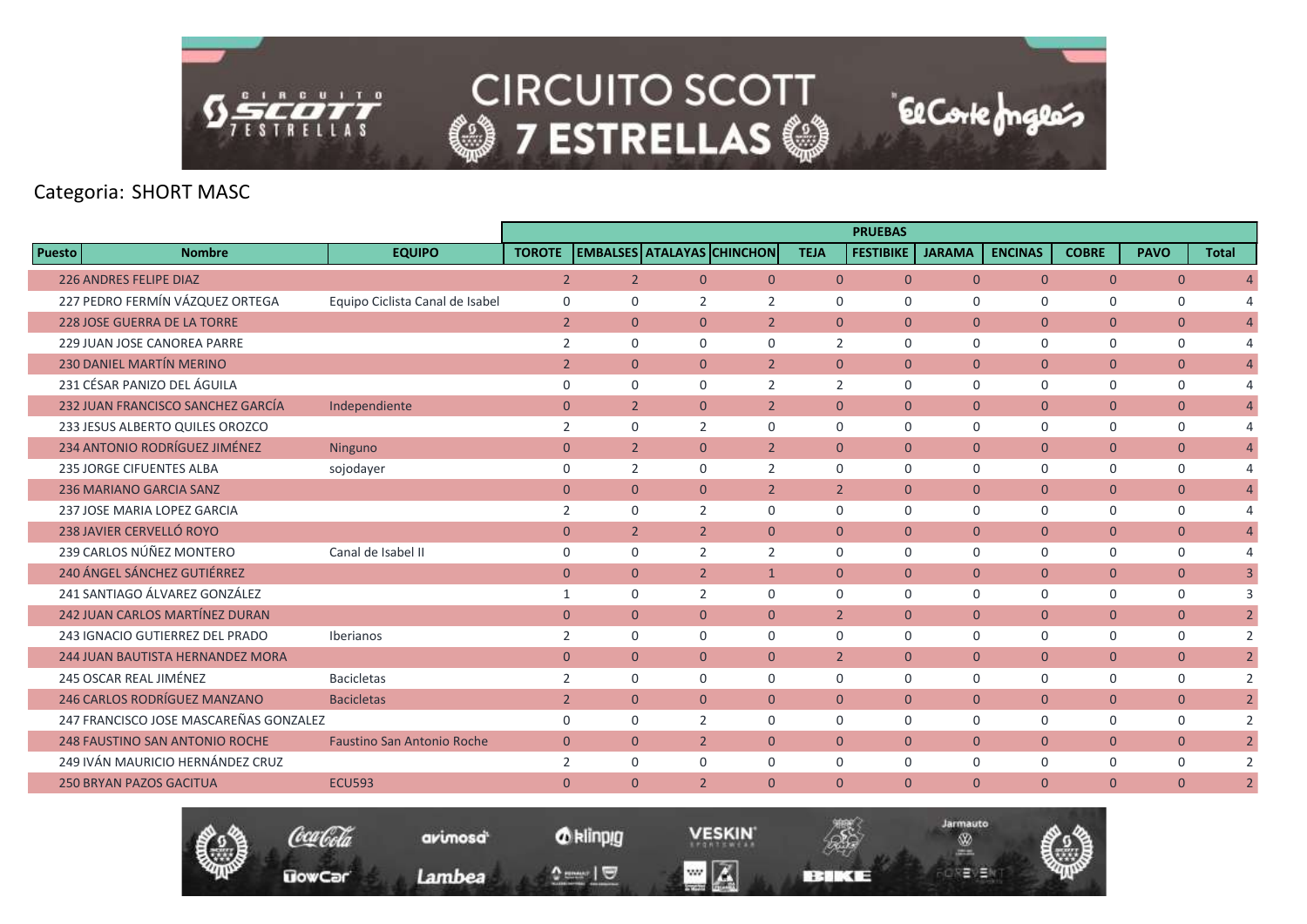

|               |                                       |                                 |                |                |                                  |                                   |                | <b>PRUEBAS</b>   |                |                |                |                |                |
|---------------|---------------------------------------|---------------------------------|----------------|----------------|----------------------------------|-----------------------------------|----------------|------------------|----------------|----------------|----------------|----------------|----------------|
| <b>Puesto</b> | <b>Nombre</b>                         | <b>EQUIPO</b>                   | <b>TOROTE</b>  |                |                                  | <b>EMBALSES ATALAYAS CHINCHON</b> | <b>TEJA</b>    | <b>FESTIBIKE</b> | <b>JARAMA</b>  | <b>ENCINAS</b> | <b>COBRE</b>   | <b>PAVO</b>    | <b>Total</b>   |
|               | <b>251 MAURICIO FERRUFINO</b>         |                                 | $\mathbf 0$    | 2              | $\Omega$                         | $\Omega$                          | $\mathbf 0$    | $\mathbf 0$      | $\Omega$       | $\mathbf 0$    | 0              | 0              | 2              |
|               | <b>252 MARC TRISTANT</b>              |                                 | $\overline{0}$ |                | $\overline{0}$<br>$\overline{2}$ | $\mathbf{0}$                      | $\overline{0}$ | $\mathbf{0}$     | $\overline{0}$ | $\overline{0}$ | $\mathbf{0}$   | $\mathbf{0}$   | $\overline{2}$ |
|               | 253 JOSE JULIAN BLANCO GUTIERREZ      |                                 | 2              | $\mathbf 0$    | $\mathbf 0$                      | $\mathbf 0$                       | $\mathbf 0$    | $\mathbf 0$      | $\mathbf 0$    | $\mathbf 0$    | $\mathbf 0$    | $\mathbf 0$    | 2              |
|               | <b>254 MANUEL LOPEZ RODRIGUEZ</b>     |                                 | $\mathbf{0}$   | $\overline{0}$ | $\overline{2}$                   | $\mathbf{0}$                      | $\overline{0}$ | $\mathbf{0}$     | $\overline{0}$ | $\overline{0}$ | $\mathbf{0}$   | $\overline{0}$ | $\overline{2}$ |
|               | <b>255 JACKSON CONTRERAS</b>          |                                 | 2              | $\Omega$       | $\Omega$                         | $\Omega$                          | $\Omega$       | $\Omega$         | $\Omega$       | $\mathbf 0$    | $\mathbf 0$    | $\mathbf 0$    | 2              |
|               | 256 FRANCISCO ÁRGILES MARTIN          | <b>Bacicletas</b>               | $\overline{2}$ | $\Omega$       | $\Omega$                         | $\mathbf{0}$                      | $\overline{0}$ | $\mathbf{0}$     | $\overline{0}$ | $\overline{0}$ | $\overline{0}$ | $\overline{0}$ | $\overline{2}$ |
|               | <b>257 CARLOS GARCIA PALACIOS</b>     |                                 | $\mathbf 0$    | $\mathbf 0$    | $\mathbf 0$                      | $\overline{2}$                    | $\mathbf 0$    | $\mathbf 0$      | $\mathbf 0$    | $\mathbf 0$    | $\mathbf 0$    | $\mathbf 0$    | $\overline{2}$ |
|               | 258 MIGUEL ÁNGEL CORROTO DE AMIL      |                                 | $\overline{0}$ | $\overline{0}$ | $\mathbf{0}$                     | $\mathbf{0}$                      | $\overline{2}$ | $\Omega$         | $\overline{0}$ | $\overline{0}$ | $\mathbf{0}$   | $\mathbf{0}$   | $\overline{2}$ |
|               | 259 ROBERTO ALVAREZ                   |                                 | $\mathbf 0$    | 2              | $\Omega$                         | $\Omega$                          | $\Omega$       | $\mathbf 0$      | $\mathbf 0$    | $\mathbf 0$    | $\mathbf 0$    | $\mathbf 0$    | 2              |
|               | 260 DAVID LOZANO JIMENEZ              |                                 | $\overline{0}$ |                | $\overline{0}$<br>$\overline{2}$ | $\overline{0}$                    | $\overline{0}$ | $\mathbf{0}$     | $\overline{0}$ | $\overline{0}$ | $\mathbf{0}$   | $\overline{0}$ | $\overline{2}$ |
|               | 261 KEVIN DAVID DAVID BARRIOS         |                                 | $\overline{2}$ | $\mathbf 0$    | $\mathbf 0$                      | $\mathbf 0$                       | $\mathbf 0$    | $\mathbf 0$      | $\mathbf 0$    | $\mathbf 0$    | $\mathbf 0$    | $\mathbf 0$    | $\overline{2}$ |
|               | <b>262 ALVARO PETTERMANN</b>          |                                 | $\overline{0}$ |                | 2 <sup>1</sup><br>$\Omega$       | $\Omega$                          | $\Omega$       | $\Omega$         | $\overline{0}$ | $\overline{0}$ | $\mathbf{0}$   | $\overline{0}$ | $\overline{2}$ |
|               | 263 VÍCTOR CABALLERO GONZÁLEZ         |                                 | $\mathbf 0$    | $\Omega$       | 2                                | $\Omega$                          | $\Omega$       | $\Omega$         | $\Omega$       | $\mathbf 0$    | $\mathbf 0$    | $\mathbf 0$    | $\overline{2}$ |
|               | <b>264 DAVID GARCIA GOMEZ</b>         |                                 | $\overline{0}$ | $\Omega$       | $\Omega$                         | $\Omega$                          | $\overline{2}$ | $\Omega$         | $\mathbf{0}$   | $\overline{0}$ | $\mathbf{0}$   | $\mathbf{0}$   | $\overline{2}$ |
|               | 265 GERMAN SANCHEZ COUSO              | SPORTSDEALER RACING TEAM        | 2              | $\mathbf 0$    | $\mathbf 0$                      | $\mathbf 0$                       | $\mathbf 0$    | $\mathbf 0$      | $\mathbf 0$    | $\mathsf{O}$   | 0              | 0              | $\overline{2}$ |
|               | <b>266 LUIS FERNADO TABOADA</b>       |                                 | $\overline{0}$ |                | $\overline{0}$<br>$\overline{2}$ | $\mathbf{0}$                      | $\overline{0}$ | $\Omega$         | $\overline{0}$ | $\overline{0}$ | $\overline{0}$ | $\overline{0}$ | $\overline{2}$ |
|               | 267 ADOLFO ABALO CASCALLAR            |                                 | 0              | $\Omega$       | $\overline{2}$                   | $\Omega$                          | $\Omega$       | $\mathbf 0$      | $\mathbf 0$    | $\mathbf 0$    | $\mathbf 0$    | $\mathbf 0$    | $\overline{2}$ |
|               | <b>268 LUIS MIGUEL CORRAL POZUELO</b> |                                 | $\overline{0}$ |                | $\overline{0}$<br>$\mathbf{0}$   | $\overline{2}$                    | $\overline{0}$ | $\mathbf{0}$     | $\overline{0}$ | $\overline{0}$ | $\overline{0}$ | $\mathbf{0}$   | $\overline{2}$ |
|               | 269 SERGIO CABREROS TAMARIT           |                                 | $\mathbf 0$    | $\mathbf 0$    | $\mathbf 0$                      | $\mathbf 0$                       | 2              | $\mathbf 0$      | $\mathbf 0$    | $\mathbf 0$    | $\mathbf 0$    | 0              | $\overline{2}$ |
|               | <b>270 JORGE TAPASCO</b>              |                                 | $\overline{0}$ |                | $\overline{0}$<br>$\overline{2}$ | $\mathbf{0}$                      | $\overline{0}$ | $\mathbf{0}$     | $\mathbf{0}$   | $\overline{0}$ | $\overline{0}$ | $\mathbf{0}$   | $\overline{2}$ |
|               | 271 LUIS MACARRILLA BUENADICHA        |                                 | $\mathbf 0$    | $\Omega$       | $\Omega$                         | $\Omega$                          | $\overline{2}$ | $\mathbf 0$      | $\mathbf 0$    | $\mathbf 0$    | $\mathbf 0$    | $\mathbf 0$    | $\overline{2}$ |
|               | <b>272 JAVIER GONZALEZ TEJADA</b>     |                                 | $\overline{0}$ | $\overline{0}$ | $\mathbf{0}$                     | $\mathbf{0}$                      | $\overline{2}$ | $\mathbf{0}$     | $\mathbf{0}$   | $\overline{0}$ | $\overline{0}$ | $\mathbf{0}$   | $\overline{2}$ |
|               | <b>273 CHAKIR BENTAHAR</b>            | No                              | $\overline{2}$ | $\Omega$       | $\Omega$                         | $\Omega$                          | $\Omega$       | $\Omega$         | $\mathbf 0$    | $\mathbf 0$    | $\mathbf 0$    | $\mathbf 0$    | $\overline{2}$ |
|               | <b>274 VICENTE HARO SÁNCHEZ</b>       |                                 | $\overline{2}$ |                | $\overline{0}$<br>$\mathbf{0}$   | $\mathbf{0}$                      | $\overline{0}$ | $\mathbf{0}$     | $\mathbf{0}$   | $\overline{0}$ | $\overline{0}$ | $\mathbf{0}$   | $\overline{2}$ |
|               | 275 DAVID RUIZ GUTIÉRREZ              | Equipo Ciclista Canal de Isabel | $\mathbf 0$    | $\Omega$       | $\overline{2}$                   | $\mathbf 0$                       | $\mathbf 0$    | $\mathbf 0$      | $\mathbf 0$    | $\mathbf 0$    | $\mathbf 0$    | $\mathbf 0$    | 2              |



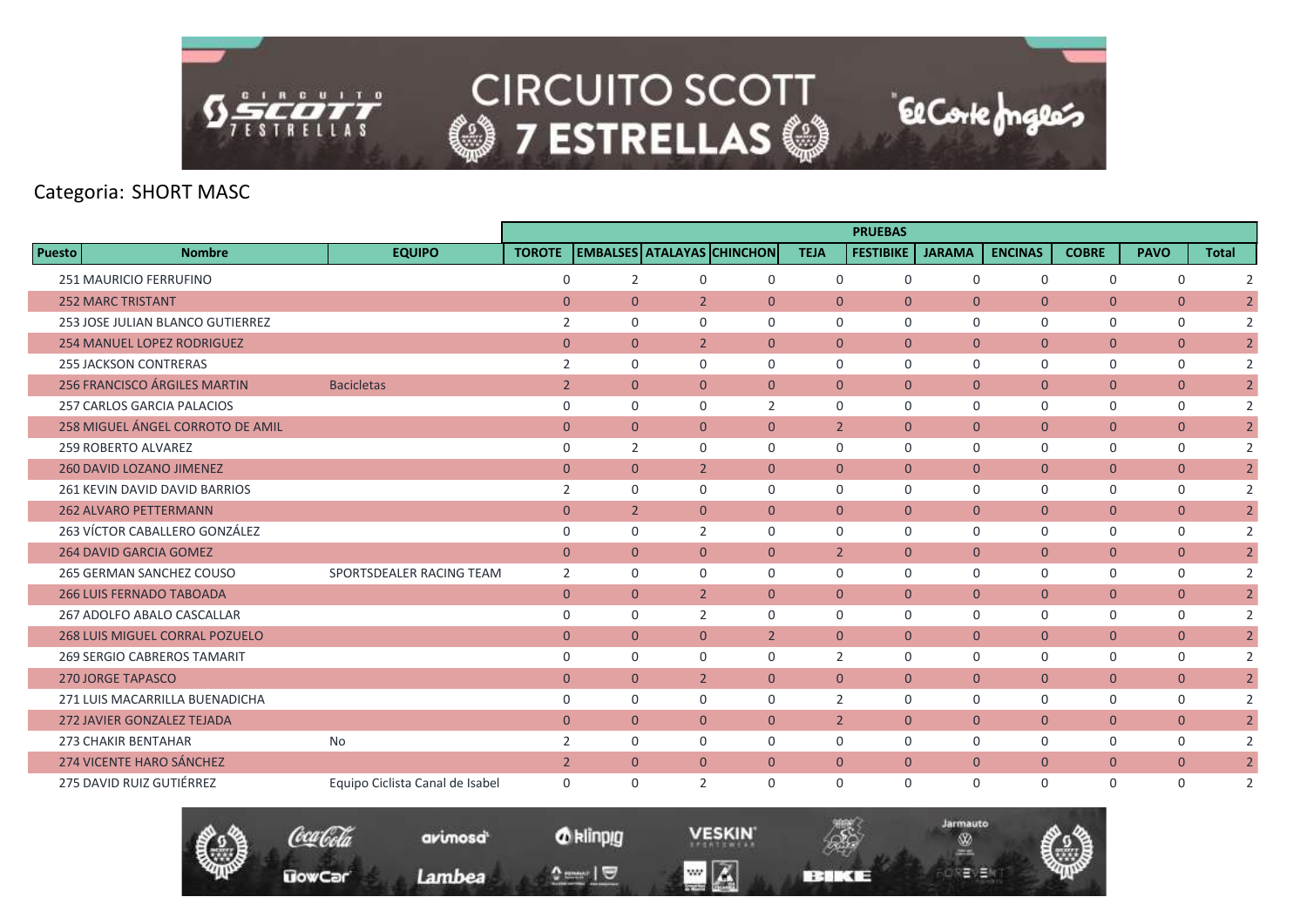

|                                    |                                |                |                |                |                                   |                | <b>PRUEBAS</b>   |                |                |                |                |                |
|------------------------------------|--------------------------------|----------------|----------------|----------------|-----------------------------------|----------------|------------------|----------------|----------------|----------------|----------------|----------------|
| <b>Puesto</b><br><b>Nombre</b>     | <b>EQUIPO</b>                  | <b>TOROTE</b>  |                |                | <b>EMBALSES ATALAYAS CHINCHON</b> | <b>TEJA</b>    | <b>FESTIBIKE</b> | <b>JARAMA</b>  | <b>ENCINAS</b> | <b>COBRE</b>   | <b>PAVO</b>    | <b>Total</b>   |
| 276 CARLOS MEDINA JUÁREZ           |                                | $\overline{2}$ | $\overline{0}$ | $\overline{0}$ | $\overline{0}$                    | $\overline{0}$ | $\mathbf{0}$     | $\overline{0}$ | $\overline{0}$ | $\overline{0}$ | $\mathbf{0}$   | $\overline{2}$ |
| 277 ALVARO VILLALON MORAN          |                                | $\mathbf 0$    | $\Omega$       | $\Omega$       | $\mathbf{0}$                      | 2              | $\mathbf 0$      | $\mathbf 0$    | $\mathbf 0$    | 0              | 0              | $\overline{2}$ |
| 278 JOSÉ MIGUEL ROMERO PULIDO      |                                | $\overline{2}$ | $\overline{0}$ | $\overline{0}$ | $\mathbf{0}$                      | $\overline{0}$ | $\mathbf{0}$     | $\overline{0}$ | $\overline{0}$ | $\overline{0}$ | $\overline{0}$ | $\overline{2}$ |
| <b>279 LUIS PALMIER PEREZ</b>      | QDM Bike                       | $\mathbf 0$    | $\mathbf 0$    | $\overline{2}$ | $\mathbf 0$                       | $\mathbf 0$    | $\Omega$         | $\mathbf 0$    | $\mathbf 0$    | 0              | 0              | $\overline{2}$ |
| <b>280 GONZALO RUIZ MAYER</b>      |                                | $\overline{0}$ | $\overline{0}$ | $\overline{0}$ | $\overline{0}$                    | $\overline{2}$ | $\mathbf{0}$     | $\overline{0}$ | $\overline{0}$ | $\overline{0}$ | $\overline{0}$ | $\overline{2}$ |
| 281 ALBERTO JIMÉNEZ CORTIJO        |                                | $\mathbf 0$    | $\overline{2}$ | $\Omega$       | $\Omega$                          | $\Omega$       | $\Omega$         | $\Omega$       | $\Omega$       | $\mathbf 0$    | $\mathbf 0$    | $\overline{2}$ |
| <b>282 JONATHAN PRIETO HUERTAS</b> |                                | $\overline{0}$ | $\overline{0}$ | $\overline{0}$ | $\overline{0}$                    | $\overline{2}$ | $\mathbf{0}$     | $\overline{0}$ | $\overline{0}$ | $\overline{0}$ | $\overline{0}$ | $\overline{2}$ |
| 283 HUGO TORREJÓN GOLDEROS         |                                | $\mathbf 0$    | $\Omega$       | $\Omega$       | $\mathbf 0$                       | $\overline{2}$ | $\Omega$         | $\Omega$       | $\mathbf 0$    | 0              | 0              | 2              |
| <b>284 PABLO DE UNAMUNO VERA</b>   |                                | $\mathbf{0}$   | $\overline{0}$ | $\Omega$       | $\overline{2}$                    | $\Omega$       | $\Omega$         | $\mathbf{0}$   | $\overline{0}$ | $\overline{0}$ | $\overline{0}$ | $\overline{2}$ |
| 285 GUILLERMO ANDRÉS FERNÁNDEZ     |                                | $\mathbf 0$    | $\mathbf 0$    | 2              | $\mathbf 0$                       | $\mathbf 0$    | $\mathbf 0$      | $\mathbf 0$    | $\mathbf 0$    | $\mathbf 0$    | $\mathbf 0$    | $\overline{2}$ |
| 286 IVAN DEL AMO CASTILLO          | <b>Bacicletas</b>              | $\overline{2}$ | $\overline{0}$ | $\overline{0}$ | $\overline{0}$                    | $\overline{0}$ | $\mathbf{0}$     | $\mathbf{0}$   | $\overline{0}$ | $\overline{0}$ | $\mathbf{0}$   | $\overline{2}$ |
| 287 VICTOR SÁNCHEZ NIETO           |                                | $\mathbf 0$    | $\Omega$       | $\Omega$       | 2                                 | $\Omega$       | $\Omega$         | $\Omega$       | $\mathbf 0$    | 0              | 0              | 2              |
| <b>288 SERGIO NOGUERAS MOKRANE</b> |                                | $\mathbf{0}$   | $\overline{2}$ | $\overline{0}$ | $\overline{0}$                    | $\Omega$       | $\mathbf{0}$     | $\overline{0}$ | $\overline{0}$ | $\mathbf{0}$   | $\overline{0}$ | $\overline{2}$ |
| 289 JOSE PABLO PARDO CABRERO       |                                | $\mathbf 0$    | $\mathbf 0$    | 0              | $\overline{2}$                    | $\mathbf 0$    | $\mathbf 0$      | $\mathbf 0$    | $\mathbf 0$    | $\mathbf 0$    | $\mathbf 0$    | 2              |
| 290 ALVARO OLMEDO EXPOSITO         | <b>Bacicletas</b>              | $\overline{2}$ | $\overline{0}$ | $\overline{0}$ | $\overline{0}$                    | $\overline{0}$ | $\mathbf{0}$     | $\overline{0}$ | $\overline{0}$ | $\mathbf{0}$   | $\overline{0}$ | $\overline{2}$ |
| 291 ANTONIO JOSÉ AGUAYO HORNO      |                                | 2              | $\Omega$       | $\Omega$       | $\Omega$                          | $\Omega$       | $\Omega$         | $\Omega$       | $\mathbf 0$    | $\mathbf 0$    | $\mathbf 0$    | 2              |
| <b>292 MARIO VILLALON MORAN</b>    |                                | $\mathbf{0}$   | $\overline{0}$ | $\overline{0}$ | $\overline{0}$                    | $\overline{2}$ | $\mathbf{0}$     | $\overline{0}$ | $\overline{0}$ | $\mathbf{0}$   | $\overline{0}$ | $\overline{2}$ |
| 293 ALFREDO GONZALEZ               |                                | $\mathbf 0$    | $\overline{2}$ | 0              | $\mathsf{O}$                      | $\mathbf 0$    | $\mathbf 0$      | $\mathbf 0$    | $\mathsf{O}$   | 0              | 0              | 2              |
| <b>294 RAPHAEL PUTSEYS</b>         |                                | $\mathbf{0}$   | $\overline{2}$ | $\overline{0}$ | $\mathbf{0}$                      | $\overline{0}$ | $\Omega$         | $\overline{0}$ | $\overline{0}$ | $\mathbf{0}$   | $\mathbf{0}$   | $\overline{2}$ |
| 295 RAUL RIESCO CORDERIÑO          |                                | $\mathbf 0$    | $\overline{2}$ | $\Omega$       | $\Omega$                          | $\Omega$       | $\Omega$         | $\mathbf 0$    | $\mathbf 0$    | 0              | $\mathbf 0$    | 2              |
| 296 CARLOS MARTÍN FERNÁNDEZ        | <b>AGRUPACION DEPORTIVA EM</b> | $\overline{0}$ | $\overline{0}$ | $\overline{0}$ | $\overline{2}$                    | $\overline{0}$ | $\mathbf{0}$     | $\overline{0}$ | $\overline{0}$ | $\mathbf{0}$   | $\overline{0}$ | $\overline{2}$ |
| <b>297 RAMON PEREZ BACHILLER</b>   |                                | 0              | $\mathbf 0$    | 0              | 2                                 | $\mathbf 0$    | $\mathbf 0$      | $\mathbf 0$    | 0              | 0              | 0              | 2              |
| <b>298 JOSE MARIA ARANA ARBIDE</b> |                                | $\mathbf{0}$   | $\overline{2}$ | $\Omega$       | $\mathbf{0}$                      | $\Omega$       | $\Omega$         | $\Omega$       | $\overline{0}$ | $\mathbf{0}$   | $\overline{0}$ | $\overline{2}$ |
| 299 FERNANDO RATERO GRANDE         |                                | $\Omega$       | 2              | $\Omega$       | $\Omega$                          | $\Omega$       | $\Omega$         | $\Omega$       | $\mathbf 0$    | $\mathbf 0$    | $\mathbf 0$    | 2              |
| <b>300 RAMON BLANCO RODRIGUEZ</b>  |                                | $\overline{2}$ | $\overline{0}$ | $\overline{0}$ | $\overline{0}$                    | $\overline{0}$ | $\mathbf{0}$     | $\overline{0}$ | $\overline{0}$ | $\overline{0}$ | $\overline{0}$ | $\overline{2}$ |



*O* klinpig

and  $\sqrt{2}$ 

**VESKIN**  $\blacksquare$   $\blacksquare$ 

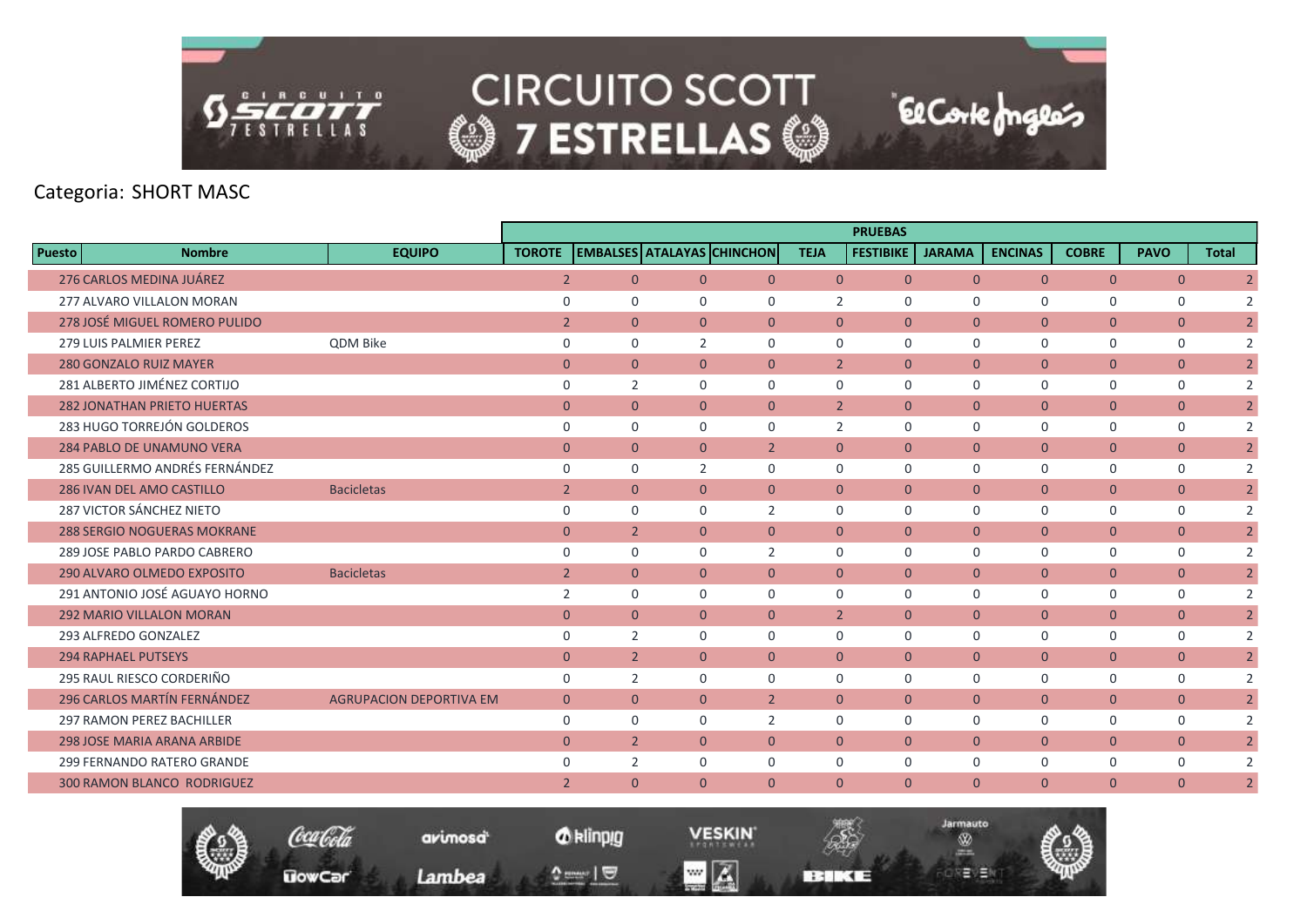

|               |                                      |                      |                |                |                |                                   |                | <b>PRUEBAS</b>   |                |                |                |                |                |
|---------------|--------------------------------------|----------------------|----------------|----------------|----------------|-----------------------------------|----------------|------------------|----------------|----------------|----------------|----------------|----------------|
| <b>Puesto</b> | <b>Nombre</b>                        | <b>EQUIPO</b>        | <b>TOROTE</b>  |                |                | <b>EMBALSES ATALAYAS CHINCHON</b> | <b>TEJA</b>    | <b>FESTIBIKE</b> | <b>JARAMA</b>  | <b>ENCINAS</b> | <b>COBRE</b>   | <b>PAVO</b>    | <b>Total</b>   |
|               | 301 CESAR BENITO CASADO              |                      | $\Omega$       | $\Omega$       | $\overline{2}$ | 0                                 | $\Omega$       | $\mathbf 0$      | $\Omega$       | $\mathbf 0$    | $\mathbf 0$    | 0              | $\overline{2}$ |
|               | 302 TOMÁS POVEDANO MORENO            | Coronariders         | $\overline{2}$ | $\overline{0}$ | $\overline{0}$ | $\overline{0}$                    | $\overline{0}$ | $\overline{0}$   | $\mathbf{0}$   | $\overline{0}$ | $\mathbf{0}$   | $\overline{0}$ | $\overline{2}$ |
|               | 303 JC RODRÍGUEZ MARTINEZ            | Los Cayetanos        | $\mathbf 0$    | $\mathbf 0$    | 0              | 2                                 | $\mathbf 0$    | $\mathbf 0$      | $\mathbf 0$    | $\mathbf 0$    | $\mathbf 0$    | $\mathbf 0$    | 2              |
|               | 304 MIGUEL FORTEZA DEL REY CARRIÓN   | Ninguno              | $\mathbf{0}$   | $\overline{2}$ | $\overline{0}$ | $\overline{0}$                    | $\overline{0}$ | $\overline{0}$   | $\mathbf{0}$   | $\overline{0}$ | $\mathbf{0}$   | $\overline{0}$ | $\overline{2}$ |
|               | 305 CARLOS DEL HOYO MUÑOZ            |                      | 2              | $\mathbf 0$    | 0              | $\mathbf 0$                       | $\mathbf 0$    | $\mathbf 0$      | $\mathbf 0$    | $\mathbf 0$    | $\mathbf 0$    | 0              | 2              |
|               | 306 CRISTIAN PAU RODRIGUEZ MARTINEZ  |                      | $\overline{2}$ | $\Omega$       | $\Omega$       | $\Omega$                          | $\Omega$       | $\Omega$         | $\mathbf{0}$   | $\overline{0}$ | $\overline{0}$ | $\overline{0}$ | $\overline{2}$ |
|               | <b>307 JAVIER HERRERA NIETO</b>      |                      | 2              | $\mathbf 0$    | 0              | $\mathbf 0$                       | $\mathbf 0$    | $\mathbf 0$      | $\mathbf 0$    | $\mathbf 0$    | $\mathbf 0$    | 0              | $\overline{2}$ |
|               | 308 JOSÉ MARÍA PIMIENTA GONZÁLEZ     | Mammoth              | $\overline{2}$ | $\overline{0}$ | $\overline{0}$ | $\overline{0}$                    | $\overline{0}$ | $\overline{0}$   | $\overline{0}$ | $\overline{0}$ | $\mathbf{0}$   | $\overline{0}$ | $\overline{2}$ |
|               | 309 RAFAEL GONZÁLEZ SALMERÓN         | Club Caballero Negro | $\mathbf 0$    | $\mathbf 0$    | $\overline{2}$ | $\mathbf 0$                       | $\mathbf 0$    | $\mathbf 0$      | $\mathbf 0$    | $\mathbf 0$    | $\mathbf 0$    | 0              | 2              |
|               | <b>310 CARLOS LOPEZ</b>              |                      | $\overline{0}$ | $\overline{0}$ | $\overline{0}$ | $\overline{2}$                    | $\overline{0}$ | $\overline{0}$   | $\mathbf{0}$   | $\overline{0}$ | $\overline{0}$ | $\overline{0}$ | $\overline{2}$ |
|               | 311 JOSÉ FERNÁNDEZ GARCÍA            | Independiente        | $\mathbf 0$    | $\mathbf 0$    | 2              | $\mathbf 0$                       | $\mathbf 0$    | $\mathbf 0$      | $\mathbf 0$    | $\mathsf{O}$   | $\mathbf 0$    | 0              | $\overline{2}$ |
|               | 312 JOSÉ RUBIO GONZÁLEZ              |                      | $\mathbf{0}$   | $\overline{0}$ | $\overline{0}$ | $\overline{0}$                    | $\overline{2}$ | $\overline{0}$   | $\mathbf{0}$   | $\overline{0}$ | $\mathbf{0}$   | $\overline{0}$ | $\overline{2}$ |
|               | 313 FRANCISCO DELGADO RUIZ           | No                   | $\mathbf 0$    | 2              | 0              | $\Omega$                          | $\Omega$       | $\Omega$         | $\Omega$       | $\mathbf 0$    | $\mathbf 0$    | 0              | 2              |
|               | <b>314 SERGIO PAREJA MARTINEZ</b>    |                      | $\overline{0}$ | 2 <sup>2</sup> | $\overline{0}$ | $\overline{0}$                    | $\mathbf{0}$   | $\overline{0}$   | $\mathbf{0}$   | $\overline{0}$ | $\mathbf{0}$   | $\overline{0}$ | $\overline{2}$ |
|               | 315 FRANCISCO GIRALDO                |                      | $\mathbf 0$    | $\mathbf 0$    | 2              | $\mathbf 0$                       | $\mathbf 0$    | $\mathbf 0$      | $\mathbf 0$    | 0              | $\mathbf 0$    | 0              | 2              |
|               | 316 JONATHAN BENITO GARCÍA           |                      | $\overline{0}$ | $\overline{0}$ | $\overline{0}$ | $\overline{0}$                    | $\overline{2}$ | $\mathbf{0}$     | $\mathbf{0}$   | $\overline{0}$ | $\mathbf{0}$   | $\overline{0}$ | $\overline{2}$ |
|               | 317 PABLO BENITO GARCIA              |                      | $\mathbf 0$    | $\Omega$       | 0              | $\Omega$                          | $\overline{2}$ | $\Omega$         | $\Omega$       | $\mathbf 0$    | $\mathbf 0$    | 0              | 2              |
|               | <b>318 RUBEN DOMINGUEZ</b>           |                      | $\overline{0}$ | $\overline{0}$ | $\overline{0}$ | $\overline{2}$                    | $\overline{0}$ | $\overline{0}$   | $\mathbf{0}$   | $\overline{0}$ | $\overline{0}$ | $\overline{0}$ | $\overline{2}$ |
|               | 319 CARLOS ROSILLO ANTÚNEZ           |                      | 2              | $\mathbf 0$    | 0              | 0                                 | $\mathbf 0$    | 0                | 0              | 0              | $\mathbf 0$    | $\mathbf 0$    | $\overline{2}$ |
|               | 320 DIEGO SANZ GOMEZ                 |                      | $\overline{0}$ | $\overline{0}$ | $\overline{0}$ | $\overline{0}$                    | $\overline{2}$ | $\overline{0}$   | $\mathbf{0}$   | $\overline{0}$ | $\mathbf{0}$   | $\overline{0}$ | $\overline{2}$ |
|               | 321 ANTONIO DE LA FUENTE URDIALES    |                      | $\Omega$       | $\Omega$       | 0              | $\overline{2}$                    | $\Omega$       | $\Omega$         | $\Omega$       | $\mathbf 0$    | $\mathbf 0$    | 0              | 2              |
|               | <b>322 FRANCISCO ORTIZ RUANO</b>     |                      | $\overline{2}$ | $\overline{0}$ | $\overline{0}$ | $\overline{0}$                    | $\Omega$       | $\overline{0}$   | $\mathbf{0}$   | $\overline{0}$ | $\overline{0}$ | $\overline{0}$ | $\overline{2}$ |
|               | 323 JOSÉ MARÍA MANCHA CARPALLO       |                      | $\mathbf 0$    | $\mathbf 0$    | 0              | 2                                 | $\mathbf 0$    | $\mathbf 0$      | $\Omega$       | $\mathbf 0$    | $\mathbf 0$    | $\mathbf 0$    | $\overline{2}$ |
|               | 324 JULIO CESAR CARRION HORTELANO    |                      | $\Omega$       | $\Omega$       | $\overline{0}$ | $\overline{2}$                    | $\Omega$       | $\Omega$         | $\overline{0}$ | $\overline{0}$ | $\mathbf{0}$   | $\overline{0}$ | $\overline{2}$ |
|               | 325 JAVIER IBÁÑEZ PARRA IBANEZ PARRA |                      | 2              | $\Omega$       | 0              | $\Omega$                          | $\Omega$       | $\Omega$         | $\Omega$       | $\Omega$       | $\Omega$       | $\Omega$       | $\overline{2}$ |

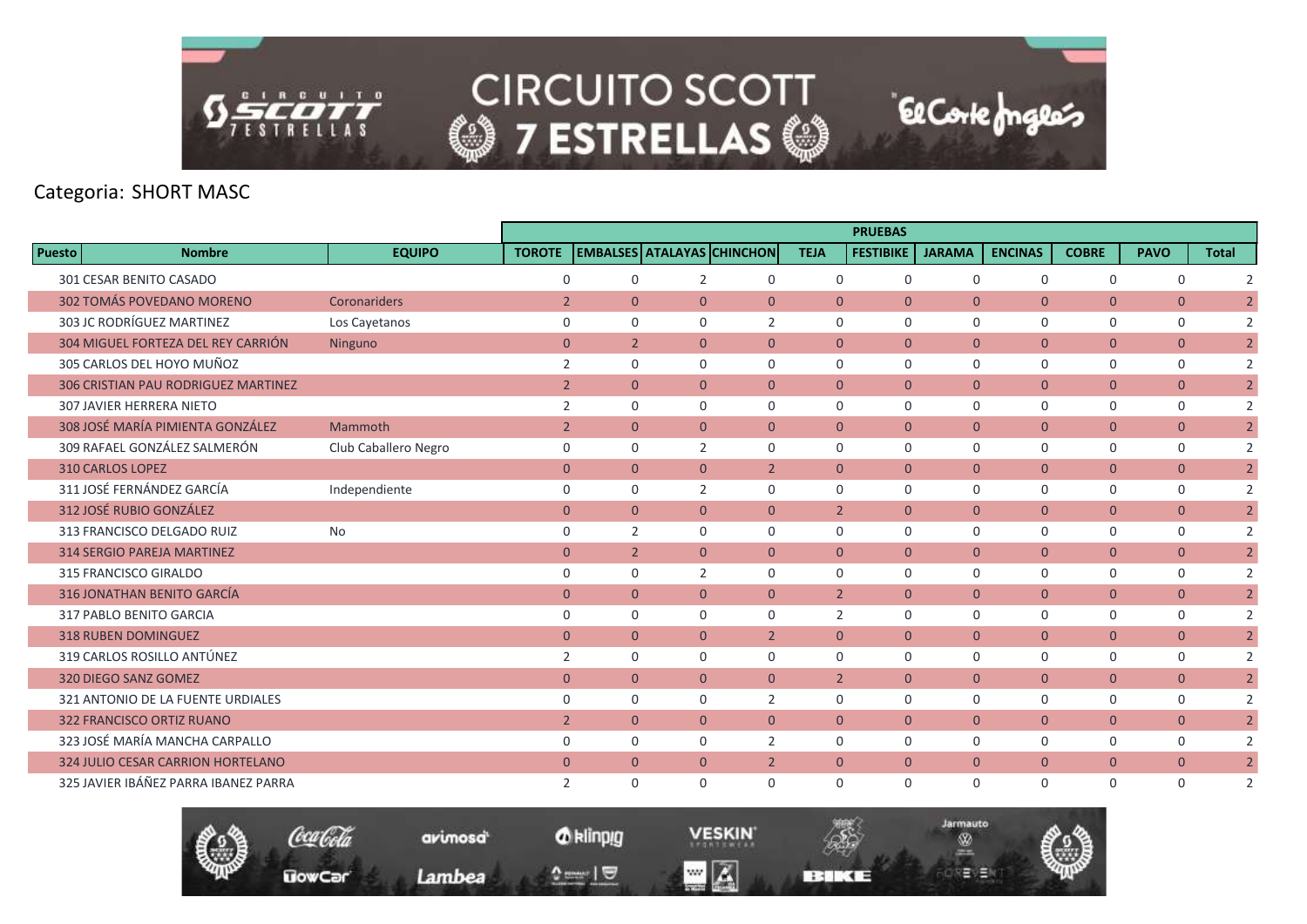

|        |                                                          |                               |                |                                   |                |                |                | <b>PRUEBAS</b>   |                |                |                |                |              |                |
|--------|----------------------------------------------------------|-------------------------------|----------------|-----------------------------------|----------------|----------------|----------------|------------------|----------------|----------------|----------------|----------------|--------------|----------------|
| Puesto | <b>Nombre</b>                                            | <b>EQUIPO</b>                 | <b>TOROTE</b>  | <b>EMBALSES ATALAYAS CHINCHON</b> |                |                | <b>TEJA</b>    | <b>FESTIBIKE</b> | <b>JARAMA</b>  | <b>ENCINAS</b> | <b>COBRE</b>   | <b>PAVO</b>    | <b>Total</b> |                |
|        | <b>326 PABLO LLOPIS LOPEZ</b>                            | Los Farolillos Rojos          | $\overline{0}$ | $\overline{0}$                    | $\overline{0}$ | $\overline{2}$ | $\overline{0}$ | $\mathbf{0}$     | $\overline{0}$ | $\overline{0}$ | $\overline{0}$ | $\overline{0}$ |              | $\overline{2}$ |
|        | 327 OSCAR ARANEGA PALOMEQUE                              |                               | $\mathbf 0$    | $\Omega$                          | $\Omega$       | 2              | $\mathbf 0$    | $\mathbf 0$      | $\mathbf 0$    | $\mathbf 0$    | 0              | $\mathbf 0$    |              | $\overline{2}$ |
|        | <b>328 PABLO PRIETO GUTIÉRREZ</b>                        |                               | $\overline{0}$ | $\overline{0}$                    | 2 <sup>1</sup> | $\overline{0}$ | $\overline{0}$ | $\mathbf{0}$     | $\mathbf{0}$   | $\overline{0}$ | $\overline{0}$ | $\overline{0}$ |              | $\overline{2}$ |
|        | 329 JOSE MIGUEL PÉREZ BRACAMONTES                        |                               | $\mathbf 0$    | $\Omega$                          | $\Omega$       | $\overline{2}$ | $\Omega$       | $\Omega$         | $\mathbf 0$    | $\mathbf 0$    | 0              | $\mathbf 0$    |              | 2              |
|        | 330 JOSE IGNACIO MORENO NOVELLA                          |                               | $\overline{0}$ | $\Omega$                          | $\Omega$       | $\overline{0}$ | $\overline{2}$ | $\Omega$         | $\Omega$       | $\overline{0}$ | $\overline{0}$ | $\overline{0}$ |              | $\overline{2}$ |
|        | 331 JOSÉ IGNACIO DEL RÍO FERNÁNDEZ                       | ClubCiclista Pedro Bernardo   | $\mathbf 0$    | $\overline{2}$                    | $\Omega$       | $\mathbf 0$    | $\mathbf 0$    | $\Omega$         | $\Omega$       | $\mathbf 0$    | 0              | $\mathbf 0$    |              | 2              |
|        | 332 JAVI CASAÑES SANTAMARIA                              |                               | $\overline{0}$ | $\overline{0}$                    | $\overline{2}$ | $\overline{0}$ | $\overline{0}$ | $\mathbf{0}$     | $\mathbf{0}$   | $\overline{0}$ | $\overline{0}$ | $\mathbf{0}$   |              | $\overline{2}$ |
|        | 333 MARCOS ANTONIO REY PATON                             | <b>MTB Rivas</b>              | 2              | $\Omega$                          | $\Omega$       | $\Omega$       | $\Omega$       | $\Omega$         | $\Omega$       | $\mathbf 0$    | 0              | $\mathbf 0$    |              | 2              |
|        | 334 MARIO GONZÁLEZ ARTIAGA                               |                               | $\mathbf{0}$   | $\Omega$                          | $\Omega$       | $\overline{0}$ | $\overline{2}$ | $\Omega$         | $\mathbf{0}$   | $\overline{0}$ | $\overline{0}$ | $\overline{0}$ |              | $\overline{2}$ |
|        | 335 J. JAVIER TRÁPAGA PORRERO                            | <b>MTB Rivas</b>              | 2              | $\mathbf 0$                       | 0              | $\mathbf 0$    | $\mathbf 0$    | $\mathbf 0$      | $\mathbf 0$    | $\mathbf 0$    | 0              | $\mathbf 0$    |              | 2              |
|        | <b>336 JORGE RUIZ</b>                                    | Club Triatlon cuarto segmento | $\mathbf{0}$   | $\overline{0}$                    | $\overline{2}$ | $\overline{0}$ | $\Omega$       | $\Omega$         | $\overline{0}$ | $\overline{0}$ | $\overline{0}$ | $\mathbf{0}$   |              | $\overline{2}$ |
|        | 337 OSCAR OLLER DE LA FUENTE                             | M&Ms                          | $\mathbf 0$    | $\Omega$                          | 2              | $\Omega$       | $\Omega$       | $\Omega$         | $\Omega$       | $\Omega$       | 0              | $\mathbf 0$    |              | 2              |
|        | 338 HUGO RODRIGUEZ SANCHEZ                               |                               | $\mathbf{0}$   | $\overline{0}$                    | $\overline{0}$ | $\overline{0}$ | 2 <sup>1</sup> | $\mathbf{0}$     | $\overline{0}$ | $\overline{0}$ | $\mathbf{0}$   | $\overline{0}$ |              | $\overline{2}$ |
|        | 339 ANTONIO LEON MARTIN                                  |                               | $\mathbf 0$    | $\Omega$                          | $\Omega$       | 2              | $\Omega$       | $\Omega$         | $\Omega$       | $\mathbf 0$    | 0              | $\mathbf 0$    |              | 2              |
|        | <b>340 JOSE AGUIRRE YARMAK</b>                           |                               | $\mathbf{0}$   | $\overline{2}$                    | $\Omega$       | $\overline{0}$ | $\Omega$       | $\Omega$         | $\mathbf{0}$   | $\overline{0}$ | $\overline{0}$ | $\overline{0}$ |              | $\overline{2}$ |
|        | 341 ANTONIO GONZALEZ BLANCO                              |                               | 2              | $\Omega$                          | $\Omega$       | $\Omega$       | $\Omega$       | $\Omega$         | $\Omega$       | $\Omega$       | 0              | $\mathbf 0$    |              | 2              |
|        | 342 ÁNGEL DORADO GUAPO                                   |                               | $\mathbf{0}$   | $\overline{0}$                    | $\overline{2}$ | $\overline{0}$ | $\overline{0}$ | $\mathbf{0}$     | $\overline{0}$ | $\overline{0}$ | $\overline{0}$ | $\overline{0}$ |              | $\overline{2}$ |
|        | 343 LUÍS ALBERTO BERNABÉ MARTÍNEZ                        |                               | $\mathbf 0$    | $\overline{2}$                    | 0              | $\mathbf 0$    | $\Omega$       | $\Omega$         | $\mathbf 0$    | $\mathbf 0$    | 0              | 0              |              | $\overline{2}$ |
|        | 344 JORGE LÓPEZ ARRIBAS                                  |                               | $\mathbf{0}$   | $\overline{2}$                    | $\overline{0}$ | $\mathbf{0}$   | $\overline{0}$ | $\mathbf{0}$     | $\mathbf{0}$   | $\overline{0}$ | $\overline{0}$ | $\overline{0}$ |              | $\overline{2}$ |
|        | 345 IVAN BARAZON SERRADILLA                              |                               | 2              | $\Omega$                          | $\Omega$       | $\Omega$       | $\Omega$       | $\mathbf 0$      | $\mathbf 0$    | $\mathbf 0$    | 0              | 0              |              | $\overline{2}$ |
|        | <b>346 MIGUEL LOPEZ ZABAS</b>                            | Independiente                 | $\overline{0}$ | $\overline{0}$                    | $\overline{0}$ | $\overline{2}$ | $\overline{0}$ | $\Omega$         | $\overline{0}$ | $\overline{0}$ | $\overline{0}$ | $\overline{0}$ |              | $\overline{2}$ |
|        | 347 SANTIAGO SANCHEZ BUENO                               |                               | $\mathbf 0$    | $\Omega$                          | $\Omega$       | $\mathbf 0$    | $\overline{2}$ | $\Omega$         | $\mathbf 0$    | $\mathbf 0$    | 0              | 0              |              | 2              |
|        | 348 JOSE CARLOS PELÁEZ GARCÍA DE ÁNGELA Los Cansinos Mtb |                               | $\overline{0}$ | $\Omega$                          | $\overline{2}$ | $\Omega$       | $\Omega$       | $\Omega$         | $\mathbf{0}$   | $\overline{0}$ | $\overline{0}$ | $\overline{0}$ |              | $\overline{2}$ |
|        | 349 JOSE MIGUEL RODRIGUEZ URGELÉS                        |                               | $\mathbf 0$    | $\Omega$                          | 0              | $\mathbf 0$    | 2              | $\mathbf 0$      | $\mathbf 0$    | $\mathbf 0$    | 0              | 0              |              | 2              |
|        | 350 PEDRO PEÑA CASTILLO                                  | Peñatron Cycling Team         | $\overline{0}$ | $\Omega$                          | $\overline{2}$ | $\Omega$       | $\Omega$       | $\Omega$         | $\Omega$       | $\overline{0}$ | $\overline{0}$ | $\mathbf{0}$   |              | $\overline{2}$ |
|        |                                                          |                               |                |                                   |                |                |                |                  |                |                |                |                |              |                |



*O* klinpig

and  $\sqrt{2}$ 

avimosa<sup>t</sup>

Lambea

**VESKIN**  $\blacksquare$   $\blacksquare$ 

**BERKE** 

Jarmauto

®

역달방울장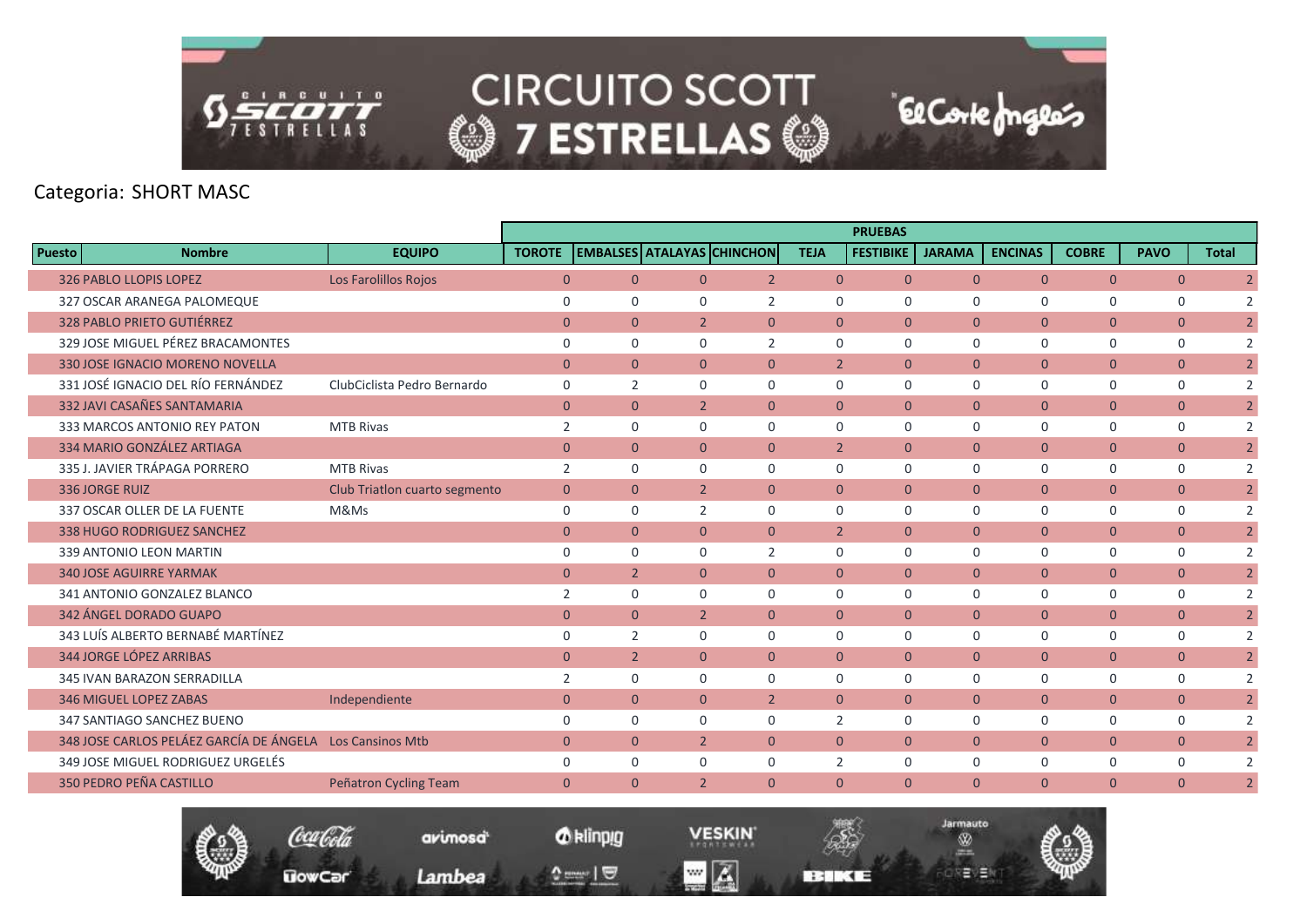

|               |                                            |                                  |                |                |                |                                   |                | <b>PRUEBAS</b>   |                |                |                |                |                |
|---------------|--------------------------------------------|----------------------------------|----------------|----------------|----------------|-----------------------------------|----------------|------------------|----------------|----------------|----------------|----------------|----------------|
| <b>Puesto</b> | <b>Nombre</b>                              | <b>EQUIPO</b>                    | <b>TOROTE</b>  |                |                | <b>EMBALSES ATALAYAS CHINCHON</b> | <b>TEJA</b>    | <b>FESTIBIKE</b> | <b>JARAMA</b>  | <b>ENCINAS</b> | <b>COBRE</b>   | <b>PAVO</b>    | <b>Total</b>   |
|               | 351 JESUS PEÑA                             | Peñatron cycling team            | $\mathbf 0$    | $\Omega$       | $\overline{2}$ | $\mathbf 0$                       | $\Omega$       | $\Omega$         | $\Omega$       | $\Omega$       | 0              | $\mathbf 0$    | 2              |
|               | 352 RUBÉN SÁNCHEZ GARCÍA                   |                                  | $\overline{0}$ | $\overline{2}$ | $\overline{0}$ | $\overline{0}$                    | $\overline{0}$ | $\Omega$         | $\mathbf{0}$   | $\overline{0}$ | $\overline{0}$ | $\mathbf{0}$   | $\overline{2}$ |
|               | 353 ANTONIO VILLAVERDE LEON                | Club Ciclista Caraquiz Uceda     | $\mathbf 0$    | $\Omega$       | $\overline{2}$ | $\mathbf 0$                       | $\mathbf 0$    | $\mathbf 0$      | $\mathbf 0$    | $\mathbf 0$    | $\mathbf 0$    | $\mathbf 0$    | 2              |
|               | <b>354 OSCAR SALAN CENTENERA</b>           | <b>AUTOMOTIRES</b>               | $\overline{2}$ | $\overline{0}$ | $\overline{0}$ | $\overline{0}$                    | $\overline{0}$ | $\mathbf{0}$     | $\overline{0}$ | $\overline{0}$ | $\overline{0}$ | $\overline{0}$ | $\overline{2}$ |
|               | 355 TOMÁS JIMÉNEZ MUÑOZ                    | mammoth                          | 2              | $\Omega$       | $\Omega$       | $\mathbf 0$                       | $\Omega$       | $\Omega$         | $\Omega$       | $\mathbf 0$    | 0              | 0              | 2              |
|               | 356 FEDERICO GABRIEL GARCIA HEREDIA        |                                  | $\overline{0}$ | $\overline{0}$ | $\overline{0}$ | $\overline{0}$                    | $\overline{2}$ | $\mathbf{0}$     | $\mathbf{0}$   | $\overline{0}$ | $\overline{0}$ | $\overline{0}$ | $\overline{2}$ |
|               | 357 VICTOR ARMANDO DAVID MALDONADO         |                                  | 2              | $\Omega$       | 0              | $\mathbf 0$                       | $\mathbf 0$    | $\mathbf 0$      | $\mathbf 0$    | $\mathbf 0$    | 0              | 0              | 2              |
|               | <b>358 JOEL ALBARRAN CAMPOS</b>            | <b>Borjobikes</b>                | $\overline{2}$ | $\overline{0}$ | $\overline{0}$ | $\overline{0}$                    | $\overline{0}$ | $\mathbf{0}$     | $\overline{0}$ | $\overline{0}$ | $\overline{0}$ | $\mathbf{0}$   | $\overline{2}$ |
|               | 359 CARLOS BLANCO LOZANO                   | <b>AUTOMOTIRES</b>               | 2              | $\Omega$       | $\Omega$       | $\mathbf 0$                       | $\Omega$       | $\Omega$         | $\mathbf 0$    | $\mathbf 0$    | 0              | 0              | 2              |
|               | <b>360 JORGE GUTIÉRREZ SERRANO</b>         |                                  | $\overline{0}$ | $\overline{0}$ | $\overline{2}$ | $\overline{0}$                    | $\Omega$       | $\Omega$         | $\mathbf{0}$   | $\overline{0}$ | $\overline{0}$ | $\overline{0}$ | $\overline{2}$ |
|               | 361 RAÚL AGUADO MARTÍN                     |                                  | 2              | $\Omega$       | $\Omega$       | $\mathbf 0$                       | $\Omega$       | $\Omega$         | $\Omega$       | $\Omega$       | 0              | $\mathbf 0$    | 2              |
|               | <b>362 NACHO TRIPERO</b>                   |                                  | $\mathbf{0}$   | $\overline{0}$ | $\overline{2}$ | $\overline{0}$                    | $\overline{0}$ | $\mathbf{0}$     | $\overline{0}$ | $\overline{0}$ | $\overline{0}$ | $\mathbf{0}$   | $\overline{2}$ |
|               | 363 MIGUEL ÁNGEL HERNANDEZ BLANCO          |                                  | $\mathbf 0$    | $\Omega$       | $\overline{2}$ | $\mathbf 0$                       | $\Omega$       | $\Omega$         | $\mathbf 0$    | $\mathbf 0$    | 0              | 0              | 2              |
|               | <b>364 ANGEL LUIS DE LA FUENTE PASCUAL</b> | Mybikesport                      | $\mathbf{0}$   | $\overline{0}$ | $\overline{2}$ | $\overline{0}$                    | $\Omega$       | $\mathbf{0}$     | $\mathbf{0}$   | $\overline{0}$ | $\overline{0}$ | $\overline{0}$ | $\overline{2}$ |
|               | 365 CRISTIAN SANZ VICENTE                  | El Berruefo                      | $\mathbf 0$    | $\Omega$       | 2              | $\mathbf 0$                       | $\mathbf 0$    | 0                | $\mathbf 0$    | $\mathbf 0$    | 0              | 0              | 2              |
|               | <b>366 DAVID CAVERO ZARZA</b>              |                                  | $\mathbf{0}$   | $\overline{0}$ | $\overline{0}$ | $\overline{2}$                    | $\mathbf{0}$   | $\Omega$         | $\overline{0}$ | $\overline{0}$ | $\overline{0}$ | $\mathbf{0}$   | $\overline{2}$ |
|               | 367 JULIAN GIBELLO MUÑOZ                   | Talabiker bichiclistas           | $\mathbf 0$    | $\Omega$       | $\overline{2}$ | $\Omega$                          | $\Omega$       | $\Omega$         | $\Omega$       | $\mathbf 0$    | 0              | $\mathbf 0$    | 2              |
|               | <b>368 FRANCISCO TORRES LARA</b>           | <b>CLUB CICLISTA CARAQUIZ-UC</b> | $\overline{0}$ | $\overline{0}$ | $\overline{2}$ | $\overline{0}$                    | $\Omega$       | $\Omega$         | $\mathbf{0}$   | $\overline{0}$ | $\overline{0}$ | $\overline{0}$ | $\overline{2}$ |
|               | 369 PABLO CASTILLA MIGUEL                  |                                  | $\mathbf 0$    | $\overline{2}$ | 0              | $\mathbf 0$                       | $\mathbf 0$    | $\mathbf 0$      | $\mathbf 0$    | $\mathbf 0$    | 0              | $\mathbf 0$    | 2              |
|               | 370 JOSE ANTONIO RUIZ SANCHEZ              |                                  | $\mathbf{0}$   | $\overline{0}$ | $\overline{0}$ | $\overline{0}$                    | $\overline{2}$ | $\mathbf{0}$     | $\mathbf{0}$   | $\overline{0}$ | $\overline{0}$ | $\mathbf{0}$   | $\overline{2}$ |
|               | 371 LUIS HEREDERO ALVAREZ-GARCILLAN        | LA TAPIA MADRID                  | $\mathbf 0$    | $\Omega$       | $\Omega$       | 2                                 | $\Omega$       | $\Omega$         | $\Omega$       | $\mathbf 0$    | 0              | $\mathbf 0$    | 2              |
|               | 372 FRANCISCO ARTIGAS CORTES               |                                  | $\mathbf{0}$   | $\overline{0}$ | $\overline{0}$ | $\overline{2}$                    | $\Omega$       | $\mathbf{0}$     | $\mathbf{0}$   | $\overline{0}$ | $\overline{0}$ | $\overline{0}$ | $\overline{2}$ |
|               | 373 JUAN MIGUEL GARCÍA GÓMEZ               |                                  | $\mathbf 0$    | $\Omega$       | $\Omega$       | 0                                 | 2              | 0                | 0              | $\mathbf 0$    | 0              | $\mathbf 0$    | 2              |
|               | 374 FRANCISCO JAVIER SALADO                |                                  | $\Omega$       | $\Omega$       | $\overline{0}$ | $\overline{2}$                    | $\overline{0}$ | $\Omega$         | $\overline{0}$ | $\overline{0}$ | $\overline{0}$ | $\mathbf{0}$   | $\overline{2}$ |
|               | <b>375 JAVIER PASARON FERRANDEZ</b>        |                                  | $\Omega$       | $\Omega$       | $\overline{2}$ | $\Omega$                          | $\Omega$       | $\Omega$         | $\Omega$       | $\Omega$       | $\Omega$       | $\Omega$       | 2              |

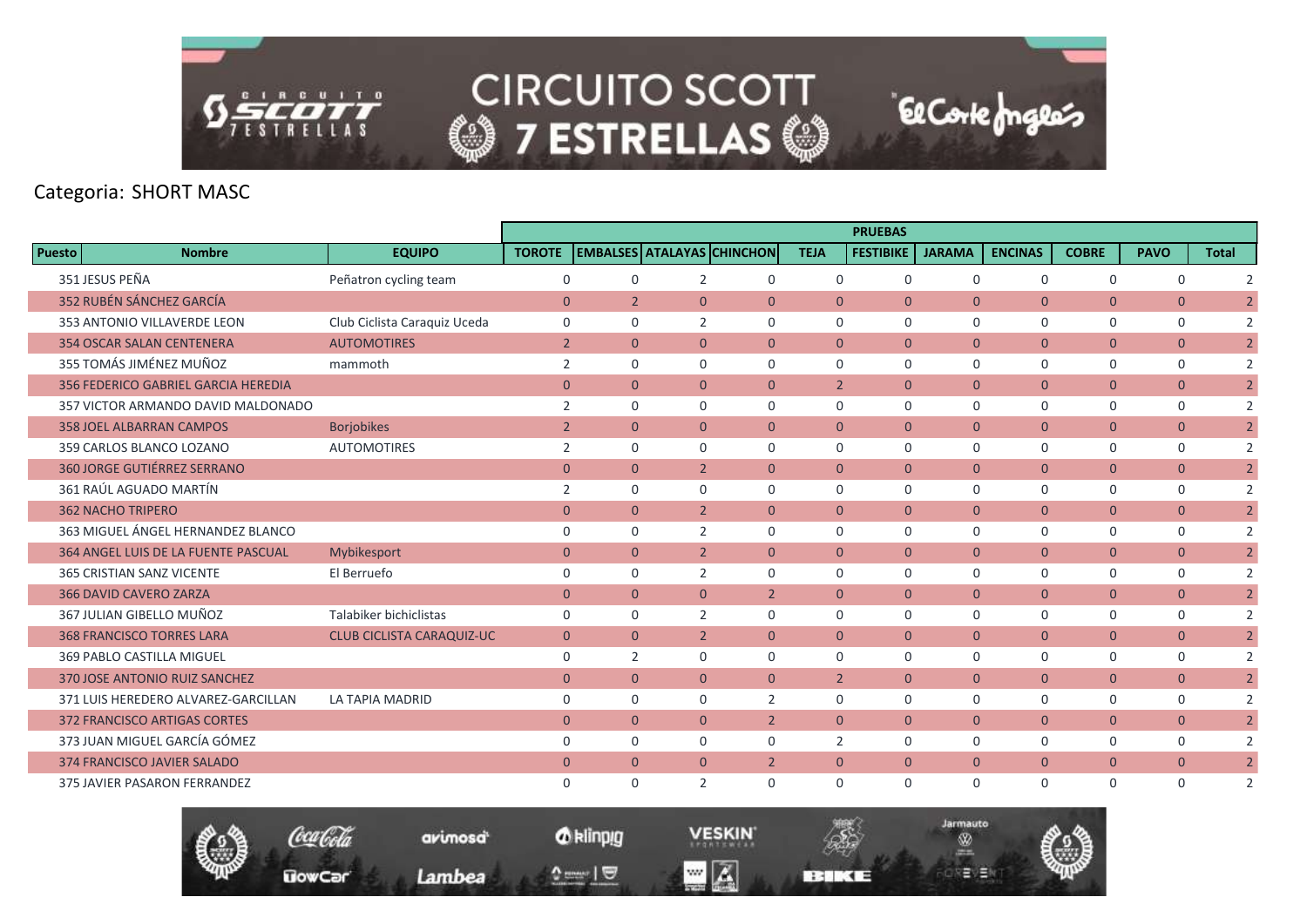

|               |                                      |                            |                |                |                |                                   |                | <b>PRUEBAS</b>   |                |                |                |                |                |
|---------------|--------------------------------------|----------------------------|----------------|----------------|----------------|-----------------------------------|----------------|------------------|----------------|----------------|----------------|----------------|----------------|
| <b>Puesto</b> | <b>Nombre</b>                        | <b>EQUIPO</b>              | <b>TOROTE</b>  |                |                | <b>EMBALSES ATALAYAS CHINCHON</b> | <b>TEJA</b>    | <b>FESTIBIKE</b> | <b>JARAMA</b>  | <b>ENCINAS</b> | <b>COBRE</b>   | <b>PAVO</b>    | <b>Total</b>   |
|               | 376 ALEJANDRO CABELLOS RIVAS         | <b>C.D.B. TEAM MOSKITO</b> | $\overline{0}$ | $\overline{0}$ | $\overline{0}$ | $\overline{2}$                    | $\overline{0}$ | $\mathbf{0}$     | $\overline{0}$ | $\overline{0}$ | $\overline{0}$ | $\overline{0}$ | $\overline{2}$ |
|               | 377 FCO. JAVIER SERRANO ZAFRA        |                            | 2              | $\Omega$       | 0              | $\mathbf 0$                       | $\mathbf 0$    | $\mathbf 0$      | $\mathbf 0$    | $\mathbf 0$    | $\mathbf 0$    | 0              | $\overline{2}$ |
|               | 378 ÁLVARO ABAD LÓPEZ                |                            | $\overline{2}$ | $\overline{0}$ | $\overline{0}$ | $\overline{0}$                    | $\overline{0}$ | $\mathbf{0}$     | $\mathbf{0}$   | $\overline{0}$ | $\overline{0}$ | $\overline{0}$ | $\overline{2}$ |
|               | 379 EMILIO HIDALGO MAZUELAS          |                            | $\mathbf 0$    | $\Omega$       | $\Omega$       | $\mathbf 0$                       | $\overline{2}$ | $\Omega$         | $\Omega$       | $\mathbf 0$    | $\mathbf 0$    | 0              | $\overline{2}$ |
|               | 380 JOSE CARLOS ESPINOSA CHAVES      | <b>BIKERY</b>              | $\mathbf{1}$   | $\mathbf{1}$   | $\overline{0}$ | $\Omega$                          | $\Omega$       | $\Omega$         | $\Omega$       | $\overline{0}$ | $\overline{0}$ | $\overline{0}$ | $\overline{2}$ |
|               | 381 JOSÉ ANTONIO RODRÍGUEZ CORRALES  |                            | $\mathbf 0$    | $\Omega$       | $\Omega$       | $\overline{2}$                    | $\mathbf 0$    | $\mathbf 0$      | $\mathbf 0$    | $\mathbf 0$    | $\mathbf 0$    | $\mathbf 0$    | $\overline{2}$ |
|               | 382 MARCOS ALBERQUILLA PÉREZ         |                            | $\overline{0}$ | $\overline{0}$ | $\overline{0}$ | $\overline{2}$                    | $\overline{0}$ | $\mathbf{0}$     | $\mathbf{0}$   | $\overline{0}$ | $\mathbf{0}$   | $\overline{0}$ | $\overline{2}$ |
|               | 383 JAVIER RELAÑO ORASIO             |                            | 2              | $\Omega$       | $\Omega$       | $\mathbf 0$                       | $\Omega$       | $\Omega$         | $\Omega$       | $\mathbf 0$    | $\mathbf 0$    | 0              | 2              |
|               | <b>384 JOSE MANUEL SIERRA SIERRA</b> |                            | $\overline{2}$ | $\overline{0}$ | $\Omega$       | $\Omega$                          | $\Omega$       | $\Omega$         | $\mathbf{0}$   | $\overline{0}$ | $\overline{0}$ | $\overline{0}$ | $\overline{2}$ |
|               | 385 VÍCTOR RAMÍREZ GONZÁLEZ          |                            | 2              | $\mathbf 0$    | 0              | $\mathbf 0$                       | $\mathbf 0$    | $\mathbf 0$      | $\mathbf 0$    | $\mathbf 0$    | $\mathbf 0$    | $\mathbf 0$    | $\overline{2}$ |
|               | <b>386 RICARDO ORTIZ ALVAREZ</b>     |                            | $\mathbf{0}$   | $\overline{0}$ | $\overline{2}$ | $\overline{0}$                    | $\overline{0}$ | $\Omega$         | $\mathbf{0}$   | $\overline{0}$ | $\mathbf{0}$   | $\overline{0}$ | $\overline{2}$ |
|               | 387 JOSÉ MARÍA LOZANO GONZÁLEZ       |                            | $\Omega$       | $\overline{2}$ | $\Omega$       | $\Omega$                          | $\Omega$       | $\Omega$         | $\Omega$       | $\mathbf 0$    | $\mathbf 0$    | 0              | 2              |
|               | 388 ANTONIO CALVO DE HERAS           |                            | $\overline{0}$ | $\overline{0}$ | $\overline{0}$ | $\overline{2}$                    | $\overline{0}$ | $\mathbf{0}$     | $\overline{0}$ | $\overline{0}$ | $\mathbf{0}$   | $\overline{0}$ | $\overline{2}$ |
|               | 389 JOSÉ LUIS BRACEROS TOVAR         | Olivo bike team            | $\mathbf 0$    | $\overline{2}$ | $\Omega$       | $\mathbf 0$                       | $\Omega$       | $\mathbf 0$      | $\Omega$       | $\mathbf 0$    | $\mathbf 0$    | 0              | $\overline{2}$ |
|               | 390 JUAN ANGEL MARTIN CASTILLEJO     |                            | $\mathbf{0}$   | $\Omega$       | $\Omega$       | $\overline{0}$                    | $\overline{2}$ | $\Omega$         | $\mathbf{0}$   | $\overline{0}$ | $\mathbf{0}$   | $\overline{0}$ | $\overline{2}$ |
|               | 391 LUIS FERNANDO TABOADA TIMANÁ     |                            | $\mathbf 0$    | $\Omega$       | $\overline{2}$ | $\Omega$                          | $\Omega$       | $\Omega$         | $\Omega$       | $\mathbf 0$    | $\mathbf 0$    | 0              | 2              |
|               | 392 FERNANDO CAÑETE PEDRAZA          | no                         | $\mathbf{0}$   | $\overline{0}$ | $\overline{0}$ | $\overline{2}$                    | $\overline{0}$ | $\mathbf{0}$     | $\mathbf{0}$   | $\overline{0}$ | $\mathbf{0}$   | $\overline{0}$ | $\overline{2}$ |
|               | 393 ALVARO NEGUERUELA DÍAZ           |                            | $\mathbf 0$    | $\mathbf 0$    | 0              | $\mathbf 0$                       | $\overline{2}$ | $\mathbf 0$      | $\mathbf 0$    | $\mathbf 0$    | 0              | 0              | $\overline{2}$ |
|               | 394 MIGUEL ANGEL HERNANDEZ CASTRO    |                            | $\overline{2}$ | $\overline{0}$ | $\overline{0}$ | $\mathbf{0}$                      | $\overline{0}$ | $\mathbf{0}$     | $\mathbf{0}$   | $\overline{0}$ | $\overline{0}$ | $\overline{0}$ | $\overline{2}$ |
|               | 395 JAVIER LINARES LÓPEZ             |                            | $\mathbf 0$    | $\Omega$       | $\Omega$       | $\overline{2}$                    | $\mathbf 0$    | $\mathbf 0$      | $\mathbf 0$    | 0              | $\mathbf 0$    | 0              | $\overline{2}$ |
|               | 396 JUAN ANTONIO ANGUITA CASERO      |                            | $\overline{0}$ | $\overline{0}$ | $\overline{0}$ | $\overline{0}$                    | $\overline{2}$ | $\Omega$         | $\mathbf{0}$   | $\overline{0}$ | $\overline{0}$ | $\overline{0}$ | $\overline{2}$ |
|               | 397 ÁNGEL GONZÁLEZ GARCIA            | Club Caballero Negro       | $\mathbf 0$    | $\Omega$       | $\overline{2}$ | $\mathbf 0$                       | $\Omega$       | $\Omega$         | $\Omega$       | $\mathbf 0$    | $\mathbf 0$    | $\mathbf 0$    | $\overline{2}$ |
|               | 398 JOSÉ LUIS TORRES HERMIDA         |                            | $\Omega$       | $\Omega$       | $\Omega$       | $\Omega$                          | $\overline{2}$ | $\Omega$         | $\overline{0}$ | $\overline{0}$ | $\overline{0}$ | $\overline{0}$ | $\overline{2}$ |
|               | 399 OSCAR BENITO DE LA FUENTE        |                            | $\mathbf 0$    | $\mathbf 0$    | 0              | 0                                 | 2              | $\mathbf 0$      | $\mathbf 0$    | 0              | $\mathbf 0$    | 0              | $\overline{2}$ |
|               | <b>400 JOSE IGNACIO GARCIA</b>       | ciclo-Room El Casar        | $\mathbf{0}$   | $\Omega$       | $\overline{2}$ | $\Omega$                          | $\Omega$       | $\Omega$         | $\Omega$       | $\overline{0}$ | $\overline{0}$ | $\overline{0}$ | $\overline{2}$ |
|               |                                      |                            |                |                |                |                                   |                |                  |                |                |                |                |                |



*O* klinpig

and  $\sqrt{2}$ 

avimosa<sup>t</sup>

Lambea

**VESKIN**  $\blacksquare$   $\blacksquare$ 

**BERKE** 

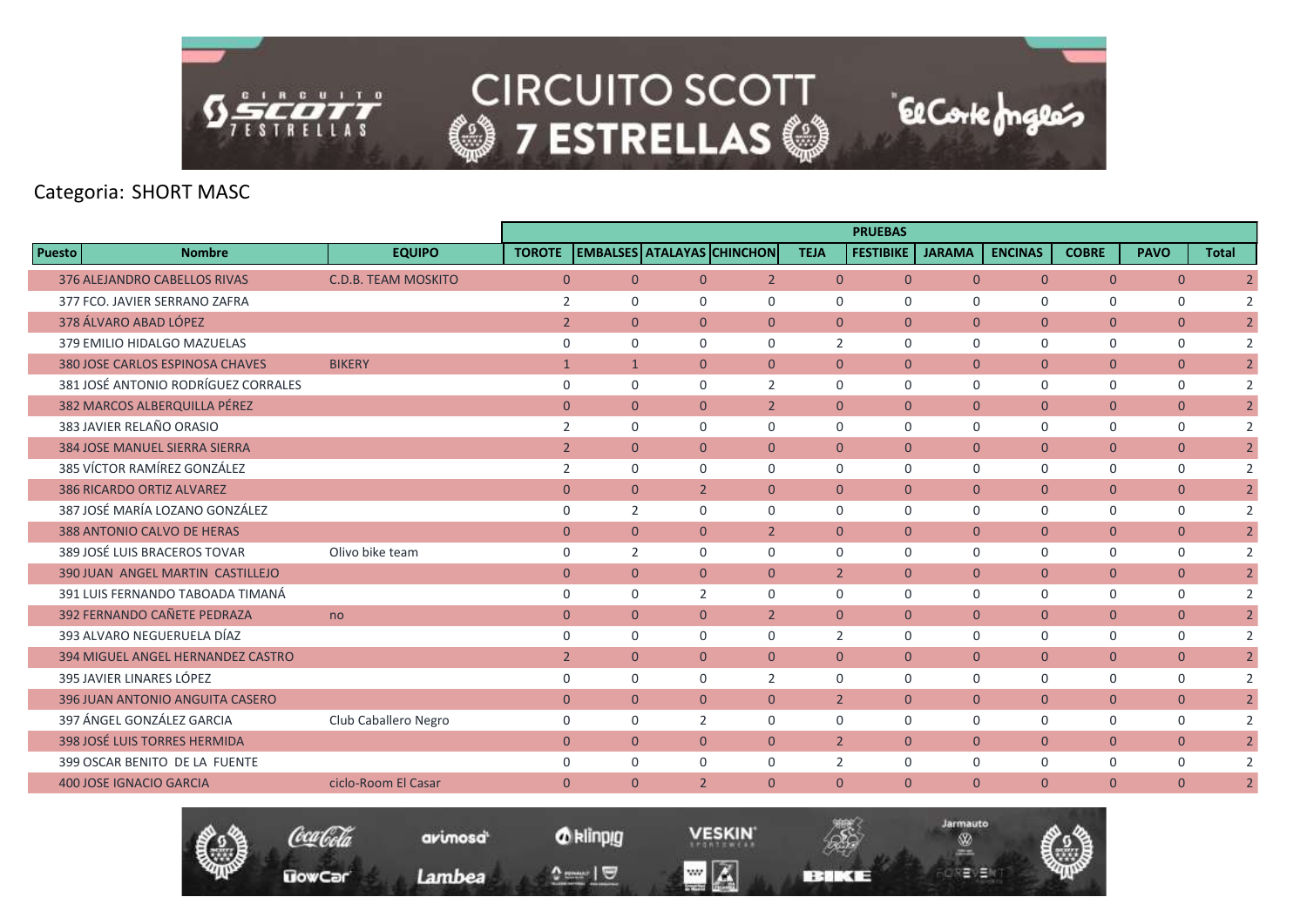

|               |                                        |                              |                |                |                |                                   |                | <b>PRUEBAS</b>   |                |                |                |                |                |
|---------------|----------------------------------------|------------------------------|----------------|----------------|----------------|-----------------------------------|----------------|------------------|----------------|----------------|----------------|----------------|----------------|
| <b>Puesto</b> | <b>Nombre</b>                          | <b>EQUIPO</b>                | <b>TOROTE</b>  |                |                | <b>EMBALSES ATALAYAS CHINCHON</b> | <b>TEJA</b>    | <b>FESTIBIKE</b> | <b>JARAMA</b>  | <b>ENCINAS</b> | <b>COBRE</b>   | <b>PAVO</b>    | <b>Total</b>   |
|               | <b>401 JUAN CARLOS ACEITUNO PEREZ</b>  |                              | 2              | $\Omega$       | 0              | $\mathbf 0$                       | $\mathbf 0$    | $\mathbf 0$      | $\mathbf 0$    | $\mathbf 0$    | $\mathbf 0$    | $\mathbf 0$    | $\overline{2}$ |
|               | <b>402 LUIS VALENTÍN GONZÁLEZ</b>      |                              | $\overline{0}$ | $\overline{0}$ | $\overline{2}$ | $\mathbf{0}$                      | $\overline{0}$ | $\mathbf{0}$     | $\overline{0}$ | $\mathbf{0}$   | $\overline{0}$ | $\mathbf{0}$   | $\overline{2}$ |
|               | 403 JOSE L. ESPINOSA GARCÍA            | Club Caballero Negro         | $\Omega$       | $\Omega$       | 2              | $\Omega$                          | $\Omega$       | $\Omega$         | $\Omega$       | $\mathbf 0$    | $\mathbf 0$    | $\mathbf 0$    | $\overline{2}$ |
|               | <b>404 ROBERT LOPEZ ALONSO</b>         | <b>CUATRO VIENTOS BIKERS</b> | $\mathbf{0}$   | $\overline{0}$ | $\overline{2}$ | $\mathbf{0}$                      | $\mathbf{0}$   | $\mathbf{0}$     | $\mathbf{0}$   | $\overline{0}$ | $\mathbf{0}$   | $\mathbf{0}$   | $\overline{2}$ |
|               | <b>405 MIGUEL ANGEL FERNANDEZ</b>      | <b>MAFMTB</b>                | $\mathbf 0$    | $\overline{2}$ | $\Omega$       | $\Omega$                          | $\mathbf 0$    | $\mathbf 0$      | 0              | $\mathbf 0$    | 0              | 0              | $\overline{2}$ |
|               | <b>406 JOSE MIGUEL PEREZ RODRIGUEZ</b> |                              | $\overline{0}$ | $\overline{0}$ | $\overline{0}$ | $\mathbf{0}$                      | $\overline{2}$ | $\mathbf{0}$     | $\overline{0}$ | $\overline{0}$ | $\overline{0}$ | $\mathbf{0}$   | $\overline{2}$ |
|               | 407 CARLOS REYES LÓPEZ                 |                              | 0              | $\Omega$       | $\Omega$       | $\overline{2}$                    | $\mathbf 0$    | 0                | 0              | 0              | $\mathbf 0$    | 0              | $\overline{2}$ |
|               | <b>408 OSCAR GOMEZ CAZALLA</b>         |                              | $\overline{0}$ | $\overline{0}$ | $\overline{0}$ | $\overline{2}$                    | $\overline{0}$ | $\mathbf{0}$     | $\overline{0}$ | $\overline{0}$ | $\overline{0}$ | $\mathbf{0}$   | $\overline{2}$ |
|               | <b>409 ADRIAN HERRERA TRAVE</b>        |                              | $\mathbf 0$    | $\Omega$       | $\overline{2}$ | $\Omega$                          | $\Omega$       | $\mathbf 0$      | $\mathbf 0$    | $\mathbf 0$    | $\mathbf 0$    | $\mathbf 0$    | $\overline{2}$ |
|               | <b>410 JOSE IGNACIO FERNANDEZ BREA</b> |                              | $\overline{0}$ | $\overline{0}$ | $\overline{0}$ | $\mathbf{0}$                      | $\overline{2}$ | $\mathbf{0}$     | $\overline{0}$ | $\overline{0}$ | $\overline{0}$ | $\mathbf{0}$   | $\overline{2}$ |
|               | 411 YAGO ORTIZ MANZANEDO               |                              | 0              | $\Omega$       | 2              | $\Omega$                          | $\mathbf 0$    | $\Omega$         | $\Omega$       | $\mathbf 0$    | $\mathbf 0$    | $\mathbf 0$    | $\overline{2}$ |
|               | <b>412 GUSTAVO PICAZO</b>              | <b>Globeros Todoterreno</b>  | $\mathbf{0}$   | $\overline{0}$ | $\overline{2}$ | $\Omega$                          | $\overline{0}$ | $\mathbf{0}$     | $\mathbf{0}$   | $\overline{0}$ | $\overline{0}$ | $\mathbf{0}$   | $\overline{2}$ |
|               | 413 ALBERTO SAINZ MARIN                |                              | $\mathbf 0$    | $\Omega$       | $\overline{2}$ | $\Omega$                          | $\mathbf 0$    | $\Omega$         | 0              | $\mathbf 0$    | $\mathsf{O}$   | 0              | $\overline{2}$ |
|               | 414 HERNÁN ALBERTO DÍAZ PADILLA        |                              | $\overline{2}$ | $\overline{0}$ | $\overline{0}$ | $\mathbf{0}$                      | $\overline{0}$ | $\mathbf{0}$     | $\overline{0}$ | $\mathbf{0}$   | $\overline{0}$ | $\mathbf{0}$   | $\overline{2}$ |
|               | 415 JUAN CARLOS QUICHIMBO GUERRERO     |                              | $\mathbf 0$    | $\Omega$       | 0              | $\overline{2}$                    | $\mathbf 0$    | $\mathbf 0$      | $\mathbf 0$    | $\mathbf 0$    | 0              | 0              | $\overline{2}$ |
|               | <b>416 LUIS DOMINGUEZ FERNANDEZ</b>    | Los farolillos rojos         | $\overline{0}$ | $\overline{0}$ | $\overline{0}$ | $\mathbf{1}$                      | $\overline{0}$ | $\mathbf{0}$     | $\overline{0}$ | $\overline{0}$ | $\overline{0}$ | $\mathbf{0}$   | $\overline{1}$ |
|               | 417 JOSÉ PABLO NUÑO HUELVES            |                              | $\mathbf 0$    | $\Omega$       | $\Omega$       | $\mathbf{1}$                      | $\Omega$       | $\mathbf 0$      | 0              | 0              | 0              | 0              | $\mathbf{1}$   |
|               | <b>418 PABLO REGUERO POSTIGUILLO</b>   |                              | $\overline{0}$ | $\overline{0}$ | $\mathbf{1}$   | $\overline{0}$                    | $\overline{0}$ | $\mathbf{0}$     | $\mathbf{0}$   | $\overline{0}$ | $\overline{0}$ | $\mathbf{0}$   | $\mathbf{1}$   |
|               | 419 YANN BARRAUD                       |                              | 1              | $\mathbf 0$    | 0              | $\mathbf 0$                       | $\Omega$       | $\mathbf 0$      | 0              | $\mathbf 0$    | 0              | 0              | $\mathbf{1}$   |
|               | <b>420 GUILLERMO CUBILLO FERNANDEZ</b> |                              | $\mathbf{0}$   | $\overline{0}$ | $\overline{0}$ | $\mathbf{1}$                      | $\overline{0}$ | $\mathbf{0}$     | $\overline{0}$ | $\overline{0}$ | $\overline{0}$ | $\overline{0}$ | $\mathbf{1}$   |
|               | 421 JOSÉ RAMON NUÑO BAÑOS              |                              | $\mathbf 0$    | $\mathbf 0$    | 0              | 1                                 | $\Omega$       | $\mathbf 0$      | 0              | $\mathbf 0$    | 0              | 0              | $\mathbf{1}$   |
|               | <b>422 JACOBO RUIZ RUIZ</b>            |                              | $\mathbf{1}$   | $\mathbf{0}$   | $\overline{0}$ | $\mathbf{0}$                      | $\overline{0}$ | $\mathbf{0}$     | $\mathbf{0}$   | $\mathbf{0}$   | $\mathbf{0}$   | $\mathbf{0}$   | $\mathbf{1}$   |
|               | <b>423 MAURO SUAREZ</b>                |                              | $\mathbf 0$    | $\mathbf 0$    | $\mathbf{1}$   | $\mathbf 0$                       | $\mathbf 0$    | $\mathbf 0$      | 0              | $\mathbf 0$    | $\mathsf{O}$   | 0              | $\mathbf{1}$   |
|               | 424 JUAN CAMILO GONZÁLEZ               |                              | $\mathbf{1}$   | $\overline{0}$ | $\overline{0}$ | $\mathbf{0}$                      | $\overline{0}$ | $\mathbf{0}$     | $\overline{0}$ | $\overline{0}$ | $\overline{0}$ | $\mathbf{0}$   | $\mathbf{1}$   |
|               | 425 VÍCTOR MANUEL GARRIDO MARTÍNEZ     | Canal de Isabel II           | $\mathbf 0$    | $\Omega$       | $\Omega$       | 1                                 | $\Omega$       | $\Omega$         | $\Omega$       | $\mathbf 0$    | $\mathbf 0$    | $\mathbf 0$    | $\mathbf{1}$   |

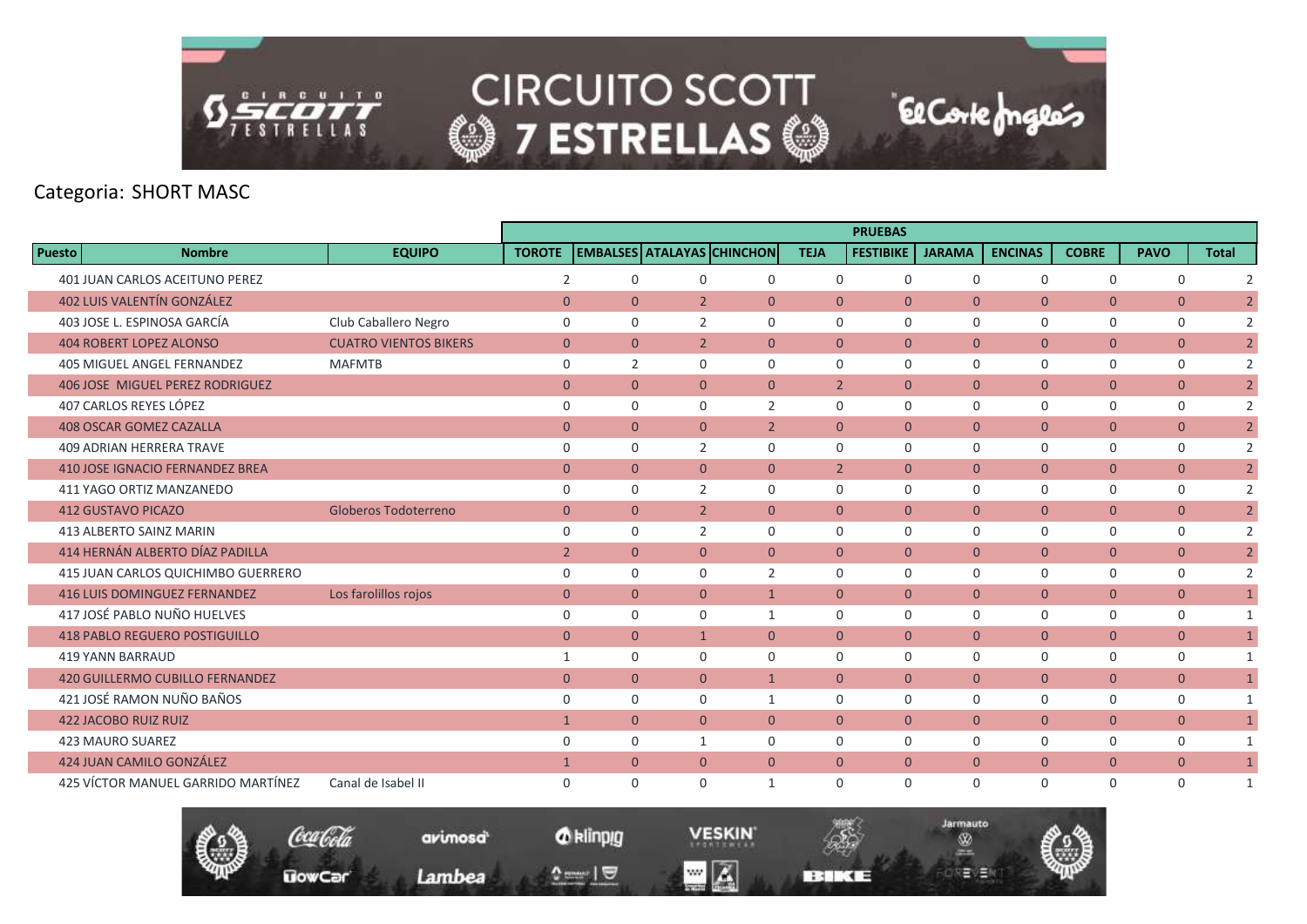

|               |                                    |                             |               |                |                |                                   |                | <b>PRUEBAS</b>   |                |                |                |                |              |
|---------------|------------------------------------|-----------------------------|---------------|----------------|----------------|-----------------------------------|----------------|------------------|----------------|----------------|----------------|----------------|--------------|
| <b>Puesto</b> | <b>Nombre</b>                      | <b>EQUIPO</b>               | <b>TOROTE</b> |                |                | <b>EMBALSES ATALAYAS CHINCHON</b> | <b>TEJA</b>    | <b>FESTIBIKE</b> | <b>JARAMA</b>  | <b>ENCINAS</b> | <b>COBRE</b>   | <b>PAVO</b>    | <b>Total</b> |
|               | 426 MIGUEL ÁNGEL MARTÍN SOSA       | <b>MOTIVAOS TEAM C.D.E.</b> | $\Omega$      | $\Omega$       | $\Omega$       | $\overline{1}$                    | $\overline{0}$ | $\Omega$         | $\Omega$       | $\overline{0}$ | $\overline{0}$ | $\overline{0}$ |              |
|               | <b>427 JOSE RODRIGUEZ</b>          |                             | $\Omega$      | 0              | 1              | $\Omega$                          | $\mathbf 0$    | 0                | 0              | $\mathbf 0$    | $\mathbf 0$    | $\mathbf 0$    | $\mathbf{1}$ |
|               | <b>428 LUIS PARRAL MURILLO</b>     |                             |               | $\overline{0}$ | $\Omega$       | $\mathbf{0}$                      | $\overline{0}$ | $\overline{0}$   | $\overline{0}$ | $\overline{0}$ | $\overline{0}$ | $\overline{0}$ | $\mathbf{1}$ |
|               | <b>429 MAURICIO DUQUE</b>          |                             | $\Omega$      | $\Omega$       | 1              | $\Omega$                          | $\mathbf 0$    | $\mathbf 0$      | 0              | $\mathbf 0$    | $\mathbf 0$    | $\mathbf 0$    | $\mathbf{1}$ |
|               | <b>430 DAVID RECIO PEREZ</b>       |                             | $\mathbf{1}$  | $\overline{0}$ | $\Omega$       | $\Omega$                          | $\overline{0}$ | $\mathbf{0}$     | $\overline{0}$ | $\overline{0}$ | $\overline{0}$ | $\overline{0}$ | $\mathbf{1}$ |
|               | 431 JOSE MIGUEL LOPEZ GARCIA       | Los Farolillos Rojos        | $\mathbf 0$   | $\Omega$       | 0              | 1                                 | $\Omega$       | $\Omega$         | 0              | $\mathbf 0$    | $\mathbf 0$    | 0              |              |
|               | <b>432 ANTONIO REQUENA PASTOR</b>  |                             | $\mathbf{0}$  | $\overline{0}$ | $\overline{0}$ | $\overline{0}$                    | $\mathbf{1}$   | $\mathbf{0}$     | $\overline{0}$ | $\overline{0}$ | $\overline{0}$ | $\overline{0}$ | $\mathbf{1}$ |
|               | 433 VÍCTOR RODRÍGUEZ BARBA         |                             | $\Omega$      | $\Omega$       | $\mathbf 0$    |                                   | $\mathbf 0$    | $\Omega$         | 0              | $\mathbf 0$    | $\mathbf 0$    | $\mathbf 0$    |              |
|               | <b>434 MARTIN PEREZ MESAS</b>      |                             | $\mathbf{0}$  | $\overline{0}$ | $\Omega$       | $\mathbf{1}$                      | $\overline{0}$ | $\mathbf{0}$     | $\overline{0}$ | $\mathbf{0}$   | $\overline{0}$ | $\overline{0}$ | $\mathbf{1}$ |
|               | 435 JESUS LUIS NOGUERAS GOMEZ      |                             | $\Omega$      |                | $\Omega$       | $\Omega$                          | 0              | $\Omega$         | 0              | $\mathbf 0$    | $\mathbf 0$    | $\mathbf 0$    | $\mathbf{1}$ |
|               | <b>436 LUIS MARCOS TOBAR</b>       |                             | $\mathbf{0}$  | $\overline{0}$ | $\overline{0}$ | $\mathbf{1}$                      | $\overline{0}$ | $\mathbf{0}$     | $\overline{0}$ | $\overline{0}$ | $\overline{0}$ | $\overline{0}$ | $\mathbf{1}$ |
|               | 437 EMILIO LAPAZ GONZALEZ          | UNION CICLISTA SAN SEBASTI  | $\mathbf{1}$  | $\Omega$       | $\Omega$       | $\Omega$                          | $\Omega$       | $\Omega$         | 0              | $\mathbf 0$    | $\mathbf 0$    | $\mathbf 0$    | $\mathbf{1}$ |
|               | <b>438 DAVID DONADO</b>            | <b>MOTIVAOS TEAM C.D.E.</b> | $\mathbf{0}$  | $\overline{0}$ | $\overline{0}$ | $\mathbf{1}$                      | $\overline{0}$ | $\overline{0}$   | $\overline{0}$ | $\overline{0}$ | $\overline{0}$ | $\overline{0}$ | $\mathbf{1}$ |
|               | <b>439 DANIEL ALMENARA JUSTE</b>   |                             |               | $\Omega$       | $\Omega$       | $\Omega$                          | $\mathbf 0$    | $\Omega$         | $\Omega$       | $\mathbf 0$    | $\mathbf 0$    | $\mathbf 0$    | $\mathbf{1}$ |
|               | <b>440 CHEMA FERRER</b>            | <b>MOTIVAOS TEAM C.D.E.</b> | $\mathbf{0}$  | $\overline{0}$ | $\mathbf{0}$   | $\mathbf{1}$                      | $\overline{0}$ | $\overline{0}$   | $\overline{0}$ | $\overline{0}$ | $\overline{0}$ | $\mathbf{0}$   | $\mathbf{1}$ |
|               | 441 RAUL GRIÑAN MARTÍNEZ           |                             | $\mathbf 0$   | $\mathbf 0$    | 0              | 1                                 | $\mathbf 0$    | $\mathbf 0$      | 0              | $\mathbf 0$    | $\mathbf 0$    | $\mathbf 0$    |              |
|               | <b>442 VÍCTOR BLANCO RODRÍGUEZ</b> |                             | $\mathbf{1}$  | $\overline{0}$ | $\Omega$       | $\mathbf{0}$                      | $\overline{0}$ | $\mathbf{0}$     | $\overline{0}$ | $\overline{0}$ | $\overline{0}$ | $\overline{0}$ | $\mathbf{1}$ |
|               | 443 JOSE RAMON PEREZ HERNANDEZ     | <b>LOBOBIKE</b>             |               | $\Omega$       | $\Omega$       | $\Omega$                          | $\Omega$       | $\Omega$         | 0              | 0              | $\mathbf 0$    | $\mathbf 0$    |              |
|               | <b>444 RICARDO MEDINA TAMAYO</b>   |                             |               | $\overline{0}$ | $\mathbf{0}$   | $\mathbf{0}$                      | $\overline{0}$ | $\overline{0}$   | $\overline{0}$ | $\overline{0}$ | $\overline{0}$ | $\mathbf{0}$   | $\mathbf{1}$ |
|               | <b>445 VICTOR SEDANO NAVAS</b>     | Moskito bikers              | $\mathbf 0$   | $\Omega$       | 1              | $\Omega$                          | 0              | $\Omega$         | $\Omega$       | 0              | $\Omega$       | 0              |              |

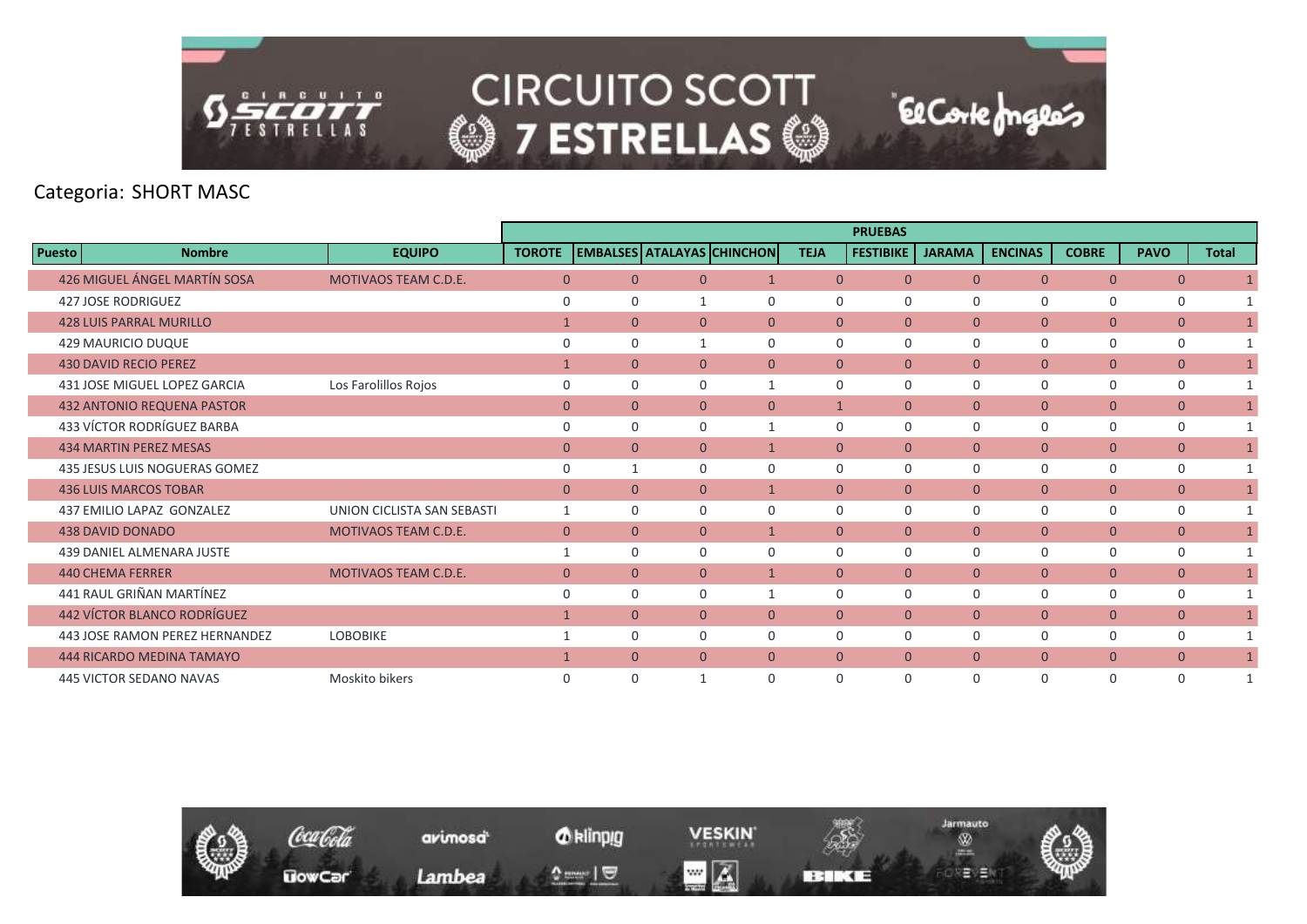

# Categoria: SHORT FEM

|               |                                    |                                   |                |                                   |                |                |                | <b>PRUEBAS</b>   |                |                |                |                |              |
|---------------|------------------------------------|-----------------------------------|----------------|-----------------------------------|----------------|----------------|----------------|------------------|----------------|----------------|----------------|----------------|--------------|
| <b>Puesto</b> | <b>Nombre</b>                      | <b>EQUIPO</b>                     | <b>TOROTE</b>  | <b>EMBALSES ATALAYAS CHINCHON</b> |                |                | <b>TEJA</b>    | <b>FESTIBIKE</b> | <b>JARAMA</b>  | <b>ENCINAS</b> | <b>COBRE</b>   | <b>PAVO</b>    | <b>Total</b> |
|               | <b>1 SUSANA CHACON PALACIOS</b>    | Sportpla                          | 141            | 105                               | 156            | 129            | 113            | 0                | $\mathbf 0$    | $\Omega$       | $\mathbf 0$    | $\mathbf 0$    | 644          |
|               | <b>2 LYDIA RUIZ PENELLA</b>        | <b>SPORTSDEALER RACING TEAM</b>   | $\overline{0}$ | $\mathbf{0}$                      | $\overline{0}$ | 176            | 141            | $\mathbf{0}$     | $\mathbf{0}$   | $\overline{0}$ | $\mathbf{0}$   | $\mathbf{0}$   | 317          |
|               | 3 SANDRA MORÓN GARCÍA              | LealCan                           | $\mathbf 0$    | $\mathbf 0$                       | $\mathbf 0$    | 141            | 156            | $\mathbf 0$      | $\mathbf 0$    | $\mathbf 0$    | $\mathbf 0$    | $\mathbf 0$    | 297          |
|               | 4 MARÍA CHAMORRO PÉREZ             |                                   | $\overline{0}$ | $\mathbf{0}$                      | $\Omega$       | 156            | 129            | $\mathbf{0}$     | $\overline{0}$ | $\overline{0}$ | $\mathbf{0}$   | $\overline{0}$ | 285          |
|               | <b>5 IRACHE MEANA RODRIGUEZ</b>    | El Cartel                         | 156            | 113                               | $\Omega$       | $\Omega$       | $\Omega$       | $\Omega$         | $\Omega$       | $\Omega$       | $\mathbf 0$    | $\mathbf 0$    | 269          |
|               | <b>6 ELENA IGLESIAS DELGADO</b>    |                                   | 113            | $\mathbf{0}$                      | 121            | $\Omega$       | $\Omega$       | $\Omega$         | $\overline{0}$ | $\overline{0}$ | $\overline{0}$ | $\overline{0}$ | 234          |
|               | 7 CONCHI GIL                       | <b>VOLATA CAFÉ</b>                | 129            | 97                                | $\mathbf 0$    | $\mathbf 0$    | $\mathbf 0$    | $\mathbf 0$      | $\mathbf 0$    | $\mathbf 0$    | $\mathbf 0$    | $\mathbf 0$    | 226          |
|               | <b>8 PALOMA ORTIZ YGARZA</b>       | SPORTSDEALER RACING TEAM          | 201            | $\overline{0}$                    | $\overline{0}$ | $\overline{0}$ | $\Omega$       | $\Omega$         | $\overline{0}$ | $\overline{0}$ | $\mathbf{0}$   | $\overline{0}$ | 201          |
|               | 9 ERIK PÉREZ-CUADRADO SEVILLA      | Ciclo-Room El Casar               | 0              | $\Omega$                          | $\Omega$       | $\Omega$       | 201            | 0                | $\mathbf 0$    | $\mathbf 0$    | 0              | $\mathbf 0$    | 201          |
|               | <b>10 VANESSA LUCAS MOYA</b>       |                                   | $\mathbf{0}$   | $\mathbf{0}$                      | $\Omega$       | 201            | $\overline{0}$ | $\mathbf{0}$     | $\mathbf{0}$   | $\overline{0}$ | $\overline{0}$ | $\mathbf{0}$   | 201          |
|               | <b>11 PAULA HERNANDEZ ANDRES</b>   | Vereda Alta                       | $\mathbf 0$    | 201                               | $\mathbf 0$    | $\mathbf 0$    | $\mathbf 0$    | $\mathbf 0$      | $\mathbf 0$    | $\mathbf 0$    | 0              | $\mathbf 0$    | 201          |
|               | <b>12 JESSICA BERMUDO GONZALEZ</b> | <b>CLUB CICLISTA CARAQUIZ UCE</b> | $\Omega$       | $\Omega$                          | 201            | $\overline{0}$ | $\Omega$       | $\Omega$         | $\mathbf{0}$   | $\overline{0}$ | $\mathbf{0}$   | $\overline{0}$ | 201          |
|               | 13 SUSANA SANZ MORENO              | Triatlón Sierra Oeste 3           | 105            | 81                                | $\Omega$       | $\Omega$       | $\Omega$       | $\Omega$         | $\mathbf 0$    | $\Omega$       | 0              | $\mathbf 0$    | 186          |
|               | <b>14 JESSICA DIEZ FERNANDEZ</b>   | <b>Pink Bikers</b>                | 176            | $\Omega$                          | $\Omega$       | $\overline{0}$ | $\Omega$       | $\mathbf{0}$     | $\mathbf{0}$   | $\overline{0}$ | $\overline{0}$ | $\mathbf{0}$   | 176          |
|               | <b>15 CARMEN MARTÍNEZ</b>          | Cicloroom                         | $\mathbf 0$    | $\mathbf 0$                       | $\mathbf 0$    | $\mathbf 0$    | 176            | $\mathbf 0$      | $\mathbf 0$    | $\mathbf 0$    | 0              | $\mathsf{O}$   | 176          |
|               | <b>16 MIRIAM GALLEGO APERADOR</b>  | Equipo Ciclista Canal de Isabel   | $\overline{0}$ | $\Omega$                          | 176            | $\Omega$       | $\overline{0}$ | $\Omega$         | $\Omega$       | $\overline{0}$ | $\overline{0}$ | $\overline{0}$ | 176          |
|               | 17 CRISTINA JUZGADO FERNANDEZ      |                                   | $\mathbf 0$    | 176                               | $\Omega$       | $\Omega$       | $\Omega$       | $\Omega$         | $\mathbf 0$    | $\Omega$       | $\mathbf 0$    | $\mathbf 0$    | 176          |
|               | <b>18 CONCHITA GASSO NAVARRO</b>   |                                   | $\mathbf{0}$   | 53                                | $\overline{0}$ | 105            | $\overline{0}$ | $\mathbf{0}$     | $\mathbf{0}$   | $\overline{0}$ | $\overline{0}$ | $\overline{0}$ | 158          |
|               | <b>19 CARLA SIGUERO RODRIGO</b>    | Passione per la bicicletta        | 0              | 156                               | $\Omega$       | $\mathbf 0$    | 0              | 0                | $\mathbf 0$    | $\mathbf 0$    | 0              | 0              | 156          |
|               | <b>20 ANA JIMENEZ MARTIN</b>       |                                   | $\overline{0}$ | $\mathbf{0}$                      | 141            | $\overline{0}$ | $\overline{0}$ | $\Omega$         | $\mathbf{0}$   | $\overline{0}$ | $\mathbf{0}$   | $\overline{0}$ | 141          |
|               | 21 SARA NORÉN                      | Ohana Tritorre                    | $\mathbf 0$    | 141                               | $\Omega$       | $\mathbf 0$    | $\Omega$       | 0                | $\mathbf 0$    | $\Omega$       | $\mathbf 0$    | $\mathbf 0$    | 141          |
|               | <b>22 AMAYA FUENTES GONZALEZ</b>   |                                   | $\mathbf{0}$   | 129                               | $\overline{0}$ | $\overline{0}$ | $\overline{0}$ | $\mathbf{0}$     | $\overline{0}$ | $\overline{0}$ | $\overline{0}$ | $\overline{0}$ | 129          |
|               | 23 VALLE VENTERO DE LA PEÑA        | SPORTSDEALER RACING TEAM          | $\mathbf 0$    | $\mathbf 0$                       | 129            | $\Omega$       | $\Omega$       | 0                | $\mathbf 0$    | $\mathbf 0$    | $\mathbf 0$    | 0              | 129          |
|               | 24 MARÍA FERNÁNDEZ ALVARGONZALEZ   |                                   | $\overline{0}$ | $\overline{0}$                    | $\overline{0}$ | 121            | $\mathbf{0}$   | $\mathbf{0}$     | $\mathbf{0}$   | $\overline{0}$ | $\overline{0}$ | $\overline{0}$ | 121          |
|               | 25 IRAIDA VARGAS GONZÁLEZ          | <b>BARAKA BIKE</b>                | $\mathbf 0$    | $\Omega$                          | $\Omega$       | 0              | 121            | 0                | $\mathbf 0$    | $\Omega$       | $\mathbf 0$    | $\mathbf 0$    | 121          |